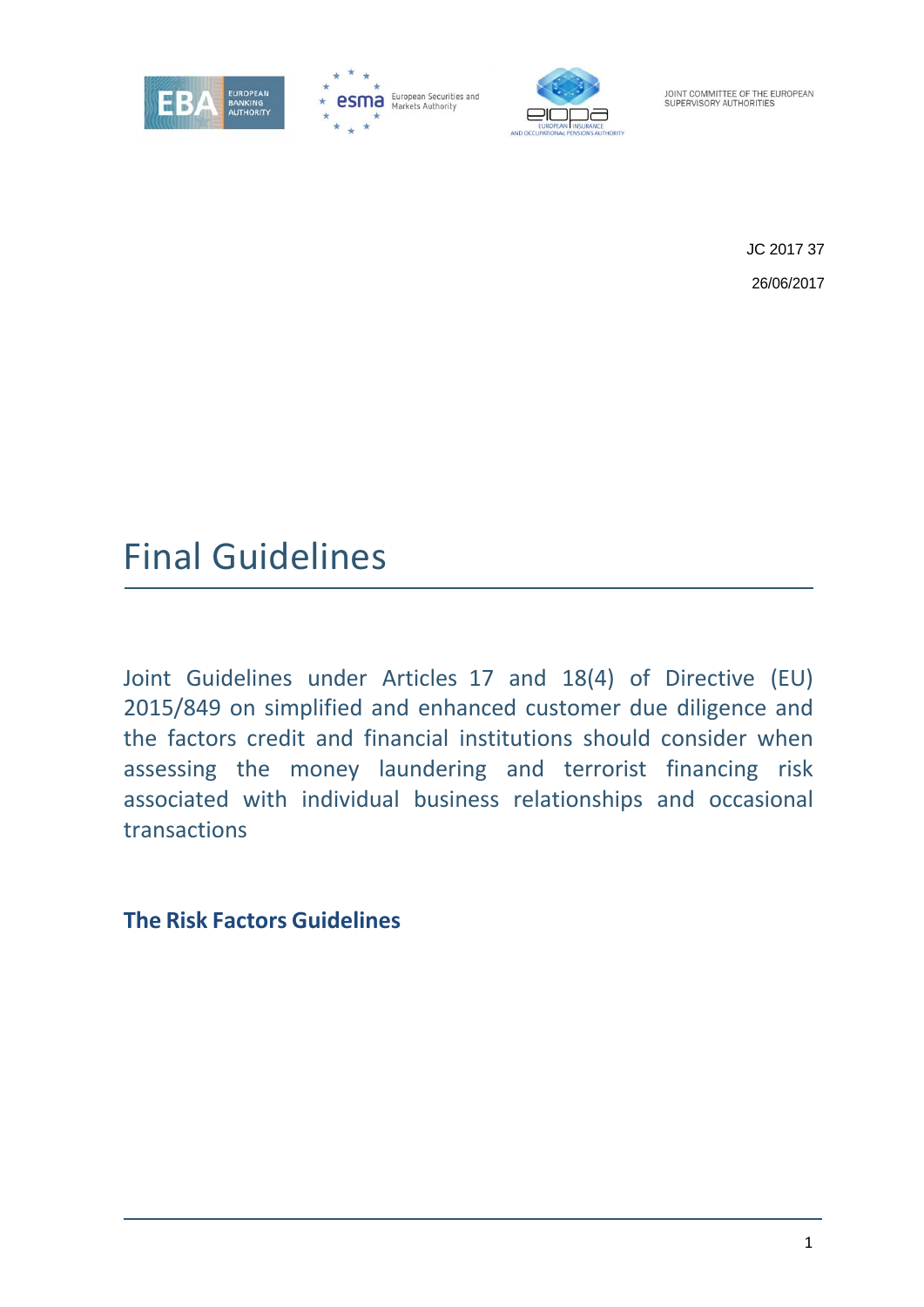





# **Contents**

| 1. Executive summary                                                                                                                                                                                                                                                                                                                                                                           | 3  |
|------------------------------------------------------------------------------------------------------------------------------------------------------------------------------------------------------------------------------------------------------------------------------------------------------------------------------------------------------------------------------------------------|----|
| 2. Background and rationale                                                                                                                                                                                                                                                                                                                                                                    | 5  |
| 3. Joint guidelines under Articles 17 and 18(4) of Directive (EU) 2015/849 on simplified<br>and enhanced customer due diligence and the factors credit and financial institutions<br>should consider when assessing the money laundering and terrorist financing risk<br>associated with individual business relationships and occasional transactions (the Risk<br><b>Factors Guidelines)</b> | 7  |
| Status of these joint guidelines                                                                                                                                                                                                                                                                                                                                                               | 7  |
| Reporting requirements                                                                                                                                                                                                                                                                                                                                                                         | 8  |
| Title I - Subject matter, scope and definitions                                                                                                                                                                                                                                                                                                                                                | 9  |
| Title II - Assessing and managing risk: general                                                                                                                                                                                                                                                                                                                                                | 11 |
| Risk assessments: methodology and risk factors                                                                                                                                                                                                                                                                                                                                                 | 12 |
| Risk management: simplified and enhanced customer due diligence                                                                                                                                                                                                                                                                                                                                | 23 |
| Title III - Sector-specific guidelines                                                                                                                                                                                                                                                                                                                                                         | 32 |
| Chapter 1: Sectoral guidelines for correspondent banks                                                                                                                                                                                                                                                                                                                                         | 33 |
| Chapter 2: Sectoral guidelines for retail banks                                                                                                                                                                                                                                                                                                                                                | 39 |
| Chapter 3: Sectoral guidelines for electronic money issuers                                                                                                                                                                                                                                                                                                                                    | 46 |
| Chapter 4: Sectoral guidelines for money remitters                                                                                                                                                                                                                                                                                                                                             | 52 |
| Chapter 5: Sectoral guidelines for wealth management                                                                                                                                                                                                                                                                                                                                           | 57 |
| Chapter 6: Sectoral guidelines for trade finance providers                                                                                                                                                                                                                                                                                                                                     | 61 |
| Chapter 7: Sectoral guidelines for life insurance undertakings                                                                                                                                                                                                                                                                                                                                 | 66 |
| Chapter 8: Sectoral guidelines for investment firms                                                                                                                                                                                                                                                                                                                                            | 73 |
| Chapter 9: Sectoral guidelines for providers of investment funds                                                                                                                                                                                                                                                                                                                               | 76 |
| Title IV - Implementation                                                                                                                                                                                                                                                                                                                                                                      | 83 |
| 4. Accompanying documents                                                                                                                                                                                                                                                                                                                                                                      | 84 |
| 4.1. Impact assessment                                                                                                                                                                                                                                                                                                                                                                         | 84 |
| 4.2. Overview of questions for consultation                                                                                                                                                                                                                                                                                                                                                    | 91 |
| 4.4. Feedback on the public consultation                                                                                                                                                                                                                                                                                                                                                       | 93 |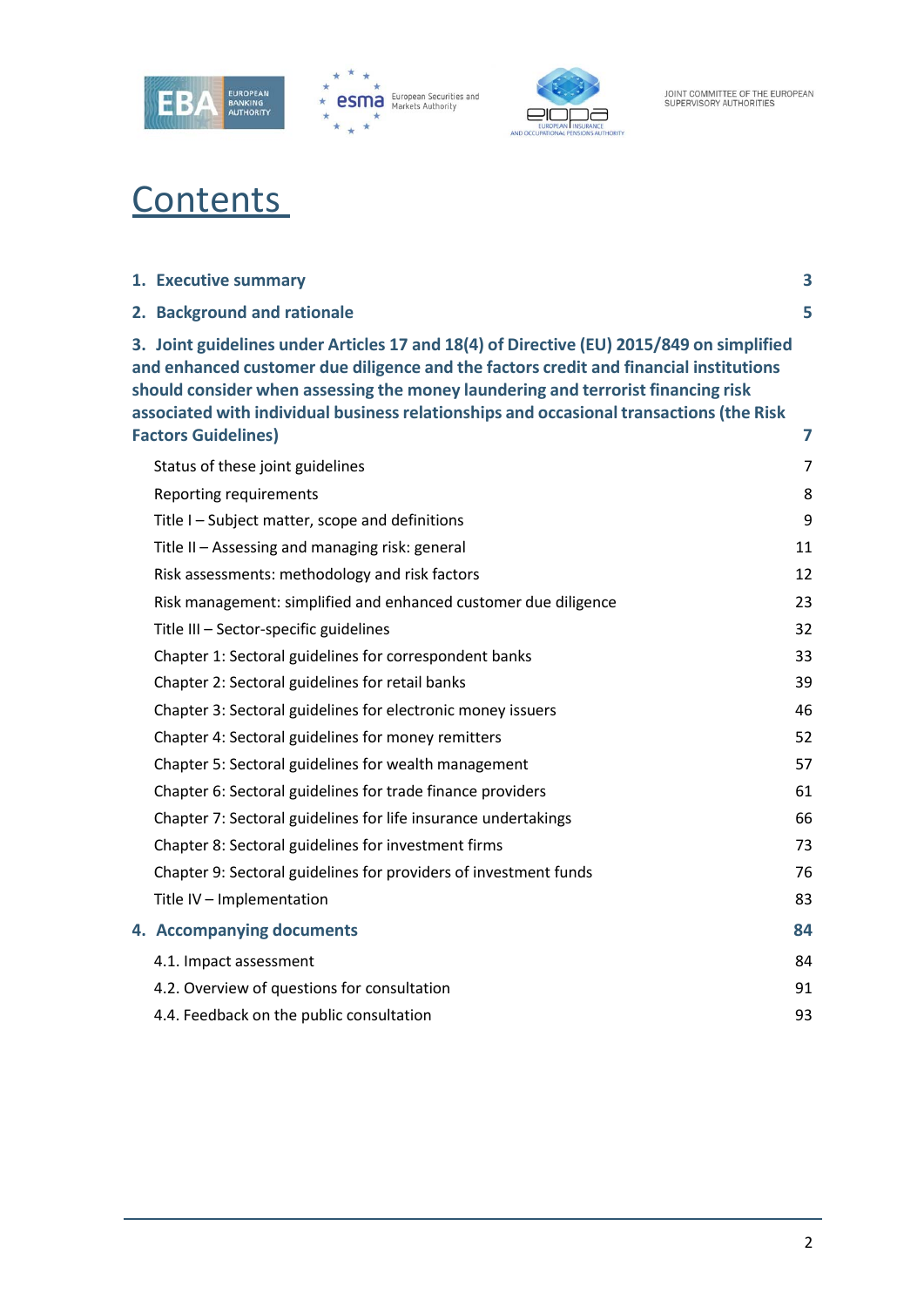<span id="page-2-0"></span>





JOINT COMMITTEE OF THE EUROPEAN SUPERVISORY AUTHORITIES

# 1. Executive summary

On 26 June 2015, Directive (EU) 2015/849 on the prevention of the use of the financial system for the purposes of money laundering or terrorist financing (Directive (EU) 2015/849) entered into force. This Directive aims, inter alia, to bring European Union legislation in line with the International Standards on Combating Money Laundering and the Financing of Terrorism and Proliferation that the Financial Action Task Force (FATF), an international anti-money laundering standard setter, adopted in 2012.

In line with the FATF's standards, Directive (EU) 2015/849 puts the risk-based approach at the centre of the European Union's anti-money laundering (AML) and countering financing of terrorism (CFT) regime. It recognises that the risk of money laundering and terrorist financing (ML/TF) can vary and that Member States, competent authorities, and credit and financial institutions within its scope ('firms') have to take steps to identify and assess that risk with a view to deciding how best to manage it.

Articles 17 and 18(4) of Directive (EU) 2015/849 require the European Supervisory Authorities (ESAs) to issue guidelines to support firms with this task and to assist competent authorities when assessing the adequacy of firms' application of simplified and enhanced customer due diligence measures. The aim is to promote the development of a common understanding, by firms and competent authorities across the EU, of what the risk-based approach to AML/CFT entails and how it should be applied.

These guidelines set out factors firms should consider when assessing the ML/TF risk associated with a business relationship or occasional transaction. They also set out how firms can adjust the extent of their customer due diligence (CDD) measures in a way that is commensurate to the ML/TF risk they have identified. The factors and measures described in these guidelines are not exhaustive and firms should consider other factors and measures as appropriate.

These guidelines are divided into two parts:

- Title II is general and applies to all firms. It is designed to equip firms with the tools they need to make informed, risk-based decisions when identifying, assessing and managing the ML/TF risk associated with individual business relationships or occasional transactions.
- Title III is sector-specific and complements the general guidance in Title II. It sets out risk factors that are of particular importance in certain sectors and provides guidance on the risk-sensitive application of CDD measures by firms in those sectors.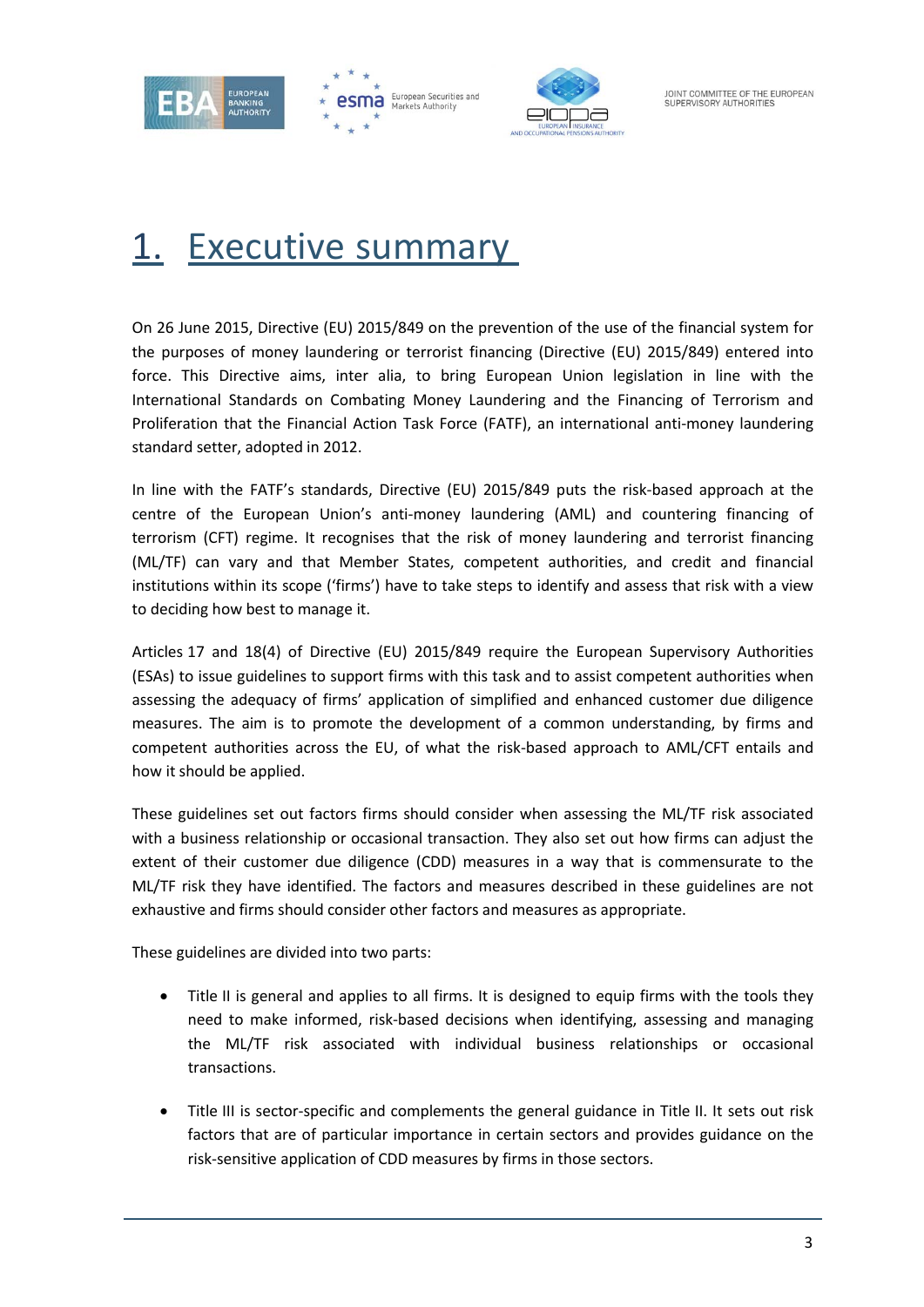





These guidelines will help firms identify, assess and manage the ML/TF risk associated with individual business relationships and occasional transactions in a risk-based, proportionate and effective way. They also clarify how competent authorities in the EU expect firms to discharge their obligations in this field.

Neither these guidelines nor the Directive's risk-based approach require firms to refuse to enter into, or terminate, business relationships with entire categories of customers that are associated with higher ML/TF risk.

The ESAs publicly consulted on a version of these guidelines between 22 October 2015 and 22 January 2016. Respondents welcomed the draft guidelines and considered that they would support the development of an effective risk-based approach to AML/CFT across the EU. Some respondents raised concerns about the ability of national competent authorities to apply these guidelines in a consistent manner, stressed the need for the guidelines to be consistent with international AML/CFT standards and asked for clarification regarding the interaction of these guidelines with other provisions in Union law. These concerns have been addressed in these guidelines as appropriate.

These guidelines will apply by 26 June 2018.

#### **Next steps**

The ESAs will keep these guidelines under review and update them as appropriate. The first update is likely to occur once amendments to Directive (EU) 2015/849 have been agreed. The ESAs will consult on any changes made to the substance of these guidelines.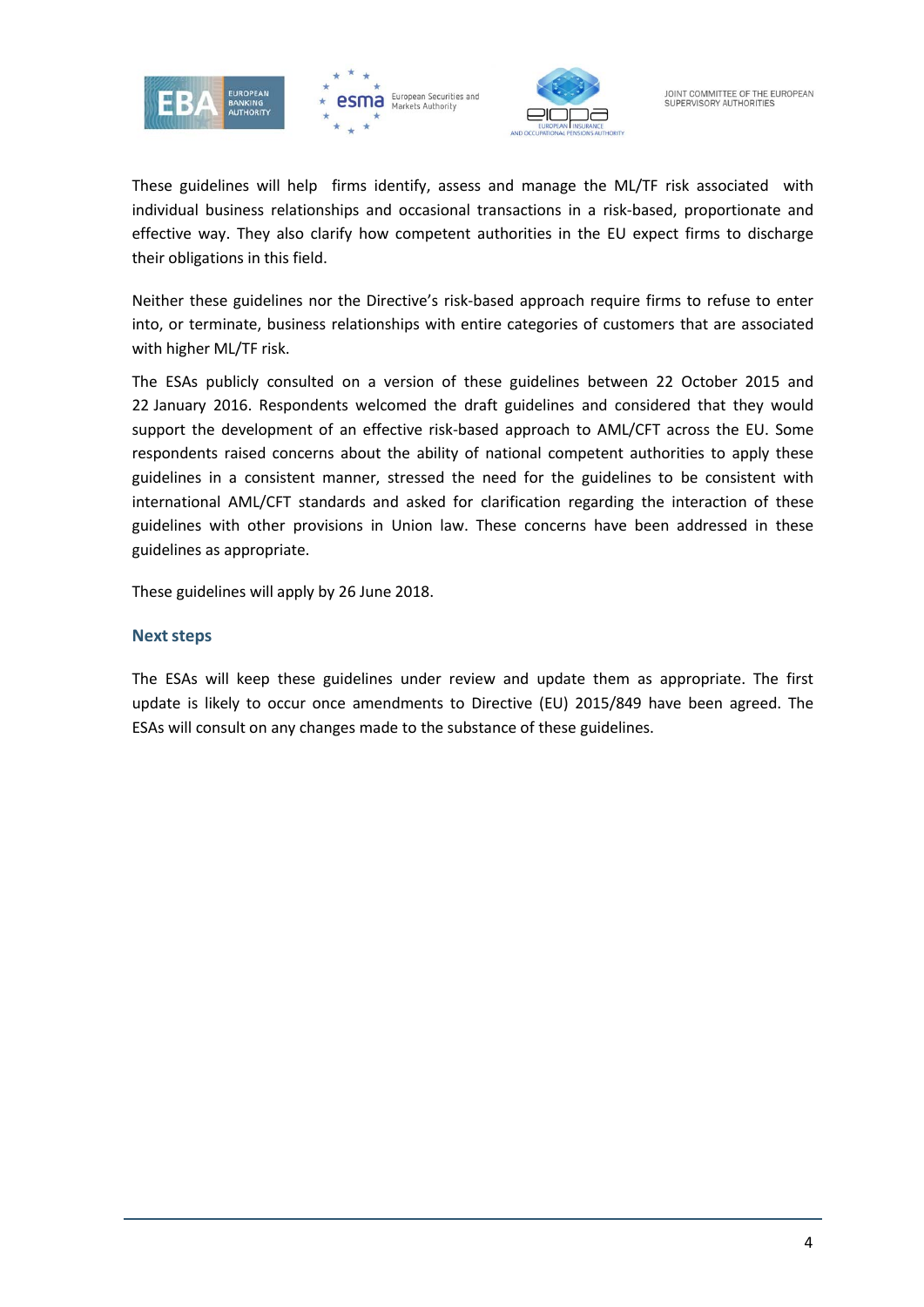





# <span id="page-4-0"></span>2. Background and rationale

On 26 June 2015, Directive (EU) 2015/849 on the prevention of the use of the financial system for the purposes of money laundering or terrorist financing (Directive (EU) 2015/849) entered into force. This Directive aims, inter alia, to bring European Union legislation in line with the International Standards on Combating Money Laundering and the Financing of Terrorism and Proliferation that the FATF, an international AML/CFT standard setter, adopted in 2012.

In line with the FATF's standards, Directive (EU) 2015/849 puts the risk-based approach at the centre of European Union's AML/CFT regime. It recognises that the risk of ML/TF can vary and that Member States, competent authorities and obliged entities have to take steps to identify and assess that risk with a view to deciding how best to manage it.

For obliged entities, CDD is central to this process, for both risk assessment and risk management purposes. CDD means:

- identifying the customer and verifying the customer's identity on the basis of documents, data or information obtained from a reliable and independent source;
- identifying the customer's beneficial owner and taking reasonable measures to verify their identity so that the obliged entity is satisfied that it knows who the beneficial owner is;
- assessing and, as appropriate, obtaining information on the purpose and intended nature of the business relationship; and
- conducting ongoing monitoring of the business relationship. This includes transaction monitoring and keeping the underlying information up to date. $1$

Directive (EU) 2015/849 provides that obliged entities can determine the extent of these measures on a risk-sensitive basis. It also provides that where the risk associated with the business relationship or occasional transaction is low, Member States may allow obliged entities to apply simplified customer due diligence (SDD) measures instead. Conversely, where the risk associated with the business relationship or occasional transaction is increased, obliged entities must apply enhanced customer due diligence (EDD) measures. However, the Directive does not set out in detail how obliged entities should assess the risk associated with a business relationship or transaction, nor does it set out exactly what SDD and EDD measures entail.

The Directive therefore requires the ESAs to issue guidelines to competent authorities and firms on 'the risk factors to be taken into consideration and/or the measures to be taken' in situations

 $1$  Article 13(1) of Directive (EU) 2015/849.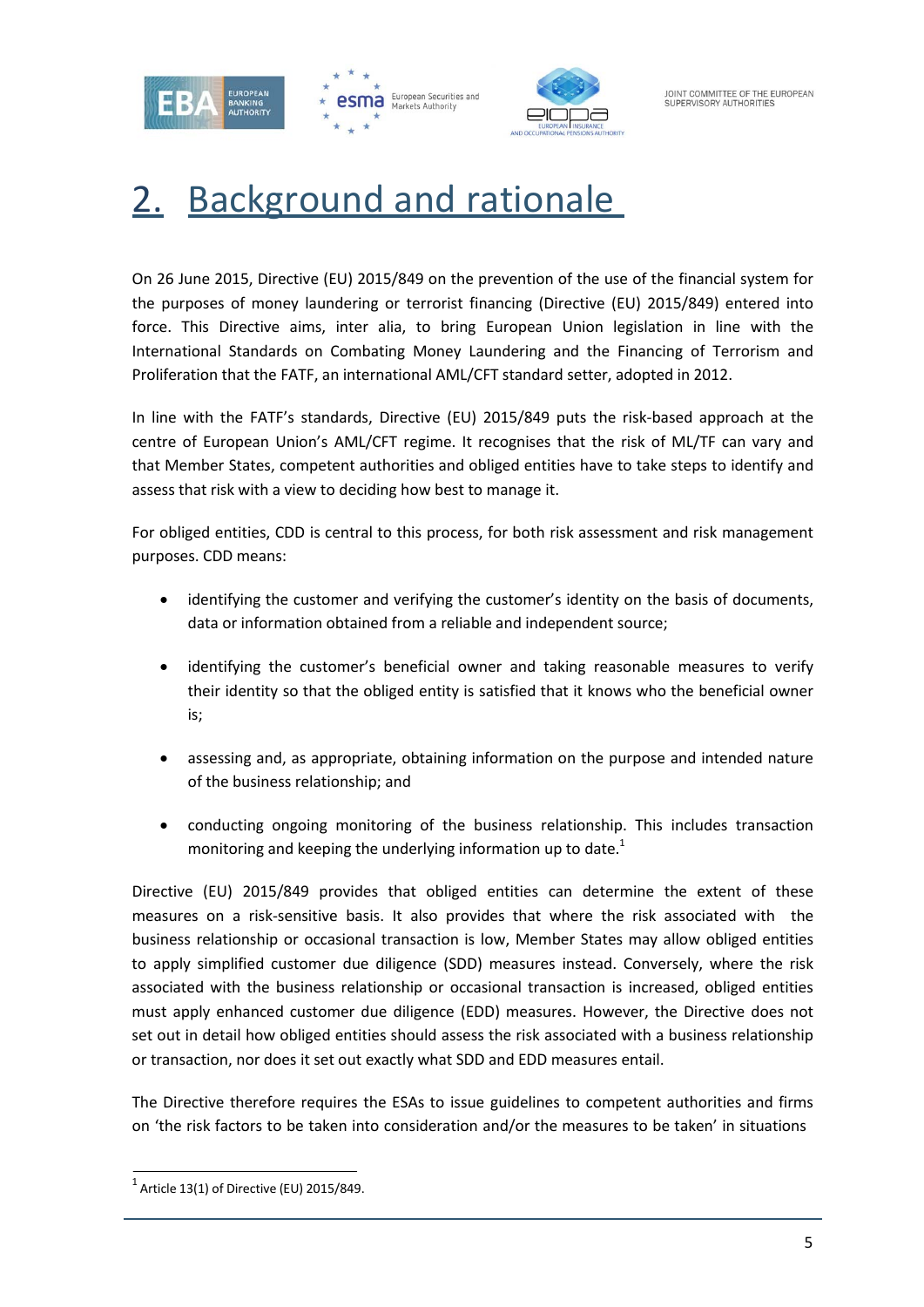





where SDD or EDD measures are appropriate. These guidelines have to be adopted within two years of the Directive entering into force, that is, no later than 26 June 2017.

These guidelines will support the development of a common understanding, by firms and competent authorities across the EU, of what the risk-based approach to AML/CFT entails and how it should be applied. They will help firms identify, assess and manage the ML/TF risk associated with individual business relationships and occasional transactions in a risk-based, proportionate and effective way.

Neither these guidelines nor the Directive's risk-based approach require the wholesale exiting of entire categories of customers irrespective of the ML/TF risk associated with individual business relationships or occasional transactions.

### **Countering the financing of terrorism**

Many of the CFT measures firms have in place will overlap with their AML measures. These may cover, for example, risk assessment, CDD checks, transaction monitoring, escalation of suspicions and liaison with the authorities. The guidance provided in these guidelines therefore applies to CFT as it does to AML, even where this is not explicitly mentioned.

There are, however, key differences between preventing money laundering and countering the finance of terrorism: the money launderer seeks to disguise the origins of illicit funds, while, in contrast, a person funding terrorism may also use legitimately held funds to pursue illegal aims. Firms should bear this in mind when assessing the risks posed to the firm by those funding terrorism.

A firm's steps to counter the financing of terrorism will include its compliance with financial sanctions directed at people or organisations sanctioned for reasons related to terrorism. The European financial sanctions regime is not covered by Directive (EU) 2015/849 and compliance with this regime is not subject to a risk-based approach. It therefore falls outside the scope of these guidelines.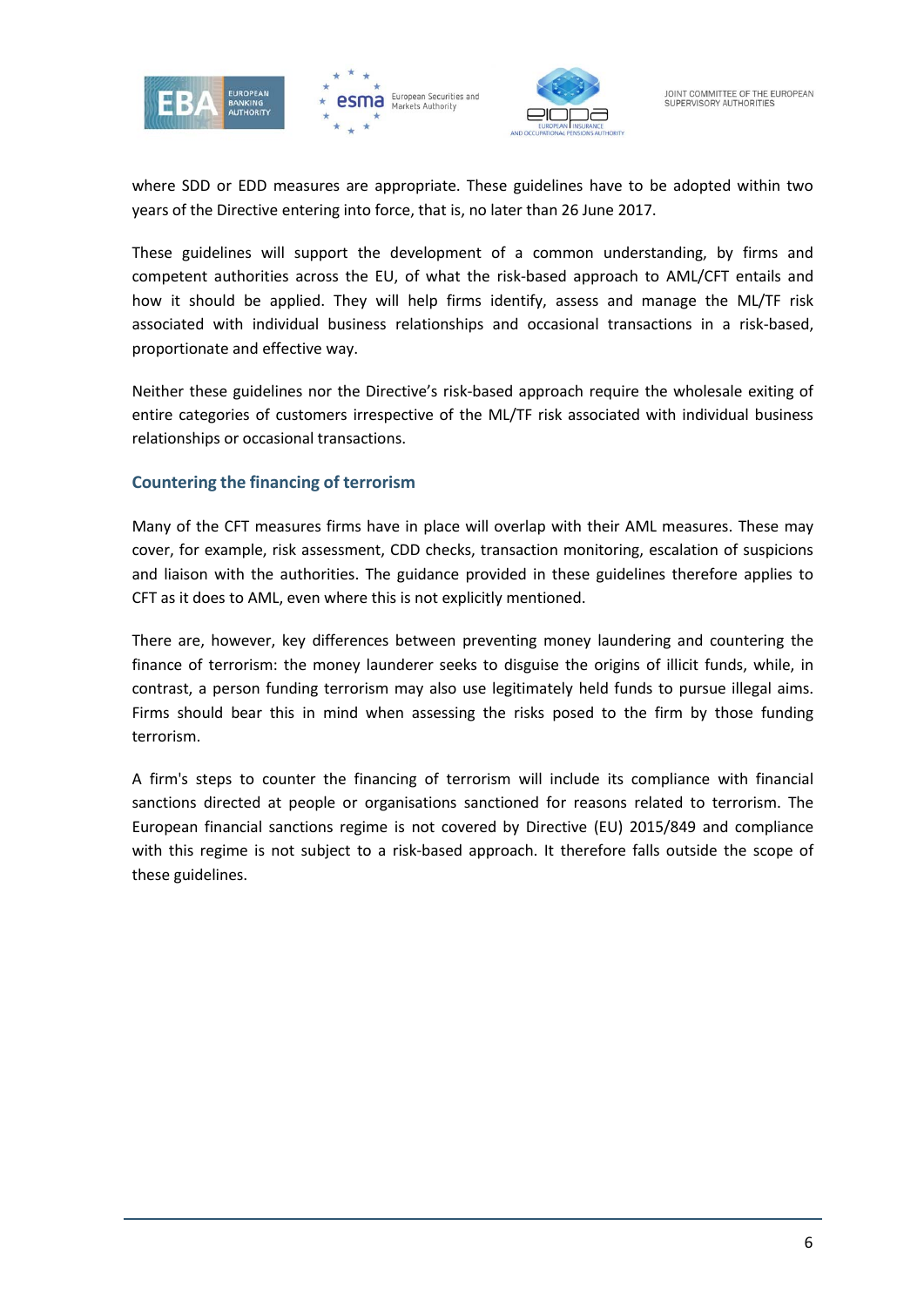



3. Joint guidelines under Articles 17 and 18(4) of Directive (EU) 2015/849 on simplified and enhanced customer due diligence and the factors credit and financial institutions should consider when assessing the money laundering and terrorist financing risk associated with individual business relationships and occasional transactions (the Risk Factors Guidelines)

# <span id="page-6-0"></span>Status of these joint guidelines

This document contains joint guidelines issued pursuant to Articles 16 and 56(1) of Regulation (EU) No 1093/2010 of the European Parliament and of the Council of 24 November 2010 establishing a European Supervisory Authority (European Banking Authority), amending Decision No 716/2009/EC and repealing Commission Decision 2009/78/EC; Regulation (EU) No 1094/2010 establishing a European Supervisory Authority (European Insurance and Occupational Pensions Authority); and Regulation (EU) No 1095/2010 establishing a European Supervisory Authority (European Securities and Markets Authority) (the European Supervisory Authorities (ESAs) Regulations). In accordance with Article 16(3) of the ESAs Regulations, competent authorities and financial institutions must make every effort to comply with the guidelines.

Joint guidelines set out the ESAs' view of appropriate supervisory practices within the European System of Financial Supervision or of how Union law should be applied in a particular area. Competent authorities to whom the joint guidelines apply should comply by incorporating them into their supervisory practices as appropriate (e.g. by amending their legal framework or their supervisory processes), including where the joint guidelines are directed primarily at institutions.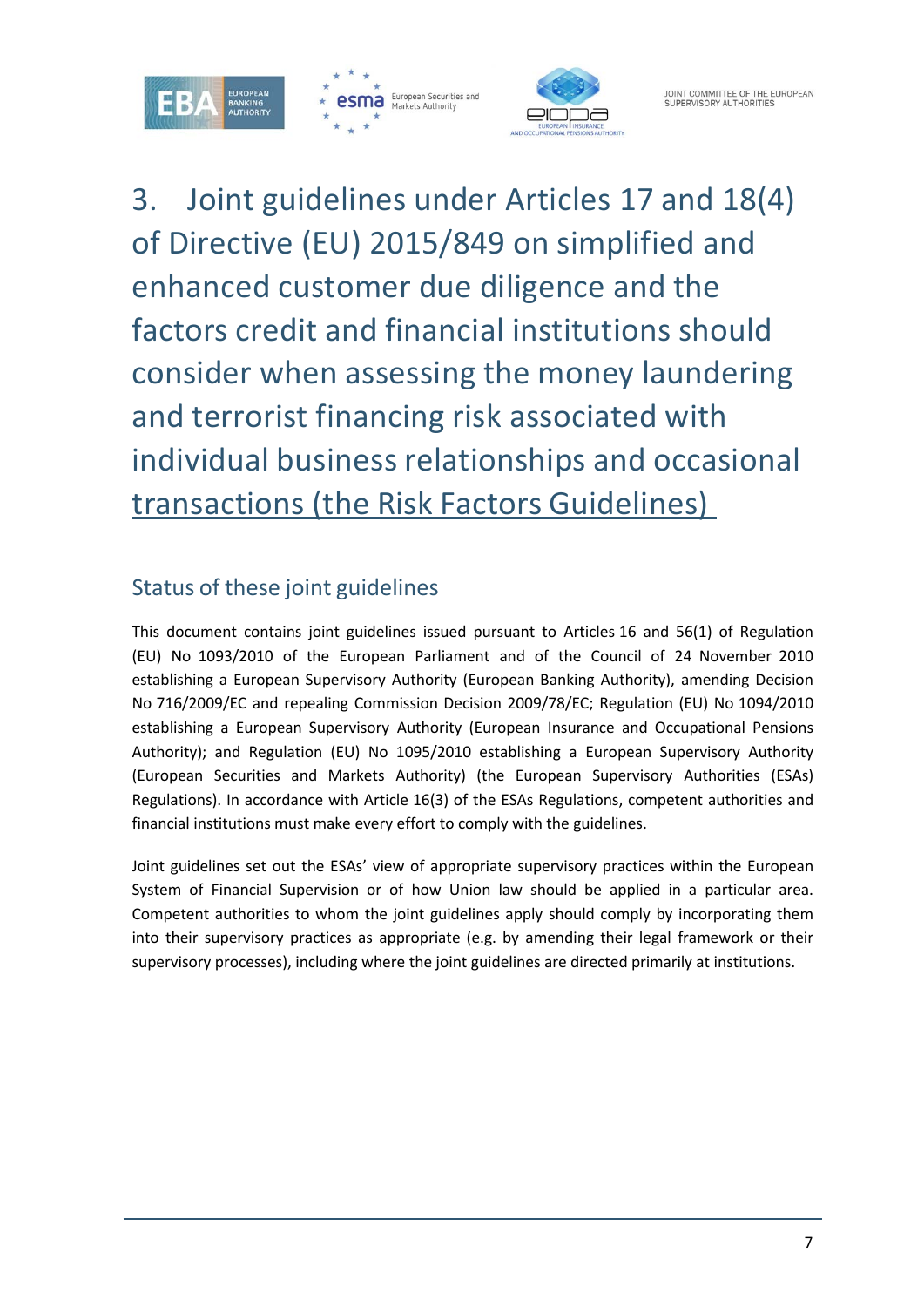





# <span id="page-7-0"></span>Reporting requirements

In accordance with Article 16(3) of the ESAs Regulations, competent authorities must notify the relevant ESA of whether they comply or intend to comply with these joint guidelines, or otherwise of reasons for non-compliance, [*two months after the publication of all translations on the ESAs' websites*]. In the absence of any notification by this deadline, competent authorities will be considered by the relevant ESA to be non-compliant. Notifications should be sent to [\[compliance@eba.europa.eu,](mailto:compliance@eba.europa.eu) [compliance@eiopa.europa.eu](mailto:compliance@eba.europa.eu) and [compliance@esma.europa.eu\]](mailto:compliance@esma.europa.eu) with the reference 'JC/GL/2017/34'. A template for notifications is available on the ESAs' websites. Notifications should be submitted by persons with appropriate authority to report compliance on behalf of their competent authorities.

Notifications will be published on the ESAs' websites, in line with Article 16(3).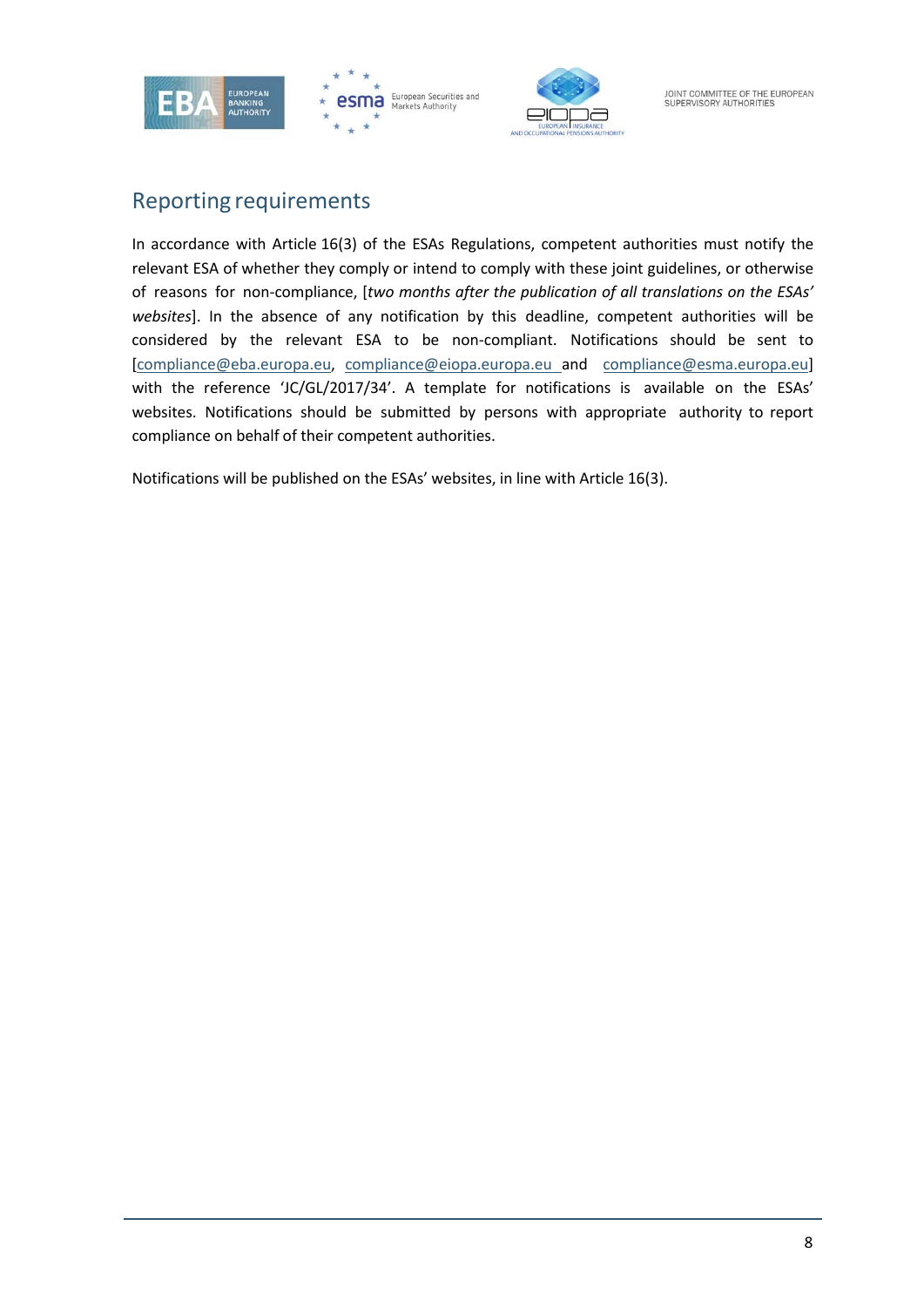





# <span id="page-8-0"></span>Title I – Subject matter, scope and definitions

## **Subject matter**

- 1. These guidelines set out factors firms should consider when assessing the money laundering and terrorist financing (ML/TF) risk associated with a business relationship or occasional transaction. They also set out how firms should adjust the extent of their customer due diligence (CDD) measures in a way that is commensurate to the ML/TF risk they have identified.
- 2. These guidelines focus on risk assessments of individual business relationships and occasional transactions, but firms may use these guidelines *mutatis mutandis* when assessing ML/TF risk across their business in line with Article 8 of Directive (EU) 2015/849.
- 3. The factors and measures described in these guidelines are not exhaustive and firms should consider other factors and measures as appropriate.

#### **Scope**

- 4. These guidelines are addressed to credit and financial institutions as defined in Article 3(1) and 3(2) of Directive (EU) 2015/849 and competent authorities responsible for supervising these firms' compliance with their anti-money laundering and counterterrorist financing (AML/CFT) obligations.
- 5. Competent authorities should use these guidelines when assessing the adequacy of firms' risk assessments and AML/CFT policies and procedures.
- 6. Competent authorities should also consider the extent to which these guidelines can inform the assessment of the ML/TF risk associated with their sector, which forms part of the risk-based approach to supervision. The ESAs have issued guidelines on risk-based supervision in accordance with Article 48(10) of Directive (EU) 2015/849.
- 7. Compliance with the European financial sanctions regime is outside the scope of these guidelines.

#### **Definitions**

- 8. For the purpose of these guidelines, the following definitions shall apply:
	- 'Competent authorities' means the authorities competent for ensuring firms' compliance with the requirements of Directive (EU) 2015/849 as transposed by national legislation.<sup>2</sup>

<sup>&</sup>lt;sup>2</sup> Article 4(2)(ii), Regulation (EU) No 1093/2010; Article 4(2)(ii), Regulation (EU) No 1094/2010; Article 4(3)(ii), Regulation (EU) No 1093/2010.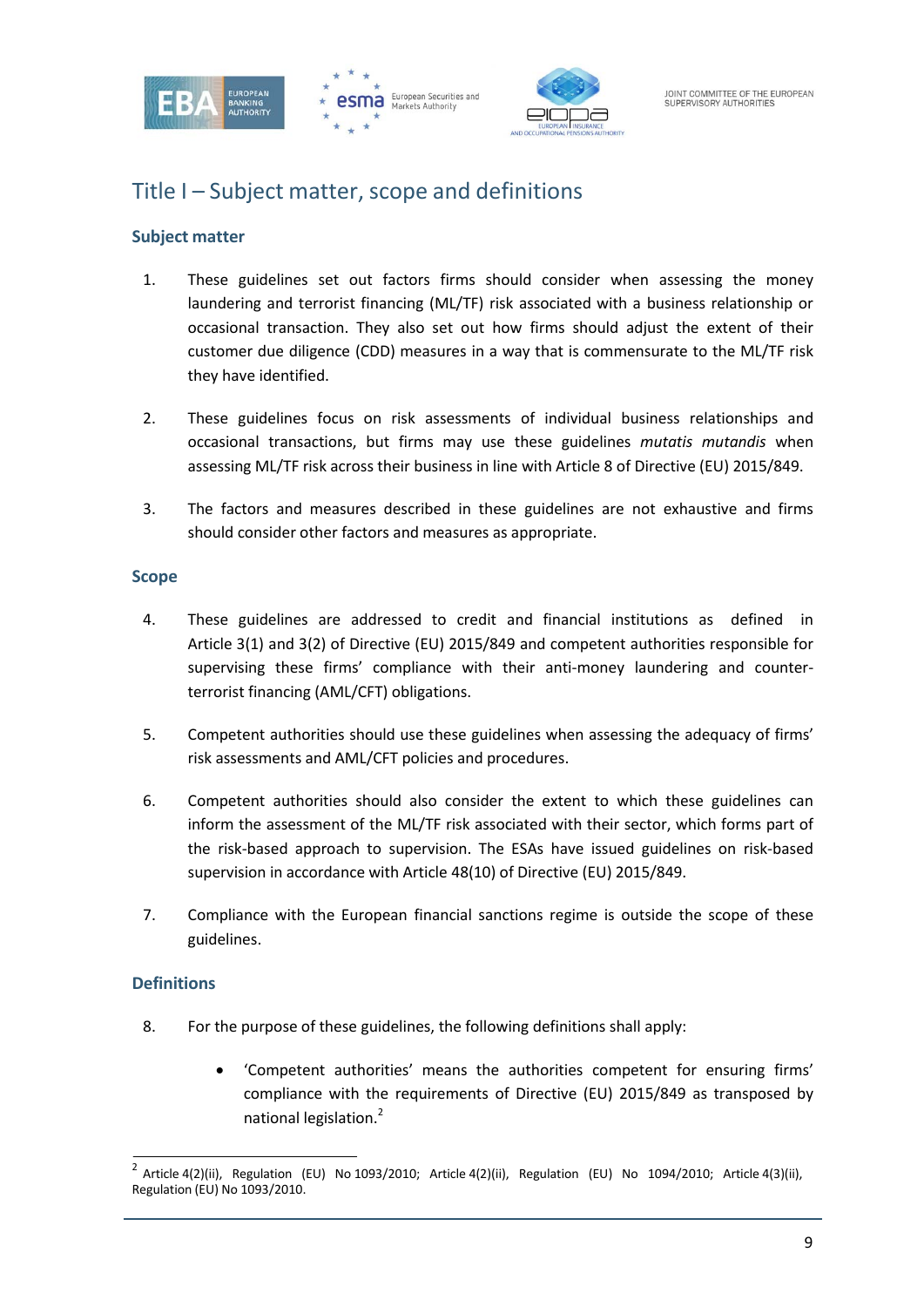





- 'Firms' means credit and financial institutions as defined in Article 3(1) and (2) of Directive (EU) 2015/849.
- 'jurisdictions associated with higher ML/TF risk' means countries that, based on an assessment of the risk factors set out in Title II of these guidelines, present a higher ML/TF risk. This term includes, but is not limited to, 'high-risk third countries' identified as having strategic deficiencies in their AML/CFT regime, which pose a significant threat to the Union's financial system (Article 9 of Directive (EU) 2015/849).
- 'Occasional transaction' means a transaction that is not carried out as part of a business relationship as defined in Article 3(13) of Directive (EU) 2015/849.
- 'Pooled account' means a bank account opened by a customer, for example a legal practitioner or notary, for holding their clients' money. The clients' money will be commingled, but clients will not be able directly to instruct the bank to carry out transactions.
- 'Risk' means the impact and likelihood of ML/TF taking place. Risk refers to inherent risk, that is, the level of risk that exists before mitigation. It does not refer to residual risk, that is, the level of risk that remains after mitigation.
- 'Risk factors' means variables that, either on their own or in combination, may increase or decrease the ML/TF risk posed by an individual business relationship or occasional transaction.
- 'Risk-based approach' means an approach whereby competent authorities and firms identify, assess and understand the ML/TF risks to which firms are exposed and take AML/CFT measures that are proportionate to those risks.
- 'Source of funds' means the origin of the funds involved in a business relationship or occasional transaction. It includes both the activity that generated the funds used in the business relationship, for example the customer's salary, as well as the means through which the customer's funds were transferred.
- 'Source of wealth' means the origin of the customer's total wealth, for example inheritance or savings.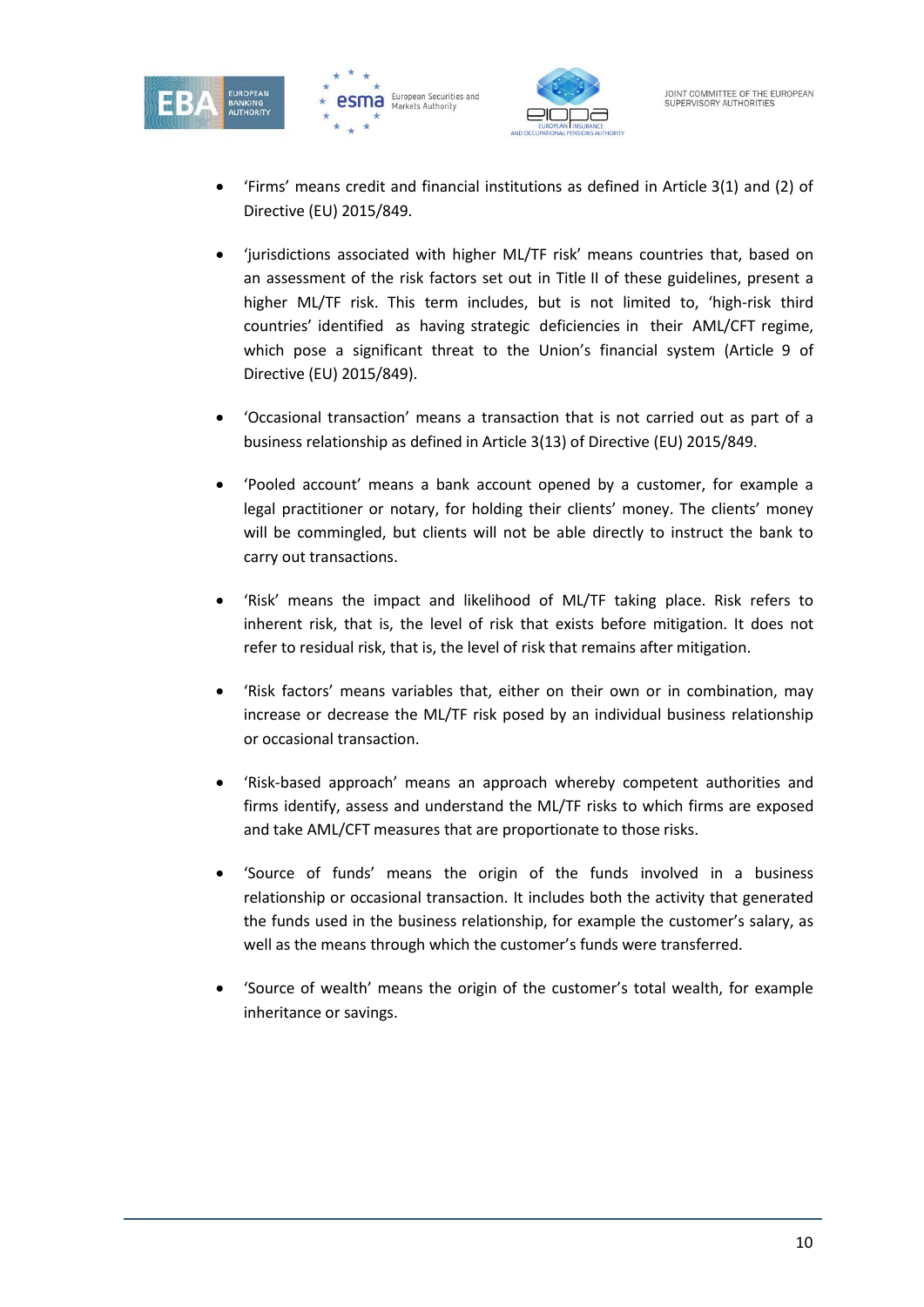



# <span id="page-10-0"></span>Title II – Assessing and managing risk: general

- 9. These guidelines come in two parts. Title II is general and applies to all firms. Title III is sector-specific. Title III is incomplete on its own and should be read in conjunction with Title II.
- 10. Firms' approach to assessing and managing the ML/TF risk associated with business relationships and occasional transactions should include the following:
	- Business-wide risk assessments.

Business-wide risk assessments should help firms understand where they are exposed to ML/TF risk and which areas of their business they should prioritise in the fight against ML/TF. To that end, and in line with Article 8 of Directive (EU) 2015/849, firms should identify and assess the ML/TF risk associated with the products and services they offer, the jurisdictions they operate in, the customers they attract and the transaction or delivery channels they use to service their customers. The steps firms take to identify and assess ML/TF risk across their business must be proportionate to the nature and size of each firm. Firms that do not offer complex products or services and that have limited or no international exposure may not need an overly complex or sophisticated risk assessment.

Customer due diligence.

Firms should use the findings from their business-wide risk assessment to inform their decision on the appropriate level and type of CDD that they will apply to individual business relationships and occasional transactions.

Before entering into a business relationship or carrying out an occasional transaction, firms should apply initial CDD in line with Article 13(1)(a), (b) and (c) and Article 14(4) of Directive (EU) 2015/849. Initial CDD should include at least risk-sensitive measures to:

- i. identify the customer and, where applicable, the customer's beneficial owner or legal representatives;
- ii. verify the customer's identity on the basis of reliable and independent sources and, where applicable, verify the beneficial owner's identity in such a way that the firm is satisfied that it knows who the beneficial owner is; and
- iii. establish the purpose and intended nature of the business relationship.

Firms should adjust the extent of initial CDD measures on a risk-sensitive basis. Where the risk associated with a business relationship is low, and to the extent permitted by national legislation, firms may be able to apply simplified customer due diligence measures (SDD). Where the risk associated with a business relationship is increased, firms must apply enhanced customer due diligence measures (EDD).

• Obtaining a holistic view.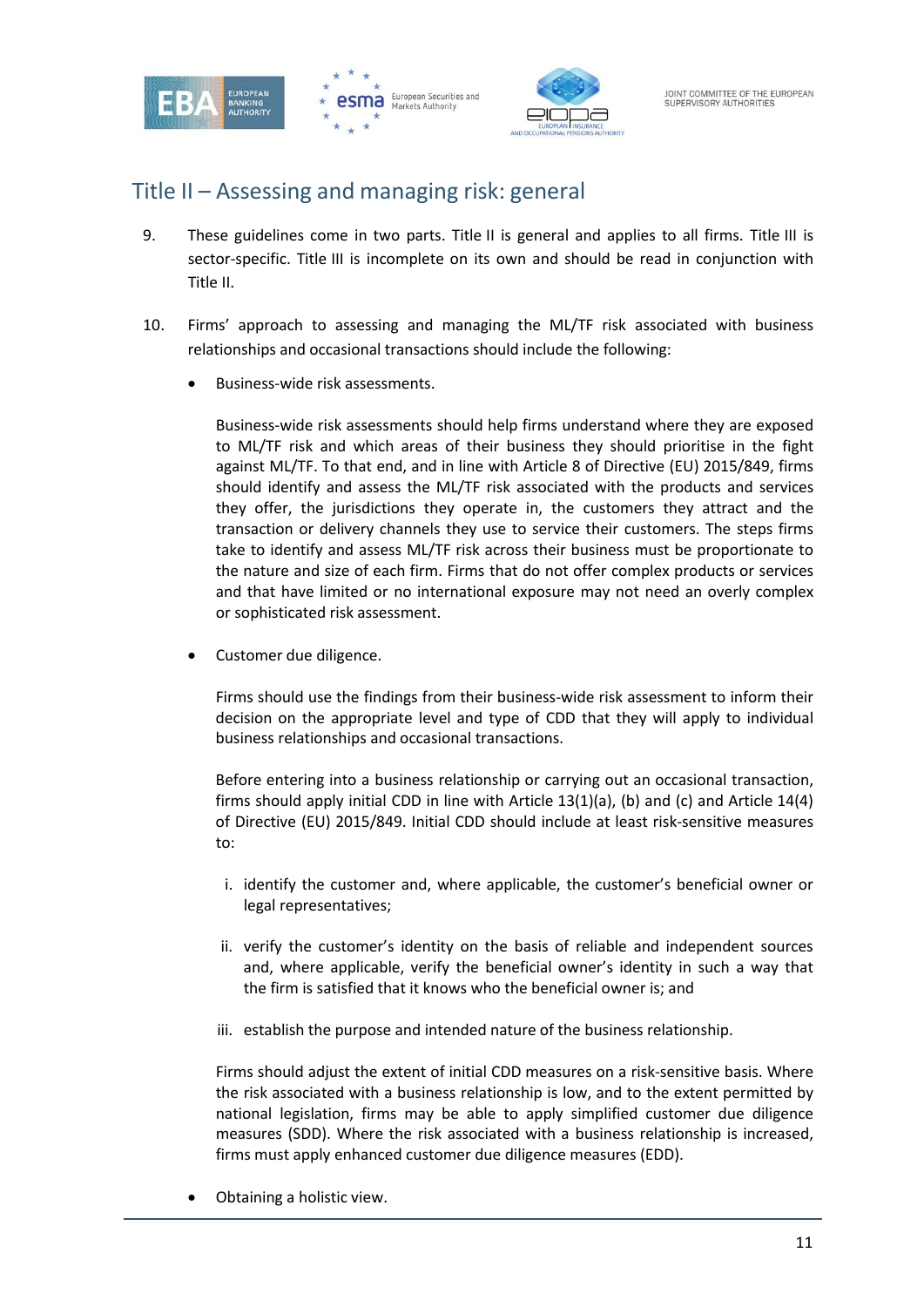





Firms should gather sufficient information to be satisfied that they have identified all relevant risk factors, including, where necessary, by applying additional CDD measures, and assess those risk factors to obtain a holistic view of the risk associated with a particular business relationship or occasional transaction. Firms should note that the risk factors listed in these guidelines are not exhaustive, and that there is no expectation that firms will consider all risk factors in all cases.

• Monitoring and review.

Firms must keep their risk assessment up to date and under review.<sup>3</sup> Firms must monitor transactions to ensure that they are in line with the customer's risk profile and business and, where necessary, examine the source of funds, to detect possible ML/TF. They must also keep the documents, data or information they hold up to date, with a view to understanding whether the risk associated with the business relationship has changed.<sup>4</sup>

## <span id="page-11-0"></span>**Risk assessments: methodology and risk factors**

- 11. A risk assessment should consist of two distinct but related steps:
	- a) the identification of ML/TF risk; and
	- b) the assessment of ML/TF risk.

## **Identifying ML/TF risk**

- 12. Firms should find out which ML/TF risks they are, or would be, exposed to as a result of entering into a business relationship or carrying out an occasional transaction.
- 13. When identifying ML/TF risks associated with a business relationship or occasional transaction, firms should consider relevant risk factors including who their customer is, the countries or geographical areas they operate in, the particular products, services and transactions the customer requires and the channels the firm uses to deliver these products, services and transactions.

#### Sources of information

14. Where possible, information about these ML/TF risk factors should come from a variety of sources, whether these are accessed individually or through commercially available tools or databases that pool information from several sources. Firms should determine the type and numbers of sources on a risk-sensitive basis.

 $3$  Article 8(2) of Directive (EU) 2015/849.

 $4$  Article 13(1)(d) of Directive (EU) 2015/849.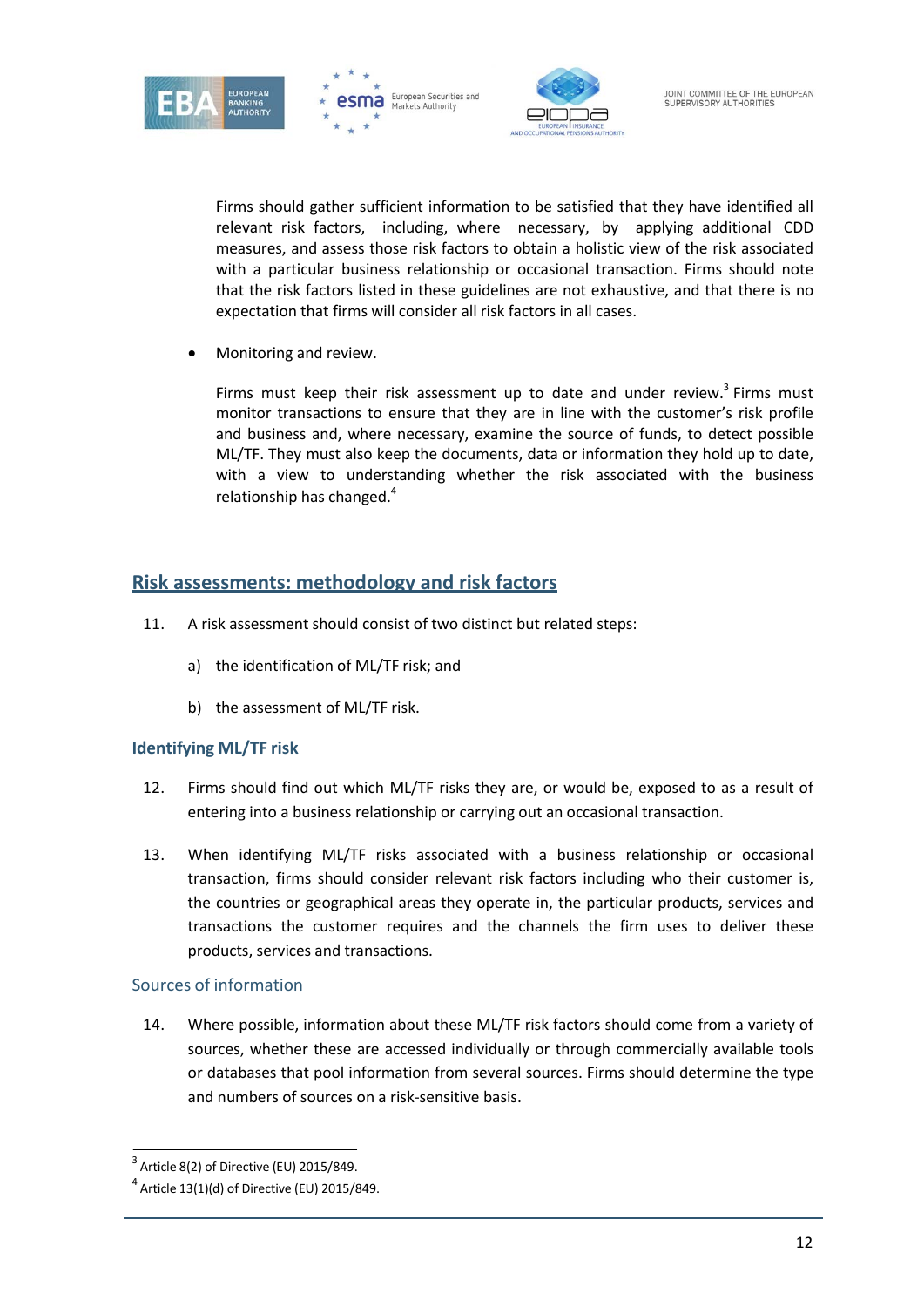





- 15. Firms should always consider the following sources of information:
	- the European Commission's supranational risk assessment;
	- information from government, such as the government's national risk assessments, policy statements and alerts, and explanatory memorandums to relevant legislation;
	- information from regulators, such as guidance and the reasoning set out in regulatory fines;
	- information from Financial Intelligence Units (FIUs) and law enforcement agencies, such as threat reports, alerts and typologies; and
	- information obtained as part of the initial CDD process.
- 16. Other sources of information firms may consider in this context may include, among others:
	- the firm's own knowledge and professional expertise;
	- information from industry bodies, such as typologies and emerging risks;
	- information from civil society, such as corruption indices and country reports;
	- information from international standard-setting bodies such as mutual evaluation reports or legally non-binding blacklists;
	- information from credible and reliable open sources, such as reports in reputable newspapers;
	- information from credible and reliable commercial organisations, such as risk and intelligence reports; and
	- information from statistical organisations and academia.

#### Risk factors

17. Firms should note that the following risk factors are not exhaustive, nor is there an expectation that firms will consider all risk factors in all cases. Firms should take a holistic view of the risk associated with the situation and note that, unless Directive (EU) 2015/849 or national legislation states otherwise, the presence of isolated risk factors does not necessarily move a relationship into a higher or lower risk category.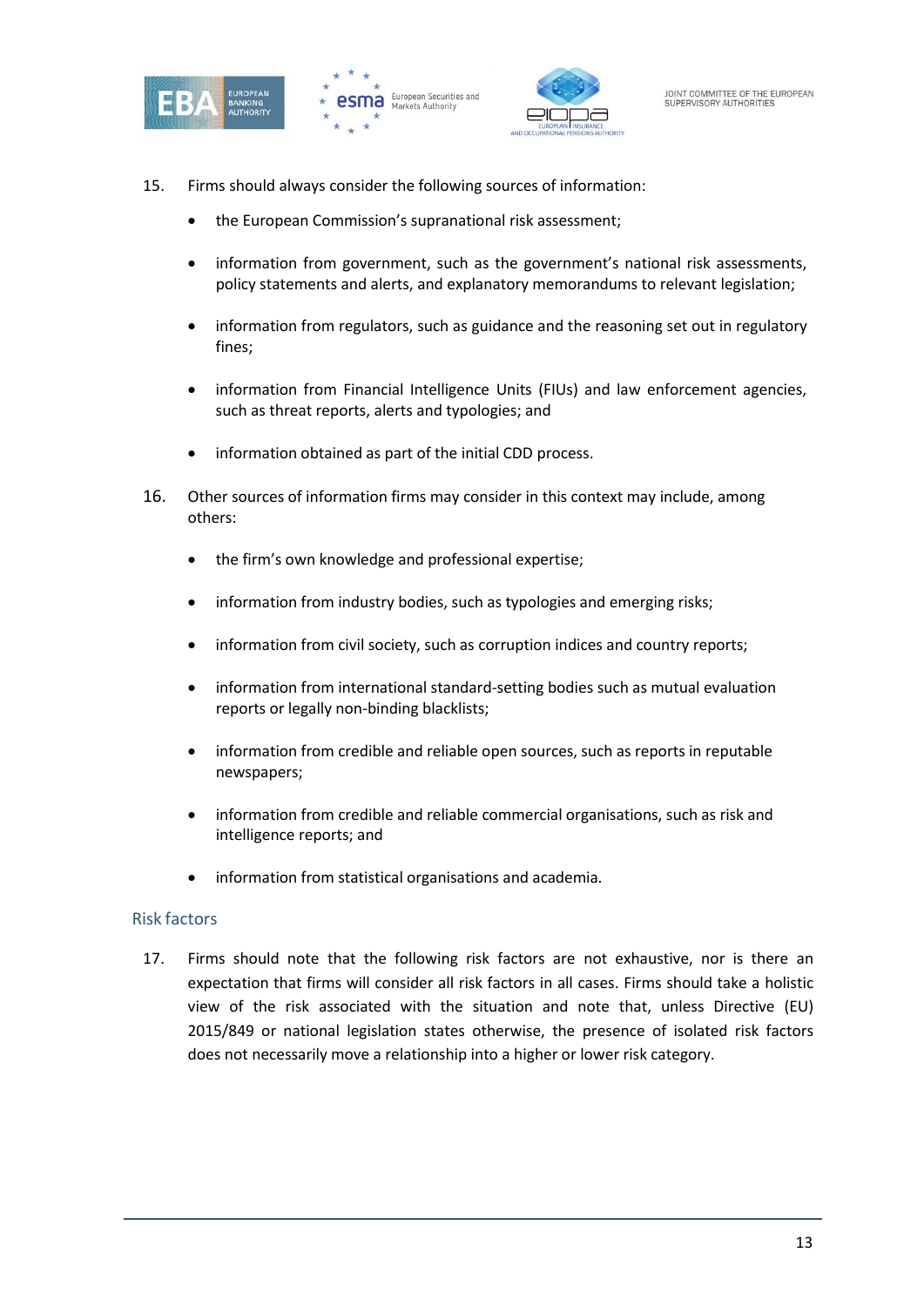





### *Customer risk factors*

- 18. When identifying the risk associated with their customers, including their customers' beneficial owners, $5$  firms should consider the risk related to:
	- a) the customer's and the customer's beneficial owner's business or professional activity;
	- b) the customer's and the customer's beneficial owner's reputation; and
	- c) the customer's and the customer's beneficial owner's nature and behaviour.
- 19. Risk factors that may be relevant when considering the risk associated with a customer's or a customer's beneficial owner's business or professional activity include:
	- Does the customer or beneficial owner have links to sectors that are commonly associated with higher corruption risk, such as construction, pharmaceuticals and healthcare, the arms trade and defence, the extractive industries or public procurement?
	- Does the customer or beneficial owner have links to sectors that are associated with higher ML/TF risk, for example certain Money Service Businesses, casinos or dealers in precious metals?
	- Does the customer or beneficial owner have links to sectors that involve significant amounts of cash?
	- Where the customer is a legal person or a legal arrangement, what is the purpose of their establishment? For example, what is the nature of their business?
	- Does the customer have political connections, for example, are they a Politically Exposed Person (PEP), or is their beneficial owner a PEP? Does the customer or beneficial owner have any other relevant links to a PEP, for example are any of the customer's directors PEPs and, if so, do these PEPs exercise significant control over the customer or beneficial owner? Where a customer or their beneficial owner is a PEP, firms must always apply EDD measures in line with Article 20 of Directive (EU) 2015/849.
	- Does the customer or beneficial owner hold another prominent position or enjoy a high public profile that might enable them to abuse this position for private gain? For example, are they senior local or regional public officials with the ability to influence the awarding of public contracts, decision-making members of high-profile sporting bodies or individuals who are known to influence the government and other senior decision-makers?
	- Is the customer a legal person subject to enforceable disclosure requirements that ensure that reliable information about the customer's beneficial owner is publicly

<sup>&</sup>lt;sup>5</sup> For guidance on risk factors associated with beneficiaries of life insurance policies, please refer to Title III, Chapter 7.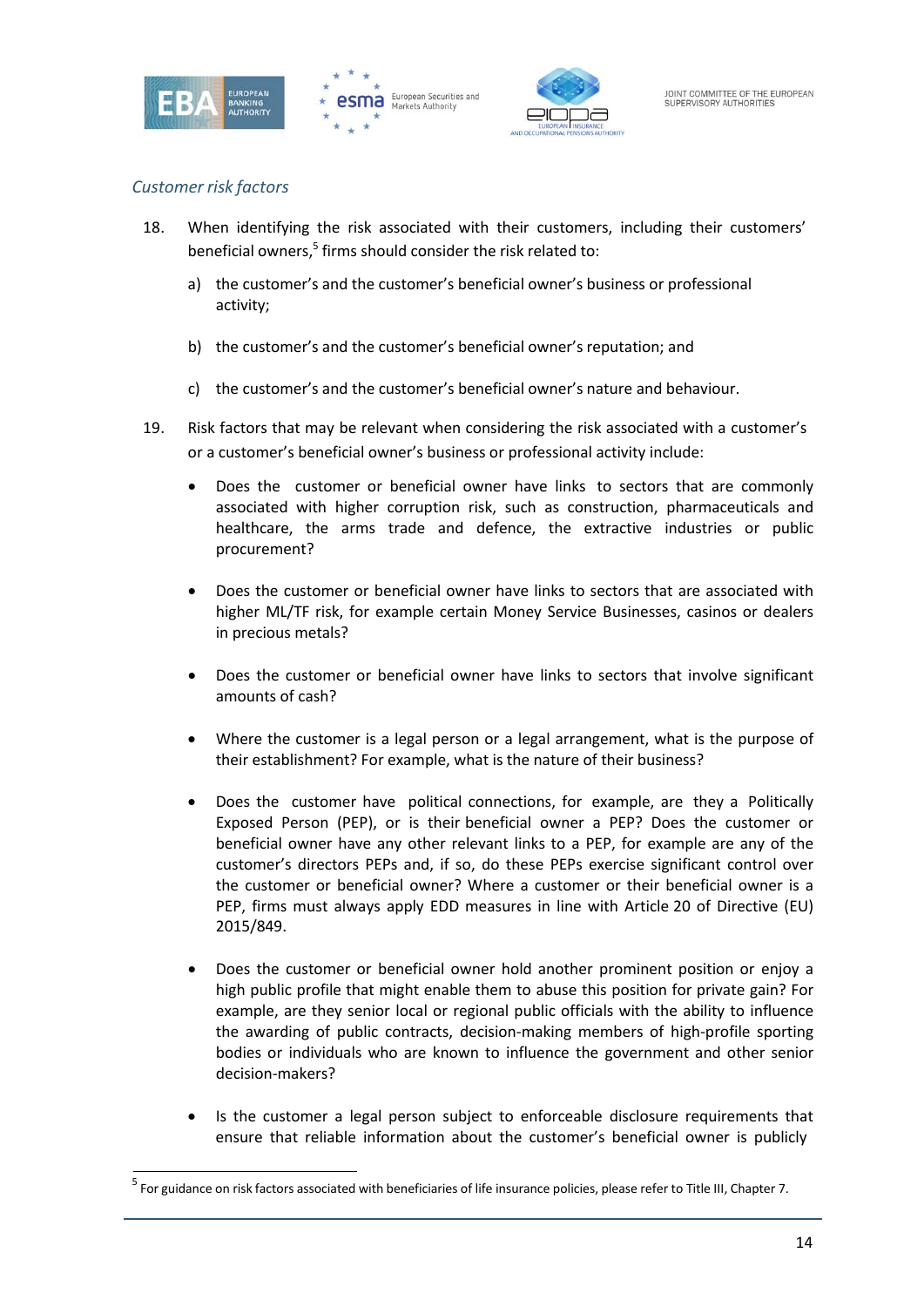





available, for example public companies listed on stock exchanges that make such disclosure a condition for listing?

- Is the customer a credit or financial institution acting on its own account from a jurisdiction with an effective AML/CFT regime and is it supervised for compliance with local AML/CFT obligations? Is there evidence that the customer has been subject to supervisory sanctions or enforcement for failure to comply with AML/CFT obligations or wider conduct requirements in recent years?
- Is the customer a public administration or enterprise from a jurisdiction with low levels of corruption?
- Is the customer's or the beneficial owner's background consistent with what the firm knows about their former, current or planned business activity, their business's turnover, the source of funds and the customer's or beneficial owner's source of wealth?
- 20. The following risk factors may be relevant when considering the risk associated with a customer's or beneficial owners' reputation**:**
	- Are there adverse media reports or other relevant sources of information about the customer, for example are there any allegations of criminality or terrorism against the customer or the beneficial owner? If so, are these reliable and credible? Firms should determine the credibility of allegations on the basis of the quality and independence of the source of the data and the persistence of reporting of these allegations, among other considerations. Firms should note that the absence of criminal convictions alone may not be sufficient to dismiss allegations of wrongdoing.
	- Has the customer, beneficial owner or anyone publicly known to be closely associated with them had their assets frozen due to administrative or criminal proceedings or allegations of terrorism or terrorist financing? Does the firm have reasonable grounds to suspect that the customer or beneficial owner or anyone publicly known to be closely associated with them has, at some point in the past, been subject to such an asset freeze?
	- Does the firm know if the customer or beneficial owner has been the subject of a suspicious transactions report in the past?
	- Does the firm have any in-house information about the customer's or the beneficial owner's integrity, obtained, for example, in the course of a long-standing business relationship?
- 21. The following risk factors may be relevant when considering the risk associated with a customer's or beneficial owner's nature and behaviour; firms should note that not all of these risk factors will be apparent at the outset; they may emerge only once a business relationship has been established:
	- Does the customer have legitimate reasons for being unable to provide robust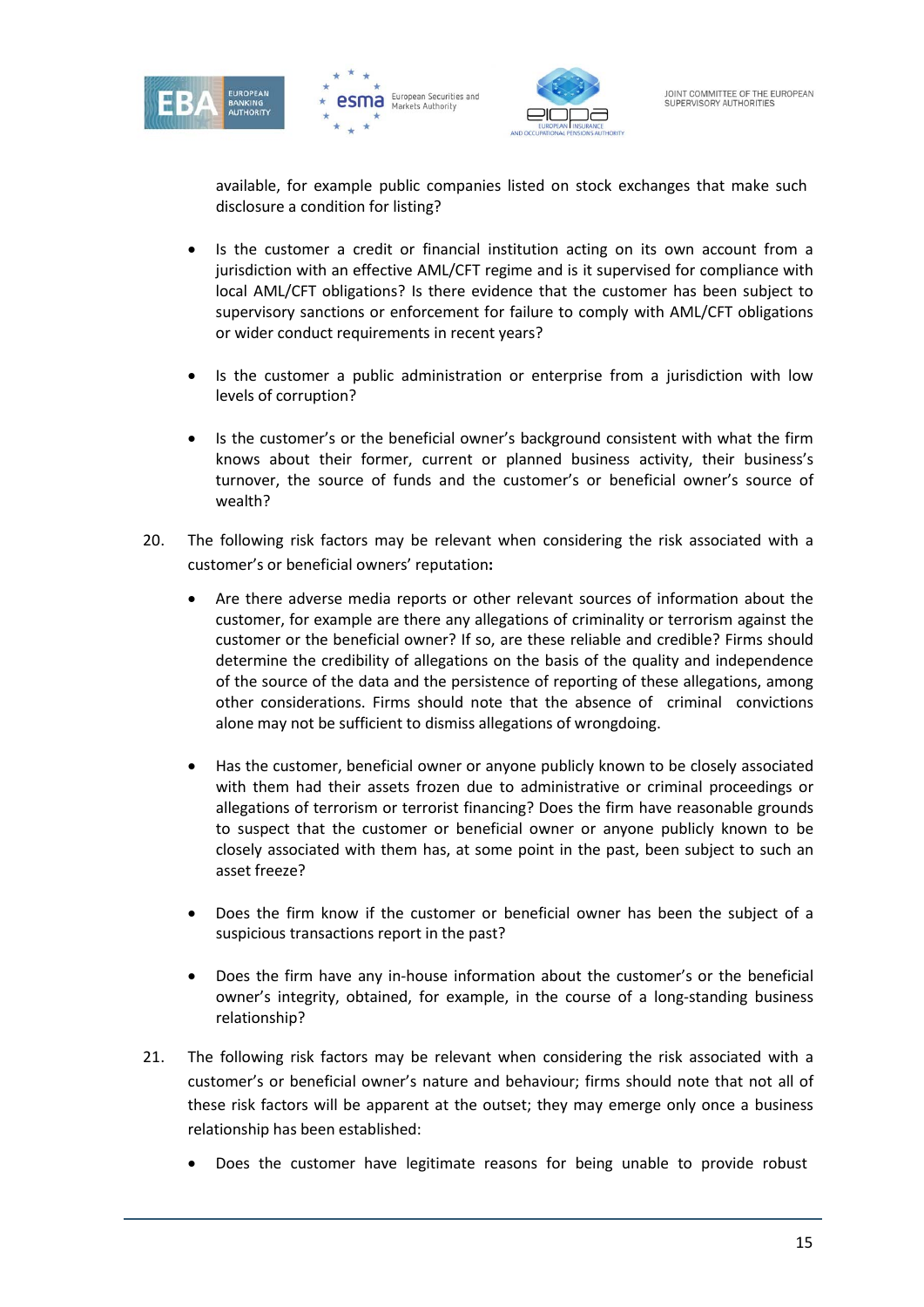





evidence of their identity, perhaps because they are an asylum seeker?<sup>6</sup>

- Does the firm have any doubts about the veracity or accuracy of the customer's or beneficial owner's identity?
- Are there indications that the customer might seek to avoid the establishment of a business relationship? For example, does the customer look to carry out one transaction or several one-off transactions where the establishment of a business relationship might make more economic sense?
- Is the customer's ownership and control structure transparent and does it make sense? If the customer's ownership and control structure is complex or opaque, is there an obvious commercial or lawful rationale?
- Does the customer issue bearer shares or does it have nominee shareholders?
- Is the customer a legal person or arrangement that could be used as an asset-holding vehicle?
- Is there a sound reason for changes in the customer's ownership and control structure?
- Does the customer request transactions that are complex, unusually or unexpectedly large or have an unusual or unexpected pattern without an apparent economic or lawful purpose or a sound commercial rationale? Are there grounds to suspect that the customer is trying to evade specific thresholds such as those set out in Article 11(b) of Directive (EU) 2015/849 and national law where applicable?
- Does the customer request unnecessary or unreasonable levels of secrecy? For example, is the customer reluctant to share CDD information, or do they appear to want to disguise the true nature of their business?
- Can the customer's or beneficial owner's source of wealth or source of funds be easily explained, for example through their occupation, inheritance or investments? Is the explanation plausible?
- Does the customer use the products and services they have taken out as expected when the business relationship was first established?
- Where the customer is a non-resident, could their needs be better serviced elsewhere? Is there a sound economic and lawful rationale for the customer requesting the type of financial service sought? Firms should note that Article 16 of Directive 2014/92/EU creates a right for customers who are legally resident in the Union to obtain a basic payment account, but this right applies only to the extent that

 $^6$  The EBA has issued an 'Opinion on the application of Customer Due Diligence Measures to customers who are asylum seekers from higher risk third countries or territories', see https://eba.europa.eu/documents/10180/1359456/EBA-Op-2016-07+%28Opinion+on+Customer+Due+Diligence+on+Asylum+Seekers%29.pdf.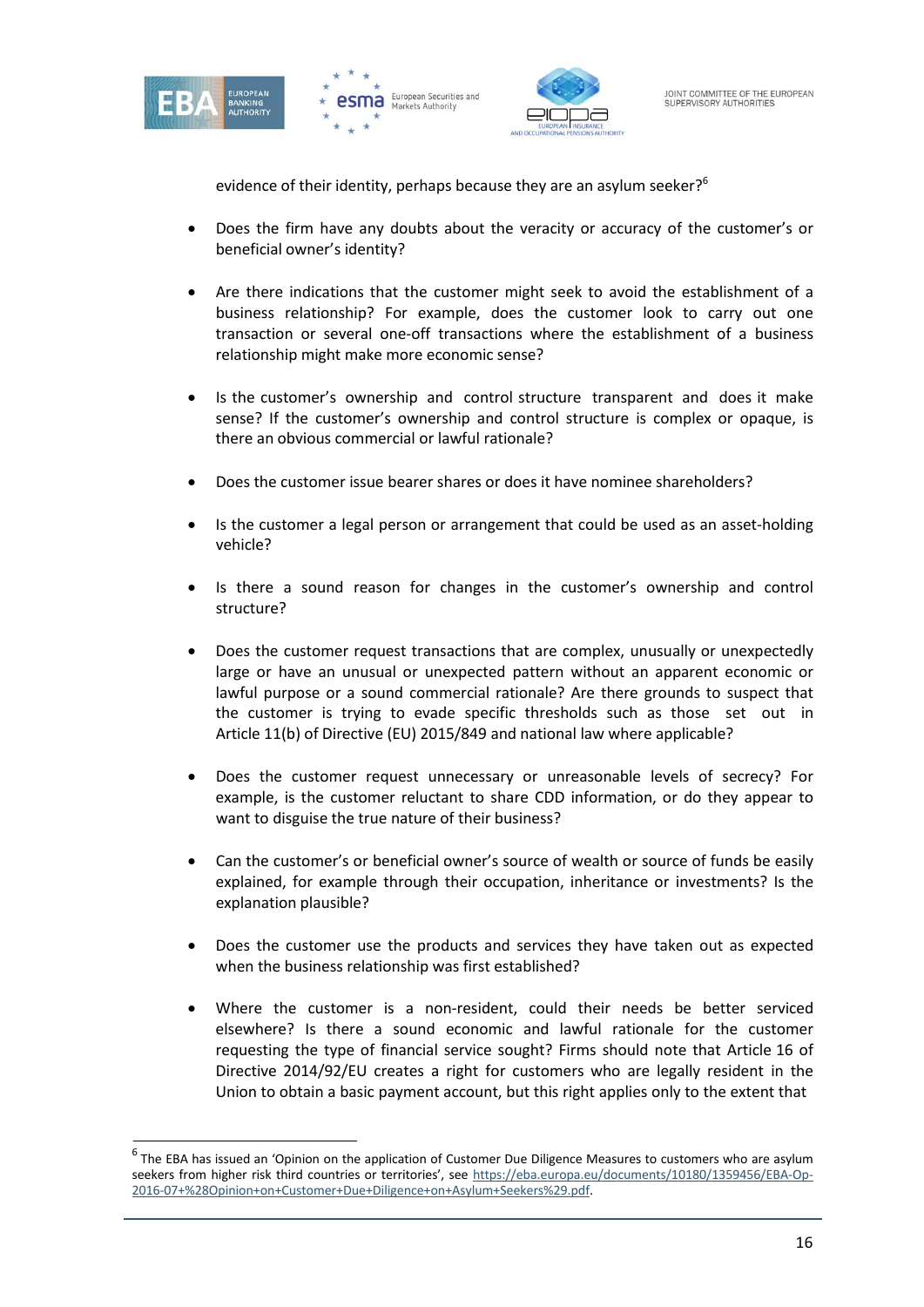





credit institutions can comply with their AML/CFT obligations.<sup>7</sup>

• Is the customer a non-profit organisation whose activities could be abused for terrorist financing purposes?

#### *Countries and geographical areas*

- 22. When identifying the risk associated with countries and geographical areas, firms should consider the risk related to:
	- a) the jurisdictions in which the customer and beneficial owner are based;
	- b) the jurisdictions that are the customer's and beneficial owner's main places of business; and
	- c) the jurisdictions to which the customer and beneficial owner have relevant personal links.
- 23. Firms should note that the nature and purpose of the business relationship will often determine the relative importance of individual country and geographical risk factors (see also paragraphs 36-38). For example:
	- Where the funds used in the business relationship have been generated abroad, the level of predicate offences to money laundering and the effectiveness of a country's legal system will be particularly relevant.
	- Where funds are received from, or sent to, jurisdictions where groups committing terrorist offences are known to be operating, firms should consider to what extent this could be expected to or might give rise to suspicion, based on what the firm knows about the purpose and nature of the business relationship.
	- Where the customer is a credit or financial institution, firms should pay particular attention to the adequacy of the country's AML/CFT regime and the effectiveness of AML/CFT supervision.
	- Where the customer is a legal vehicle or trust, firms should take into account the extent to which the country in which the customer and, where applicable, the beneficial owner are registered effectively complies with international tax transparency standards.
- 24. Risk factors firms should consider when identifying the effectiveness of a jurisdiction's AML/CFT regime include:
	- Has the country been identified by the Commission as having strategic deficiencies in its AML/CFT regime, in line with Article 9 of Directive (EU) 2015/849? Where firms

 $<sup>7</sup>$  See, in particular, Articles 1(7) and 16(4) of Directive 2014/92/EU.</sup>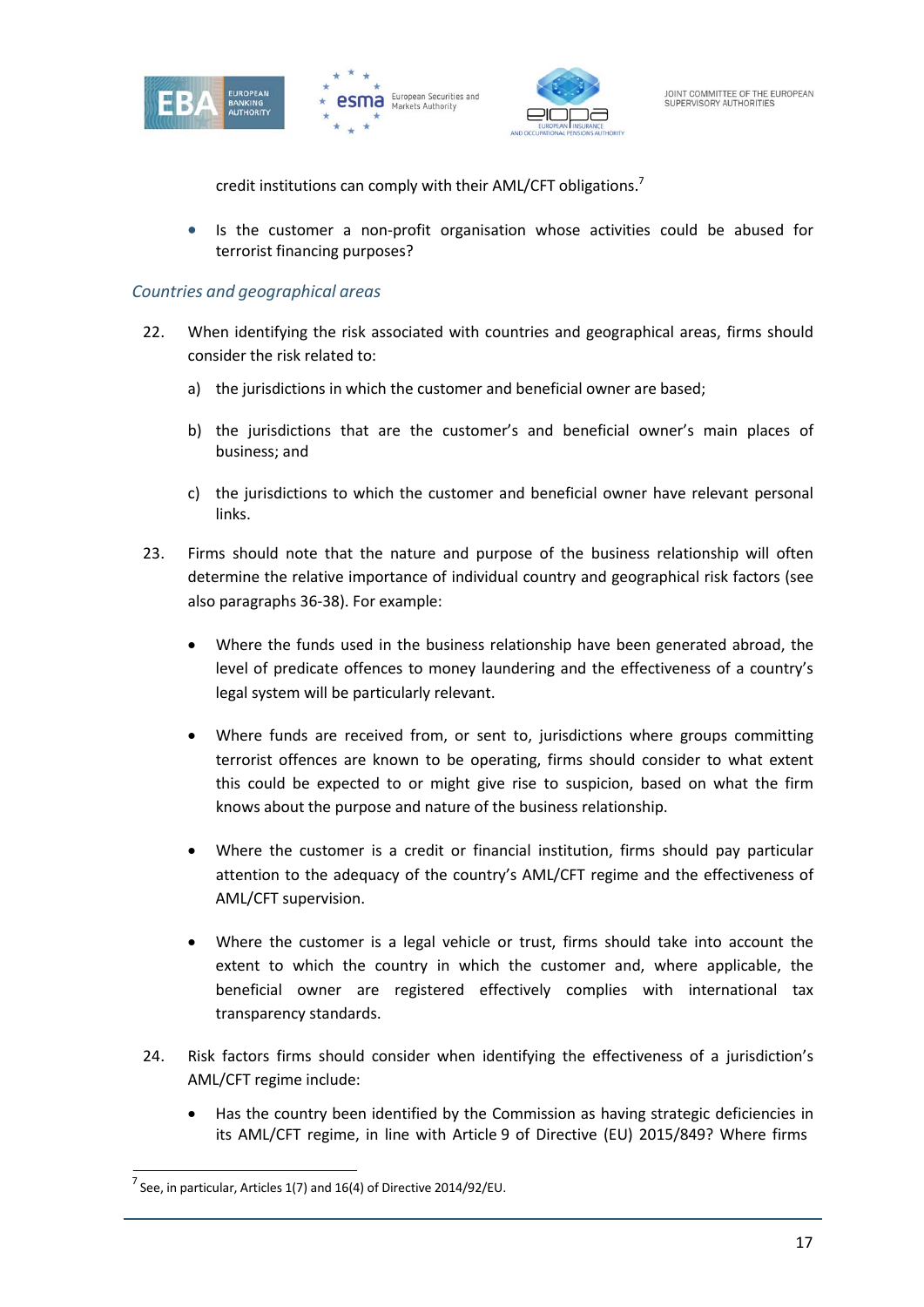





deal with natural or legal persons resident or established in third countries that the Commission has identified as presenting a high ML/TF risk, firms must always apply EDD measures.<sup>8</sup>

• Is there information from more than one credible and reliable source about the quality of the jurisdiction's AML/CFT controls, including information about the quality and effectiveness of regulatory enforcement and oversight? Examples of possible sources include mutual evaluation reports by the Financial Action Task Force (FATF) or FATF-style Regional Bodies (FSRBs) (a good starting point is the executive summary and key findings and the assessment of compliance with Recommendations 10, 26 and 27 and Immediate Outcomes 3 and 4), the FATF's list of high-risk and noncooperative jurisdictions, International Monetary Fund (IMF) assessments and Financial Sector Assessment Programme (FSAP) reports. Firms should note that membership of the FATF or an FSRB (e.g. MoneyVal) does not, of itself, mean that the jurisdiction's AML/CFT regime is adequate and effective.

Firms should note that Directive (EU) 2015/849 does not recognise the 'equivalence' of third countries and that EU Member States' lists of equivalent jurisdictions are no longer being maintained. To the extent permitted by national legislation, firms should be able to identify lower risk jurisdictions in line with these guidelines and Annex II of Directive (EU) 2015/849.

- 25. Risk factors firms should consider when identifying the level of terrorist financing risk associated with a jurisdiction include:
	- Is there information, for example from law enforcement or credible and reliable open media sources, suggesting that a jurisdiction provides funding or support for terrorist activities or that groups committing terrorist offences are known to be operating in the country or territory?
	- Is the jurisdiction subject to financial sanctions, embargoes or measures that are related to terrorism, financing of terrorism or proliferation issued by, for example, the United Nations or the European Union ?
	- 26. Risk factors firms should consider when identifying a jurisdiction's level of transparency and tax compliance include:
		- Is there information from more than one credible and reliable source that the country has been deemed compliant with international tax transparency and information sharing standards? Is there evidence that relevant rules are effectively implemented in practice? Examples of possible sources include reports by the Global Forum on Transparency and the Exchange of Information for Tax Purposes of the Organisation for Economic Co-operation and Development (OECD), which rate jurisdictions for tax transparency and information sharing purposes; assessments of the jurisdiction's commitment to automatic exchange of information based on the Common Reporting

 $^8$  Article 18(1) of Directive (EU) 2015/849.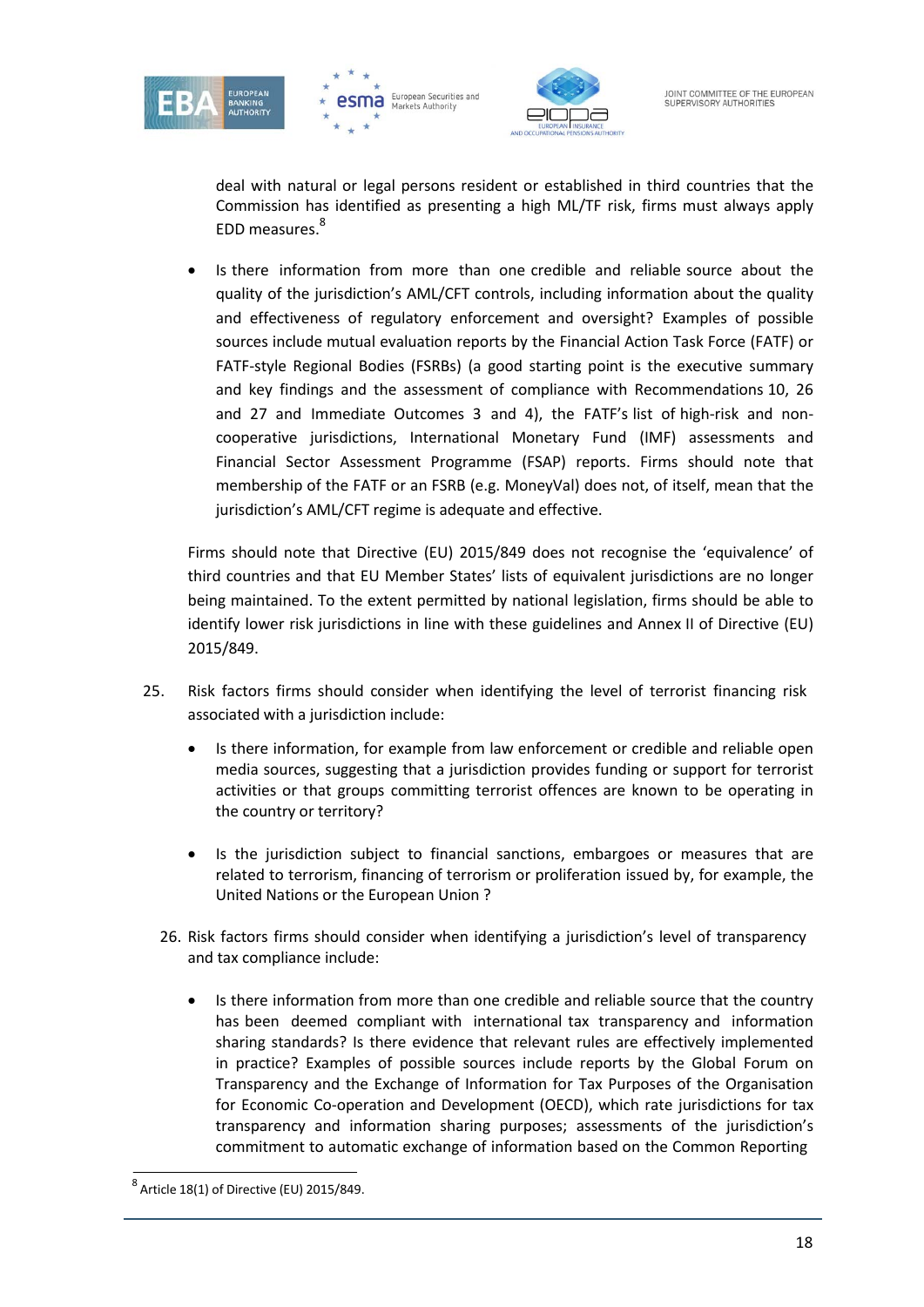





Standard; assessments of compliance with FATF Recommendations 9, 24 and 25 and Immediate Outcomes 2 and 5 by the FATF or FSRBs; and IMF assessments (e.g. IMF staff assessments of offshore financial centres).

- Has the jurisdiction committed to, and effectively implemented, the Common Reporting Standard on Automatic Exchange of Information, which the G20 adopted in 2014?
- Has the jurisdiction put in place reliable and accessible beneficial ownership registers?
- 27. Risk factors firms should consider when identifying the risk associated with the level of predicate offences to money laundering include:
	- Is there information from credible and reliable public sources about the level of predicate offences to money laundering listed in Article 3(4) of Directive (EU) 2015/849, for example corruption, organised crime, tax crime and serious fraud? Examples include corruption perceptions indices; OECD country reports on the implementation of the OECD's anti-bribery convention; and the United Nations Office on Drugs and Crime World Drug Report.
	- Is there information from more than one credible and reliable source about the capacity of the jurisdiction's investigative and judicial system effectively to investigate and prosecute these offences?

#### *Products, services and transactions risk factors*

- 28. When identifying the risk associated with their products, services or transactions, firms should consider the risk related to:
	- a) the level of transparency, or opaqueness, the product, service or transaction affords;
	- b) the complexity of the product, service or transaction; and
	- c) the value or size of the product, service or transaction.
- 29. Risk factors that may be relevant when considering the risk associated with a product, service or transaction's transparency include:
	- To what extent do products or services allow the customer or beneficial owner or beneficiary structures to remain anonymous, or facilitate hiding their identity? Examples of such products and services include bearer shares, fiduciary deposits, offshore vehicles and certain trusts, and legal entities such as foundations that can be structured in such a way as to take advantage of anonymity and allow dealings with shell companies or companies with nominee shareholders.
	- To what extent is it possible for a third party that is not part of the business relationship to give instructions, for example in the case of certain correspondent banking relationships?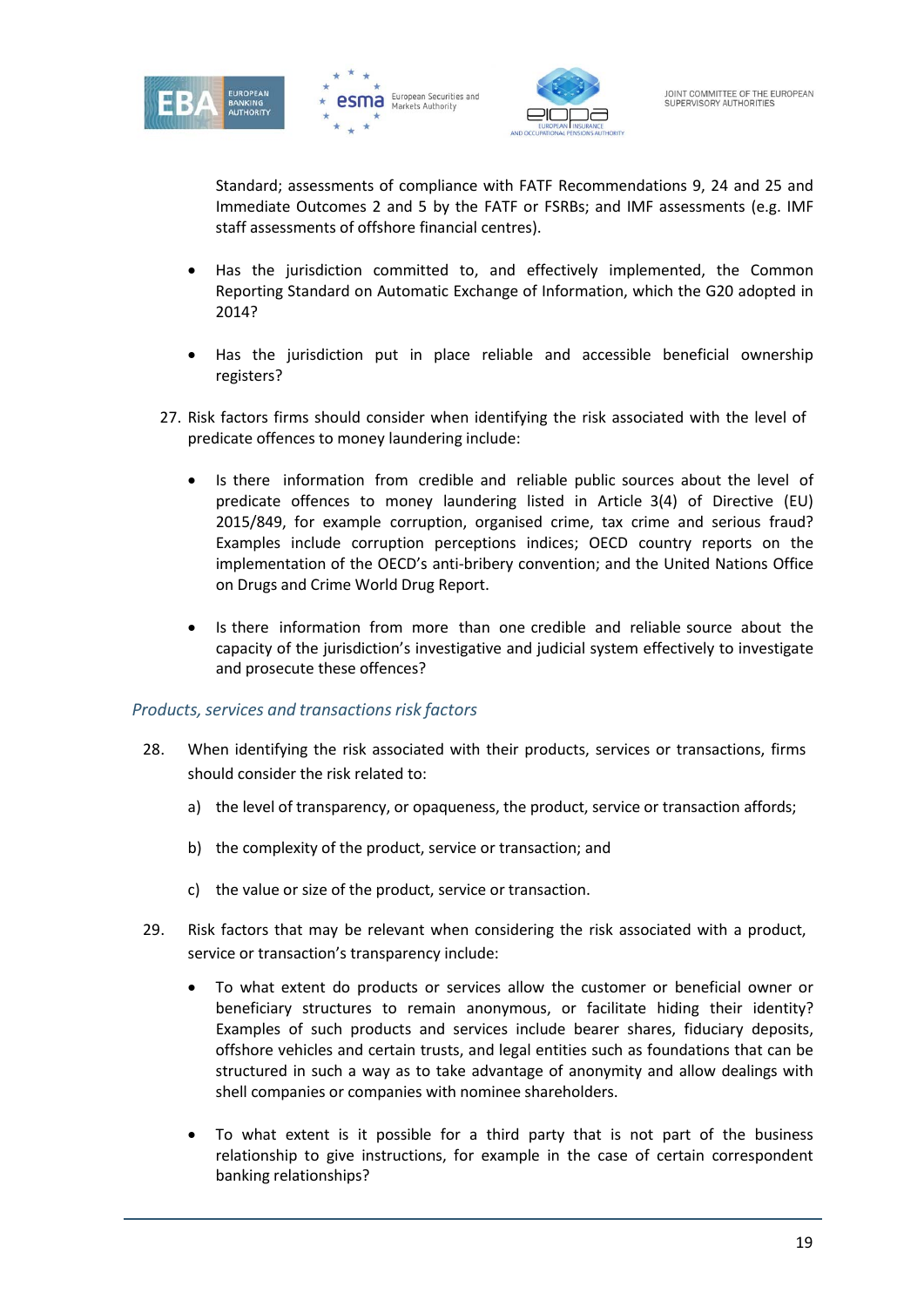





- 30. Risk factors that may be relevant when considering the risk associated with a product, service or transaction's complexity include:
	- To what extent is the transaction complex and does it involve multiple parties or multiple jurisdictions, for example in the case of certain trade finance transactions? Are transactions straightforward, for example are regular payments made into a pension fund?
	- To what extent do products or services allow payments from third parties or accept overpayments where this is would not normally be expected? Where third party payments are expected, does the firm know the third party's identity, for example is it a state benefit authority or a guarantor? Or are products and services funded exclusively by fund transfers from the customer's own account at another financial institution that is subject to AML/CFT standards and oversight that are comparable to those required under Directive (EU) 2015/849?
	- Does the firm understand the risks associated with its new or innovative product or service, in particular where this involves the use of new technologies or payment methods?
- 31. Risk factors that may be relevant when considering the risk associated with a product, service or transaction's value or size include:
	- To what extent are products or services cash intensive, as are many payment services but also certain current accounts?
	- To what extent do products or services facilitate or encourage high-value transactions? Are there any caps on transaction values or levels of premium that could limit the use of the product or service for ML/TF purposes?

#### *Delivery channel risk factors*

- 32. When identifying the risk associated with the way in which the customer obtains the products or services they require, firms should consider the risk related to:
	- a) the extent to which the business relationship is conducted on a non-face-to-face basis; and
	- b) any introducers or intermediaries the firm might use and the nature of their relationship with the firm.
- 33. When assessing the risk associated with the way in which the customer obtains the products or services, firms should consider a number of factors including:
	- Is the customer physically present for identification purposes? If they are not, has the firm used a reliable form of non-face-to-face CDD? Has it taken steps to prevent impersonation or identity fraud?
	- Has the customer been introduced by another part of the same financial group and, if so, to what extent can the firm rely on this introduction as reassurance that the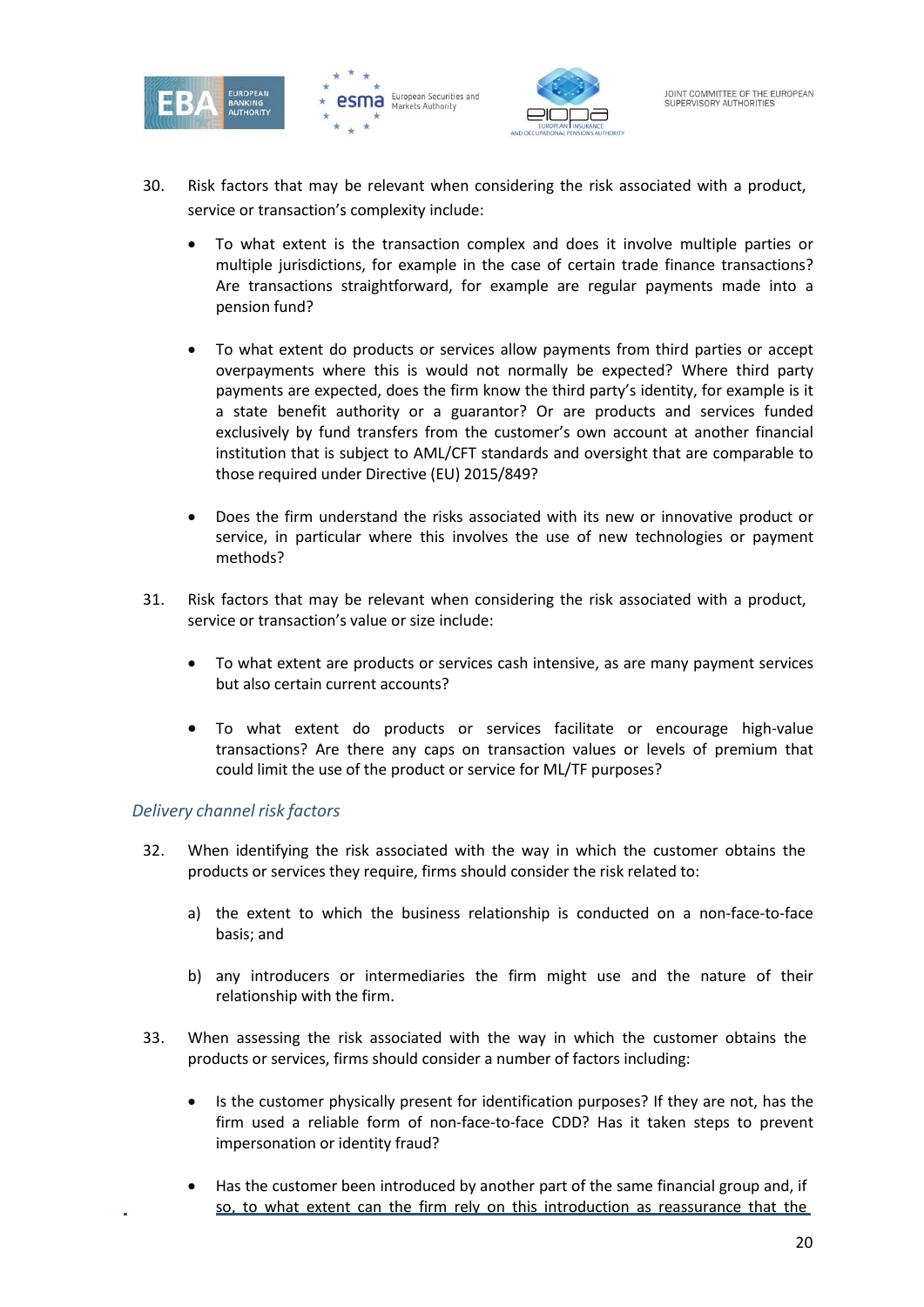





customer will not expose the firm to excessive ML/TF risk? What has the firm done to satisfy itself that the group entity applies CDD measures to European Economic Area (EEA) standards in line with Article 28 of Directive (EU) 2015/849?

- Has the customer been introduced by a third party, for example a bank that is not part of the same group, and is the third party a financial institution or is its main business activity unrelated to financial service provision? What has the firm done to be satisfied that:
	- i. the third party applies CDD measures and keeps records to EEA standards and that it is supervised for compliance with comparable AML/CFT obligations in line with Article 26 of Directive (EU) 2015/849;
	- ii. the third party will provide, immediately upon request, relevant copies of identification and verification data, inter alia in line with Article 27 of Directive (EU) 2015/849; and
	- iii. the quality of the third party's CDD measures is such that it can be relied upon?
- Has the customer been introduced through a tied agent, that is, without direct firm contact? To what extent can the firm be satisfied that the agent has obtained enough information so that the firm knows its customer and the level of risk associated with the business relationship?
- If independent or tied agents are used, to what extent are they involved on an ongoing basis in the conduct of business? How does this affect the firm's knowledge of the customer and ongoing risk management?
- Where a firm uses an intermediary:
	- i. Are they a regulated person subject to AML obligations that are consistent with those of Directive (EU) 2015/849?
	- ii. Are they subject to effective AML supervision? Are there any indications that the intermediary's level of compliance with applicable AML legislation or regulation is inadequate, for example has the intermediary been sanctioned for breaches of AML/CFT obligations?
	- iii. Are they based in a jurisdiction associated with higher ML/TF risk? Where a third party is based in a high-risk third country that the Commission has identified as having strategic deficiencies, firms must not rely on that intermediary. However, to the extent permitted by national legislation, reliance may be possible provided that the intermediary is a branch or majority-owned subsidiary of another firm established in the Union, and the firm is confident that the intermediary fully complies with group-wide policies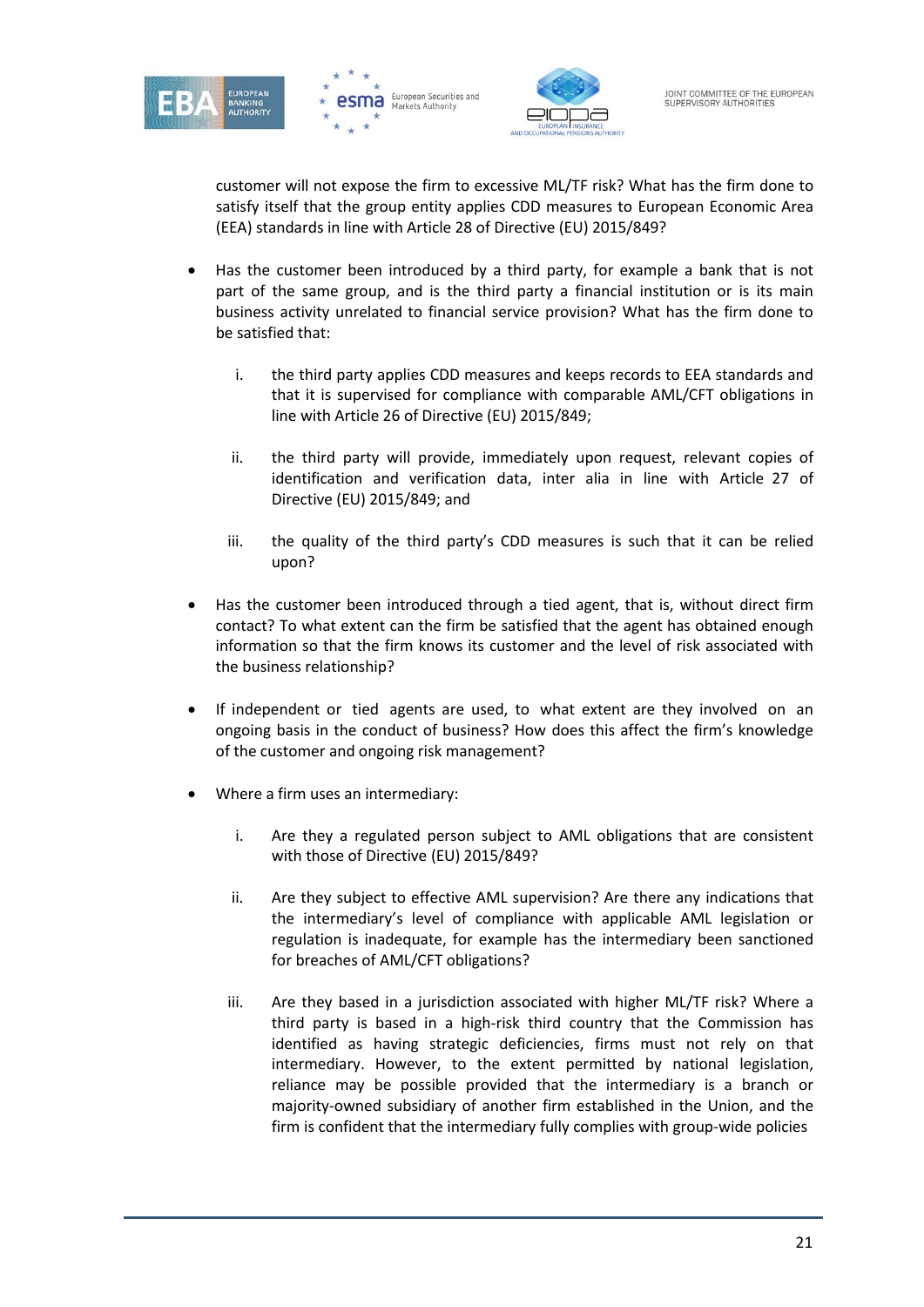





and procedures in line with Article 45 of Directive (EU) 2015/849.<sup>9</sup>

#### **Assessing ML/TF risk**

- 34. Firms should take a holistic view of the ML/TF risk factors they have identified that, together, will determine the level of ML/TF risk associated with a business relationship or occasional transaction.
- 35. As part of this assessment, firms may decide to weigh factors differently depending on their relative importance.

#### Weighting risk factors

- 36. When weighting risk factors, firms should make an informed judgement about the relevance of different risk factors in the context of a business relationship or occasional transaction. This often results in firms allocating different 'scores' to different factors; for example, firms may decide that a customer's personal links to a jurisdiction associated with higher ML/TF risk is less relevant in light of the features of the product they seek.
- 37. Ultimately, the weight given to each of these factors is likely to vary from product to product and customer to customer (or category of customer) and from one firm to another. When weighting risk factors, firms should ensure that:
	- weighting is not unduly influenced by just one factor;
	- economic or profit considerations do not influence the risk rating;
	- weighting does not lead to a situation where it is impossible for any business relationship to be classified as high risk;
	- the provisions of Directive (EU) 2015/849 or national legislation regarding situations that always present a high money laundering risk cannot be over-ruled by the firm's weighting; and
	- they are able to over-ride any automatically generated risk scores where necessary. The rationale for the decision to over-ride such scores should be documented appropriately.
- 38. Where a firm uses automated IT systems to allocate overall risk scores to categorise business relationships or occasional transactions and does not develop these in house but purchases them from an external provider, it should understand how the system works and how it combines risk factors to achieve an overall risk score. A firm must always be able to satisfy itself that the scores allocated reflect the firm's understanding of ML/TF risk and it should be able to demonstrate this to the competent authority.

 $^{9}$  Article 26(2) of Directive (EU) 2015/849.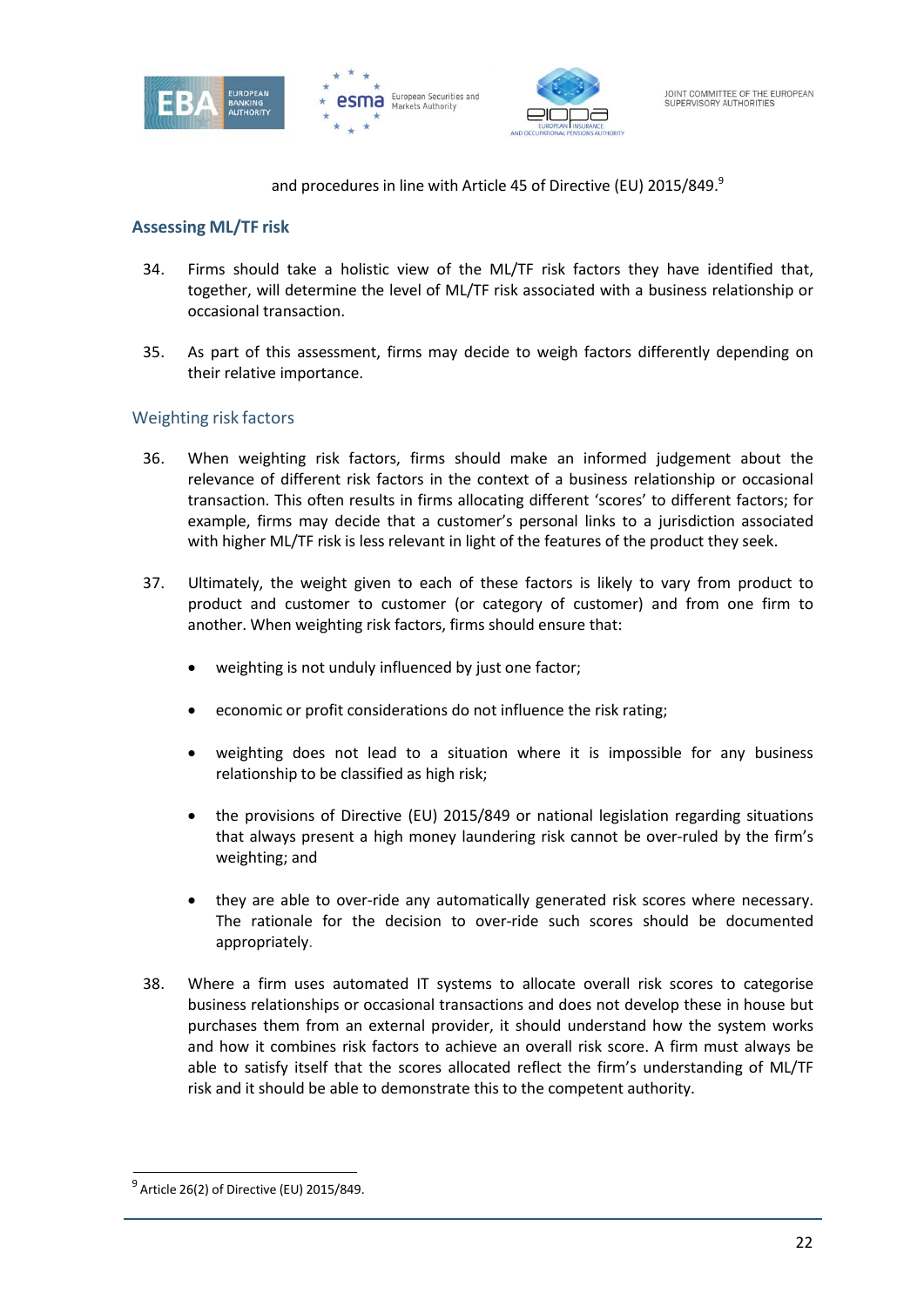





#### Categorising business relationships and occasional transactions

- 39. Following its risk assessment, a firm should categorise its business relationships and occasional transactions according to the perceived level of ML/TF risk.
- 40. Firms should decide on the most appropriate way to categorise risk. This will depend on the nature and size of the firm's business and the types of ML/TF risk it is exposed to. Although firms often categorise risk as high, medium and low, other categorisations are possible.

### <span id="page-22-0"></span>**Risk management: simplified and enhanced customer due diligence**

- 41. A firm's risk assessment should help it identify where it should focus its AML/CFT risk management efforts, both at customer take-on and for the duration of the business relationship.
- 42. As part of this, firms must apply each of the CDD measures set out in Article 13(1) of Directive (EU) 2015/849 but may determine the extent of these measures on a risksensitive basis. CDD measures should help firms better understand the risk associated with individual business relationships or occasional transactions.
- 43. Article 13(4) of Directive (EU) 2015/849 requires firms to be able to demonstrate to their competent authority that the CDD measures they have applied are commensurate to the ML/TF risks.

#### **Simplified customer due diligence**

- 44. To the extent permitted by national legislation, firms may apply SDD measures in situations where the ML/TF risk associated with a business relationship has been assessed as low. SDD is not an exemption from any of the CDD measures; however, firms may adjust the amount, timing or type of each or all of the CDD measures in a way that is commensurate to the low risk they have identified.
- 45. SDD measures firms may apply include but are not limited to:
	- adjusting the timing of CDD, for example where the product or transaction sought has features that limit its use for ML/TF purposes, for example by:
		- i. verifying the customer's or beneficial owner's identity during the establishment of the business relationship; or
		- ii. verifying the customer's or beneficial owner's identity once transactions exceed a defined threshold or once a reasonable time limit has lapsed. Firms must make sure that: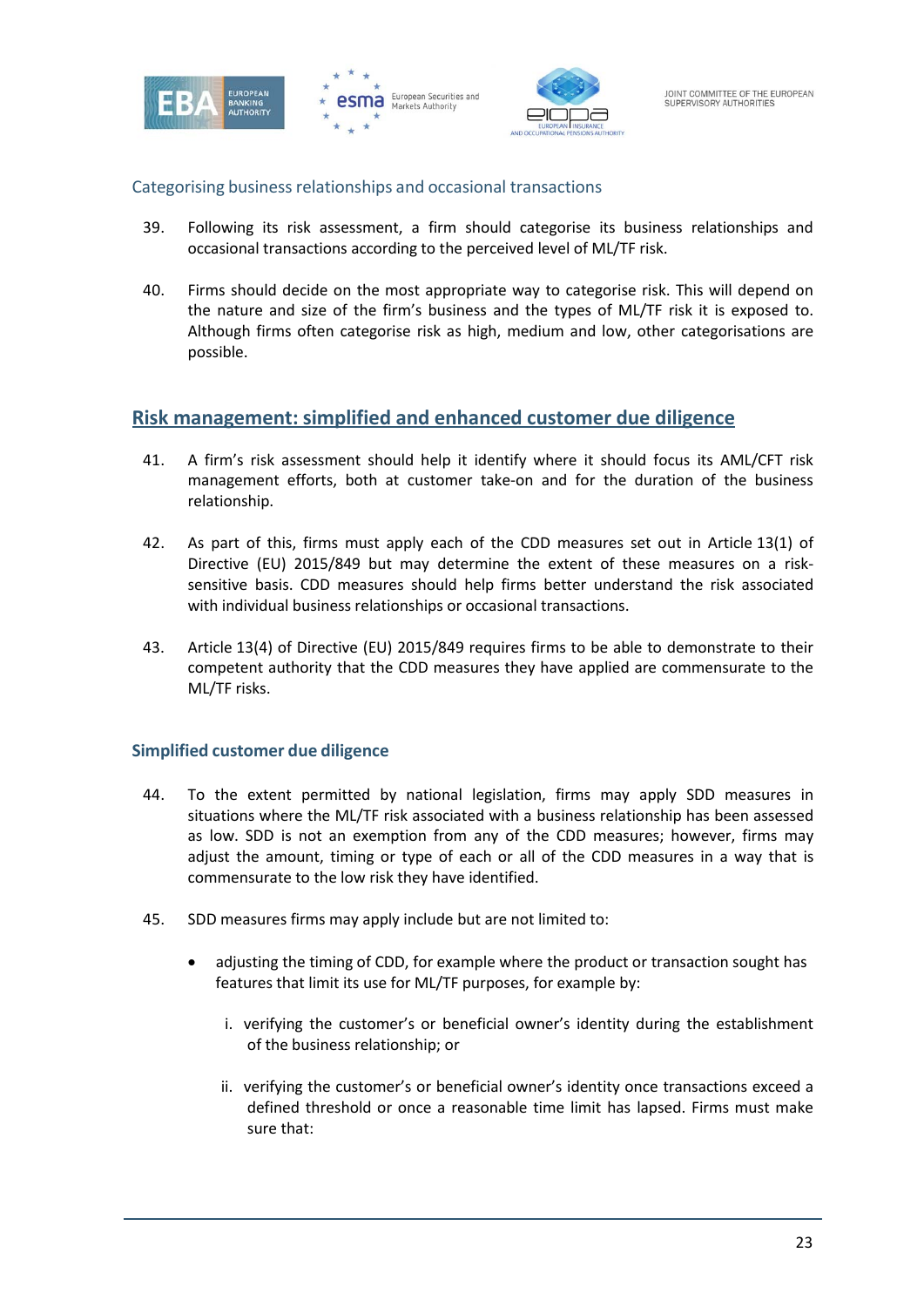





- a) this does not result in a de facto exemption from CDD, that is, firms must ensure that the customer's or beneficial owner's identity will ultimately be verified;
- b) the threshold or time limit is set at a reasonably low level (although, with regard to terrorist financing, firms should note that a low threshold alone may not be enough to reduce risk);
- c) they have systems in place to detect when the threshold or time limit has been reached; and
- d) they do not defer CDD or delay obtaining relevant information about the customer where applicable legislation, for example Regulation (EU) 2015/847 or provisions in national legislation, require that this information be obtained at the outset.
- adjusting the quantity of information obtained for identification, verification or monitoring purposes, for example by:
	- i. verifying identity on the basis of information obtained from one reliable, credible and independent document or data source only; or
	- ii. assuming the nature and purpose of the business relationship because the product is designed for one particular use only, such as a company pension scheme or a shopping centre gift card.
- adjusting the quality or source of information obtained for identification, verification or monitoring purposes, for example by:
	- i. accepting information obtained from the customer rather than an independent source when verifying the beneficial owner's identity (note that this is not permitted in relation to the verification of the customer's identity); or
	- ii. where the risk associated with all aspects of the relationship is very low, relying on the source of funds to meet some of the CDD requirements, for example where the funds are state benefit payments or where the funds have been transferred from an account in the customer's name at an EEA firm.
- adjusting the frequency of CDD updates and reviews of the business relationship, for example carrying these out only when trigger events occur such as the customer looking to take out a new product or service or when a certain transaction threshold is reached; firms must make sure that this does not result in a *de facto* exemption from keeping CDD information up-to-date.
- adjusting the frequency and intensity of transaction monitoring, for example by monitoring transactions above a certain threshold only. Where firms choose to do this, they must ensure that the threshold is set at a reasonable level and that they have systems in place to identify linked transactions that, together, would exceed that threshold.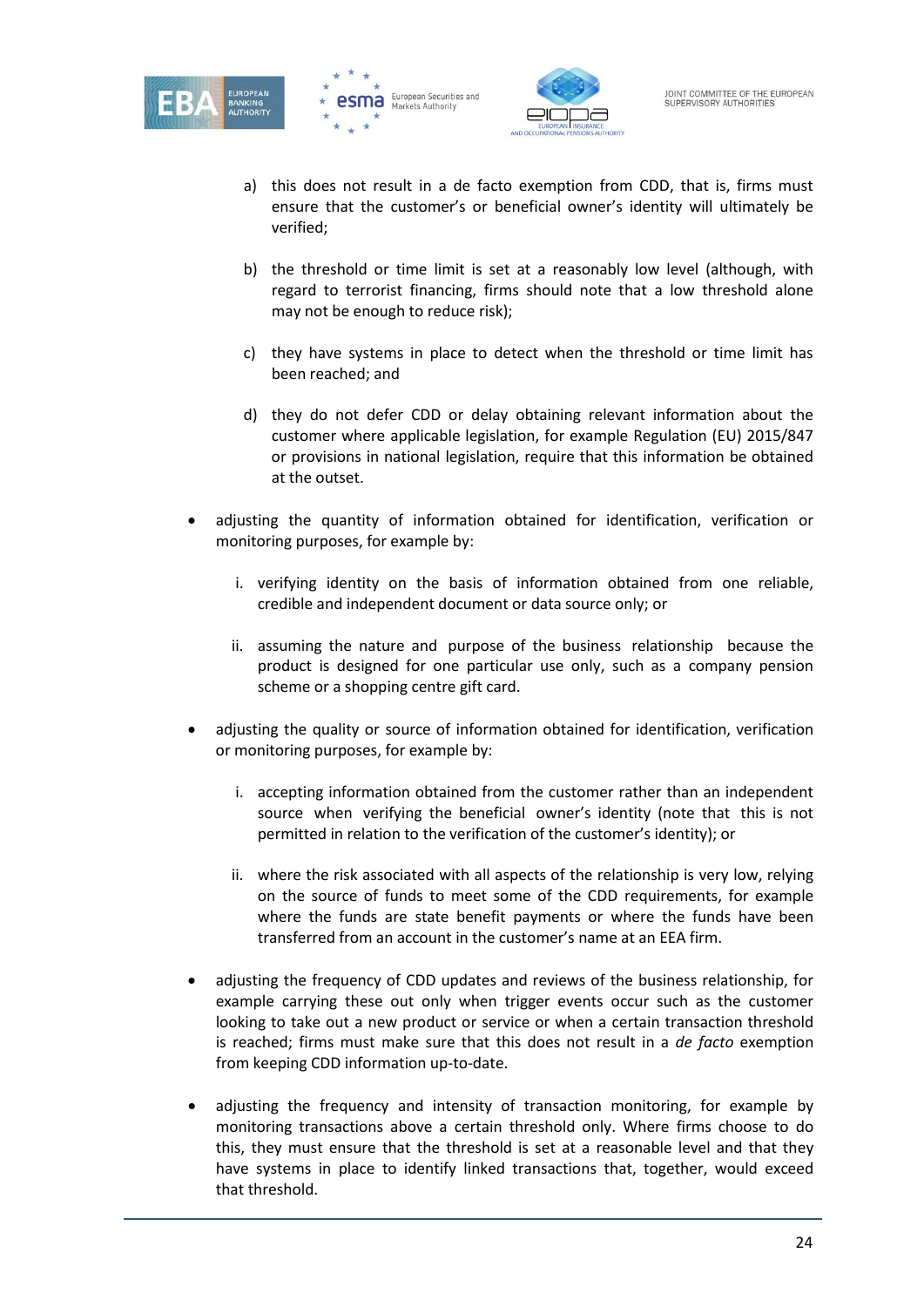





- 46. Title III lists additional SDD measures that may be of particular relevance in different sectors.
- 47. The information a firm obtains when applying SDD measures must enable the firm to be reasonably satisfied that its assessment that the risk associated with the relationship is low is justified. It must also be sufficient to give the firm enough information about the nature of the business relationship to identify any unusual or suspicious transactions. SDD does not exempt an institution from reporting suspicious transactions to the FIU.
- 48. Where there are indications that the risk may not be low, for example where there are grounds to suspect that ML/TF is being attempted or where the firm has doubts about the veracity of the information obtained, SDD must not be applied.<sup>10</sup> Equally, where specific high-risk scenarios apply and there is an obligation to conduct EDD, SDD must not be applied.

#### **Enhanced customer due diligence**

- 49. Firms must apply EDD measures in higher risk situations to manage and mitigate those risks appropriately.<sup>11</sup> EDD measures cannot be substituted for regular CDD measures but must be applied in addition to regular CDD measures.
- 50. Directive (EU) 2015/849 lists specific cases that firms must always treat as high risk:
	- i. where the customer, or the customer's beneficial owner, is a PEP; $^{12}$
	- ii. where a firm enters into a correspondent relationship with a respondent institution from a non-EEA state; $^{13}$
	- iii. where a firm deals with natural persons or legal entities established in high-risk third countries;<sup>14</sup> and
	- iv. all complex and unusually large transactions, or unusual patterns of transactions, that have no obvious economic or lawful purpose. $^{15}$
- 51. Directive (EU) 2015/849 sets out specific EDD measures that firms must apply:
	- i. where the customer, or the customer's beneficial owner, is a PEP;
	- ii. with respect to correspondent relationships with respondents from third countries; and

 $10$  Article 11(e) and (f) and Article 15(2) of Directive (EU) 2015/849.

<sup>11</sup> Articles 18-24 of Directive (EU) 2015/849.

<sup>12</sup> Articles 20-24 of Directive (EU) 2015/849.

 $13$  Article 19 of Directive (EU) 2015/849.

<sup>14</sup> Article 18(1) of Directive (EU) 2015/849.

<sup>&</sup>lt;sup>15</sup> Article 18(2) of Directive (EU) 2015/849.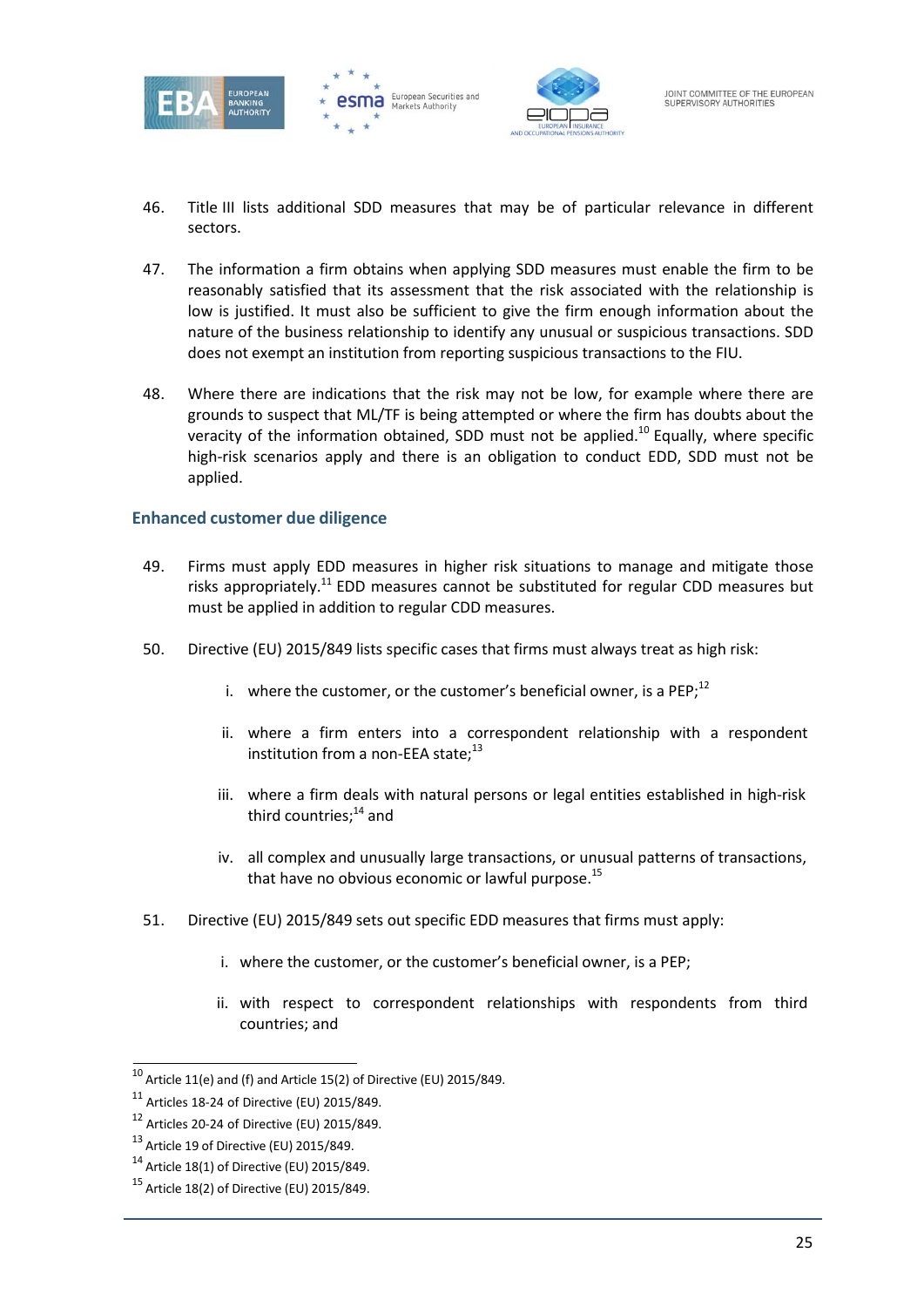





iii. with respect to all complex and unusually large transactions, or unusual patterns of transactions, that have no obvious economic or lawful purpose.

Firms should apply additional EDD measures in those situations where this is commensurate to the ML/TF risk they have identified.

#### Politically Exposed Persons

- 52. Firms that have identified that a customer or beneficial owner is a PEP must always:
	- Take adequate measures to establish the source of wealth and the source of funds to be used in the business relationship in order to allow the firm to satisfy itself that it does not handle the proceeds from corruption or other criminal activity. The measures firms should take to establish the PEP's source of wealth and the source of funds will depend on the degree of high risk associated with the business relationship. Firms should verify the source of wealth and the source of funds on the basis of reliable and independent data, documents or information where the risk associated with the PEP relationship is particularly high.
	- Obtain senior management approval for entering into, or continuing, a business relationship with a PEP. The appropriate level of seniority for sign-off should be determined by the level of increased risk associated with the business relationship, and the senior manager approving a PEP business relationship should have sufficient seniority and oversight to take informed decisions on issues that directly impact the firm's risk profile.

When considering whether to approve a PEP relationship, senior management should base their decision on the level of ML/TF risk the firm would be exposed to if it entered into that business relationship and how well equipped the firm is to manage that risk effectively.

- Apply enhanced ongoing monitoring of both transactions and the risk associated with the business relationship. Firms should identify unusual transactions and regularly review the information they hold to ensure that any new or emerging information that could affect the risk assessment is identified in a timely fashion. The frequency of ongoing monitoring should be determined by the level of high risk associated with the relationship.
- 53. Firms must apply all of these measures to PEPs, their family members and known close associates and should adjust the extent of these measures on a risk-sensitive basis.<sup>16</sup>

## Correspondent relationships

54. Firms must take specific EDD measures where they have a cross-border correspondent

<sup>16</sup> Article 20(b) of Directive (EU) 2015/849.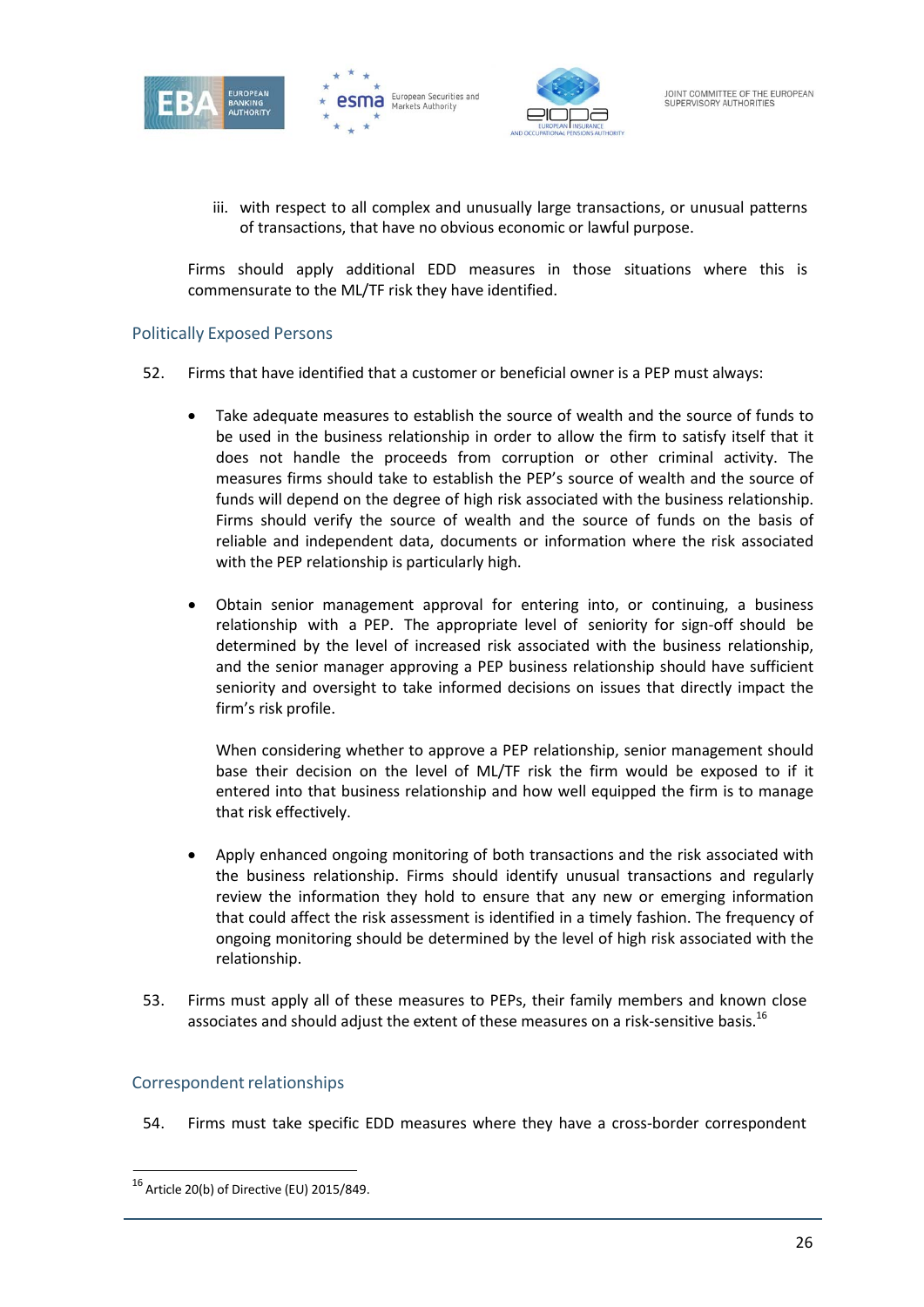





relationship with a respondent who is based in a third country.<sup>17</sup> Firms must apply all of these measures and should adjust the extent of these measures on a risk-sensitive basis.

55. Firms should refer to Title III for guidelines on EDD in relation to correspondent banking relationships; these guidelines may also be useful for firms in other correspondent relationships.

#### Unusual transactions

- 56. Firms should put in place adequate policies and procedures to detect unusual transactions or patterns of transactions. Where a firm detects transactions that are unusual because:
	- they are larger than what the firm would normally expect based on its knowledge of the customer, the business relationship or the category to which the customer belongs;
	- they have an unusual or unexpected pattern compared with the customer's normal activity or the pattern of transactions associated with similar customers, products or services; or
	- they are very complex compared with other, similar, transactions associated with similar customer types, products or services,

and the firm is not aware of an economic rationale or lawful purpose or doubts the veracity of the information it has been given, it must apply EDD measures.

- 57. These EDD measures should be sufficient to help the firm determine whether these transactions give rise to suspicion and must at least include:
	- taking reasonable and adequate measures to understand the background and purpose of these transactions, for example by establishing the source and destination of the funds or finding out more about the customer's business to ascertain the likelihood of the customer making such transactions; and
	- monitoring the business relationship and subsequent transactions more frequently and with greater attention to detail. A firm may decide to monitor individual transactions where this is commensurate to the risk it has identified.

#### High-risk third countries and other high-risk situations

58. When dealing with natural persons or legal persons established or residing in a high-risk third country identified by the Commission<sup>18</sup> and in all other high-risk situations, firms should take an informed decision about which EDD measures are appropriate for each high-risk situation. The appropriate type of EDD, including the extent of the additional information sought, and of the increased monitoring carried out, will depend on the

 $17$  Article 19 of Directive (EU) 2015/849.

<sup>18</sup> Article 9 of Directive (EU) 2015/849.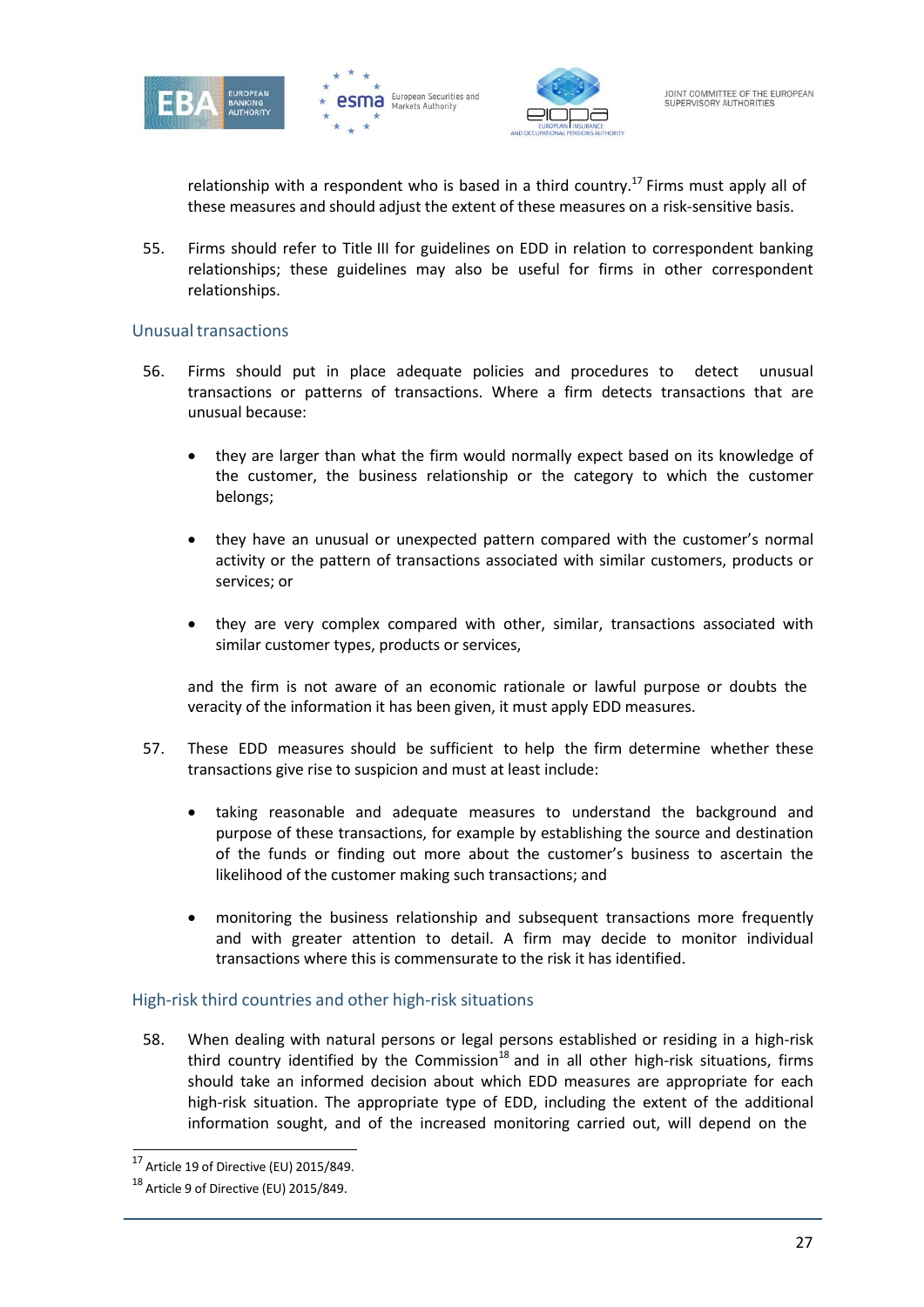





reason why an occasional transaction or a business relationship was classified as high risk.

- 59. Firms are not required to apply all the EDD measures listed below in all cases. For example, in certain high-risk situations it may be appropriate to focus on enhanced ongoing monitoring during the course of the business relationship.
- 60. EDD measures firms should apply may include:
	- Increasing the quantity of information obtained for CDD purposes:
		- i. Information about the customer's or beneficial owner's identity, or the customer's ownership and control structure, to be satisfied that the risk associated with the relationship is well understood. This may include obtaining and assessing information about the customer's or beneficial owner's reputation and assessing any negative allegations against the customer or beneficial owner. Examples include:
			- a. information about family members and close business partners;
			- b. information about the customer's or beneficial owner's past and present business activities; and
			- c. adverse media searches.
		- ii. Information about the intended nature of the business relationship to ascertain that the nature and purpose of the business relationship is legitimate and to help firms obtain a more complete customer risk profile. This may include obtaining information on:
			- a. the number, size and frequency of transactions that are likely to pass through the account, to enable the firm to spot deviations that might give rise to suspicion (in some cases, requesting evidence may be appropriate);
			- b. why the customer is looking for a specific product or service, in particular where it is unclear why the customer's needs cannot be met better in another way, or in a different jurisdiction;
			- c. the destination of funds;
			- d. the nature of the customer's or beneficial owner's business, to enable the firm to better understand the likely nature of the business relationship.
	- Increasing the quality of information obtained for CDD purposes to confirm the customer's or beneficial owner's identity including by:
		- i. requiring the first payment to be carried out through an account verifiably in the customer's name with a bank subject to CDD standards that are not less robust than those set out in Chapter II of Directive (EU) 2015/849; or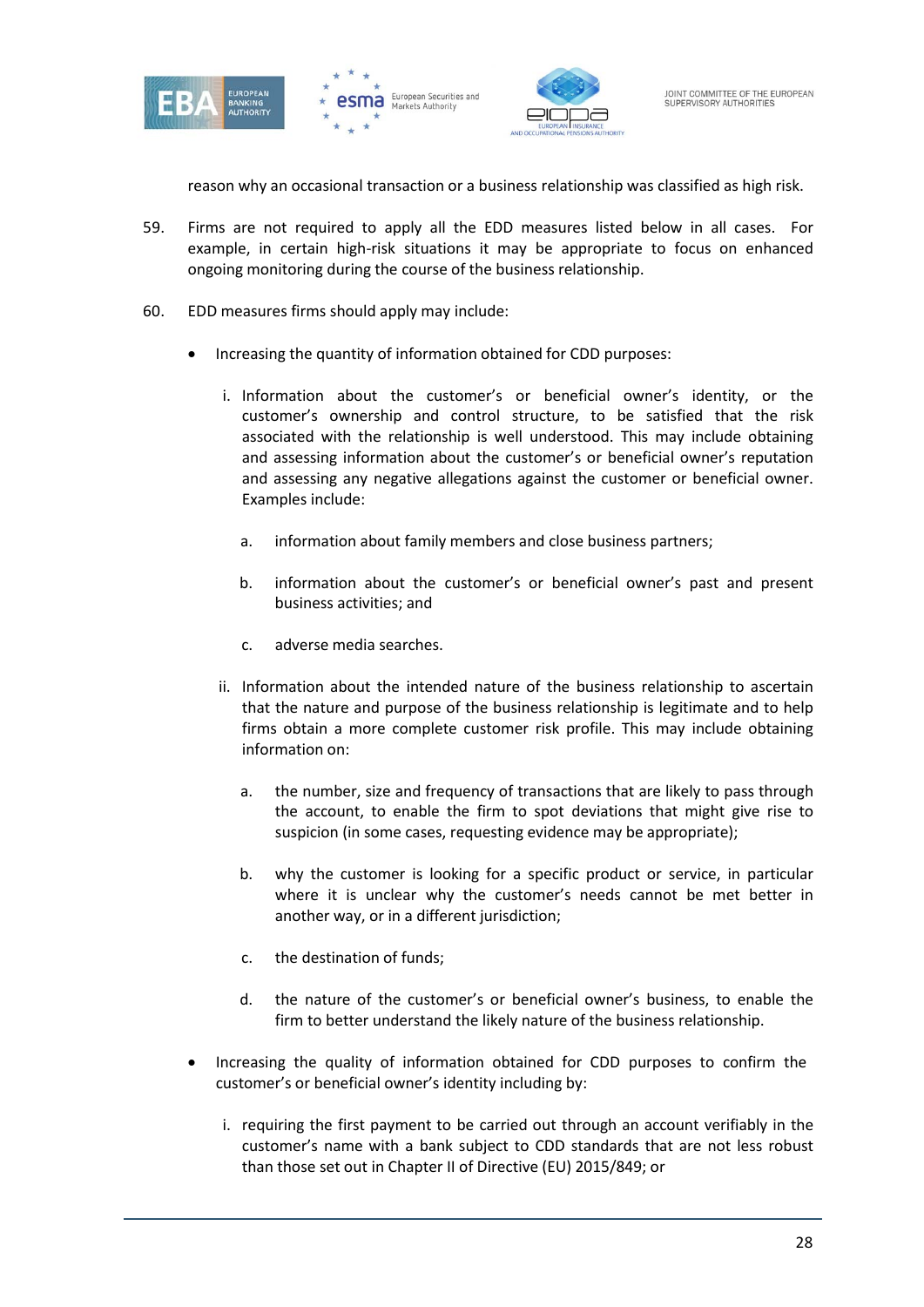





- ii. establishing that the customer's wealth and the funds that are used in the business relationship are not the proceeds of criminal activity and that the source of wealth and source of funds are consistent with the firm's knowledge of the customer and the nature of the business relationship. In some cases, where the risk associated with the relationship is particularly high, verifying the source of wealth and the source of funds may be the only adequate risk mitigation tool. The source of funds or wealth can be verified, inter alia, by reference to VAT and income tax returns, copies of audited accounts, pay slips, public deeds or independent media reports.
- Increasing the frequency of reviews to be satisfied that the firm continues to be able to manage the risk associated with the individual business relationship or conclude that the relationship no longer corresponds to the firm's risk appetite and to help identify any transactions that require further review, including by:
	- i. increasing the frequency of reviews of the business relationship to ascertain whether the customer's risk profile has changed and whether the risk remains manageable;
	- ii. obtaining the approval of senior management to commence or continue the business relationship to ensure that senior management are aware of the risk their firm is exposed to and can take an informed decision about the extent to which they are equipped to manage that risk;
	- iii. reviewing the business relationship on a more regular basis to ensure any changes to the customer's risk profile are identified, assessed and, where necessary, acted upon; or
	- iv. conducting more frequent or in-depth transaction monitoring to identify any unusual or unexpected transactions that might give rise to suspicion of ML/TF. This may include establishing the destination of funds or ascertaining the reason for certain transactions.
- 61. Title III lists additional EDD measures that may be of particular relevance in different sectors.

#### Other considerations

- 62. Firms should not enter into a business relationship if they are unable to comply with their CDD requirements, if they are not satisfied that the purpose and nature of the business relationship are legitimate or if they are not satisfied that they can effectively manage the risk that they may be used for ML/TF purposes. Where such a business relationship already exists, firms should terminate it or suspend transactions until it can be terminated, subject to instructions from law enforcement, where applicable.
- 63. Where firms have reasonable grounds to suspect that ML/TF is being attempted, firms must report this to their FIU.
- 64. Firms should note that the application of a risk-based approach does not of itself require them to refuse, or terminate, business relationships with entire categories of customers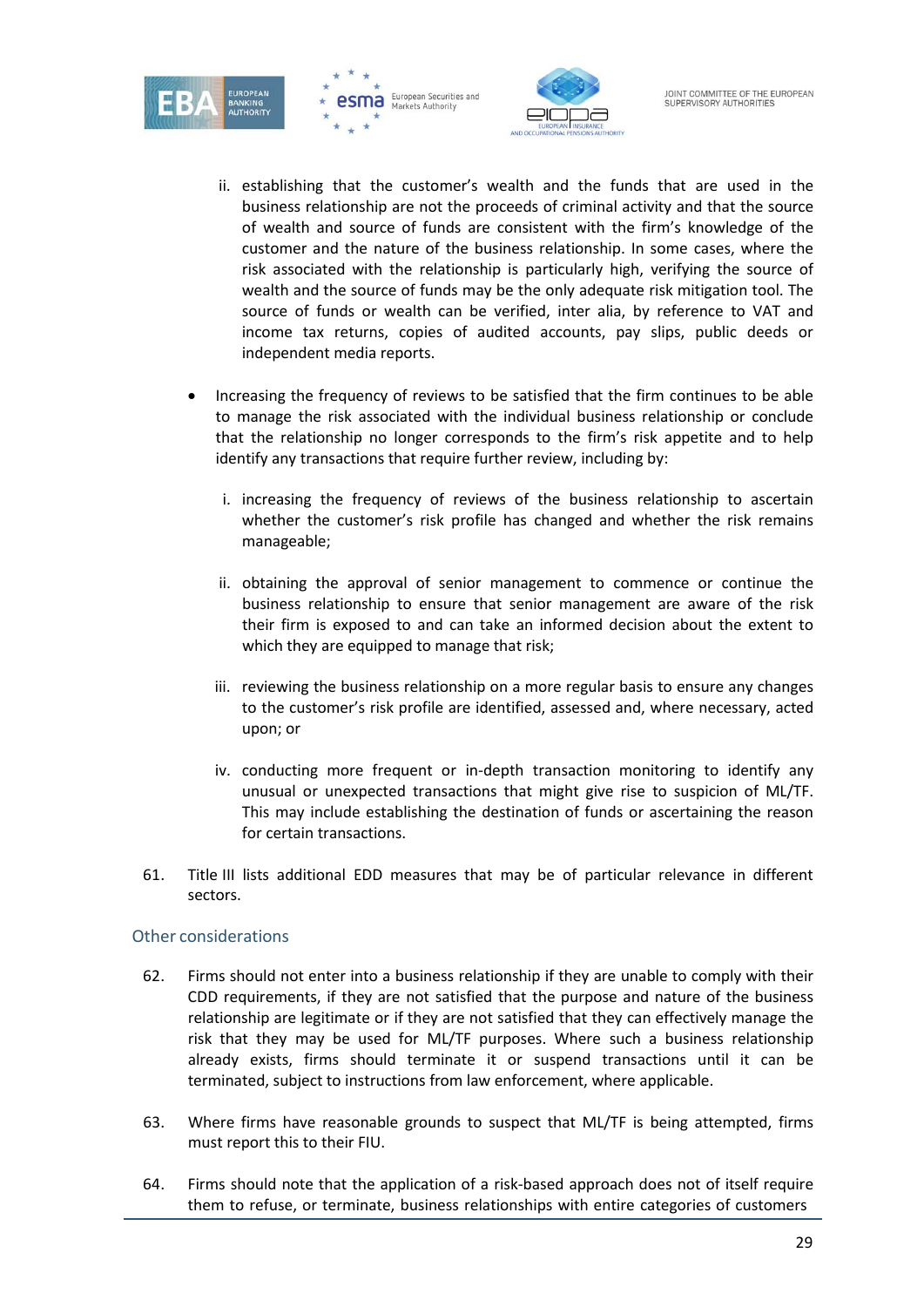





that they associate with higher ML/TF risk, as the risk associated with individual business relationships will vary, even within one category.

#### **Monitoring and review**

#### Risk assessment

- 65. Firms should keep their assessments of the ML/TF risk associated with individual business relationships and occasional transactions as well as of the underlying factors under review to ensure their assessment of ML/TF risk remains up to date and relevant. Firms should assess information obtained as part of their ongoing monitoring of a business relationship and consider whether this affects the risk assessment.
- 66. Firms should also ensure that they have systems and controls in place to identify emerging ML/TF risks and that they can assess these risks and, where appropriate, incorporate them into their business-wide and individual risk assessments in a timely manner.
- 67. Examples of systems and controls firms should put in place to identify emerging risks include:
	- Processes to ensure that internal information is reviewed regularly to identify trends and emerging issues, in relation to both individual business relationships and the firm's business.
	- Processes to ensure that the firm regularly reviews relevant information sources such as those specified in paragraphs 15 and 16 of these guidelines. This should involve, in particular:
		- i. regularly reviewing media reports that are relevant to the sectors or jurisdictions in which the firm is active;
		- ii. regularly reviewing law enforcement alerts and reports;
		- iii. ensuring that the firm becomes aware of changes to terror alerts and sanctions regimes as soon as they occur, for example by regularly reviewing terror alerts and looking for sanctions regime updates; and
		- iv. regularly reviewing thematic reviews and similar publications issued by competent authorities.
	- Processes to capture and review information on risks relating to new products.
	- Engagement with other industry representatives and competent authorities (e.g. round tables, conferences and training providers), and processes to feed back any findings to relevant staff.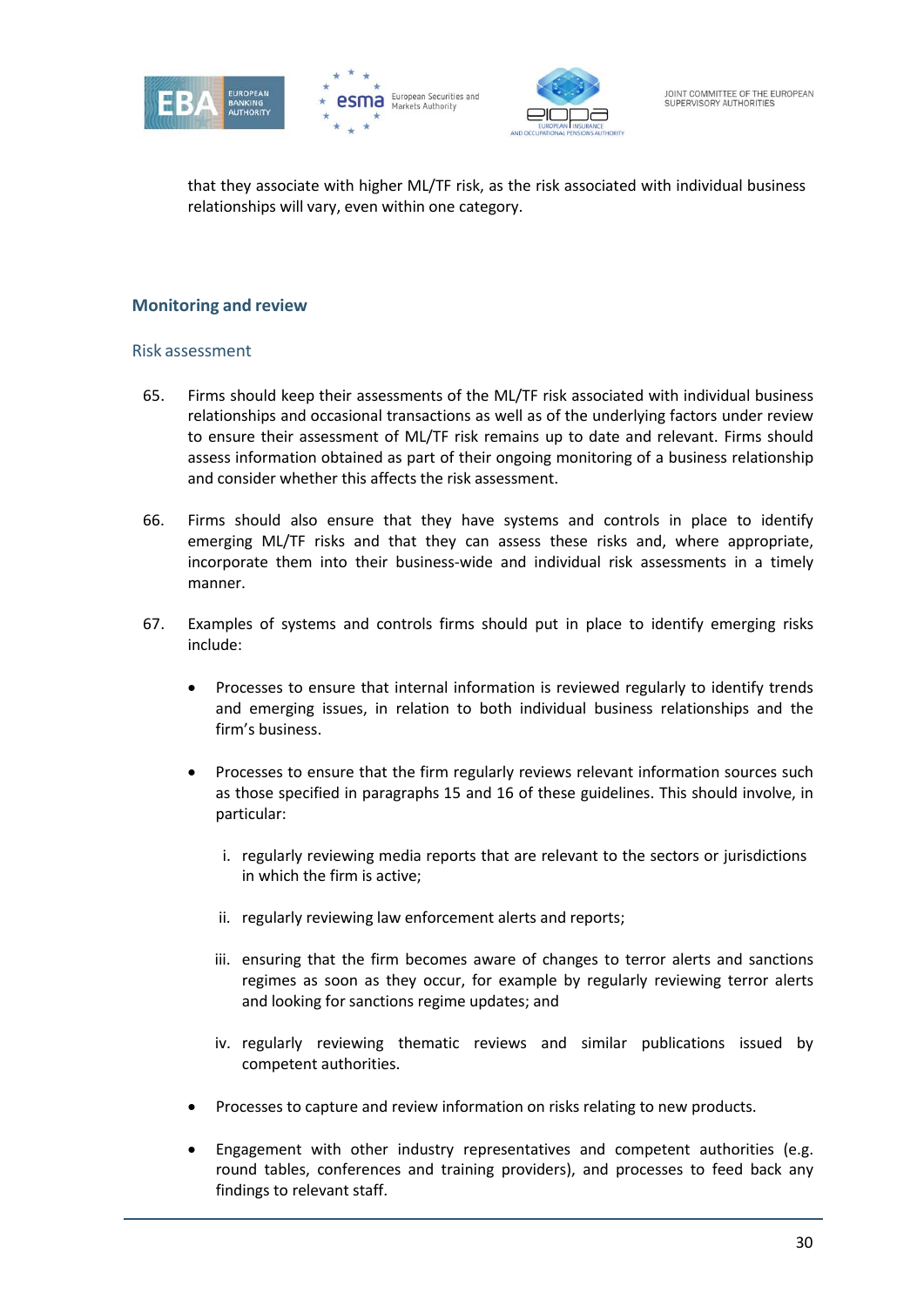





- Establishing a culture of information sharing within the firm and strong company ethics.
- 68. Examples of systems and controls firms should put in place to ensure their individual and business-wide risk assessments remains up to date may include:
	- Setting a date on which the next risk assessment update will take place, for example on 1 March every year, to ensure new or emerging risks are included in risk assessments. Where the firm is aware that a new risk has emerged, or an existing one has increased, this should be reflected in risk assessments as soon as possible.
	- Carefully recording issues throughout the year that could have a bearing on risk assessments, such as internal suspicious transaction reports, compliance failures and intelligence from front office staff.
- 69. Like the original risk assessments, any update to a risk assessment and adjustment of accompanying CDD measures should be proportionate and commensurate to the ML/TF risk.

#### Systems and controls

70. Firms should take steps to ensure that their risk management systems and controls, in particular those relating to the application of the right level of CDD measures, are effective and proportionate.

#### Record keeping

71. Firms should record and document their risk assessments of business relationships, as well as any changes made to risk assessments as part of their reviews and monitoring, to ensure that they can demonstrate to the competent authorities that their risk assessments and associated risk management measures are adequate.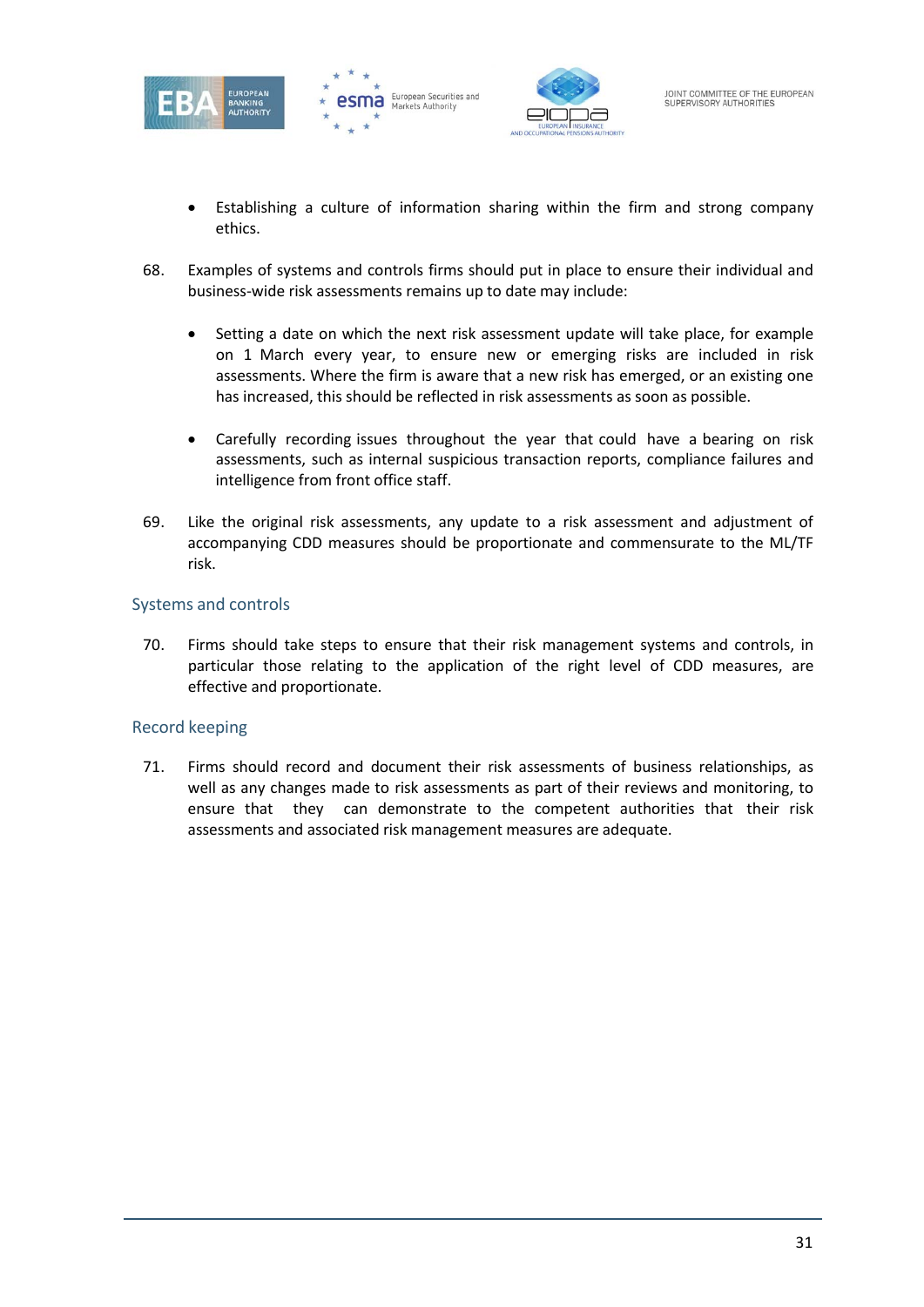





# <span id="page-31-0"></span>Title III – Sector-specific guidelines

- 72. The sector-specific guidelines in Title III complement the general guidance in Title II of these guidelines. They should be read in conjunction with Title II of these guidelines.
- 73. The risk factors described in each chapter of Title III are not exhaustive. Firms should take a holistic view of the risk associated with the situation and note that isolated risk factors do not necessarily move a business relationship or occasional transaction into a higher or lower risk category.
- 74. Each chapter in Title III also sets out examples of the CDD measures firms should apply on a risk-sensitive basis in high-risk and, to the extent permitted by national legislation, lowrisk situations. These examples are not exhaustive and firms should decide on the most appropriate CDD measures in line with the level and type of ML/TF risk they have identified.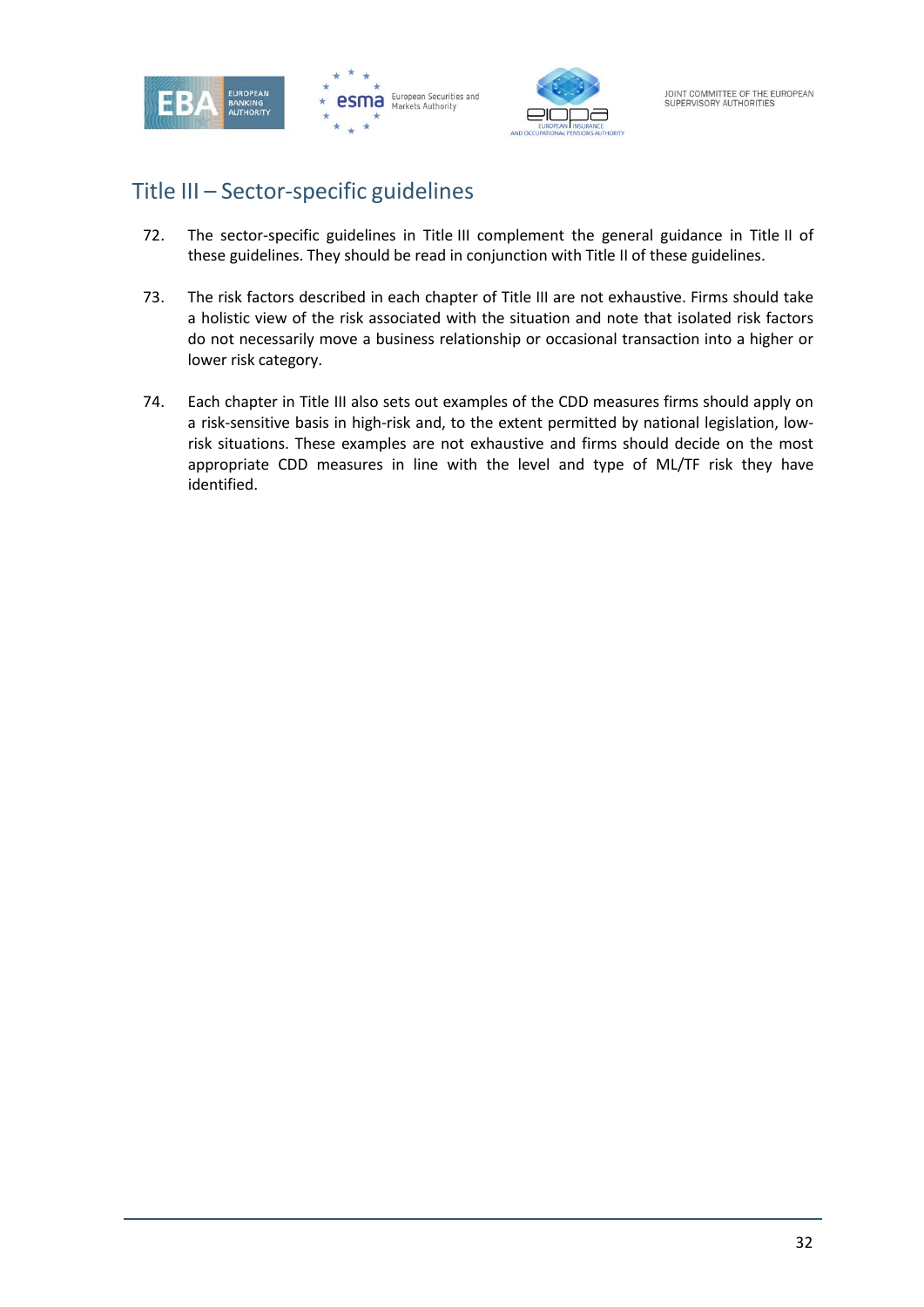





## <span id="page-32-0"></span>**Chapter 1: Sectoral guidelines for correspondent banks**

- 75. This chapter provides guidelines on correspondent banking as defined in Article 3(8)(a) of Directive (EU) 2015/849. Firms offering other correspondent relationships as defined in Article 3(8)(b) of Directive (EU) 2015/849 should apply these guidelines as appropriate.
- 76. In a correspondent banking relationship, the correspondent provides banking services to the respondent, either in a principal-to-principal capacity or on the respondent's customers' behalf. The correspondent does not normally have a business relationship with the respondent's customers and will not normally know their identity or the nature or purpose of the underlying transaction, unless this information is included in the payment instruction.
- 77. Banks should consider the following risk factors and measures alongside those set out in Title II of these guidelines.

#### **Risk factors**

Product, service and transaction risk factors

- 78. The following factors may contribute to increasing risk:
	- The account can be used by other respondent banks that have a direct relationship with the respondent but not with the correspondent ('nesting', or downstream clearing), which means that the correspondent is indirectly providing services to other banks that are not the respondent.
	- The account can be used by other entities within the respondent's group that have not themselves been subject to the correspondent's due diligence.
	- The service includes the opening of a payable-through account, which allows the respondent's customers to carry out transactions directly on the account of the respondent.
- 79. The following factors may contribute to reducing risk:
	- The relationship is limited to a SWIFT RMA capability, which is designed to manage communications between financial institutions. In a SWIFT RMA relationship, the respondent, or counterparty, does not have a payment account relationship.
	- Banks are acting in a principal-to-principal capacity, rather than processing transactions on behalf of their underlying clients, for example in the case of foreign exchange services between two banks where the business is transacted on a principalto-principal basis between the banks and where the settlement of a transaction does not involve a payment to a third party. In those cases, the transaction is for the own account of the respondent bank.
	- The transaction relates to the selling, buying or pledging of securities on regulated markets, for example when acting as or using a custodian with direct access, usually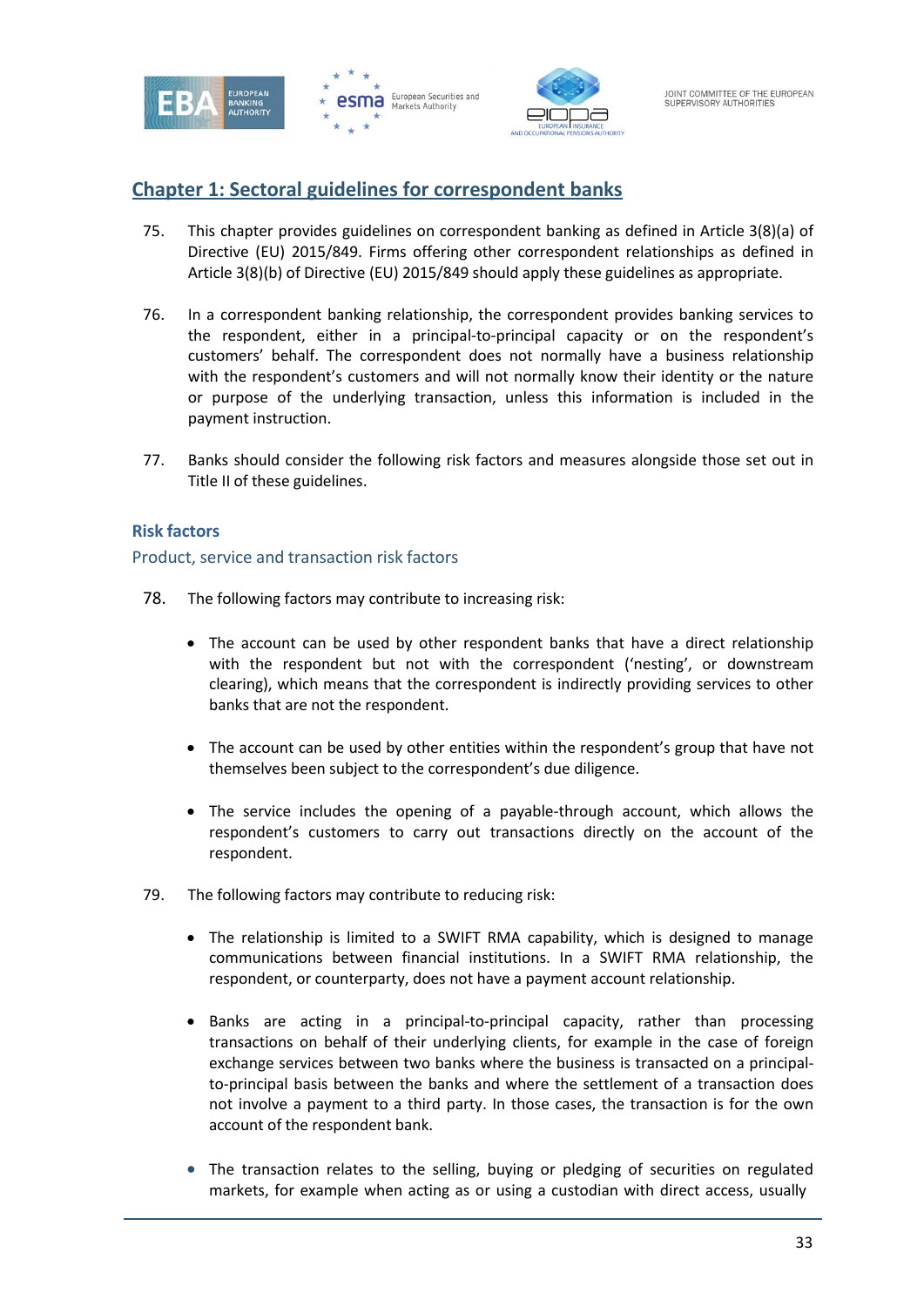





through a local participant, to an EU or non-EU securities settlement system.

#### Customer risk factors

- 80. The following factors may contribute to increasing risk:
	- The respondent's AML/CFT policies and the systems and controls the respondent has in place to implement them fall short of the standards required by Directive (EU) 2015/849.
	- The respondent is not subject to adequate AML/CFT supervision.
	- The respondent, its parent or a firm belonging to the same group as the respondent has recently been the subject of regulatory enforcement for inadequate AML/CFT policies and procedures and/or breaches of AML/CFT obligations.
	- The respondent conducts significant business with sectors that are associated with higher levels of ML/TF risk; for example, the respondent conducts significant remittance business or business on behalf of certain money remitters or exchange houses, with non-residents or in a currency other than that of the country in which it is based.
	- The respondent's management or ownership includes PEPs, in particular where a PEP can exert meaningful influence over the respondent, where the PEP's reputation, integrity or suitability as a member of the management board or key function holder gives rise to concern or where the PEP is from a jurisdictions associated with higher ML/TF risk. Firms should pay particular attention to those jurisdictions where corruption is perceived to be systemic or widespread.
	- The history of the business relationship with the respondent gives rise to concern, for example because the amount of transactions are not in line with what the correspondent would expect based on its knowledge of the nature and size of the respondent.
- 81. The following factors may contribute to reducing risk:

The correspondent is satisfied that:

- the respondent's AML/CFT controls are not less robust than those required by Directive (EU) 2015/849;
- the respondent is part of the same group as the correspondent, is not based in a jurisdiction associated with higher ML/TF risk and complies effectively with group AML standards that are not less strict than those required by Directive (EU) 2015/849.

#### Country or geographical risk factors

- 82. The following factors may contribute to increasing risk:
	- The respondent is based in a jurisdiction associated with higher ML/TF risk. Firms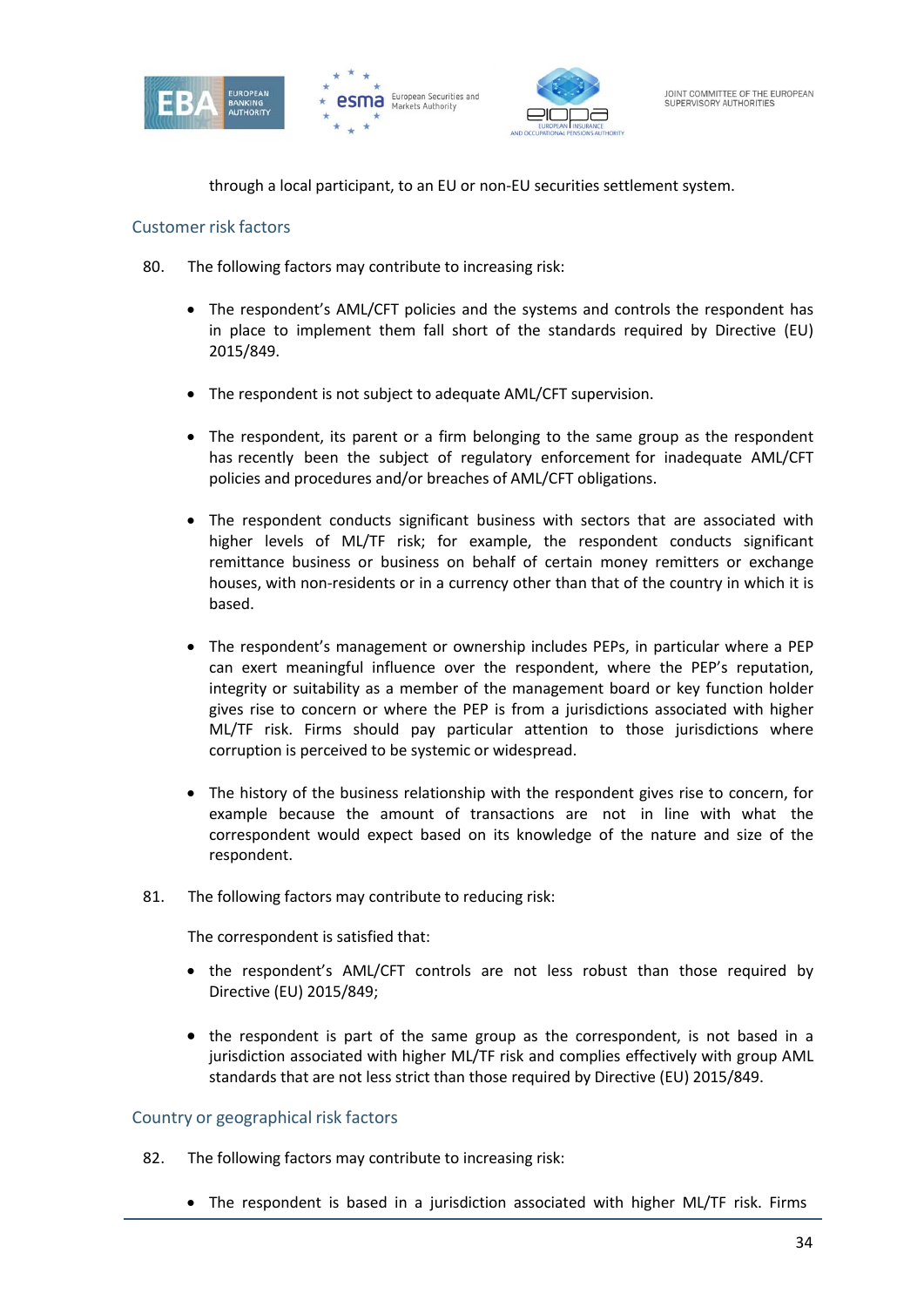





should pay particular attention to those jurisdictions

- o with significant levels of corruption and/or other predicate offences to money laundering;
- o without adequate capacity of the legal and judicial system effectively to prosecute those offences; or
- o without effective AML/CFT supervision.19
- The respondent conducts significant business with customers based in a jurisdiction associated with higher ML/TF risk.
- The respondent's parent is headquartered or is incorporated in a jurisdiction associated with higher ML/TF risk.
- 83. The following factors may contribute to reducing risk:
	- The respondent is based in an EEA member country.
	- The respondent is based in a third country that has AML/CFT requirements not less robust than those required by Directive (EU) 2015/849 and effectively implements those requirements (although correspondents should note that this does not exempt them from applying EDD measures set out in Article 19 of Directive (EU) 2015/849).

#### **Measures**

- 84. All correspondents must carry out CDD on the respondent, who is the correspondent's customer, on a risk-sensitive basis.<sup>20</sup> This means that correspondents must:
	- Identify, and verify the identity of, the respondent and its beneficial owner. As part of this, correspondents should obtain sufficient information about the respondent's business and reputation to establish that the money-laundering risk associated with the respondent is not increased. In particular, correspondents should:
		- i. obtain information about the respondent's management and consider the relevance, for financial crime prevention purposes, of any links the respondent's management or ownership might have to PEPs or other high-risk individuals; and
		- ii. consider, on a risk-sensitive basis, whether obtaining information about the respondent's major business, the types of customers it attracts, and the quality of its AML systems and controls (including publicly available information about any recent regulatory or criminal sanctions for AML failings) would be appropriate. Where the respondent is a branch, subsidiary or affiliate, correspondents should also consider the status, reputation and AML controls of the parent.

<sup>19</sup> See also Title II, paragraphs 22-27.

<sup>20</sup> Article 13 of Directive (EU) 2015/849.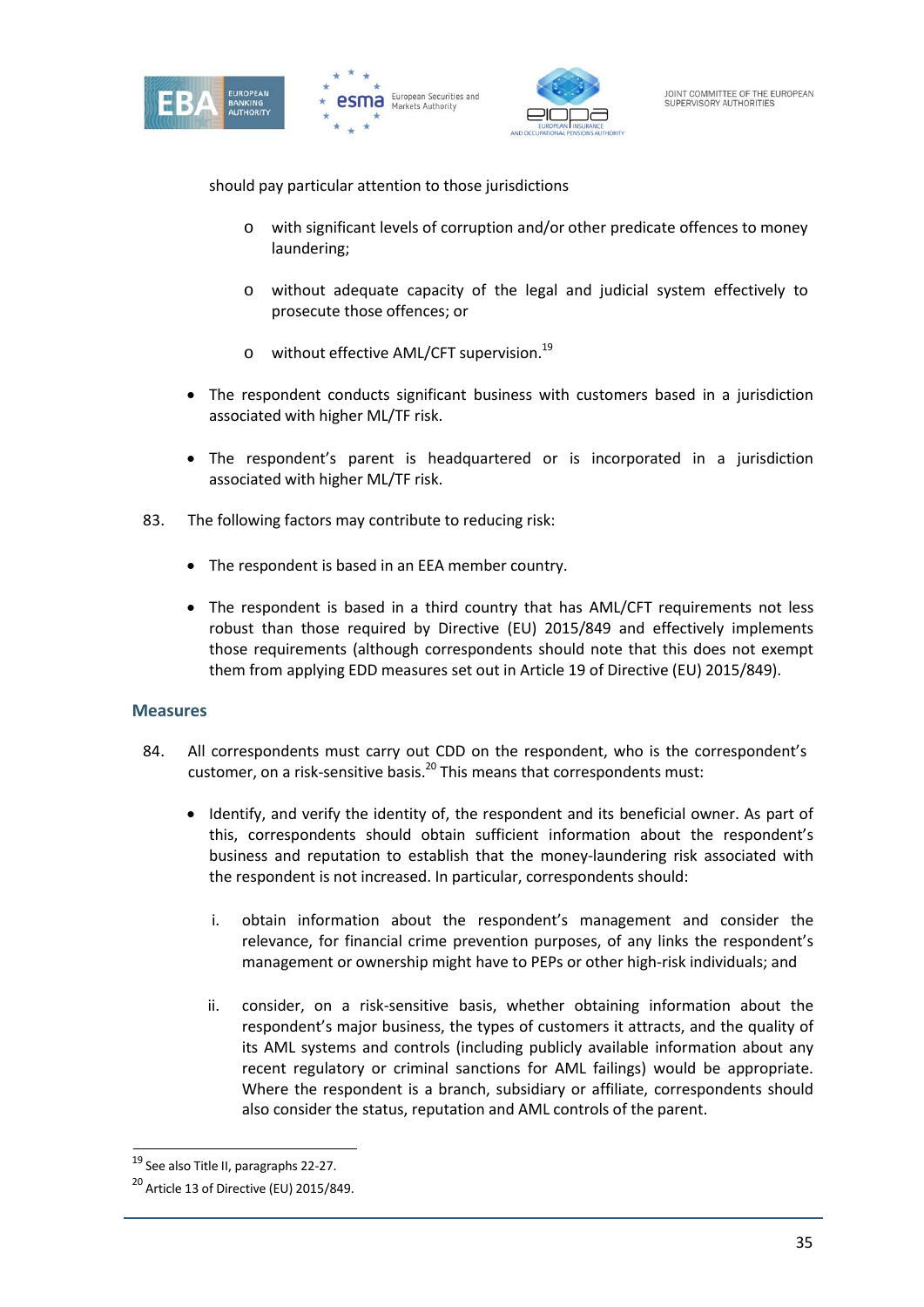





- Establish and document the nature and purpose of the service provided, as well as the responsibilities of each institution. This may include setting out, in writing, the scope of the relationship, which products and services will be supplied, and how and by whom the correspondent banking facility can be used (e.g. if it can be used by other banks through their relationship with the respondent).
- Monitor the business relationship, including transactions, to identify changes in the respondent's risk profile and detect unusual or suspicious behaviour, including activities that are not consistent with the purpose of the services provided or that are contrary to commitments that have been concluded between the correspondent and the respondent. Where the correspondent bank allows the respondent's customers direct access to accounts (e.g. payable-through accounts, or nested accounts), it should conduct enhanced ongoing monitoring of the business relationship. Due to the nature of correspondent banking, post-execution monitoring is the norm.
- Ensure that the CDD information they hold is up to date.
- 85. Correspondents must also establish that the respondent does not permit its accounts to be used by a shell bank, $^{21}$  in line with Article 24 of Directive (EU) 2015/849. This may include asking the respondent for confirmation that it does not deal with shell banks, having sight of relevant passages in the respondent's policies and procedures, or considering publicly available information, such as legal provisions that prohibit the servicing of shell banks.
- 86. In cases of cross-border correspondent relationships with respondent institutions from third countries, Article 19 of Directive (EU) 2015/849 requires that the correspondent also apply specific EDD measures in addition to the CDD measures set out in Article 13 of Directive (EU) 2015/849.
- 87. There is no requirement in Directive (EU) 2015/849 for correspondents to apply CDD measures to the respondent's individual customers.
- 88. Correspondents should bear in mind that CDD questionnaires provided by international organisations are not normally designed specifically to help correspondents comply with their obligations under Directive (EU) 2015/849. When considering whether to use these questionnaires, correspondents should assess whether they will be sufficient to allow them to comply with their obligations under Directive (EU) 2015/849 and should take additional steps where necessary.

## Respondents based in non-EEA countries

- 89. Where the respondent is based in a third country, Article 19 of Directive (EU) 2015/849 requires correspondents to apply specific EDD measures in addition to the CDD measures set out in Article 13 of Directive (EU) 2015/849.
- 90. Correspondents must apply each of these EDD measures to respondents based in a non-

 $21$  Article 3(17) of Directive (EU) 2015/849.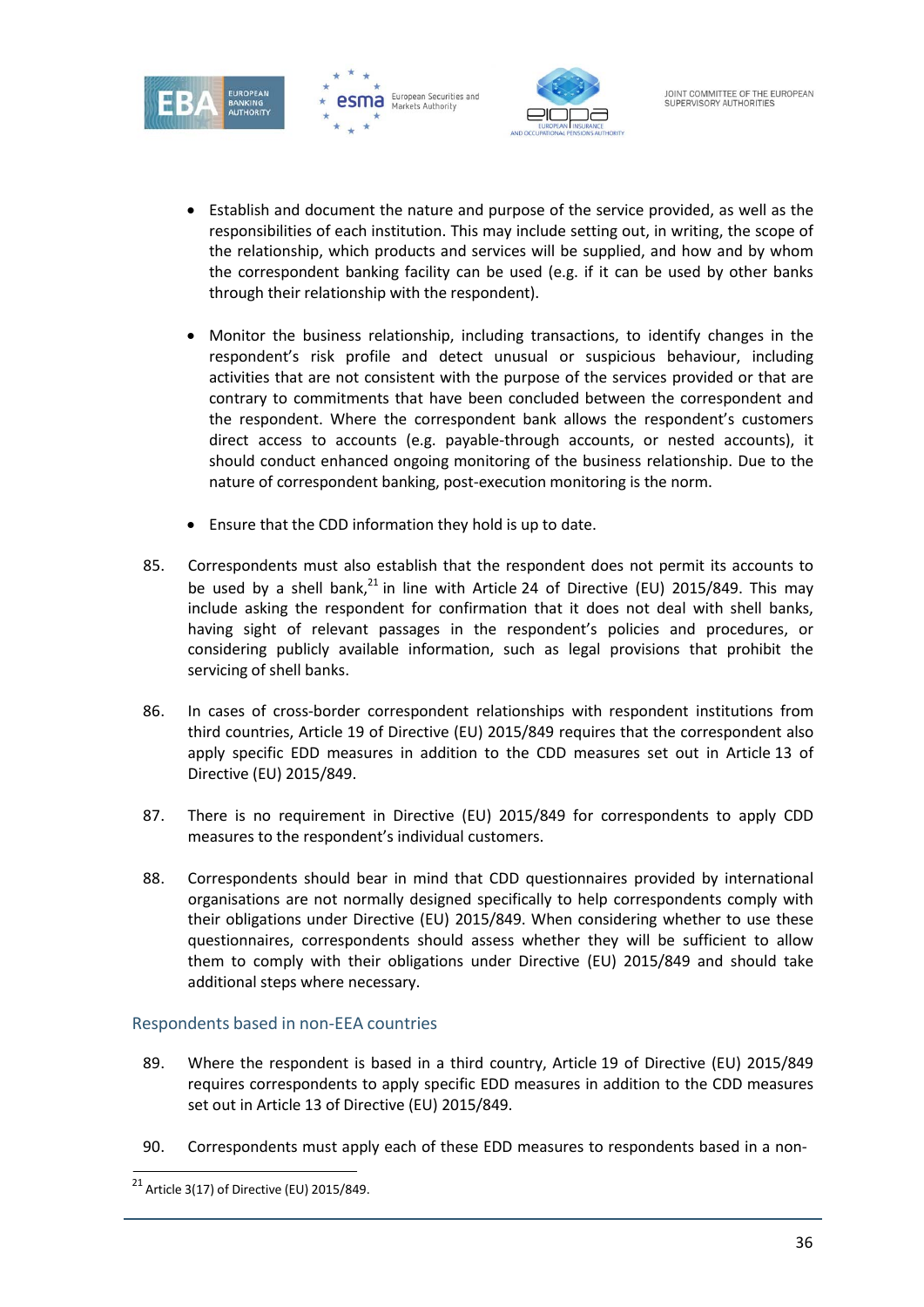





EEA country, but correspondents can adjust the extent of these measures on a risksensitive basis. For example, if the correspondent is satisfied, based on adequate research, that the respondent is based in a third country that has an effective AML/CFT regime, supervised effectively for compliance with these requirements, and that there are no grounds to suspect that the respondent's AML policies and procedures are, or have recently been deemed, inadequate, then the assessment of the respondent's AML controls may not necessarily have to be carried out in full detail.

- 91. Correspondents should always adequately document their CDD and EDD measures and decision-making processes.
- 92. Article 19 of Directive (EU) 2015/849 requires correspondents to take risk-sensitive measures to:
	- Gather sufficient information about a respondent institution to understand fully the nature of the respondent's business, in order to establish the extent to which the respondent's business exposes the correspondent to higher money-laundering risk. This should include taking steps to understand and risk-assess the nature of respondent's customer base and the type of activities that the respondent will transact through the correspondent account.
	- Determine from publicly available information the reputation of the institution and the quality of supervision. This means that the correspondent should assess the extent to which the correspondent can take comfort from the fact that the respondent is adequately supervised for compliance with its AML obligations. A number of publicly available resources, for example FATF or FSAP assessments, which contain sections on effective supervision, may help correspondents establish this.
	- Assess the respondent institution's AML/CFT controls. This implies that the correspondent should carry out a qualitative assessment of the respondent's AML/CFT control framework, not just obtain a copy of the respondent's AML policies and procedures. This assessment should be documented appropriately. In line with the risk-based approach, where the risk is especially high and in particular where the volume of correspondent banking transactions is substantive, the correspondent should consider on-site visits and/or sample testing to be satisfied that the respondent's AML policies and procedures are implemented effectively.
	- Obtain approval from senior management, as defined in Article 3(12) of Directive (EU) 2015/849, before establishing new correspondent relationships. The approving senior manager should not be the officer sponsoring the relationship and the higher the risk associated with the relationship, the more senior the approving senior manager should be. Correspondents should keep senior management informed of high-risk correspondent banking relationships and the steps the correspondent takes to manage that risk effectively.
	- Document the responsibilities of each institution. This may be part of the correspondent's standard terms and conditions but correspondents should set out, in writing, how and by whom the correspondent banking facility can be used (e.g. if it can be used by other banks through their relationship with the respondent) and what the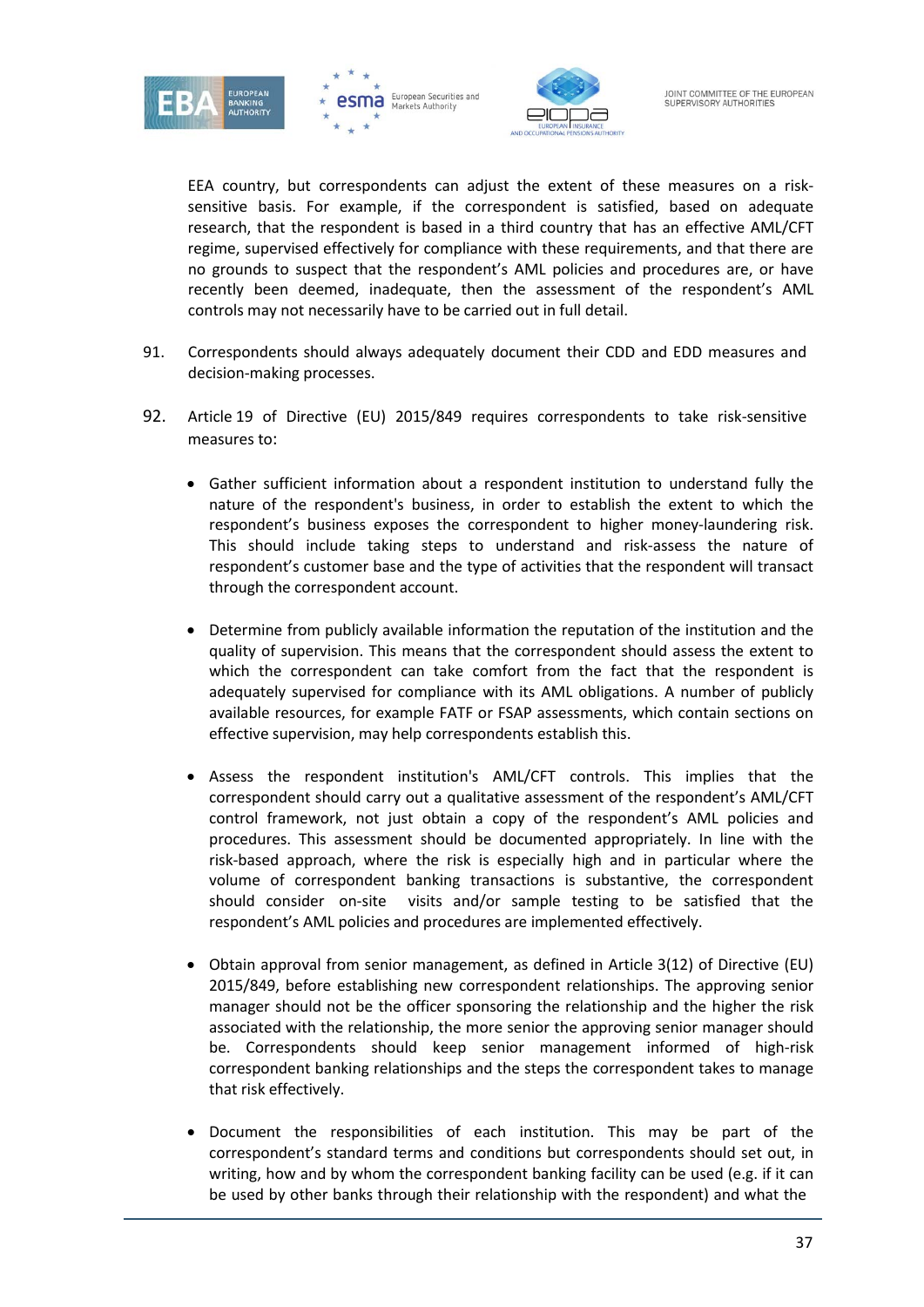





respondent's AML/CFT responsibilities are. Where the risk associated with the relationship is high, it may be appropriate for the correspondent to satisfy itself that the respondent complies with its responsibilities under this agreement, for example through ex post transaction monitoring.

• With respect to payable-through accounts and nested accounts, be satisfied that the respondent credit or financial institution has verified the identity of and performed ongoing due diligence on the customer having direct access to accounts of the correspondent and that it is able to provide relevant CDD data to the correspondent institution upon request. Correspondents should seek to obtain confirmation from the respondent that the relevant data can be provided upon request.

#### Respondents based in EEA countries

- 93. Where the respondent is based in an EEA country, Article 19 of Directive (EU) 2015/849 does not apply. The correspondent is, however, still obliged to apply risk-sensitive CDD measures pursuant to Article 13 of Directive (EU) 2015/849.
- 94. Where the risk associated with a respondent based in an EEA Member State is increased, correspondents must apply EDD measures in line with Article 18 of Directive (EU) 2015/849. In that case, correspondents should consider applying at least some of the EDD measures described in Article 19 of Directive (EU) 2015/849, in particular Article 19(a) and (b).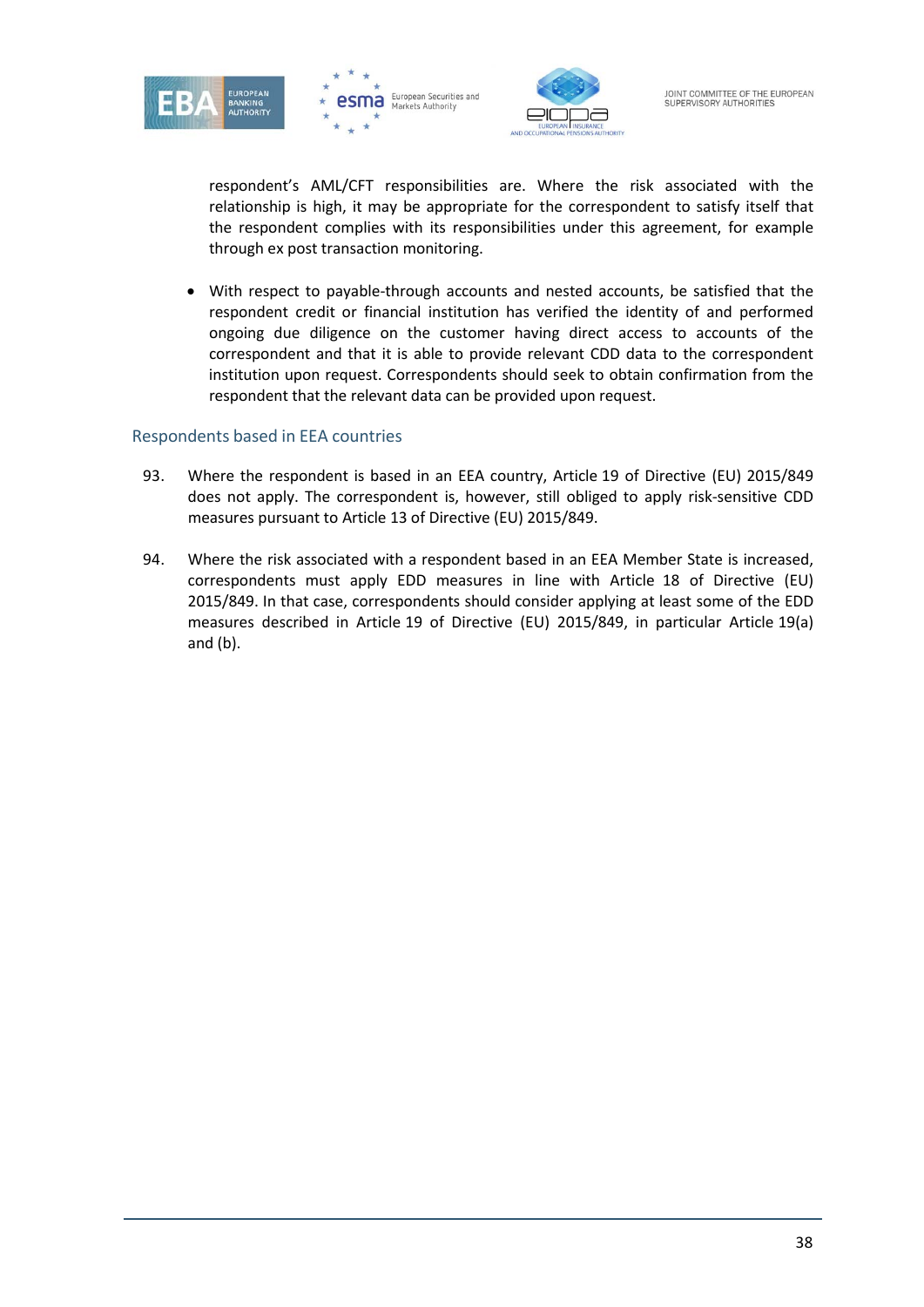





# **Chapter 2: Sectoral guidelines for retail banks**

- 95. For the purpose of these guidelines, retail banking means the provision of banking services to natural persons and small and medium-sized enterprises. Examples of retail banking products and services include current accounts, mortgages, savings accounts, consumer and term loans, and credit lines.
- 96. Due to the nature of the products and services offered, the relative ease of access and the often large volume of transactions and business relationships, retail banking is vulnerable to terrorist financing and to all stages of the money laundering process. At the same time, the volume of business relationships and transactions associated with retail banking can make identifying ML/TF risk associated with individual relationships and spotting suspicious transactions particularly challenging.
- 97. Banks should consider the following risk factors and measures alongside those set out in Title II of these guidelines.

# **Risk factors**

Product, service and transaction risk factors

- 98. The following factors may contribute to increasing risk:
	- the product's features favour anonymity;
	- the product allows payments from third parties that are neither associated with the product nor identified upfront, where such payments would not be expected, for example for mortgages or loans;
	- the product places no restrictions on turnover, cross-border transactions or similar product features;
	- new products and new business practices, including new delivery mechanisms, and the use of new or developing technologies for both new and existing products where these are not yet well understood;
	- lending (including mortgages) secured against the value of assets in other jurisdictions, particularly countries where it is difficult to ascertain whether the customer has legitimate title to the collateral, or where the identities of parties guaranteeing the loan are hard to verify;
	- an unusually high volume or large value of transactions.
- 99. The following factors may contribute to reducing risk:
	- The product has limited functionality, for example in the case of:
		- i. a fixed term savings product with low savings thresholds;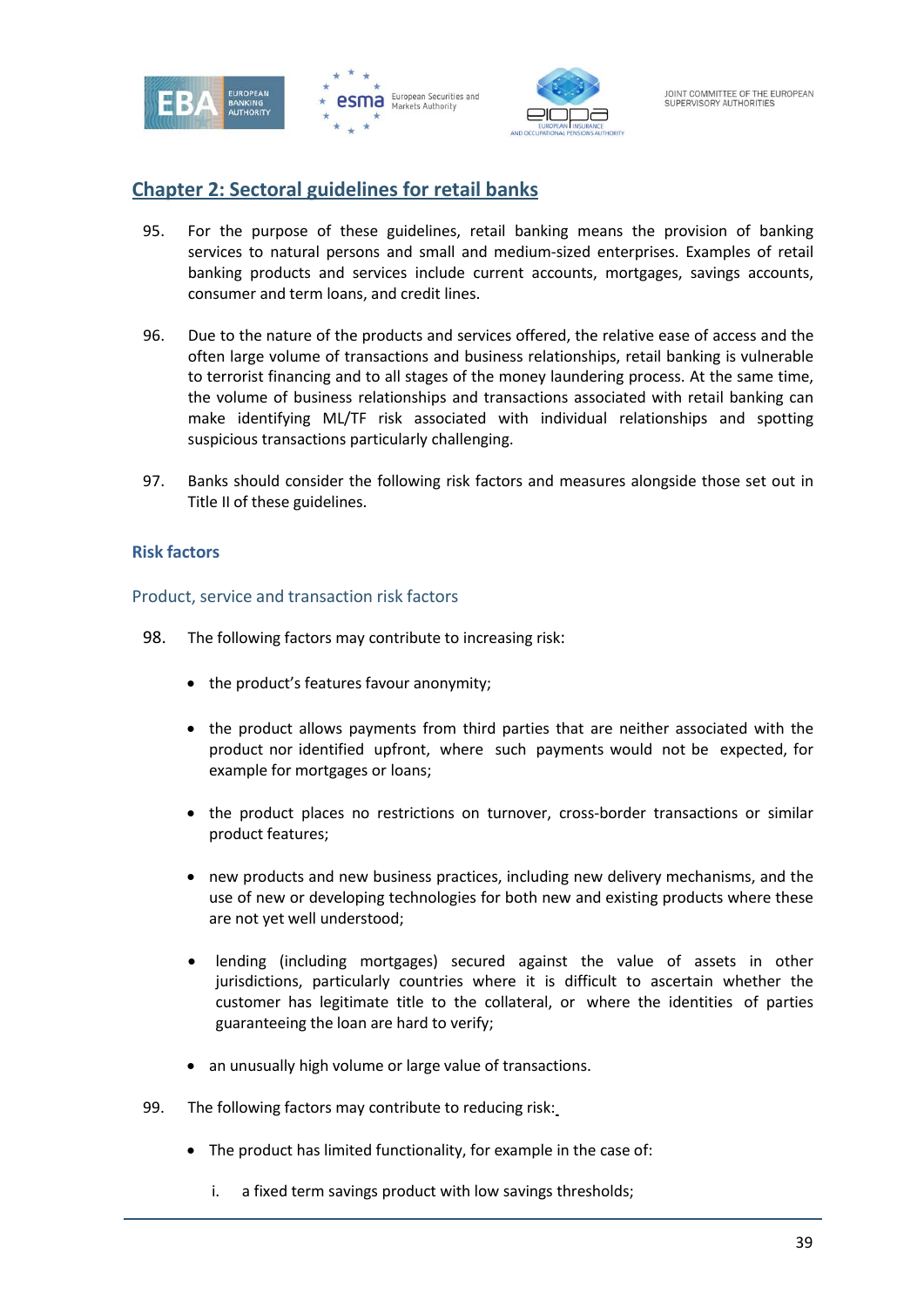





- ii. a product where the benefits cannot be realised for the benefit of a third party;
- iii. a product where the benefits are only realisable in the long term or for a specific purpose, such as retirement or a property purchase;
- iv. a low-value loan facility, including one that is conditional on the purchase of a specific consumer good or service; or
- v. a low-value product, including a lease, where the legal and beneficial title to the asset is not transferred to the customer until the contractual relationship is terminated or is never passed at all.
- The product can only be held by certain categories of customers, for example pensioners, parents on behalf of their children, or minors until they reach the age of majority.
- Transactions must be carried out through an account in the customer's name at a credit or financial institution that is subject to AML/CFT requirements that are not less robust than those required by Directive (EU) 2015/849.
- There is no overpayment facility.

#### Customer risk factors

- 100. The following factors may contribute to increasing risk:
	- The nature of the customer, for example:
		- i. The customer is a cash-intensive undertaking.
		- ii. The customer is an undertaking associated with higher levels of money laundering risk, for example certain money remitters and gambling businesses.
		- iii. The customer is an undertaking associated with a higher corruption risk, for example operating in the extractive industries or the arms trade.
		- iv. The customer is a non-profit organisation that supports jurisdictions associated with an increased TF risk
		- v. The customer is a new undertaking without an adequate business profile or track record.
		- vi. The customer is a non-resident. Banks should note that Article 16 of Directive 2014/92/EU creates a right for consumers who are legally resident in the European Union to obtain a basic bank account, although the right to open and use a basic payment account applies only to the extent that banks can comply with their AML/CFT obligations and does not exempt banks from their obligation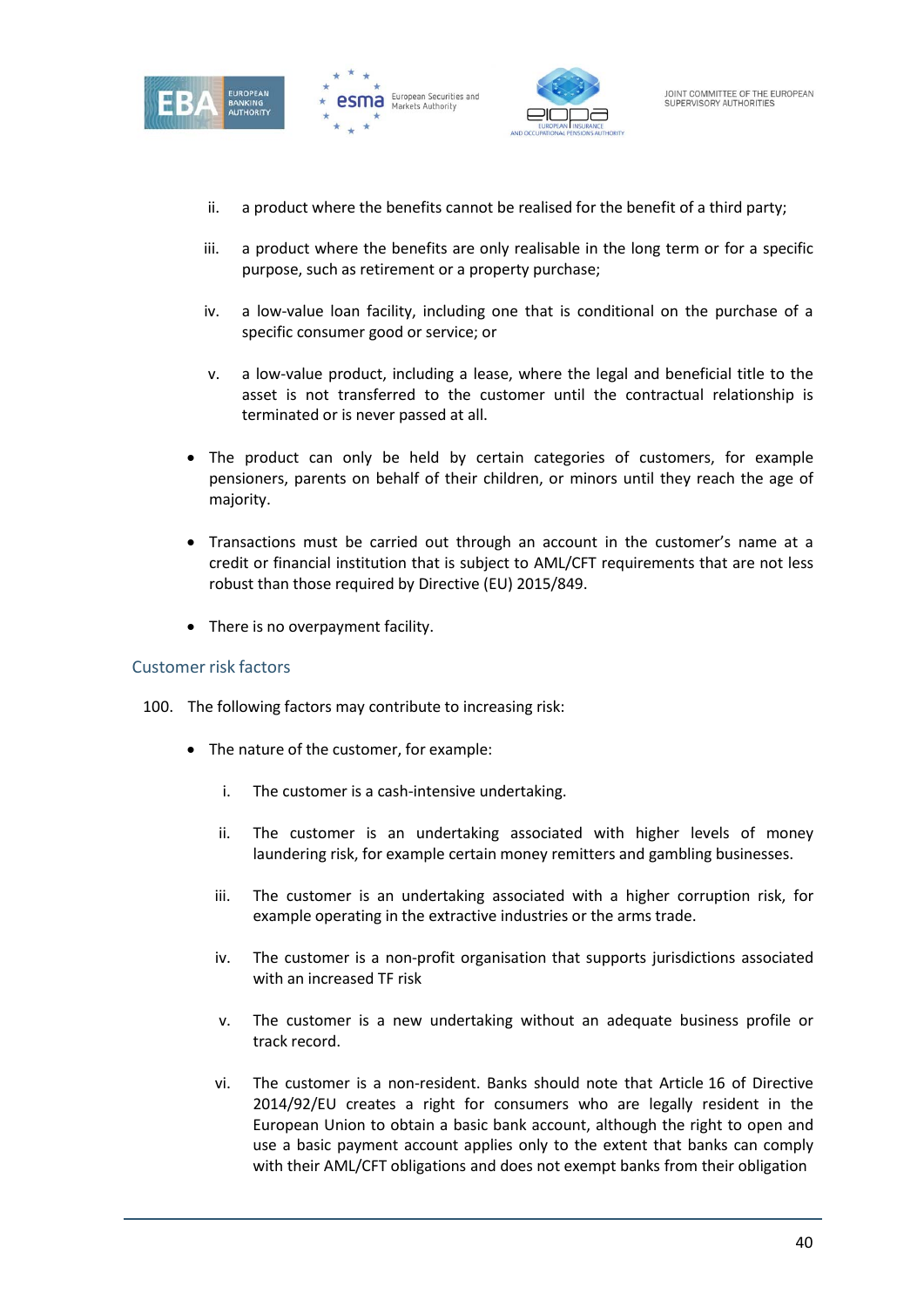





to identify and assess ML/TF risk, including the risk associated with the customer not being a resident of the Member State in which the bank is based.<sup>22</sup>

- vii. The customer's beneficial owner cannot easily be identified, for example because the customer's ownership structure is unusual, unduly complex or opaque, or because the customer issues bearer shares.
- The customer's behaviour, for example:
	- i. The customer is reluctant to provide CDD information or appears deliberately to avoid face-to-face contact.
	- ii. The customer's evidence of identity is in a non-standard form for no apparent reason.
	- iii. The customer's behaviour or transaction volume is not in line with that expected from the category of customer to which they belong, or is unexpected based on the information the customer provided at account opening.
	- iv. The customer's behaviour is unusual, for example the customer unexpectedly and without reasonable explanation accelerates an agreed repayment schedule, by means either of lump sum repayments or early termination; deposits or demands payout of high-value bank notes without apparent reason; increases activity after a period of dormancy; or makes transactions that appear to have no economic rationale.
- 101. The following factor may contribute to reducing risk:
	- The customer is a long-standing client whose previous transactions have not given rise to suspicion or concern, and the product or service sought is in line with the customer's risk profile.

# Country or geographical risk factors<sup>23</sup>

- 102. The following factors may contribute to increasing risk:
	- The customer's funds are derived from personal or business links to jurisdictions associated with higher ML/TF risk.
	- The payee is located in a jurisdiction associated with higher ML/TF risk. Firms should pay particular attention to jurisdictions known to provide funding or support for terrorist activities or where groups committing terrorist offences are known to be operating, and jurisdictions subject to financial sanctions, embargoes or measures that are related to terrorism, financing of terrorism or proliferation.

<sup>&</sup>lt;sup>22</sup> See the EBA's 'Opinion on the application of customer due diligence measures to customers who are asylum seekers from higher-risk third countries or territories': <http://www.eba.europa.eu/documents/10180/1359456/EBA-Op-2016-> 07+%28Opinion+on+Customer+Due+Diligence+on+Asylum+Seekers%29.pdf .

<sup>23</sup> See also Title II.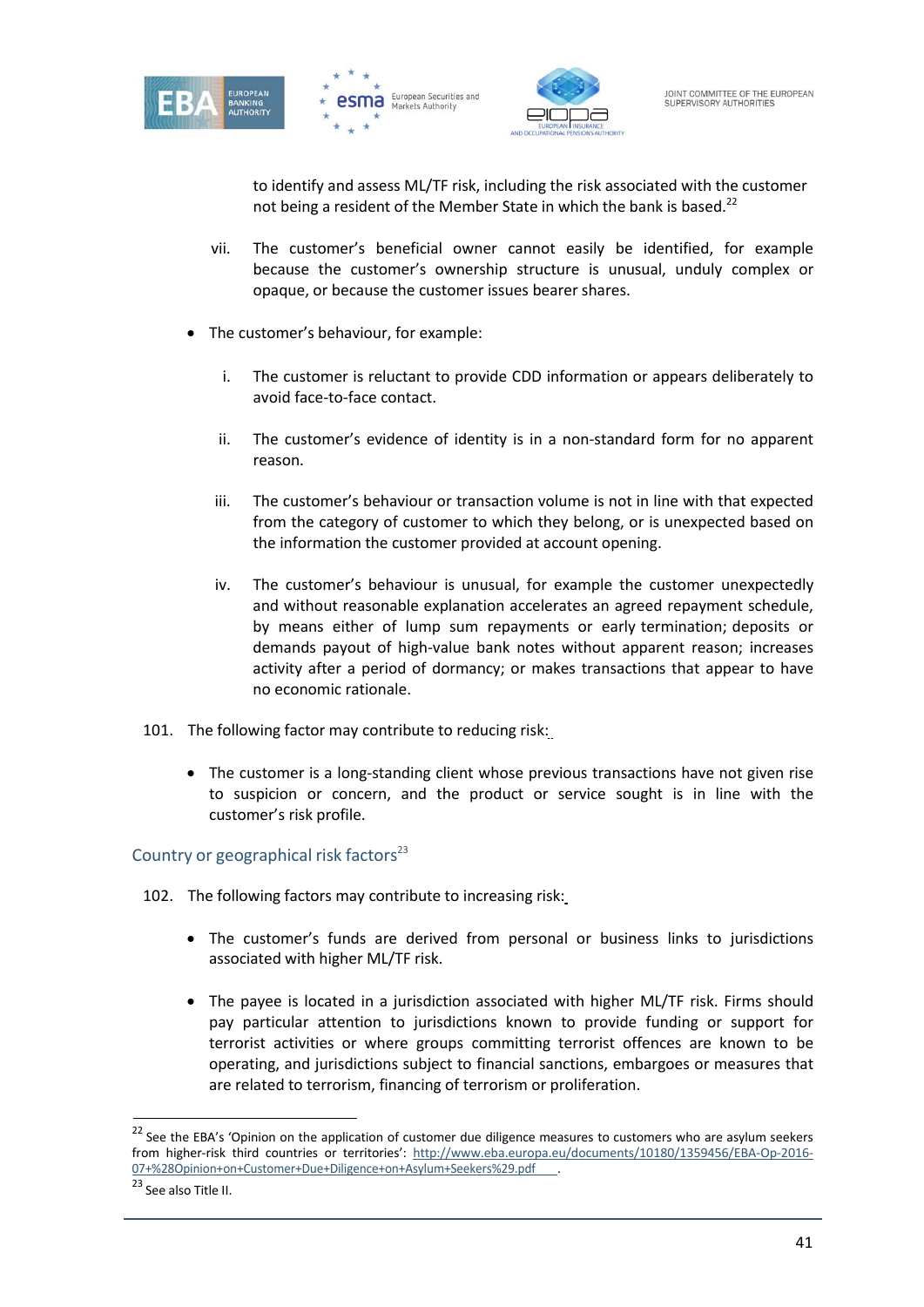





- 103. The following factor may contribute to reducing risk:
	- Countries associated with the transaction have an AML/CFT regime that is not less robust than that required under Directive (EU) 2015/849 and are associated with low levels of predicate offences.

#### Distribution channel risk factors

- 104. The following factors may contribute to increasing risk:
	- non-face-to-face business relationships, where no adequate additional safeguards for example electronic signatures, electronic identification certificates issued in accordance with Regulation EU (No) 910/2014 and anti-impersonation fraud checks – are in place;
	- reliance on a third party's CDD measures in situations where the bank does not have a long-standing relationship with the referring third party;
	- new delivery channels that have not been tested yet.
- 105. The following factor may contribute to reducing risk:
	- The product is available only to customers who meet specific eligibility criteria set out by national public authorities, as in the case of state benefit recipients or specific savings products for children registered in a particular Member State.

#### **Measures**

106. Where banks use automated systems to identify ML/TF risk associated with individual business relationships or occasional transactions and to identify suspicious transactions, they should ensure that these systems are fit for purpose in line with the criteria set out in Title II. The use of automated IT systems should never be considered a substitute for staff vigilance.

#### Enhanced customer due diligence

- 107. Where the risk associated with a business relationship or occasional transaction is  $increased$ , banks must apply EDD measures. $^{24}$  These may include:
	- Verifying the customer's and the beneficial owner's identity on the basis of more than one reliable and independent source.
	- Identifying, and verifying the identity of, other shareholders who are not the customer's beneficial owner or any natural persons who have authority to operate an account or give instructions concerning the transfer of funds or the transfer of securities.

<sup>&</sup>lt;sup>24</sup> Article 18 of Directive (EU) 2015/849.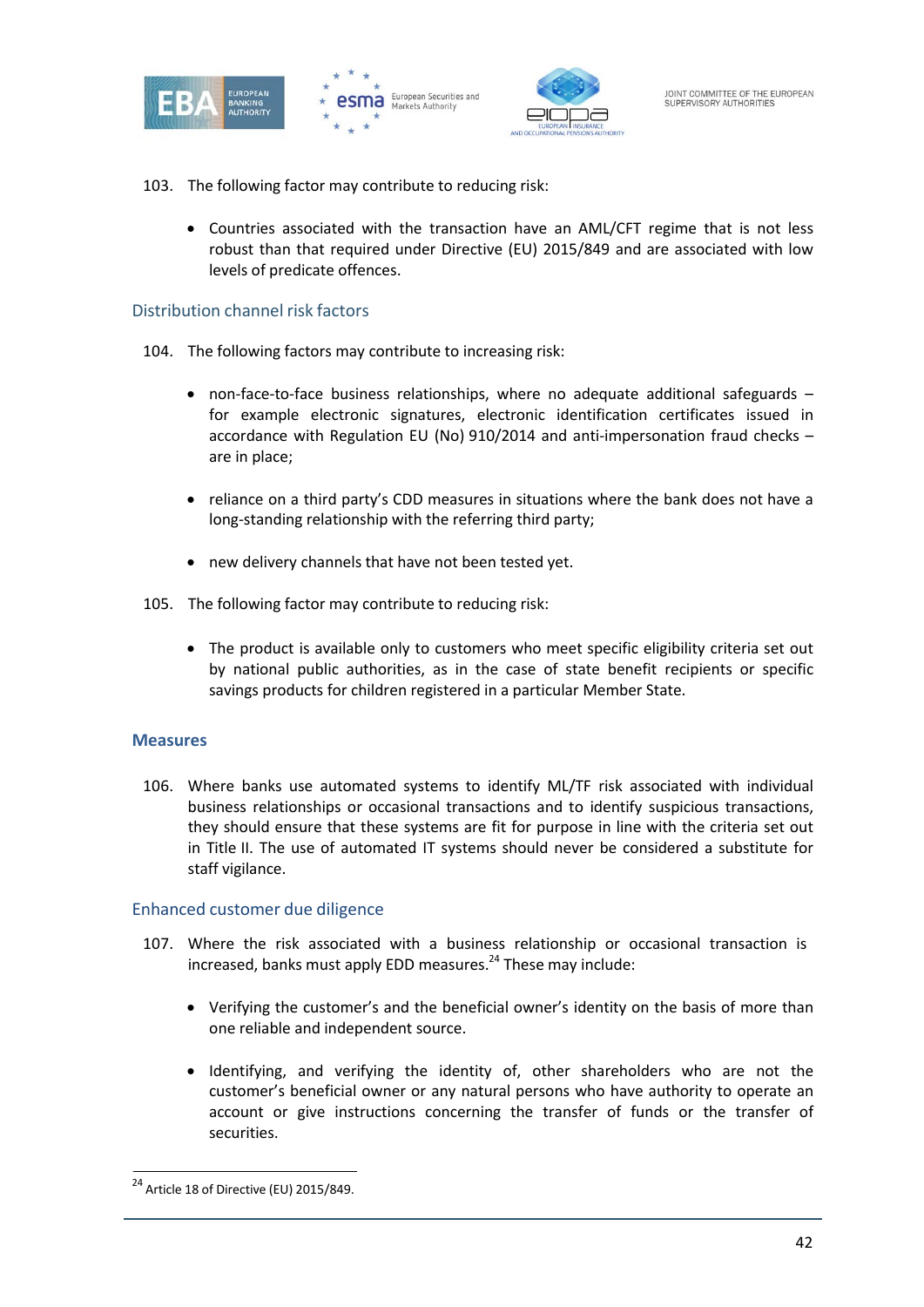





- Obtaining more information about the customer and the nature and purpose of the business relationship to build a more complete customer profile, for example by carrying out open source or adverse media searches or commissioning a third party intelligence report. Examples of the type of information banks may seek include:
	- i. the nature of the customer's business or employment;
	- ii. the source of the customer's wealth and the source of the customer's funds that are involved in the business relationship, to be reasonably satisfied that these are legitimate;
	- iii. the purpose of the transaction, including, where appropriate, the destination of the customer's funds;
	- iv. information on any associations the customer might have with other jurisdictions (headquarters, operating facilities, branches, etc.) and the individuals who may influence its operations; or
	- v. where the customer is based in another country, why they seek retail banking services outside their home jurisdiction.
- Increasing the frequency of transaction monitoring.
- Reviewing and, where necessary, updating information and documentation held more frequently. Where the risk associated with the relationship is particularly high, banks should review the business relationship annually.

# Simplified customer due diligence

- 108. In low-risk situations, and to the extent permitted by national legislation, banks may apply SDD measures, which may include:
	- for customers that are subject to a statutory licensing and regulatory regime, verifying identity based on evidence of the customer being subject to that regime, for example through a search of the regulator's public register;
	- verifying the customer's and, where applicable, the beneficial owner's identities during the establishment of the business relationship in accordance with Article 14(2) of Directive (EU) 2015/849;
	- assuming that a payment drawn on an account in the sole or joint name of the customer at a regulated credit or financial institution in an EEA country satisfies the requirements stipulated by Article 13(1)(a) and (b) of Directive (EU) 2015/849;
	- accepting alternative forms of identity that meet the independent and reliable source criterion in Article 13(1)(a) of Directive (EU) 2015/849, such as a letter from a government agency or other reliable public body to the customer, where there are reasonable grounds for the customer not to be able to provide standard evidence of identity and provided that there are no grounds for suspicion;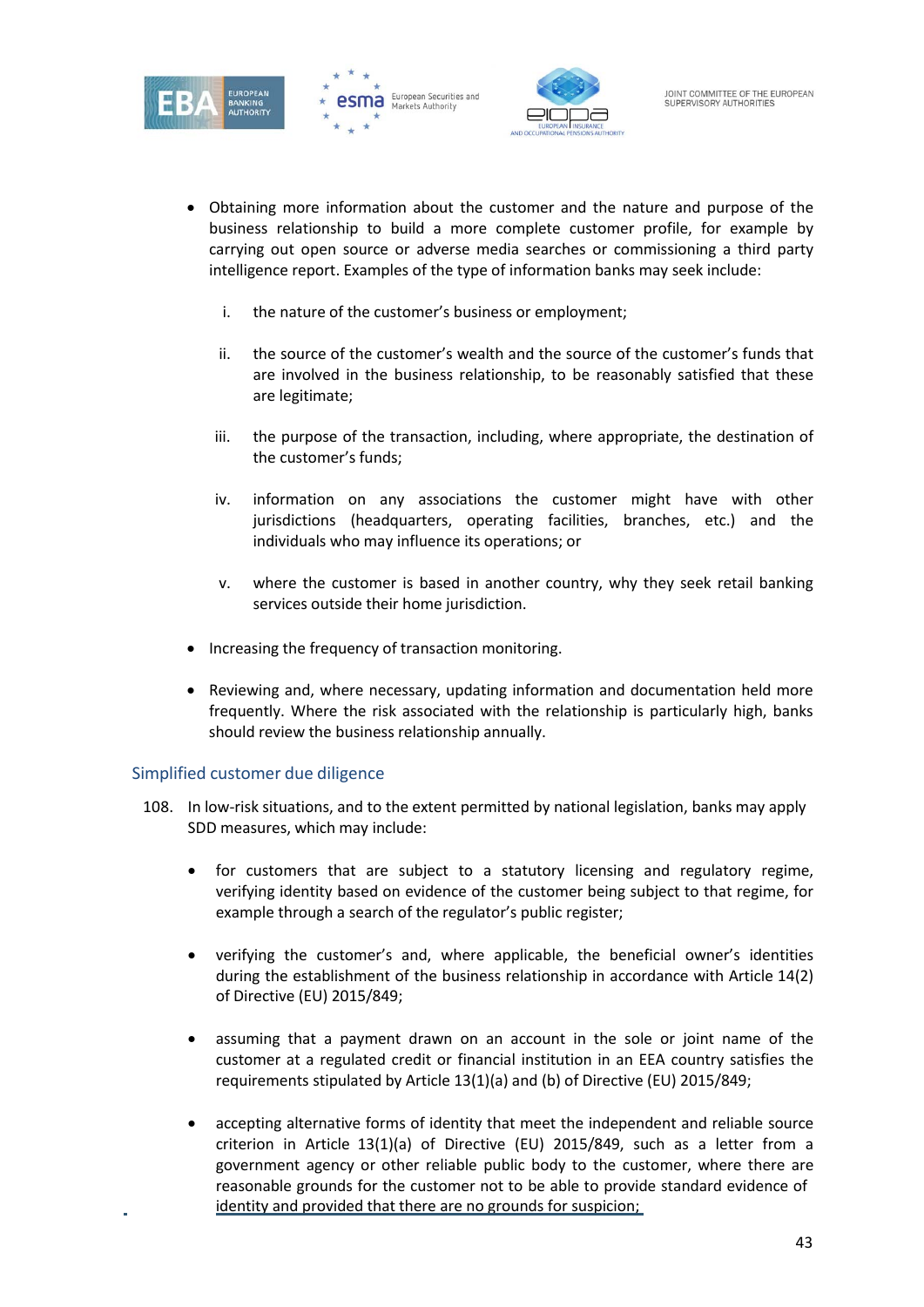





• updating CDD information only in case of specific trigger events, such as the customer requesting a new or higher risk product, or changes in the customer's behaviour or transaction profile that suggest that the risk associated with the relationship is no longer low.

#### Pooled accounts

- 109. Where a bank's customer opens a 'pooled account' in order to administer funds that belong to the customer's own clients, the bank should apply full CDD measures, including treating the customer's clients as the beneficial owners of funds held in the pooled account and verifying their identities.
- 110. Where there are indications that the risk associated with the business relationship is high, banks must apply EDD measures as appropriate.<sup>25</sup>
- 111. However, to the extent permitted by national legislation, where the risk associated with the business relationship is low and subject to the conditions set out below, a bank may apply SDD measures provided that:
	- The customer is a firm that is subject to AML/CFT obligations in an EEA state or a third country with an AML/CFT regime that is not less robust than that required by Directive (EU) 2015/849, and is supervised effectively for compliance with these requirements.
	- The customer is not a firm but another obliged entity that is subject to AML/CFT obligations in an EEA state and is supervised effectively for compliance with these requirements.
	- The ML/TF risk associated with the business relationship is low, based on the bank's assessment of its customer's business, the types of clients the customer's business serves and the jurisdictions the customer's business is exposed to, among other considerations;
	- the bank is satisfied that the customer applies robust and risk-sensitive CDD measures to its own clients and its clients' beneficial owners (it may be appropriate for the bank to take risk-sensitive measures to assess the adequacy of its customer's CDD policies and procedures, for example by liaising directly with the customer); and
	- the bank has taken risk-sensitive steps to be satisfied that the customer will provide CDD information and documents on its underlying clients that are the beneficial owners of funds held in the pooled account immediately upon request, for example by including relevant provisions in a contract with the customer or by sample-testing the customer's ability to provide CDD information upon request.
- 112. Where the conditions for the application of SDD to pooled accounts are met, SDD measures may consist of the bank:

<sup>&</sup>lt;sup>25</sup> Articles 13(1) and 18(1) of Directive (EU) 2015/849.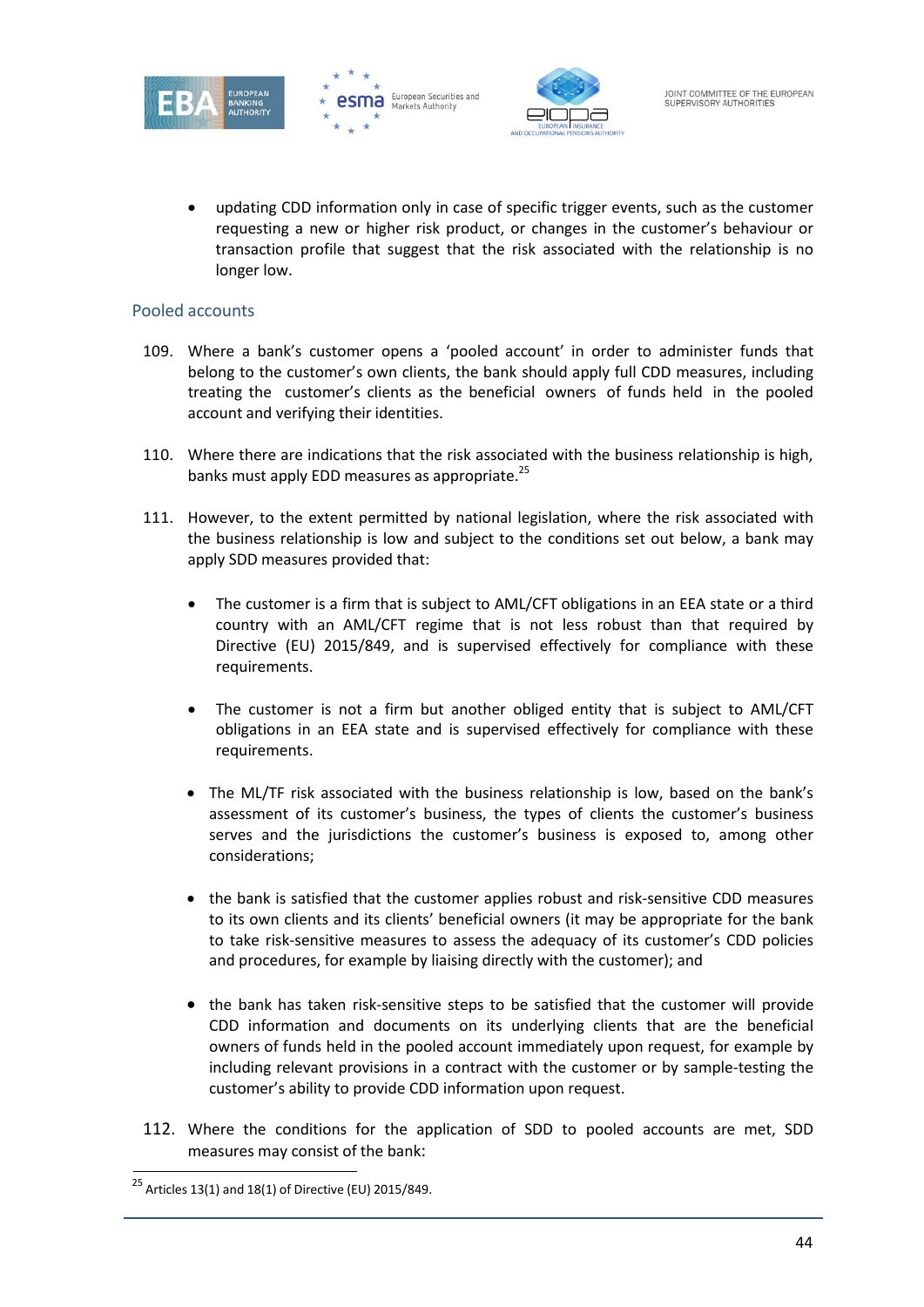





- identifying and verifying the identity of the customer, including the customer's beneficial owners (but not the customer's underlying clients);
- assessing the purpose and intended nature of the business relationship; and
- conducting ongoing monitoring of the business relationship.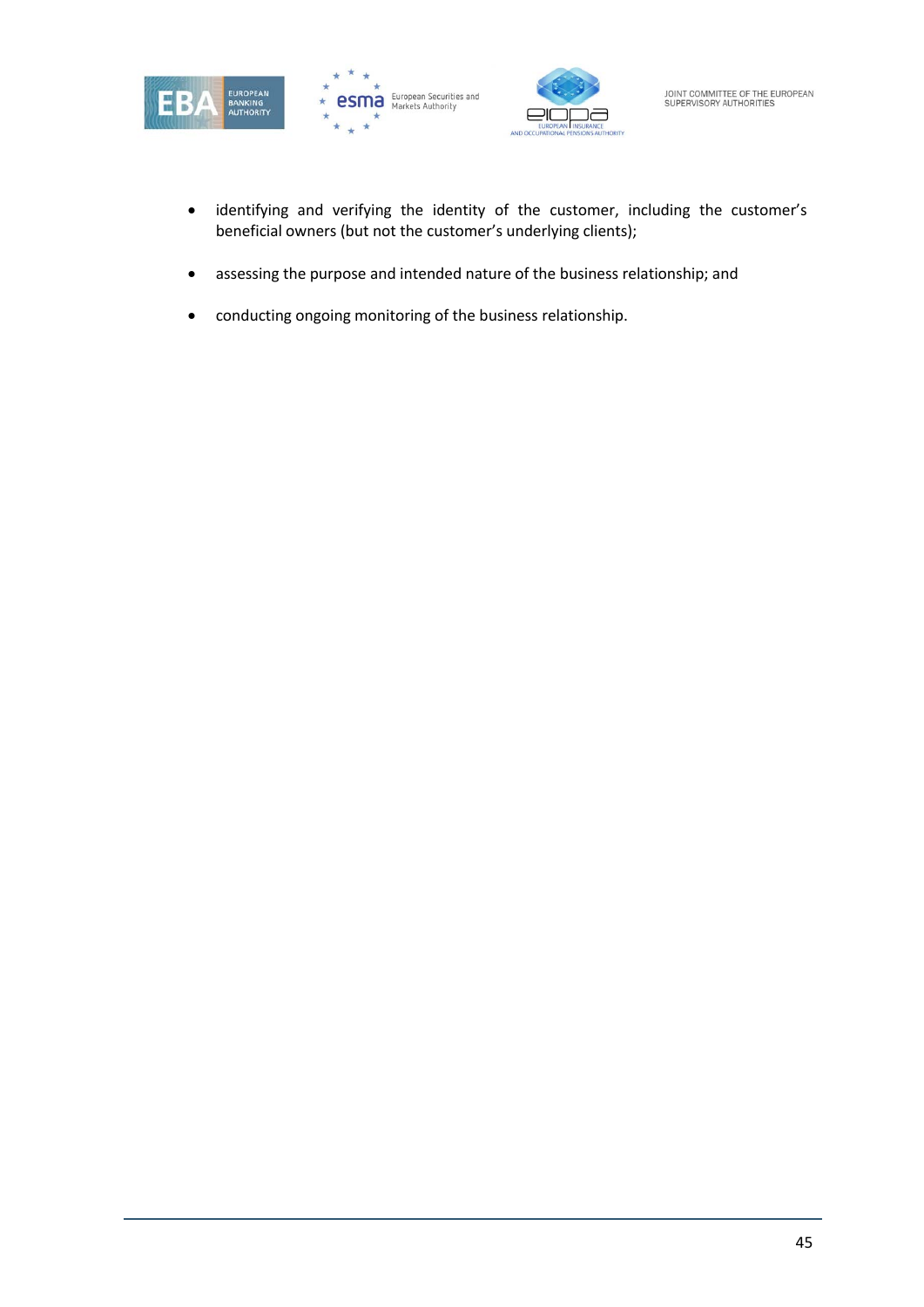





# **Chapter 3: Sectoral guidelines for electronic money issuers**

- 113. This chapter provides guidelines for electronic money issuers (e-money issuers) as defined in Article 2(3) of Directive 2009/110/EC. The level of ML/TF risk associated with electronic money<sup>26</sup> (e-money) depends primarily on the features of individual e-money products and the degree to which e-money issuers use other persons to distribute and redeem emoney on their behalf.<sup>27</sup>
- 114. Firms that issue e-money should consider the following risk factors and measures alongside those set out in Title II of these guidelines. The sectoral guidelines for money remitters in Title III, Chapter 4, may also be relevant in this context.

#### **Risk factors**

#### Product risk factors

- 115. E-money issuers should consider the ML/TF risk related to:
	- thresholds;
	- the funding method; and
	- utility and negotiability.
- 116. The following factors may contribute to increasing risk:
	- Thresholds: the product allows
		- i.high-value or unlimited-value payments, loading or redemption, including cash withdrawal;
		- ii.high-value payments, loading or redemption, including cash withdrawal;
		- iii.high or unlimited amount of funds to be stored on the e-money product/account.
	- Funding method: the product can be
		- i. loaded anonymously, for example with cash, anonymous e-money or e-money products that benefit from the exemption in Article 12 of Directive (EU) 2015/849;
		- ii. funded with payments from unidentified third parties;
		- iii. funded with other e-money products.

 $26$  Article 2(2) of Directive 2009/110/EC.

 $27$  Article 3(4) of Directive 2009/110/EC.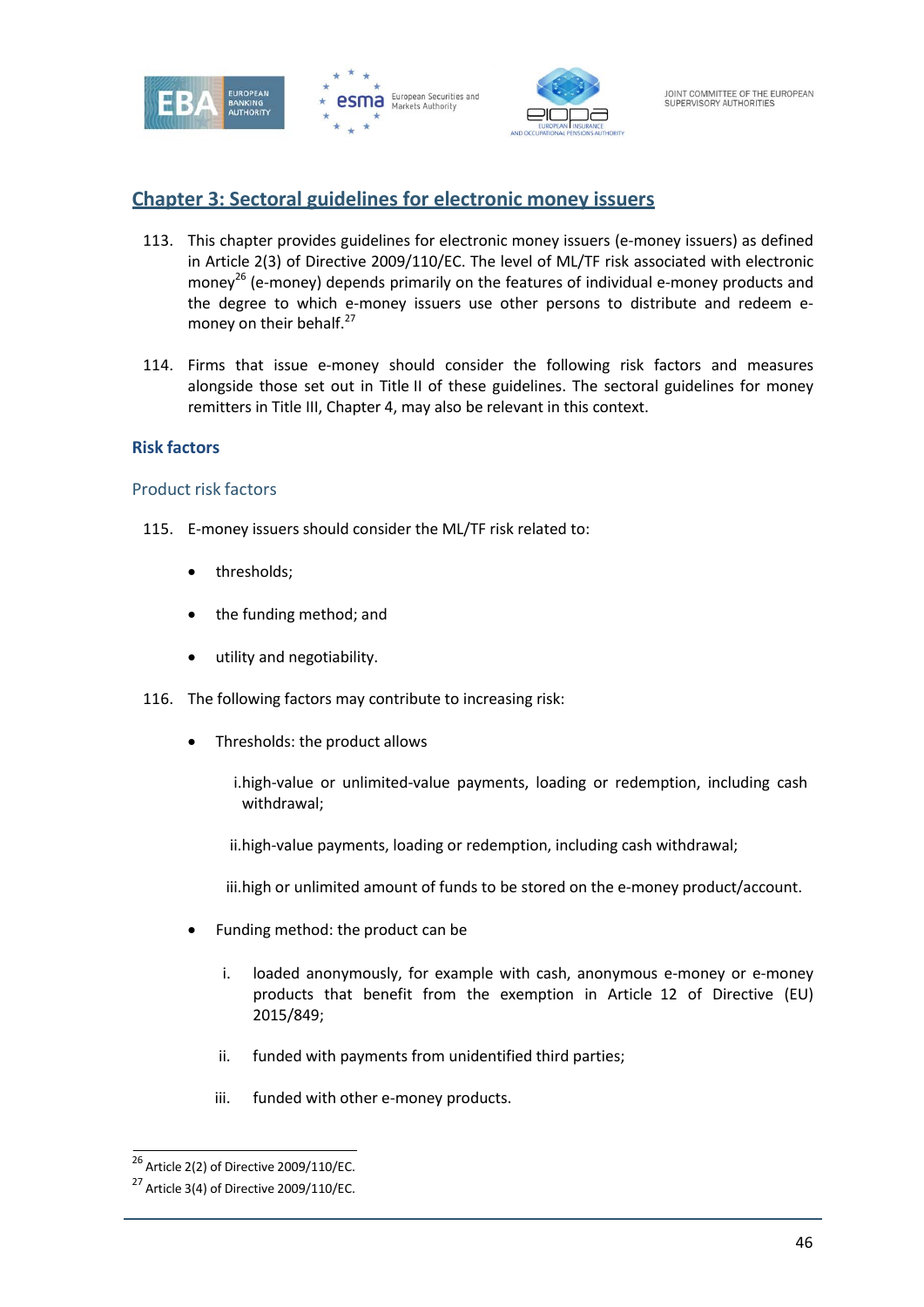





- Utility and negotiability: the product
	- i. allows person-to-person transfers;
	- ii. is accepted as a means of payment by a large number of merchants or points of sale;
	- iii. is designed specifically to be accepted as a means of payment by merchants dealing in goods and services associated with a high risk of financial crime, for example online gambling;
	- iv. can be used in cross-border transactions or in different jurisdictions;
	- v. is designed to be used by persons other than the customer, for example certain partner card products (but not low-value gift cards);
	- vi. allows high-value cash withdrawals.
- 117. The following factors may contribute to reducing risk:
	- Thresholds: the product
		- i. sets low-value limits on payments, loading or redemption, including cash withdrawal (although firms should note that a low threshold alone may not be enough to reduce TF risk);
		- ii. limits number of payments, loading or redemption, including cash withdrawal in a given period;
		- iii. limits the amount of funds that can be stored on the e-money product/account at any one time.
	- Funding: the product
		- i. requires that the funds for purchase or reloading are verifiably drawn from an account held in the customer's sole or joint name at an EEA credit or financial institution;
	- Utility and negotiability: the product
		- i. does not allow or strictly limits cash withdrawal;
		- ii. can be used only domestically;
		- iii. is accepted by a limited number of merchants or points of sale, with whose business the e-money issuer is familiar;
		- iv. is designed specifically to restrict its use by merchants dealing in goods and services that are associated with a high risk of financial crime;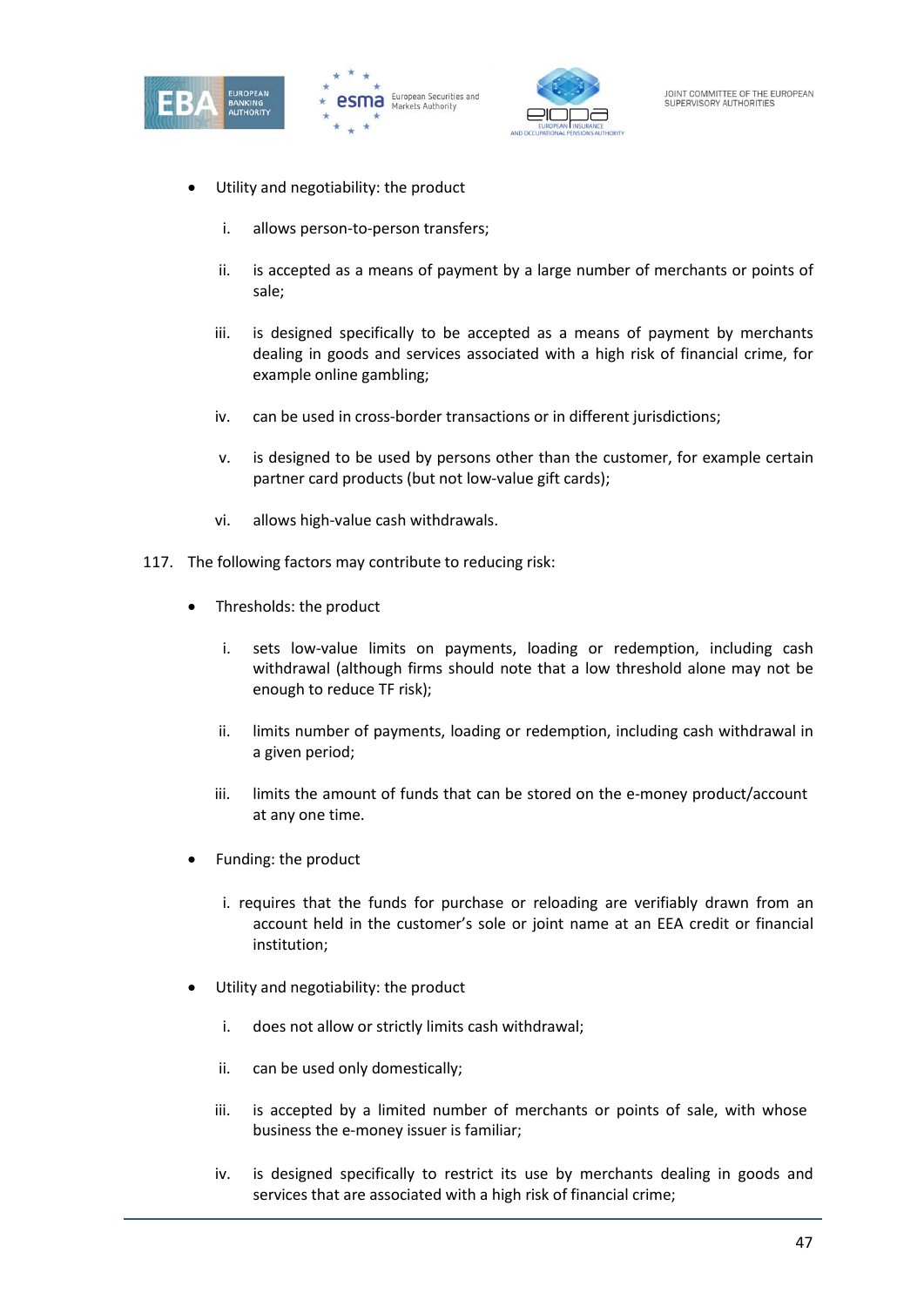





is accepted as a means of payment for limited types of low-risk services or products.

# Customer risk factors

- 118. The following factors may contribute to increasing risk:
	- The customer purchases several e-money products from the same issuer, frequently reloads the product or make several cash withdrawals in a short period of time and without an economic rationale; where distributors (or agents acting as distributors) are obliged entities themselves, this also applies to e-money products from different issuers purchased from the same distributor.
	- The customer's transactions are always just below any value/transaction limits.
	- The product appears to be used by several people whose identity is not known to the issuer (e.g. the product is used from several IP addresses at the same time).
	- There are frequent changes in the customer's identification data, such as home address or IP address, or linked bank accounts.
	- The product is not used for the purpose it was designed for, for example it is used overseas when it was designed as a shopping centre gift card.
- 119. The following factor may contribute to reducing risk:
	- The product is available only to certain categories of customers, for example social benefit recipients or members of staff of a company that issues them to cover corporate expenses.

# Distribution channel risk factors

- 120. The following factors may contribute to increasing risk:
	- Online and non-face-to-face distribution without adequate safeguards, such as electronic signatures, electronic identification documents meeting the criteria set out in Regulation (EU) No 910/2014 and anti-impersonation fraud measures.
	- Distribution through intermediaries that are not themselves obliged entities under Directive (EU) 2015/849 or national legislation where applicable, where the e-money issuer:
		- i. relies on the intermediary to carry out some of the AML/CFT obligations of the e-money issuer; and
		- ii. has not satisfied itself that the intermediary has in place adequate AML/CFT systems and controls.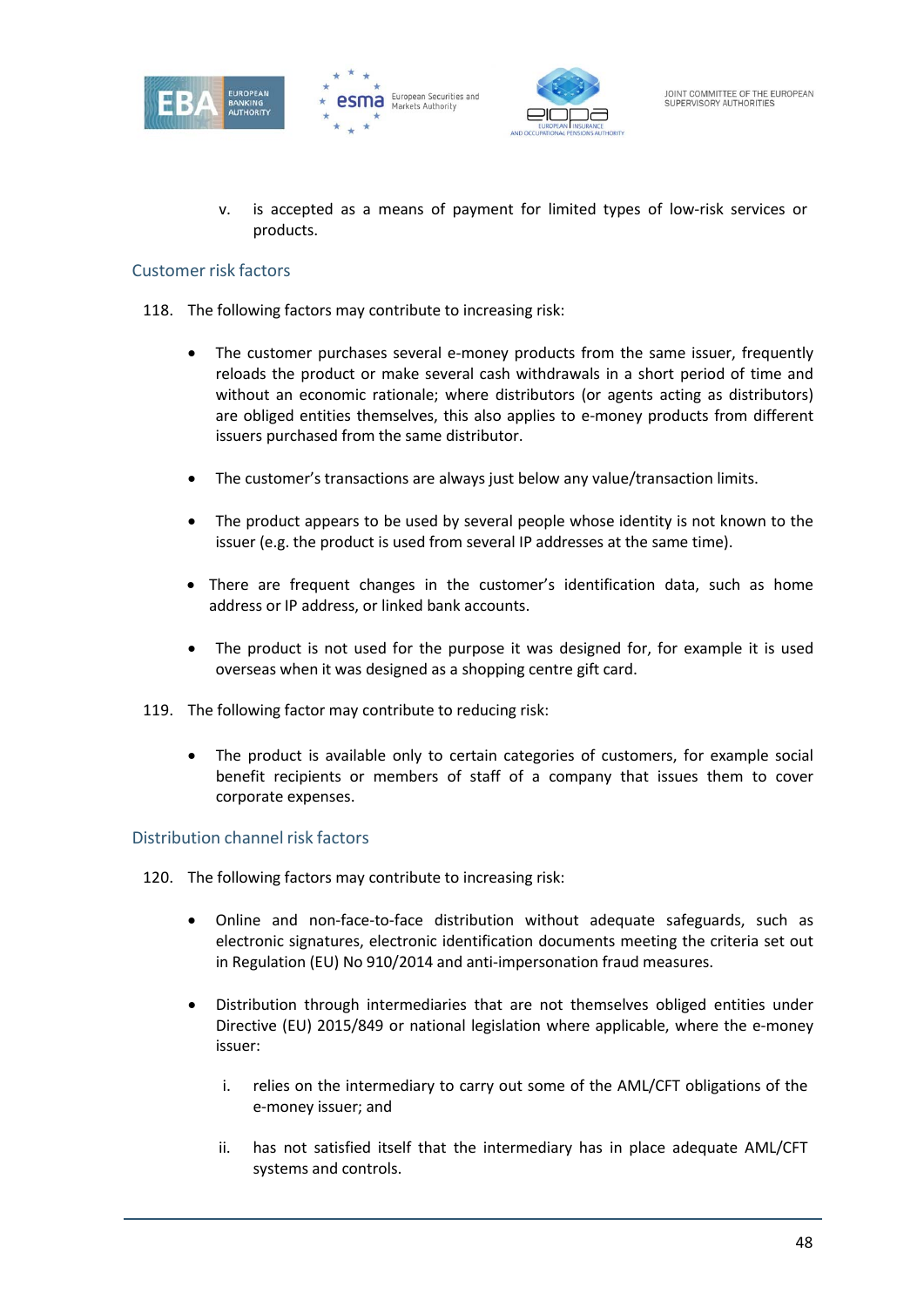





• Segmentation of services, that is, the provision of e-money services by several operationally independent service providers without due oversight and coordination.

# Country or geographical risk factors**; 28**

- 121. The following factors may contribute to increasing risk:
	- The payee is located in, or the product receives funds from sources in, a jurisdiction associated with higher ML/TF risk. Firms should pay particular attention jurisdictions known to provide funding or support for terrorist activities or where groups committing terrorist offences are known to be operating, and jurisdictions subject to financial sanctions, embargoes or measures that are related to terrorism, financing of terrorism or proliferation.

#### **Measures**

- 122. National legislation may provide for an exemption from identification and verification of the customer's and beneficial owners' identities and assessment of the nature and purpose of the business relationship for certain E-money products in accordance with Article 12 of Directive (EU) 2015/849.
- 123. Firms should note that the exemption under Article 12 of Directive (EU) 2015/849 does not extend to the obligation to conduct ongoing monitoring of transactions and the business relationship, nor does it exempt them from the obligation to identify and report suspicious transactions; this means that firms should ensure that they obtain sufficient information about their customers, or the types of customers their product will target, to be able to carry out meaningful ongoing monitoring of the business relationship.
- 124. Examples of the types of monitoring systems firms should put in place include:
	- transaction monitoring systems that detect anomalies or suspicious patterns of behaviour, including the unexpected use of the product in a way for which it was not designed; the firm may be able to disable the product either manually or through onchip controls until it has been able to satisfy itself that there are no grounds for suspicion;
	- systems that identify discrepancies between submitted and detected information, for example, between submitted country of origin information and the electronically detected IP address;
	- systems that compare data submitted with data held on other business relationships and that can identify patterns such as the same funding instrument or the same contact details;
	- systems that identify whether the product is used with merchants dealing in goods and services that are associated with a high risk of financial crime.

<sup>&</sup>lt;sup>28</sup> See Title II, paragraphs 22-27.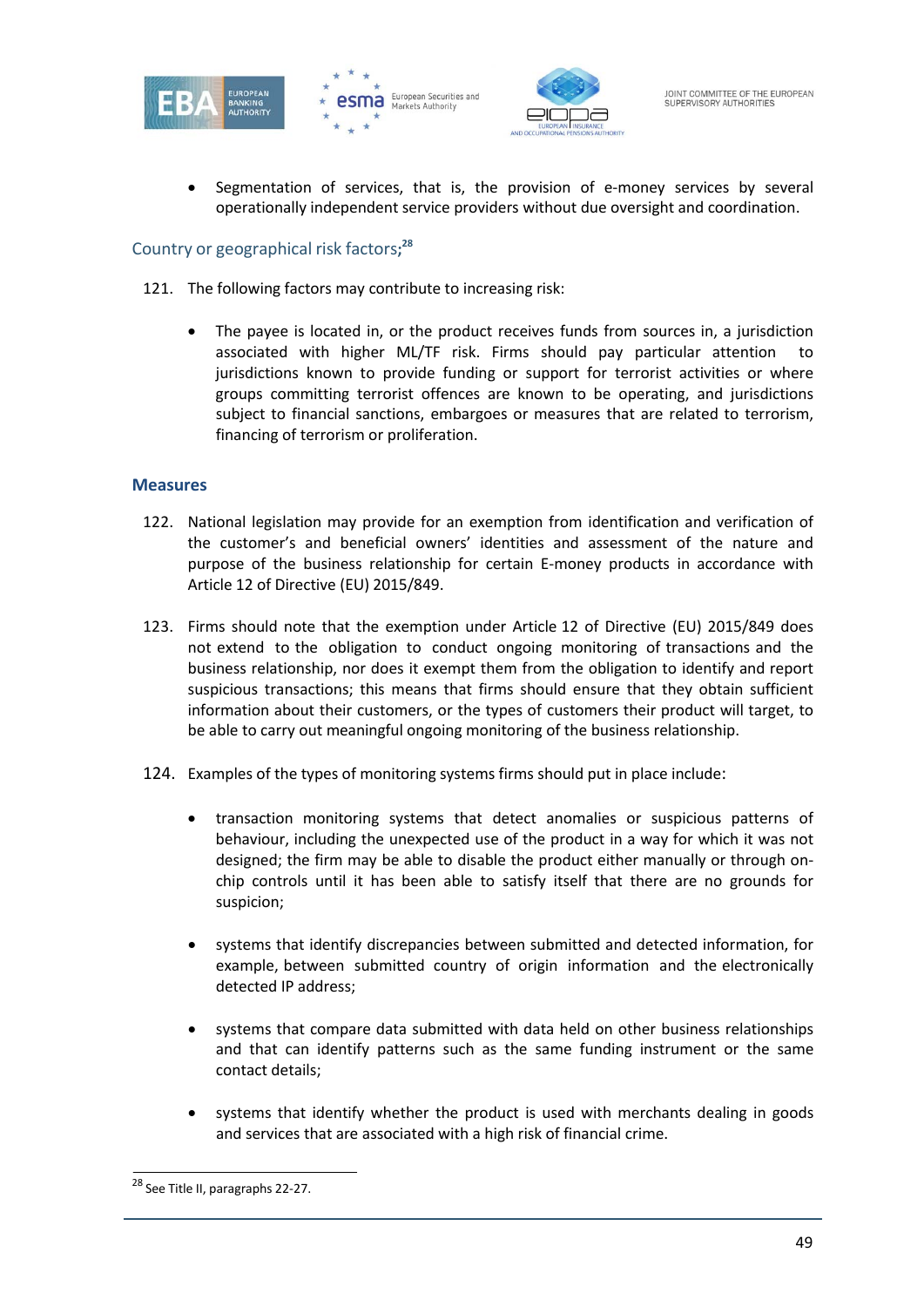





#### Enhanced customer due diligence

125. Examples of EDD measures firms should apply in a high-risk situation include:

- obtaining additional customer information during identification, such as the source of funds;
- applying additional verification measures from a wider variety of reliable and independent sources (e.g. checking against online databases) in order to verify the customer's or beneficial owner's identity;
- obtaining additional information about the intended nature of the business relationship, for example by asking customers about their business or the jurisdictions to which they intend to transfer E-money;
- obtaining information about the merchant/payee, in particular where the E-money issuer has grounds to suspect that its products are being used to purchase illicit or age-restricted goods;
- applying identity fraud checks to ensure that the customer is who they claim to be;
- applying enhanced monitoring to the customer relationship and individual transactions;
- establishing the source and/or the destination of funds.

#### Simplified customer due diligence

- 126. To the extent permitted by national legislation, firms may consider applying SDD to lowrisk e-money products that do not benefit from the exemption provided by Article 12 of Directive (EU) 2015/849.
- 127. To the extent permitted by national legislation, examples of SDD measures firms may apply in low-risk situations include:
	- postponing the verification of the customer's or beneficial owner's identity to a certain later date after the establishment of the relationship or until a certain (low) monetary threshold is exceeded (whichever occurs first). The monetary threshold should not exceed EUR 250 where the product is not reloadable or can be used in other jurisdictions or for cross-border transactions or EUR 500 where permitted by national legislation (in this case, the product can be used only domestically);
	- verifying the customer's identity on the basis of a payment drawn on an account in the sole or joint name of the customer or an account over which the customer can be shown to have control with an EEA-regulated credit or financial institution;
	- verifying identity on the basis of fewer sources;
	- verifying identity on the basis of less reliable sources;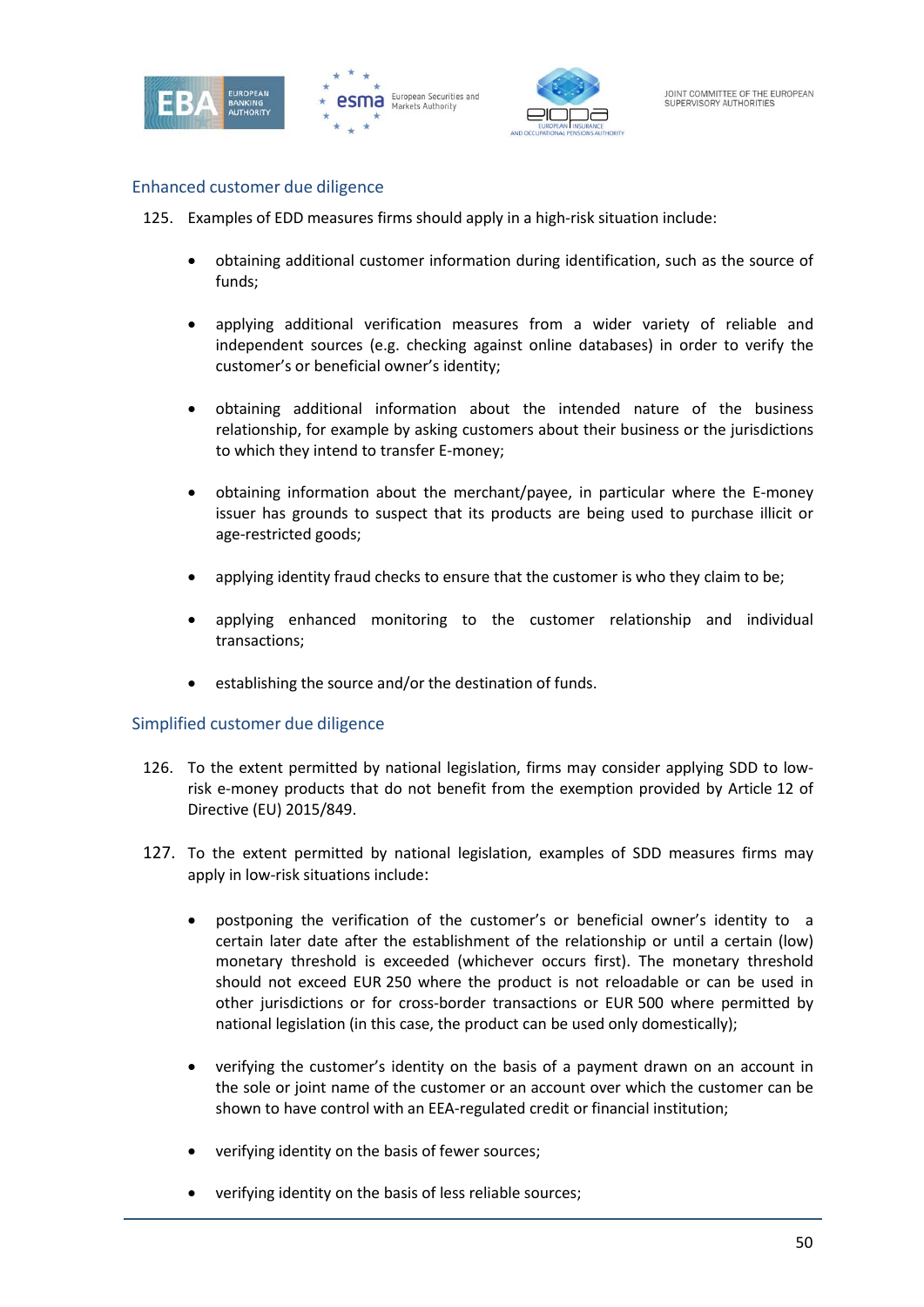





- using alternative methods to verify identity;
- assuming the nature and intended purpose of the business relationship where this is obvious, for example in the case of certain gift cards that do not fall under the closed loop/closed network exemption;
- reducing the intensity of monitoring as long as a certain monetary threshold is not reached. As ongoing monitoring is an important means of obtaining more information on customer risk factors (see above) during the course of a customer relationship, that threshold for both individual transactions and transactions that appear to be linked over the course of 12 months should be set at a level that the firm has assessed as presenting a low risk for both terrorist financing and money laundering purposes.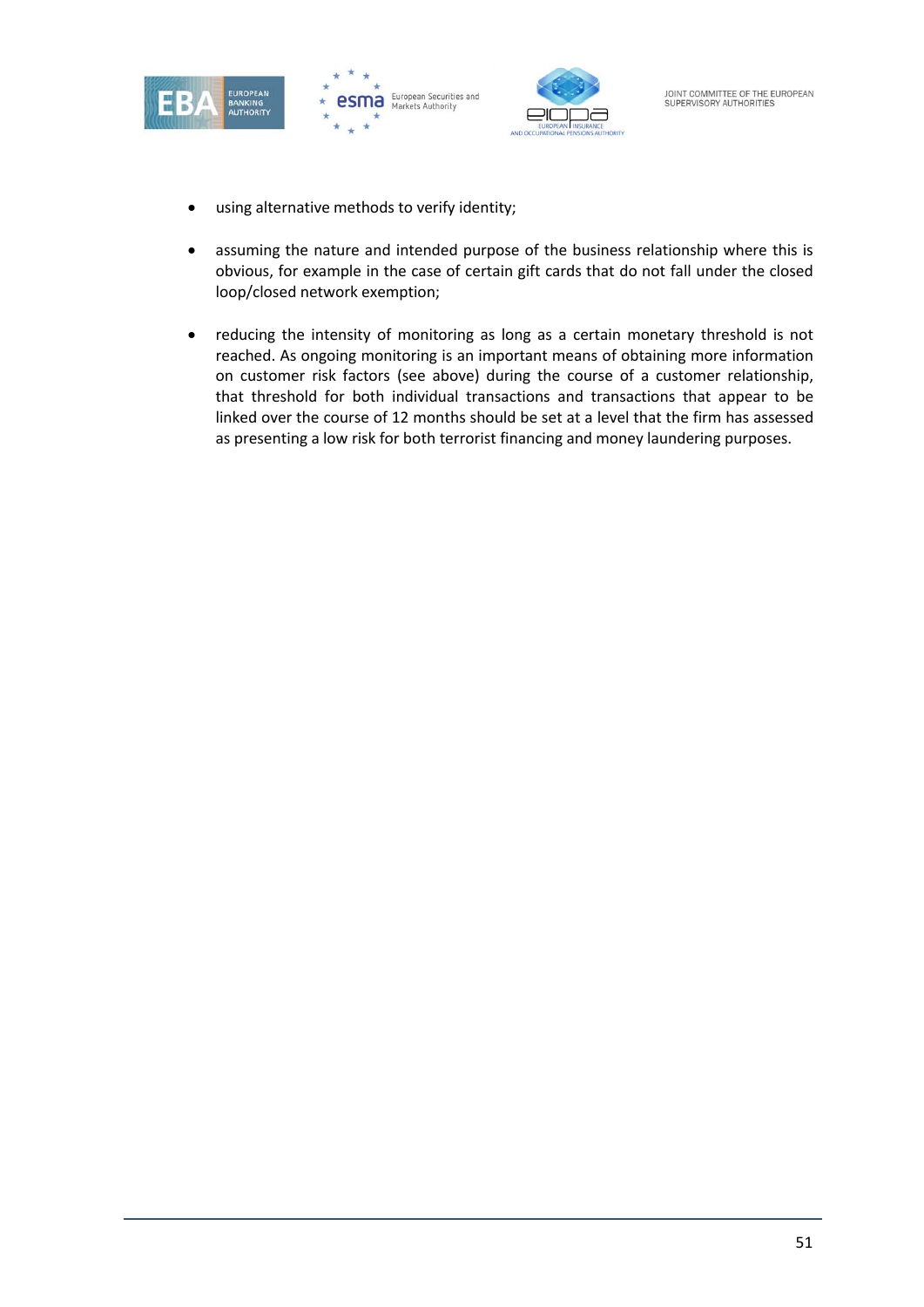





# **Chapter 4: Sectoral guidelines for money remitters**

- 128. Money remitters are payment institutions that have been authorised in line with Directive 2007/64/EC to provide and execute payment services throughout the EU. The businesses in this sector are diverse and range from individual businesses to complex chain operators.
- 129. Many money remitters use agents to provide payment services on their behalf. Agents often provide payment services as an ancillary component to their main business and they may not themselves be obliged entities under applicable AML/CFT legislation; accordingly, their AML/CFT expertise may be limited.
- 130. The nature of the service provided can expose money remitters to ML/TF risk. This is due to the simplicity and speed of transactions, their worldwide reach and their often cashbased character. Furthermore, the nature of this payment service means that money remitters often carry out occasional transactions rather than establishing a business relationship with their customers, which means that their understanding of the ML/TF risk associated with the customer may be limited.
- 131. Money remitters should consider the following risk factors and measures alongside those set out in Title II of these guidelines.

# **Risk factors**

# Product, service and transaction risk factors

- 132. The following factors may contribute to increasing risk:
	- the product allows high-value or unlimited-value transactions;
	- the product or service has a global reach;
	- the transaction is cash-based or funded with anonymous electronic money, including electronic money benefiting from the exemption under Article 12 of Directive (EU) 2015/849;
	- transfers are made from one or more payers in different countries to a local payee.
- 133. The following factor may contribute to reducing risk:
	- the funds used in the transfer come from an account held in the payer's name at an EEA credit or financial institution

# Customer risk factors

- 134. The following factors may contribute to increasing risk:
	- The customer's business activity: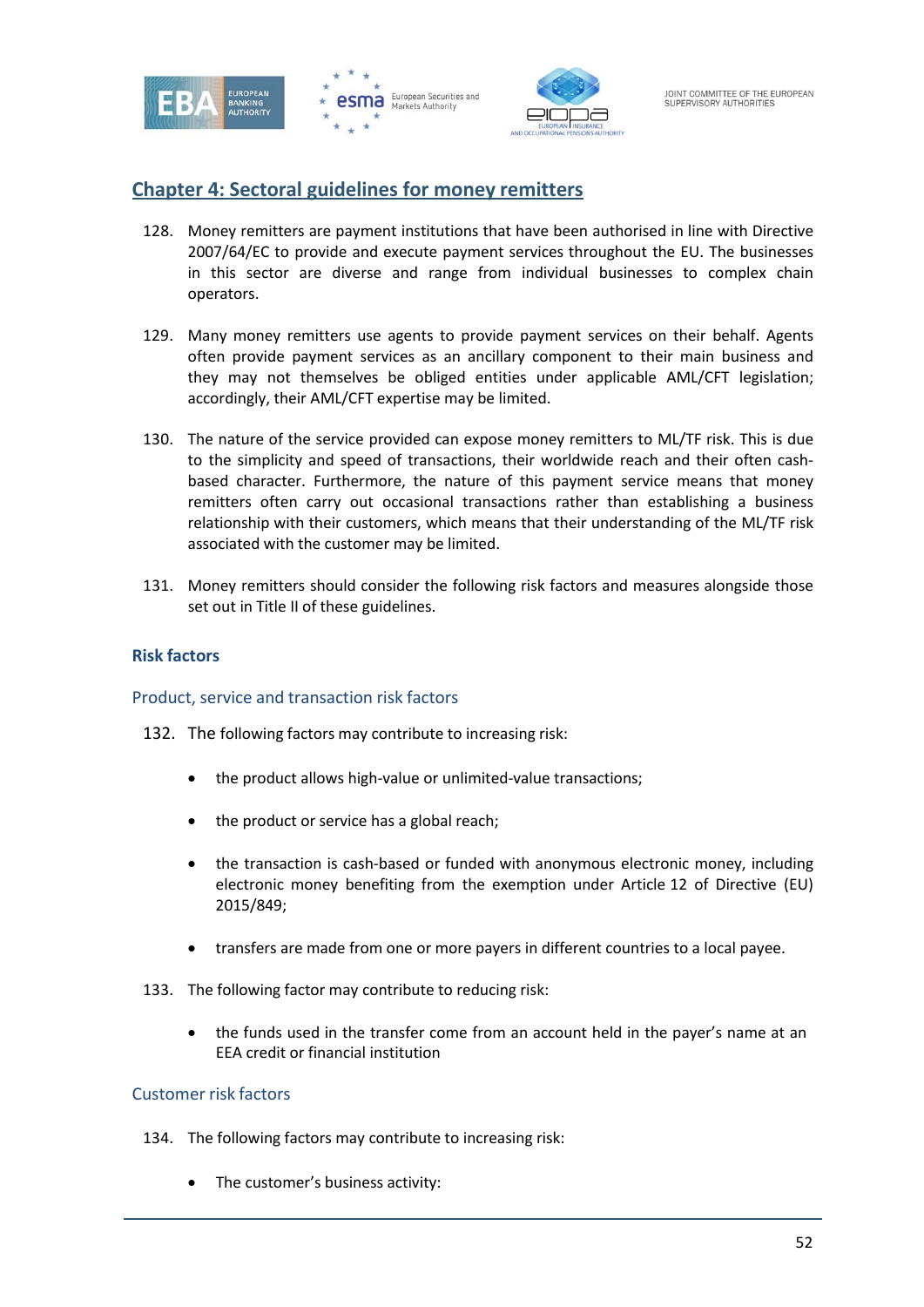





- i. The customer owns or operates a business that handles large amounts of cash.
- ii. The customer's business has a complicated ownership structure.
- The customer's behaviour:
	- i. The customer's needs may be better serviced elsewhere, for example because the money remitter is not local to the customer or the customer's business.
	- ii. The customer appears to be acting for someone else, for example others watch over the customer or are visible outside the place where the transaction is made, or the customer reads instructions from a note.
	- iii. The customer's behaviour makes no apparent economic sense, for example the customer accepts a poor exchange rate or high charges unquestioningly, requests a transaction in a currency that is not official tender or commonly used in the jurisdiction where the customer and/or recipient is located or requests or provides large amounts of currency in either low or high denominations.
	- iv. The customer's transactions are always just below applicable thresholds, including the CDD threshold for occasional transactions in Article 11(b) of Directive (EU) 2015/849 and the EUR 1 000 threshold specified in Article 5(2) of Regulation (EU) 2015/847.<sup>29</sup> Firms should note that the threshold in Article 5(2) of Regulation (EU) 2015/847 applies only to transactions that are not funded by cash or anonymous electronic money.
	- v. The customer's use of the service is unusual, for example they send or receive money to or from themselves or send funds on immediately after receiving them.
	- vi. The customer appears to know little or is reluctant to provide information about the payee.
	- vii. Several of the firm's customers transfer funds to the same payee or appear to have the same identification information, for example address or telephone number.
	- viii. An incoming transaction is not accompanied by the required information on the payer or payee.
	- ix. The amount sent or received is at odds with the customer's income (if known).
- 135. The following factors may contribute to reducing risk:
	- The customer is a long-standing customer of the firm whose past behaviour has not given rise to suspicion and there are no indications that the ML/TF risk might be

<sup>&</sup>lt;sup>29</sup> Regulation (EU) 2015/847 of the European Parliament and of the Council of 20 May 2015 on information accompanying transfers of funds and repealing Regulation (EC) No 1781/2006 (Text with EEA relevance).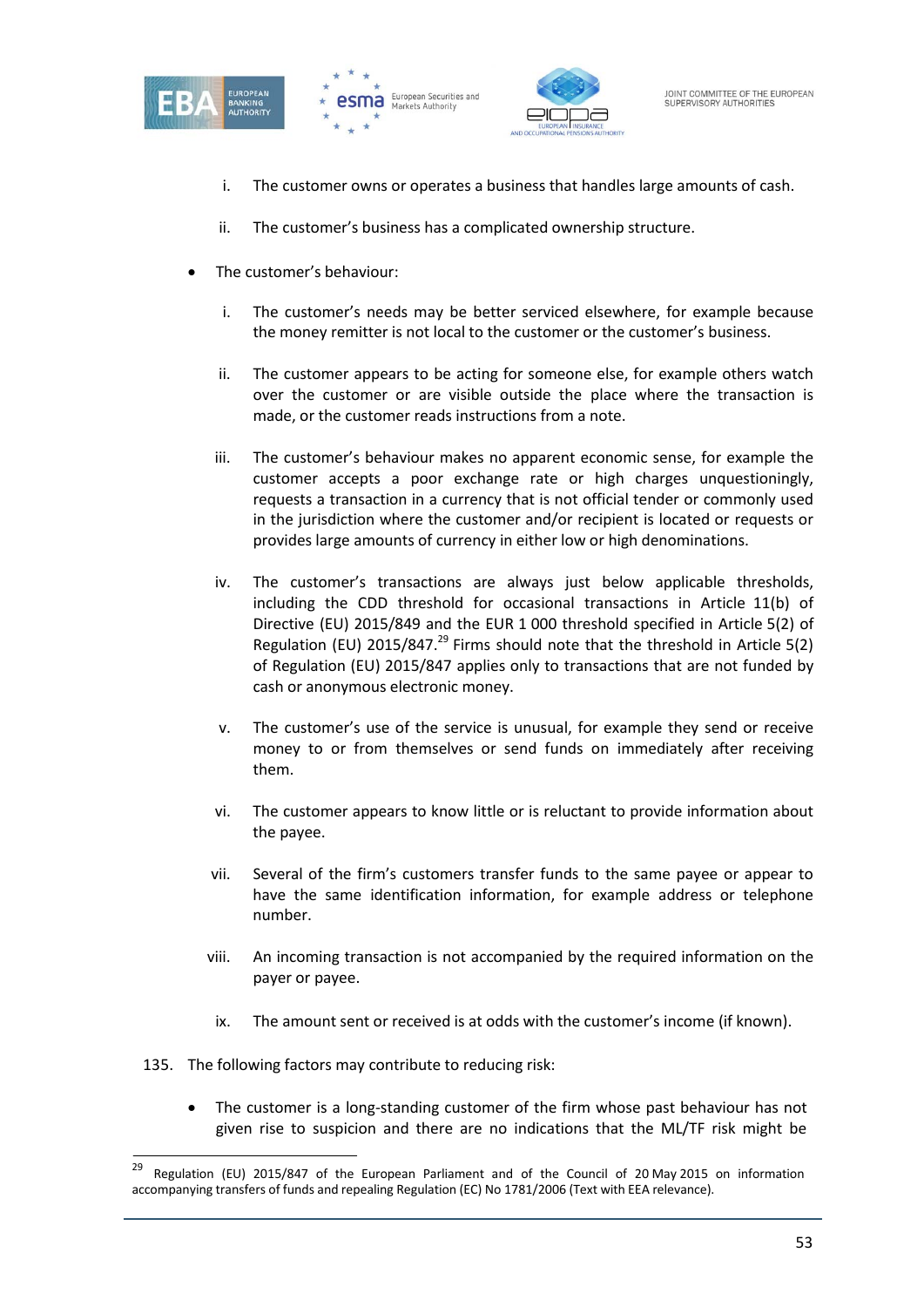





increased.

• The amount transferred is low; however, firms should note that low amounts alone will not be enough to discount TF risk.

# Distribution channel risk factors

- 136. The following factors may contribute to increasing risk:
	- There are no restrictions on the funding instrument, for example in the case of cash or payments from E-money products that benefit from the exemption in Article 12 of Directive (EU) 2015/849, wire transfers or cheques.
	- The distribution channel used provides a degree of anonymity.
	- The service is provided entirely online without adequate safeguards.
	- The money remittance service is provided through agents that:
		- i. represent more than one principal;
		- ii. have unusual turnover patterns compared with other agents in similar locations, for example unusually high or low transaction sizes, unusually large cash transactions or a high number of transactions that fall just under the CDD threshold, or undertake business outside normal business hours;
		- iii. undertake a large proportion of business with payers or payees from jurisdictions associated with higher ML/TF risk;
		- iv. appear to be unsure about, or inconsistent in, the application of group-wide AML/CFT policies; or
		- v. are not from the financial sector and conduct another business as their main business.
	- The money remittance service is provided through a large network of agents in different jurisdictions.
	- The money remittance service is provided through an overly complex payment chain, for example with a large number of intermediaries operating in different jurisdictions or allowing for untraceable (formal and informal) settlement systems.
- 137. The following factors may contribute to reducing risk:
	- Agents are themselves regulated financial institutions.
	- The service can be funded only by transfers from an account held in the customer's name at an EEA credit or financial institution or an account over which the customer can be shown to have control.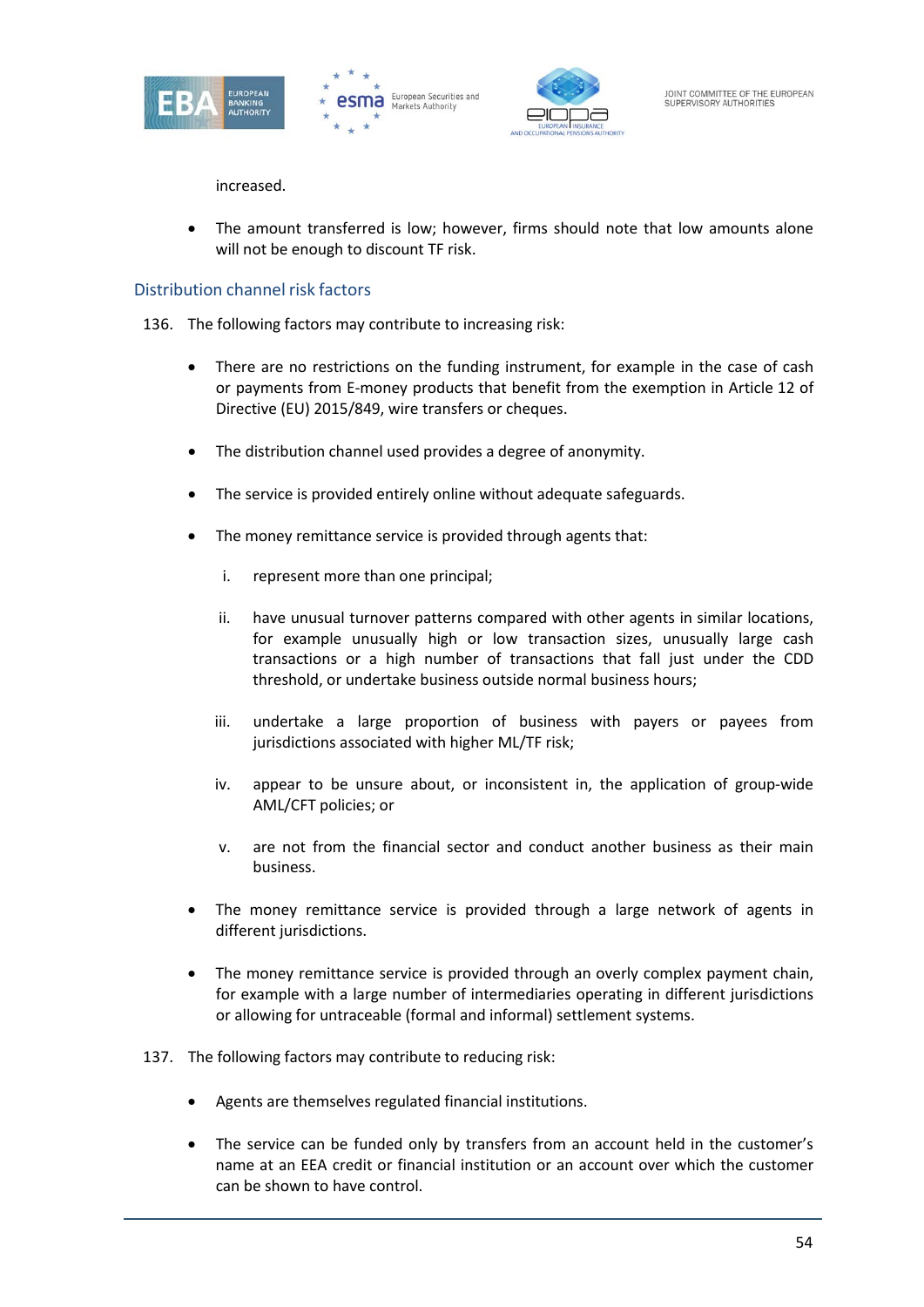





# Country or geographical risk factors

138. The following factors may contribute to increasing risk:

- The payer or the payee is located in a jurisdiction associated with higher ML/TF risk.
- The payee is resident in a jurisdiction that has no, or a less developed, formal banking sector, which means that informal money remittance services, such as hawala, may be used at point of payment.

#### **Measures**

- 139. Since many money remitters' business is primarily transaction-based, firms should consider which monitoring systems and controls they put in place to ensure that they detect money-laundering and terrorist financing attempts even where the CDD information they hold on the customer is basic or missing because no business relationship has been established.
- 140. Firms should in any case put in place:
	- systems to identify linked transactions;
	- systems to identify whether transactions from different customers are destined for the same payee;
	- systems to permit as far as possible the establishment of the source of funds and the destination of funds;
	- systems that allow the full traceability of both transactions and the number of operators included in the payment chain; and
	- systems to ensure that throughout the payment chain only those duly authorised to provide money remittance services can intervene.
- 141. Where the risk associated with an occasional transaction or business relationship is increased, firms should apply EDD in line with Title II, including, where appropriate, increased transaction monitoring (e.g. increased frequency or lower thresholds). Conversely, where the risk associated with an occasional transaction or business relationship is low and to the extent permitted by national legislation, firms may be able to apply SDD measures in line with Title II.

#### Use of agents

142. Money remitters using agents to provide payment services should know who their agents are.<sup>30</sup> As part of this, money remitters should establish and maintain appropriate and risksensitive policies and procedures to counter the risk that their agents may engage in, or be used for, ML/TF, including by:

 $30$  Article 19 of Directive (EU) 2366/2015.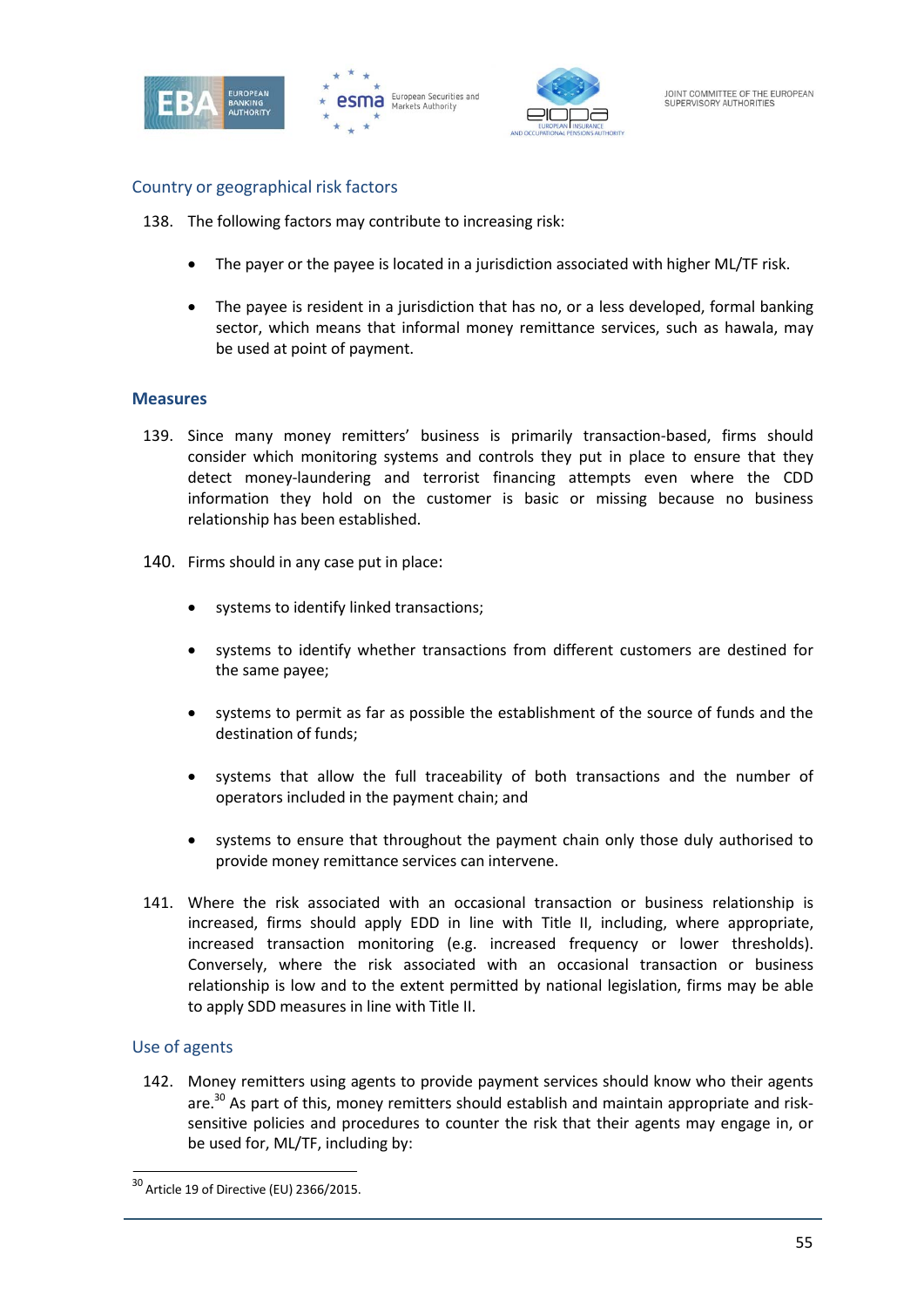





- Identifying the person who owns or controls the agent where the agent is a legal person, to be satisfied that the ML/TF risk to which the money remitter is exposed as a result of its use of the agent is not increased.
- Obtaining evidence, in line with the requirements of Article 19(1)(c) of Directive (EU) 2015/2366, that the directors and other persons responsible for the management of the agent are fit and proper persons, including by considering their honesty, integrity and reputation. Any enquiry the money remitter makes should be proportionate to the nature, complexity and scale of the ML/TF risk inherent in the payment services provided by the agent and could be based on the money remitter's CDD procedures.
- Taking reasonable measures to satisfy themselves that the agent's AML/CFT internal controls are appropriate and remain appropriate throughout the agency relationship, for example by monitoring a sample of the agent's transactions or reviewing the agent's controls on site. Where an agent's internal AML/CFT controls differ from the money remitter's, for example because the agent represents more than one principal or because the agent is itself an obliged entity under applicable AML/CFT legislation, the money remitter should assess and manage the risk that these differences might affect its own, and the agent's, AML/CFT compliance.
- Providing AML/CFT training to agents to ensure that agents have an adequate understanding of relevant ML/TF risks and the quality of the AML/CFT controls the money remitter expects.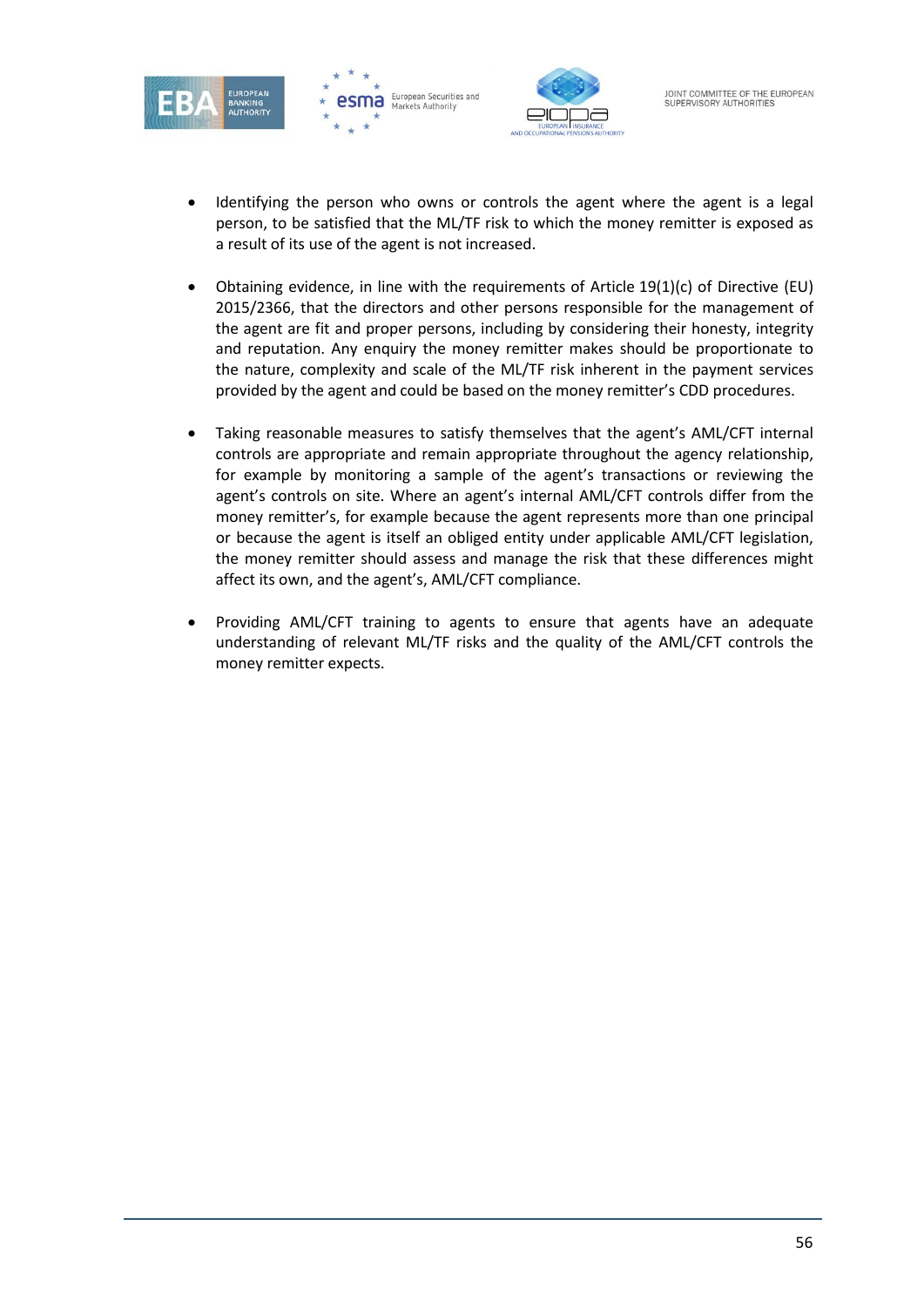





# **Chapter 5: Sectoral guidelines for wealth management**

- 143. Wealth management is the provision of banking and other financial services to high-networth individuals and their families or businesses. It is also known as private banking. Clients of wealth management firms can expect dedicated relationship management staff to provide tailored services covering, for example, banking (e.g. current accounts, mortgages and foreign exchange), investment management and advice, fiduciary services, safe custody, insurance, family office services, tax and estate planning and associated facilities, including legal support.
- 144. Many of the features typically associated with wealth management, such as wealthy and influential clients; very high-value transactions and portfolios; complex products and services, including tailored investment products; and an expectation of confidentiality and discretion are indicative of a higher risk for money laundering relative to those typically present in retail banking. Wealth management firms' services may be particularly vulnerable to abuse by clients who wish to conceal the origins of their funds or, for example, evade tax in their home jurisdiction.
- 145. Firms in this sector should consider the following risk factors and measures alongside those set out in Title II of these guidelines. The sectoral guidelines in Title III, Chapters 2, 7 and 9, may also be relevant in this context.

# **Risk factors**

# Product, service and transaction risk factors

- 146. The following factors may contribute to increasing risk:
	- customers requesting large amounts of cash or other physical stores of value such as precious metals;
	- very high-value transactions;
	- financial arrangements involving jurisdictions associated with higher ML/TF risk (firms should pay particular attention to countries that have a culture of banking secrecy or that do not comply with international tax transparency standards):  $31$
	- lending (including mortgages) secured against the value of assets in other jurisdictions, particularly countries where it is difficult to ascertain whether the customer has legitimate title to the collateral, or where the identities of parties guaranteeing the loan are hard to verify;
	- the use of complex business structures such as trusts and private investment vehicles, particularly where the identity of the ultimate beneficial owner may be unclear;
	- business taking place across multiple countries, particularly where it involves multiple

<sup>&</sup>lt;sup>31</sup> See also Title II, paragraph 26.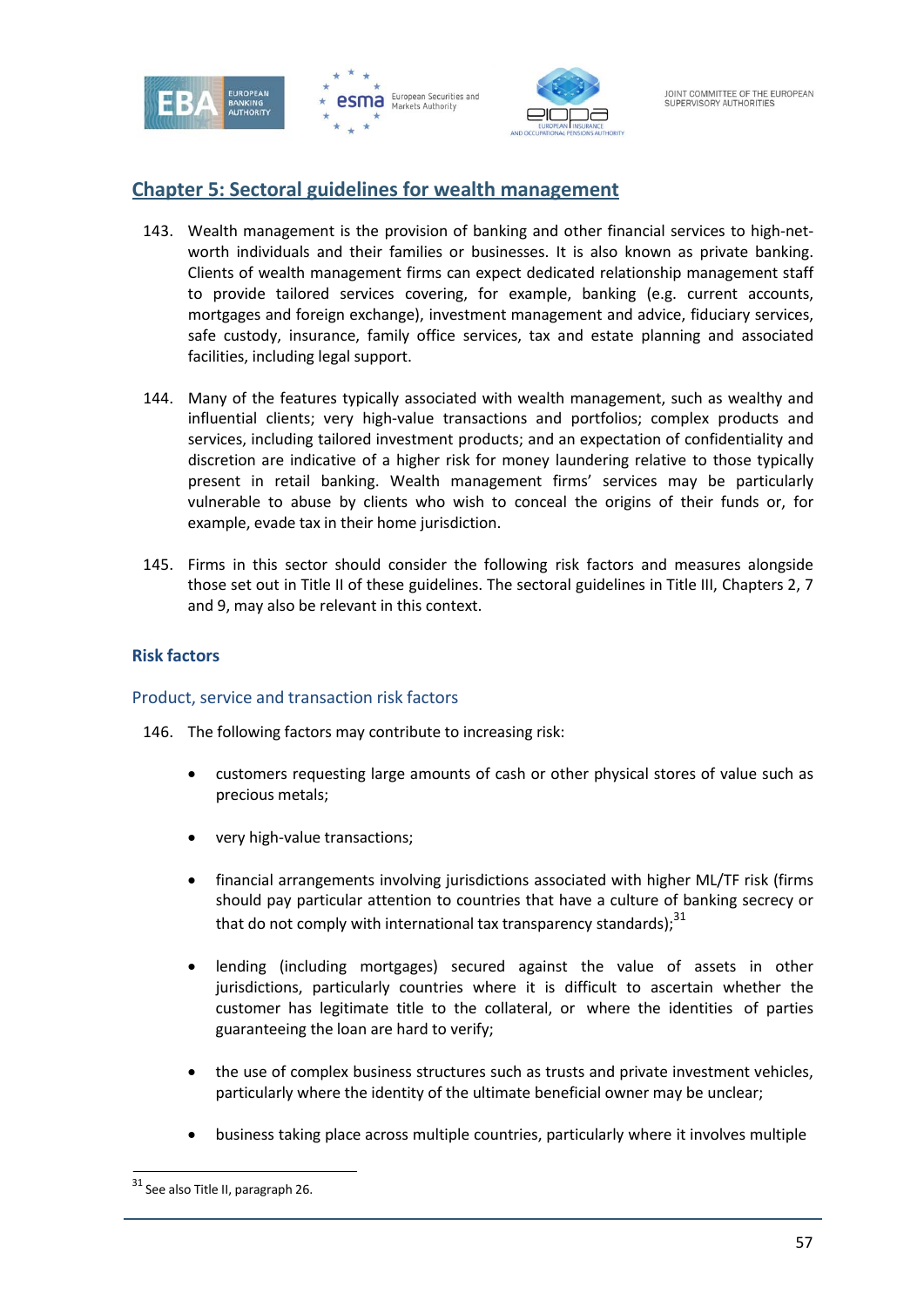





providers of financial services;

• cross-border arrangements where assets are deposited or managed in another financial institution, either of the same financial group or outside of the group, particularly where the other financial institution is based in a jurisdiction associated with higher ML/TF risk. Firms should pay particular attention to jurisdictions with higher levels of predicate offences, a weak AML/CFT regime or weak tax transparency standards.

# Customer risk factors

- 147. The following factors may contribute to increasing risk:
	- Customers with income and/or wealth from high-risk sectors such as arms, the extractive industries, construction, gambling or private military contractors.
	- Customers about whom credible allegations of wrongdoing have been made.
	- Customers who expect unusually high levels of confidentiality or discretion.
	- Customers whose spending or transactional behaviour makes it difficult to establish 'normal', or expected patterns of behaviour.
	- Very wealthy and influential clients, including customers with a high public profile, non-resident customers and PEPs. Where a customer or a customer's beneficial owner is a PEP, firms must always apply EDD in line with Articles 18 to 22 of Directive (EU) 2015/849.
	- The customer requests that the firm facilitates the customer being provided with a product or service by a third party without a clear business or economic rationale.

# Country or geographical risk factors<sup>32</sup>

- 148. The following factors may contribute to increasing risk:
	- Business is conducted in countries that have a culture of banking secrecy or do not comply with international tax transparency standards.
	- The customer lives in, or their funds derive from activity in, a jurisdiction associated with higher ML/TF risk.

# **Measures**

149. The staff member managing a wealth management firm's relationship with a customer (the relationship manager) should play a key role in assessing risk. The relationship

<sup>32</sup> See also Title II.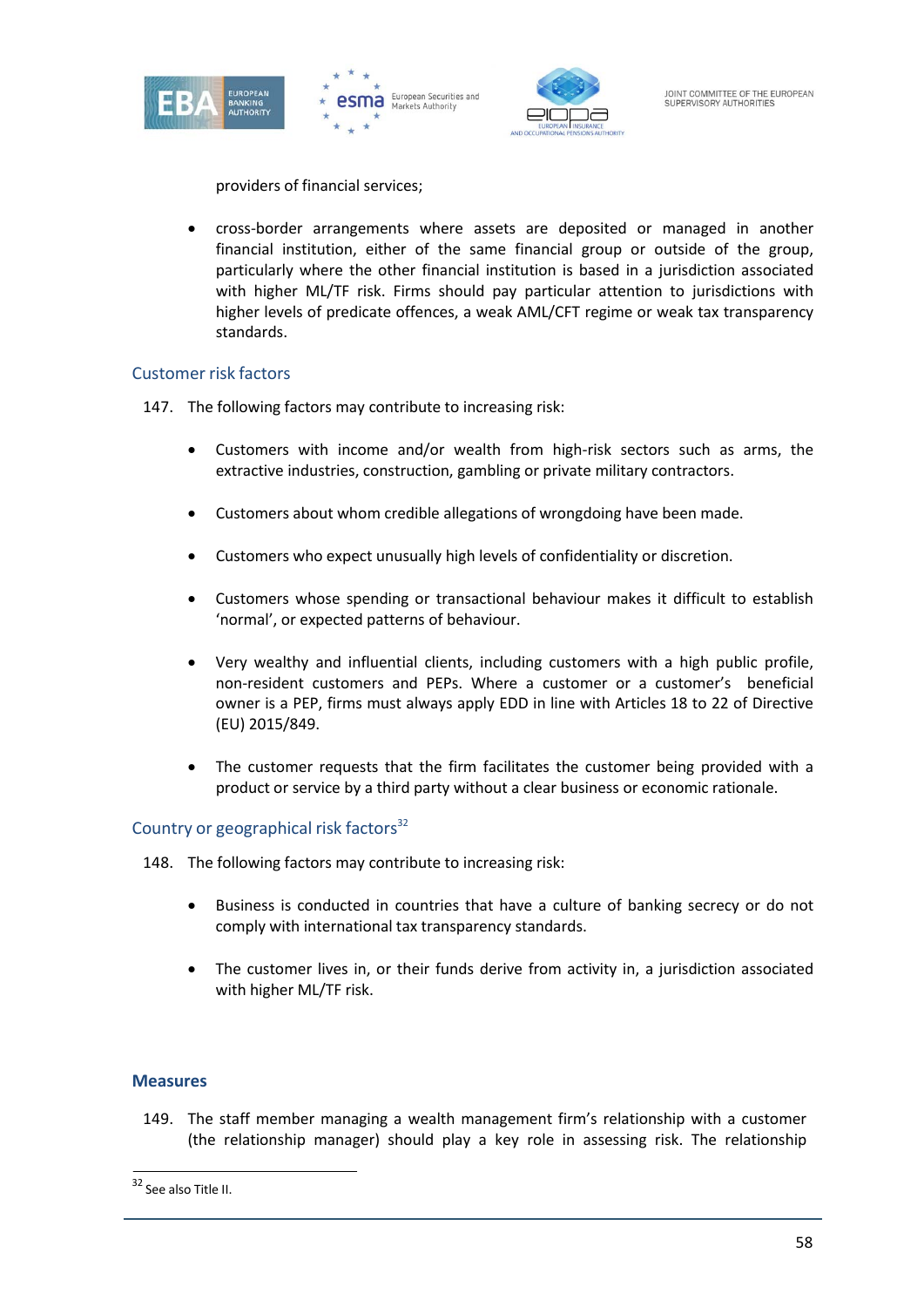





manager's close contact with the customer will facilitate the collection of information that allows a fuller picture of the purpose and nature of the customer's business to be formed (e.g. an understanding of the client's source of wealth, why complex or unusual arrangements may nonetheless be genuine and legitimate, or why extra security may be appropriate). This close contact may, however, also lead to conflicts of interest if the relationship manager becomes too close to the customer, to the detriment of the firm's efforts to manage the risk of financial crime. Consequently, independent oversight of risk assessment will also be appropriate, provided by, for example, the compliance department and senior management.

# Enhanced customer due diligence

- 150. The following EDD measures may be appropriate in high-risk situations:
	- Obtaining and verifying more information about clients than in standard risk situations and reviewing and updating this information both on a regular basis and when prompted by material changes to a client's profile. Firms should perform reviews on a risk-sensitive basis, reviewing higher risk clients at least annually but more frequently if risk dictates. These procedures may include those for recording any visits to clients' premises, whether at their home or business, including any changes to client profile or other information that may affect risk assessment that these visits prompt.
	- Establishing the source of wealth and funds; where the risk is particularly high and/or where the firm has doubts about the legitimate origin of the funds, verifying the source of wealth and funds may be the only adequate risk mitigation tool. The source of funds or wealth can be verified, by reference to, inter alia:
		- i. an original or certified copy of a recent pay slip;
		- ii. written confirmation of annual salary signed by an employer;
		- iii. an original or certified copy of contract of sale of, for example, investments or a company;
		- iv. written confirmation of sale signed by an advocate or solicitor;
		- v. an original or certified copy of a will or grant of probate;
		- vi. written confirmation of inheritance signed by an advocate, solicitor, trustee or executor;
		- vii. an internet search of a company registry to confirm the sale of a company.
	- Establishing the destination of funds.
	- Performing greater levels of scrutiny and due diligence on business relationships than would be typical in mainstream financial service provision, such as in retail banking or investment management.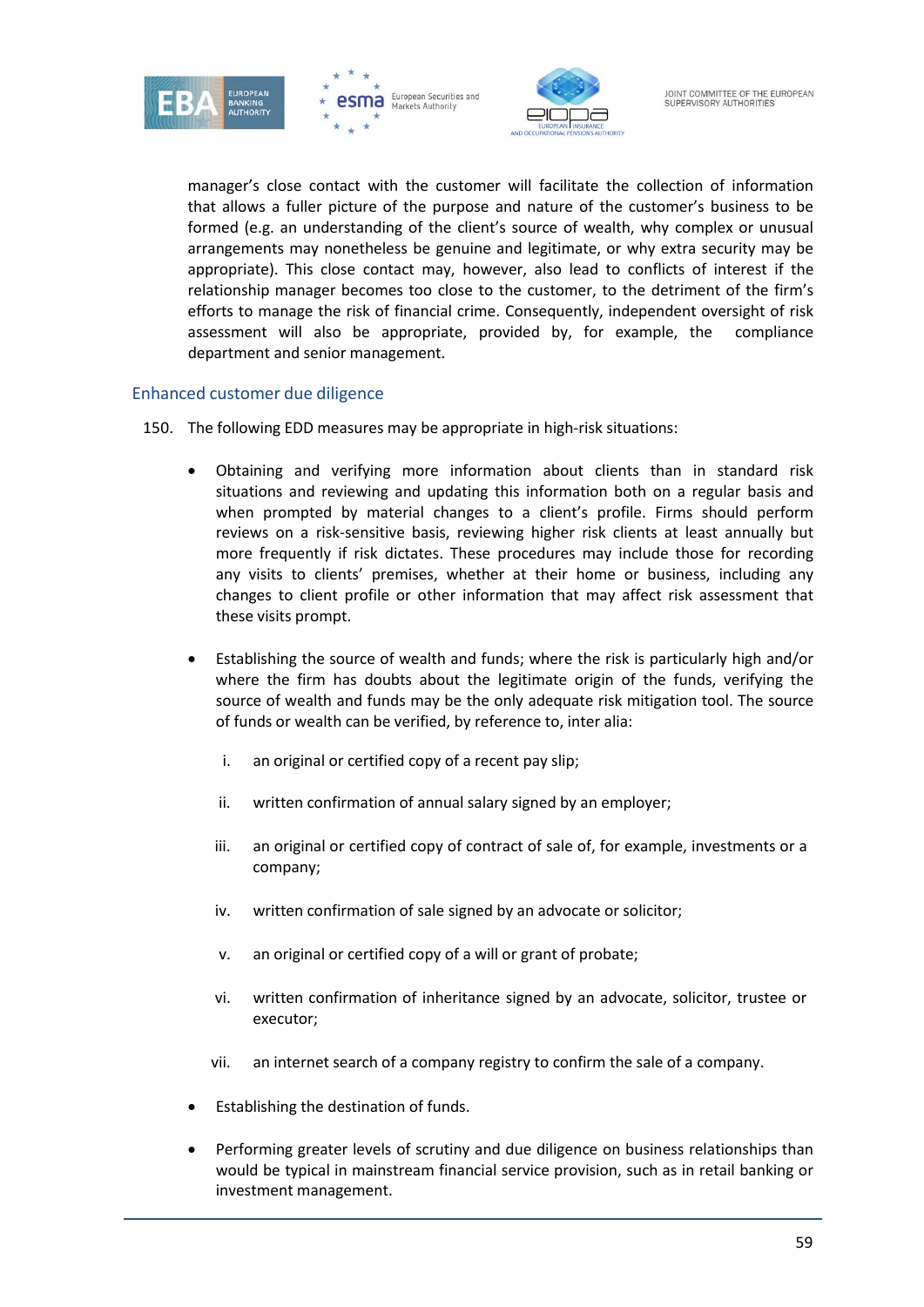





- Carrying out an independent internal review and, where appropriate, seeking senior management approval of new clients and existing clients on a risk-sensitive basis.
- Monitoring transactions on an ongoing basis, including, where necessary, reviewing each transaction as it occurs, to detect unusual or suspicious activity. This may include measures to determine whether any of the following are out of line with the business risk profile:
	- i. transfers (of cash, investments or other assets);
	- ii. the use of wire transfers;
	- iii. significant changes in activity;
	- iv. transactions involving jurisdictions associated with higher ML/TF risk.

Monitoring measures may include the use of thresholds, and an appropriate review process by which unusual behaviours are promptly reviewed by relationship management staff or (at certain thresholds) the compliance functions or senior management.

- Monitoring public reports or other sources of intelligence to identify information that relates to clients or to their known associates, businesses to which they are connected, potential corporate acquisition targets or third party beneficiaries to whom the client makes payments.
- Ensuring that cash or other physical stores of value (e.g. travellers' cheques) are handled only at bank counters, and never by relationship managers.
- Ensuring that the firm is satisfied that a client's use of complex business structures such as trusts and private investment vehicles is for legitimate and genuine purposes, and that the identity of the ultimate beneficial owner is understood.

#### Simplified customer due diligence

151. Simplified due diligence is not appropriate in a wealth management context.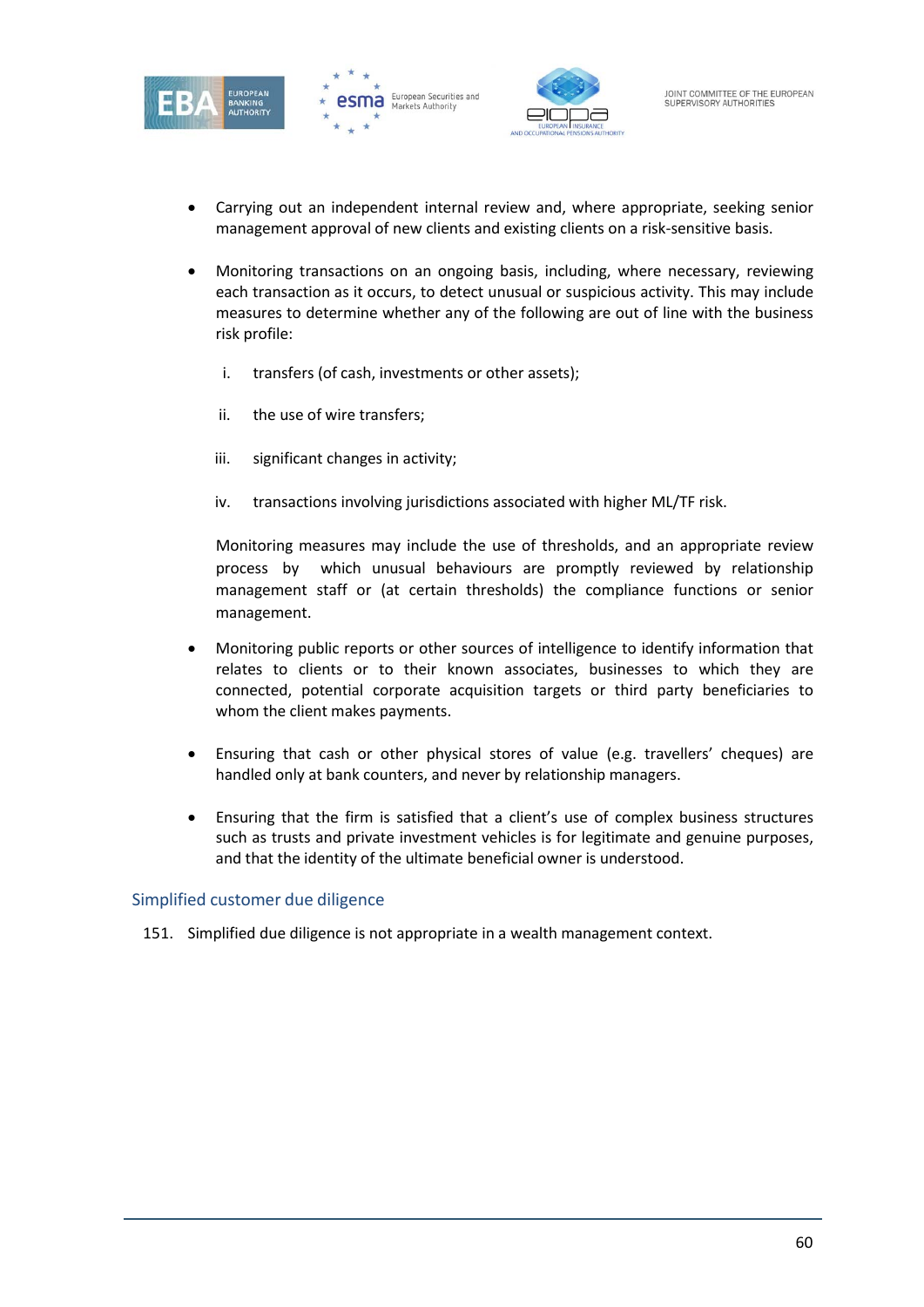



# Chapter 6: Sectoral guidelines for trade finance providers

- 152. Trade finance means managing a payment to facilitate the movement of goods (and the provision of services) either domestically or across borders. When goods are shipped internationally, the importer faces the risk that the goods will not arrive, while the exporter may be concerned that payment will not be forthcoming. To lessen these dangers, many trade finance instruments therefore place banks in the middle of the transaction.
- 153. Trade finance can take many different forms. These include:
	- 'Open account' transactions: these are transactions where the buyer makes a payment once they have received the goods. These are the most common means of financing trade, but the underlying trade-related nature of the transaction will often not be known to the banks executing the fund transfer. Banks should refer to the guidance in Title II to manage the risk associated with such transactions.
	- Documentary letters of credit (LCs): an LC is a financial instrument issued by a bank that guarantees payment to a named beneficiary (typically an exporter) upon presentation of certain 'complying' documents specified in the credit terms (e.g. evidence that goods have been dispatched).
	- Documentary bills for collection (BCs): a BC refers to a process by which payment, or an accepted draft, is collected by a 'collecting' bank from an importer of goods for onward payment to the exporter. The collecting bank gives the relevant trade documentation (which will have been received from the exporter, normally through their bank) to the importer in return.
- 154. Other trade finance products such as forfaiting or structured financing, or wider activity such as project finance, are outside the scope of these sectoral guidelines. Banks offering these products should refer to the general guidance in Title II.
- 155. Trade finance products can be abused for money-laundering or terrorist financing purposes. For example, the buyer and seller may collude to misrepresent the price, type, quality or quantity of goods in order to transfer funds or value between countries.
- 156. The International Chamber of Commerce (ICC) has developed standards that govern the use of LCs and BCs, but these do not cover matters related to financial crime.33 Banks should note that these standards do not have legal force and their use does not mean that banks do not need to comply with their legal and regulatory AML/CFT obligations.
- 157. Firms in this sector should consider the following risk factors and measures alongside those set out in Title II of these guidelines. The sectoral guidelines in Title III, Chapter 1, may also be relevant in this context.

<sup>33</sup> Uniform Customs and Practice for Documentary Credits (UCP 600) for LCs and Uniform Rules for Collections (URC 522) for BCs.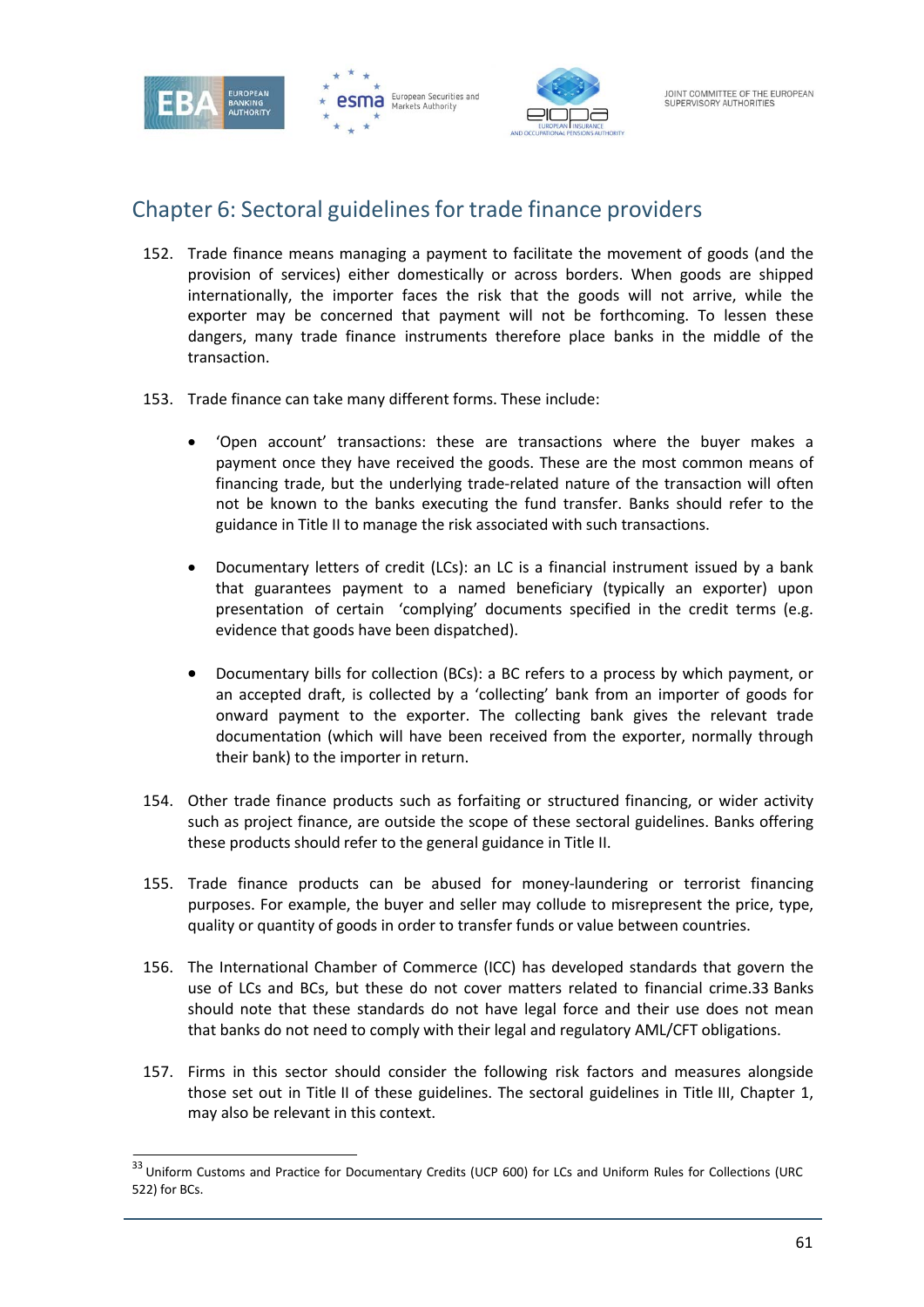





# **Risk factors**

- 158. Banks party to trade finance transactions often have access only to partial information about the transaction and the parties to it. Trade documentation can be diverse and banks may not have expert knowledge of the different types of trade documentation they receive. This can make the identification and assessment of ML/TF risk challenging.
- 159. Banks should, nevertheless, use common sense and professional judgement to assess the extent to which the information and documentation they have could give rise to concern or suspicion of ML/TF.
- 160. To the extent possible, banks should consider the following risk factors:

#### Transaction risk factors

- 161. The following factors may contribute to increasing risk:
	- The transaction is unusually large given what is known about a customer's previous trading activity.
	- The transaction is highly structured, fragmented or complex, involving multiple parties, without apparent legitimate justification.
	- Copy documents are used in situations where original documentation would be expected, without reasonable explanation.
	- There are significant discrepancies in documentation, for example between the description of goods in key documents (i.e. invoices and transport documents) and actual goods shipped, to the extent that this is known.
	- The type, quantity and value of goods is inconsistent with the bank's knowledge of the buyer's business.
	- The goods transacted are higher risk for money-laundering purposes, for example certain commodities the prices of which can fluctuate significantly, which can make bogus prices difficult to detect.
	- The goods transacted require export licences.
	- The trade documentation does not comply with applicable laws or standards.
	- Unit pricing appears unusual, based on what the bank knows about the goods and trade.
	- The transaction is otherwise unusual, for example LCs are frequently amended without a clear rationale or goods are shipped through another jurisdiction for no apparent commercial reason.
- 162. The following factors may contribute to reducing risk: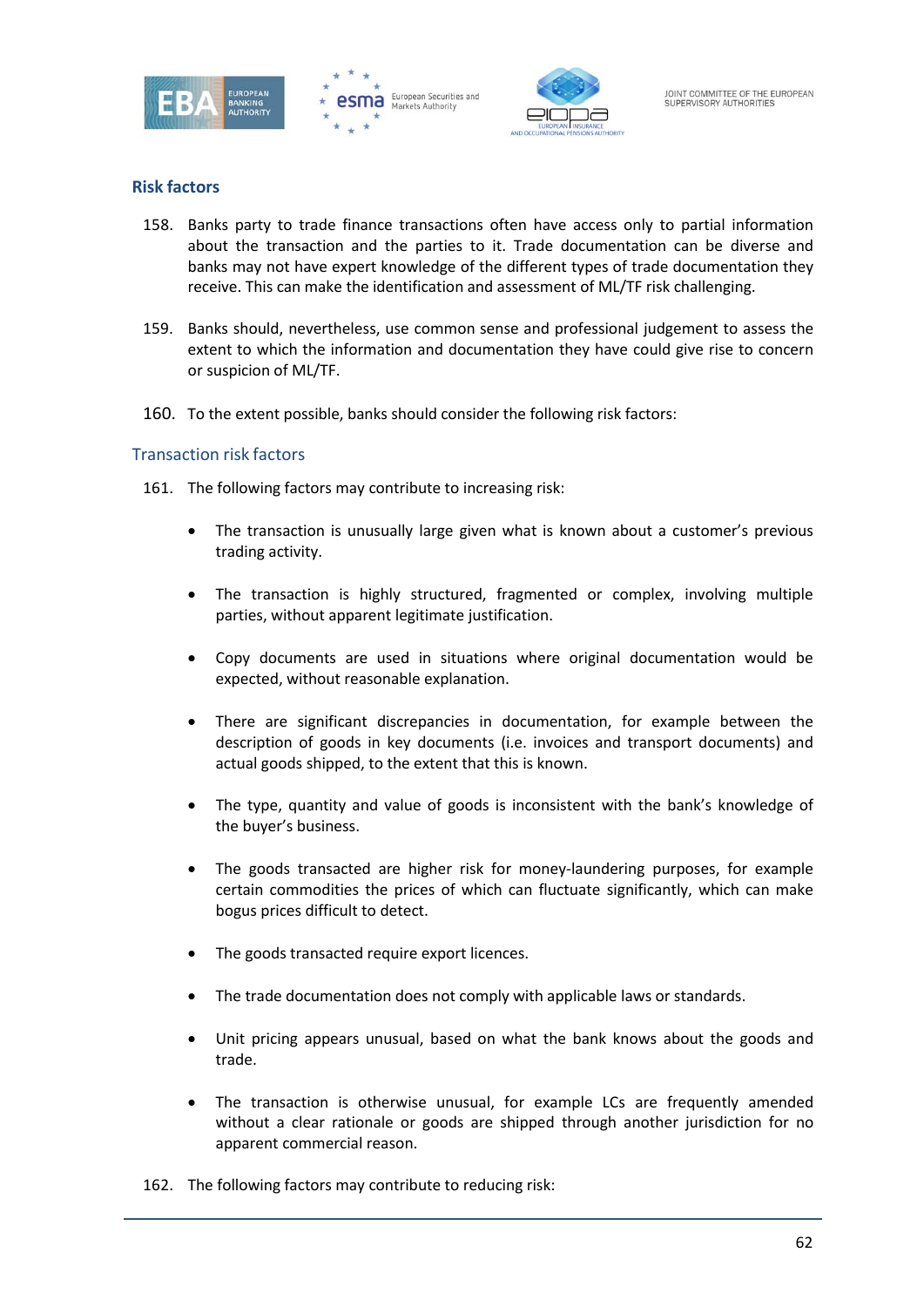







• Transactions involve established counterparties that have a proven track record of transacting with each other and due diligence has previously been carried out.

#### Customer risk factors

- 163. The following factors may contribute to increasing risk:
	- The transaction and/or the parties involved are out of line with what the bank knows about the customer's previous activity or line of business (e.g. the goods being shipped, or the shipping volumes, are inconsistent with what is known about the importer or exporter's business).
	- There are indications that the buyer and seller may be colluding, for example:
		- i. the buyer and seller are controlled by the same person;
		- ii. transacting businesses have the same address, provide only a registered agent's address, or have other address inconsistencies;
		- iii. the buyer is willing or keen to accept or waive discrepancies in the documentation.
	- The customer is unable or reluctant to provide relevant documentation to support the transaction.
	- The buyer uses agents or third parties.
- 164. The following factors may contribute to reducing risk:
	- The customer is an existing customer whose business is well known to the bank and the transaction is in line with that business.
	- The customer is listed on a stock exchange with disclosure requirements similar to the EU's.

#### Country or geographical risk factors

- 165. The following factors may contribute to increasing risk:
	- A country associated with the transaction (including that where the goods originated from, which they are destined for, or which they transited through, or that where either party to the transaction is based) has currency exchange controls in place. This increases the risk that the transaction's true purpose is to export currency in contravention of local law.
	- A country associated with the transaction has higher levels of predicate offences (e.g. those related to the narcotics trade, smuggling or counterfeiting) or free trade zones.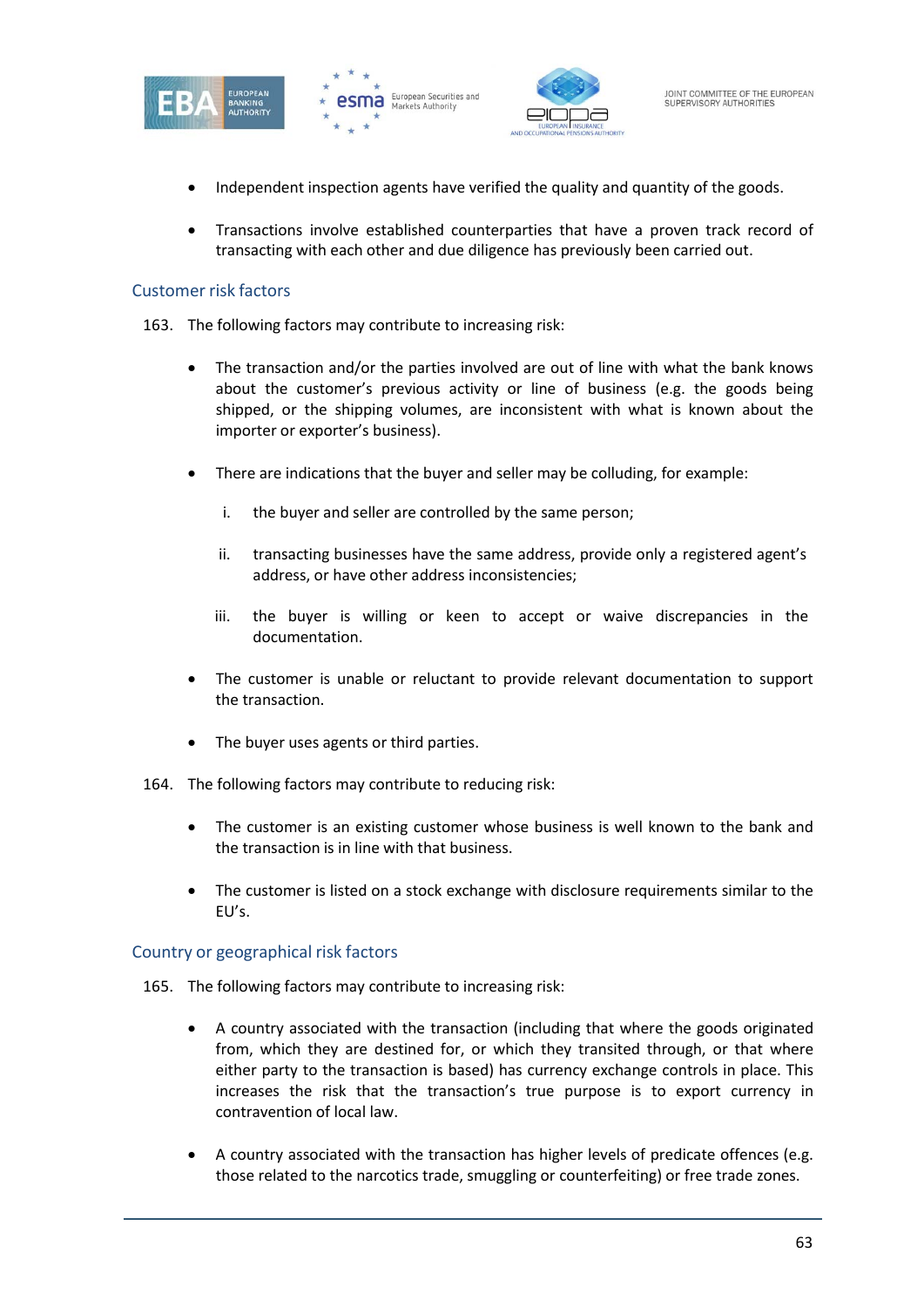





- 166. The following factors may contribute to reducing risk:
	- The trade is within the EU/EEA.
	- Countries associated with the transaction have an AML/CFT regime not less robust than that required under Directive (EU) 2015/849 and are associated with low levels of predicate offences.

#### **Measures**

- 167. Banks must carry out CDD on the instructing party. In practice, most banks will only accept instructions from existing customers and the wider business relationship that the bank has with the customer may assist its due diligence efforts.
- 168. Where a bank provides trade finance services to a customer, it should take steps, as part of its CDD process, to understand its customer's business. Examples of the type of information the bank could obtain include the countries with which the customer trades, which trading routes are used, which goods are traded, who the customer does business with (buyers, suppliers, etc.), whether the customer uses agents or third parties, and, if so, where these are based. This should help banks understand who the customer is and aid the detection of unusual or suspicious transactions.
- 169. Where a bank is a correspondent, it must apply CDD measures to the respondent. Correspondent banks should follow the guidelines on correspondent banking in Title III, Chapter 1.

#### Enhanced customer due diligence

- 170. In higher risk situations, banks must apply EDD. As part of this, banks should consider whether performing more thorough due diligence checks on the transaction itself and on other parties to the transaction (including non-customers) would be appropriate.
- 171. Checks on other parties to the transaction may include:
	- Taking steps to better understand the ownership or background of other parties to the transaction, in particular where they are based in a jurisdiction associated with higher ML/TF risk or where they handle high-risk goods. This may include checks of company registries and third party intelligence sources, and open source internet searches.
	- Obtaining more information on the financial situation of the parties involved.
- 172. Checks on transactions may include:
	- using third party or open source data sources, for example the International Maritime Bureau (for warning notices, bills of lading, shipping and pricing checks) or shipping lines' free container tracking service to verify the information provided and to check that the purpose of the transaction is legitimate;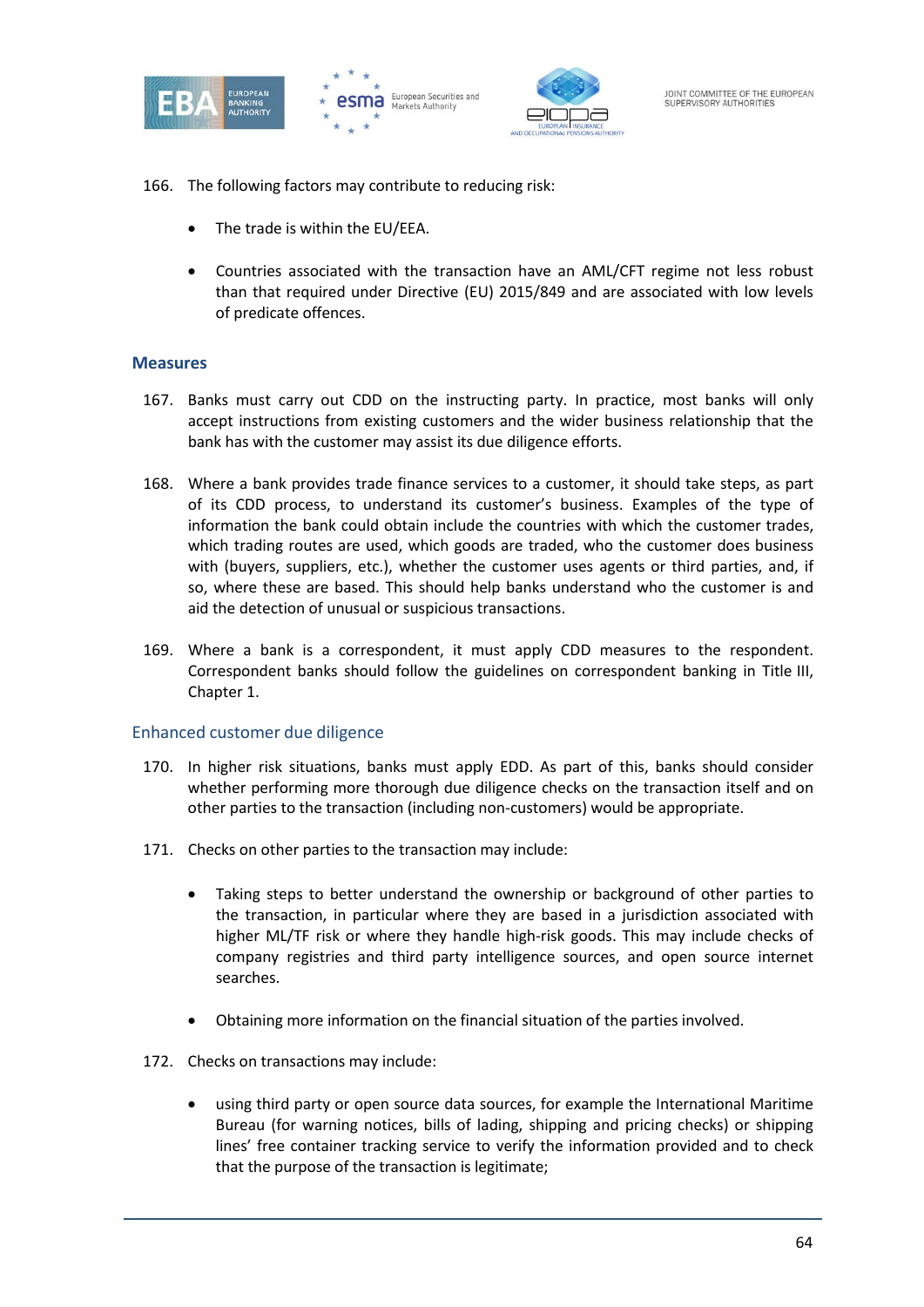





- using professional judgement to consider whether the pricing of goods makes commercial sense, in particular in relation to traded commodities for which reliable and up-to-date pricing information can be obtained;
- checking that the weights and volumes of goods being shipped are consistent with the shipping method.
- 173. Since LCs and BCs are largely paper-based and accompanied by trade-related documents (e.g. invoices, bills of lading and manifests), automated transaction monitoring may not be feasible. The processing bank should assess these documents for consistency with the terms of the trade transaction and require staff to use professional expertise and judgement to consider whether any unusual features warrant the application of EDD measures or give rise to suspicion of ML/TF.<sup>34</sup>

# Simplified customer due diligence

174. The checks banks routinely carry out to detect fraud and ensure the transaction conforms to the standards set by the International Chamber of Commerce mean that, in practice, they will not apply SDD measures even in lower risk situations.

<sup>&</sup>lt;sup>34</sup> Banks routinely check documents to detect attempts to defraud the bank or its customer. They are a key part of the service provided by a bank offering trade finance. It may be possible for banks to build on these existing controls to meet their AML/CFT obligations.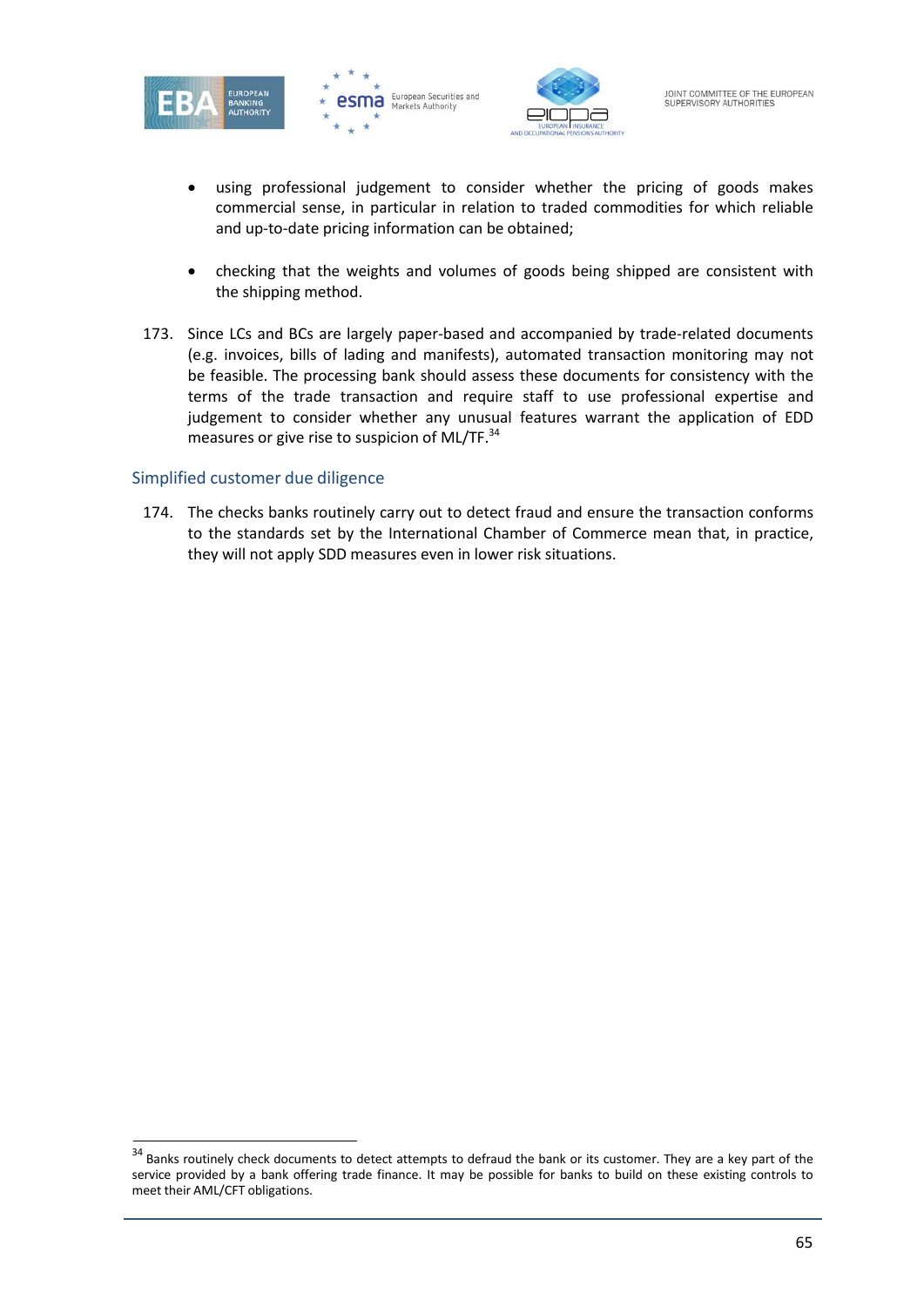





# **Chapter 7: Sectoral guidelines for life insurance undertakings**

- 175. Life insurance products are designed to financially protect the policy holder against the risk of an uncertain future event, such as death, illness or outliving savings in retirement (longevity risk). The protection is achieved by an insurer who pools the financial risks that many different policy holders are faced with. Life insurance products can also be bought as investment products or for pension purposes.
- 176. Life insurance products are provided through different distribution channels to customers who may be natural or legal persons or legal arrangements. The beneficiary of the contract may be the policy holder or a nominated or designated third party; the beneficiary may also change during the term and the original beneficiary may never benefit.
- 177. Most life insurance products are designed for the long term and some will only pay out on a verifiable event, such as death or retirement. This means that many life insurance products are not sufficiently flexible to be the first vehicle of choice for money launderers. However, as with other financial services products, there is a risk that the funds used to purchase life insurance may be the proceeds of crime.
- 178. Firms in this sector should consider the following risk factors and measures alongside those set out in Title II of these guidelines. The sectoral guidelines in Title III, Chapters 5 and 9, may also be relevant in this context. Where intermediaries are used, the delivery channel risk factors set out in Title II, paragraphs 32-33, will be relevant.
- 179. Intermediaries may also find these guidelines useful.

# **Risk factors**

#### Product, service and transaction risk factors

- 180. The following factors may contribute to increasing risk:
	- Flexibility of payments, for example the product allows:
		- i. payments from unidentified third parties;
		- ii. high-value or unlimited-value premium payments, overpayments or large volumes of lower value premium payments;
		- iii. cash payments.
	- Ease of access to accumulated funds, for example the product allows partial withdrawals or early surrender at any time, with limited charges or fees.
	- Negotiability, for example the product can be:
		- i. traded on a secondary market;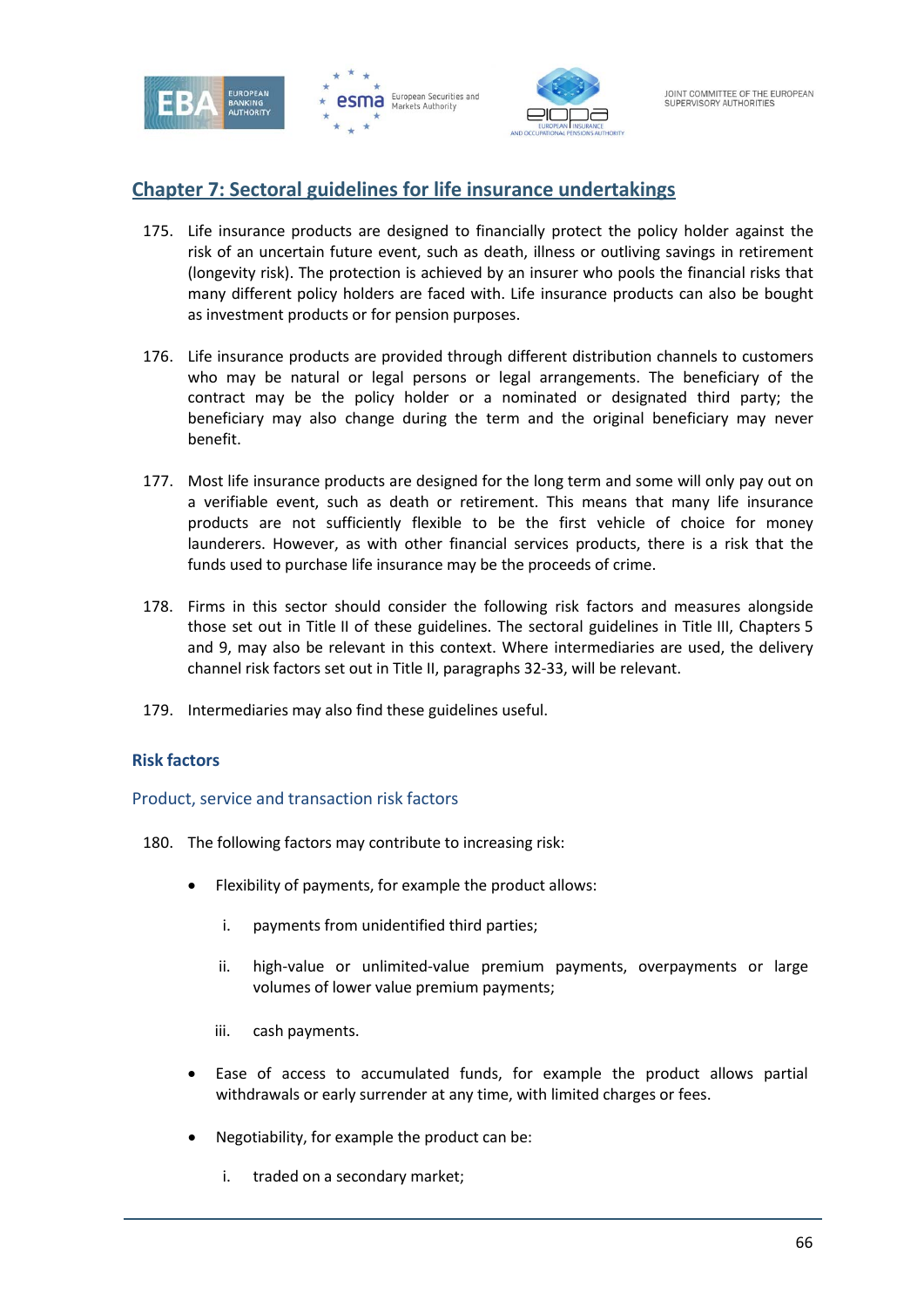





- ii. used as collateral for a loan.
- Anonymity, for example the product facilitates or allows the anonymity of the customer.
- 181. Factors that may contribute to reducing risk include:

The product:

- only pays out against a pre-defined event, for example death, or on a specific date, such as in the case of credit life insurance policies covering consumer and mortgage loans and paying out only on death of the insured person;
- has no surrender value;
- has no investment element:
- has no third party payment facility;
- requires that total investment is curtailed at a low value;
- is a life insurance policy where the premium is low;
- only allows small-value regular premium payments, for example no overpayment;
- is accessible only through employers, for example a pension, superannuation or similar scheme that provides retirement benefits to employees, where contributions are made by way of deduction from wages and the scheme rules do not permit the assignment of a member's interest under the scheme;
- cannot be redeemed in the short or medium term, as in the case of pension schemes without an early surrender option;
- cannot be used as collateral;
- does not allow cash payments;
- has conditions that must be met to benefit from tax relief.

# Customer and beneficiary risk factors

- 182. The following factors may contribute to increasing risk:
	- The nature of the customer, for example:
		- i. legal persons whose structure makes it difficult to identify the beneficial owner;
		- ii. the customer or the beneficial owner of the customer is a PEP;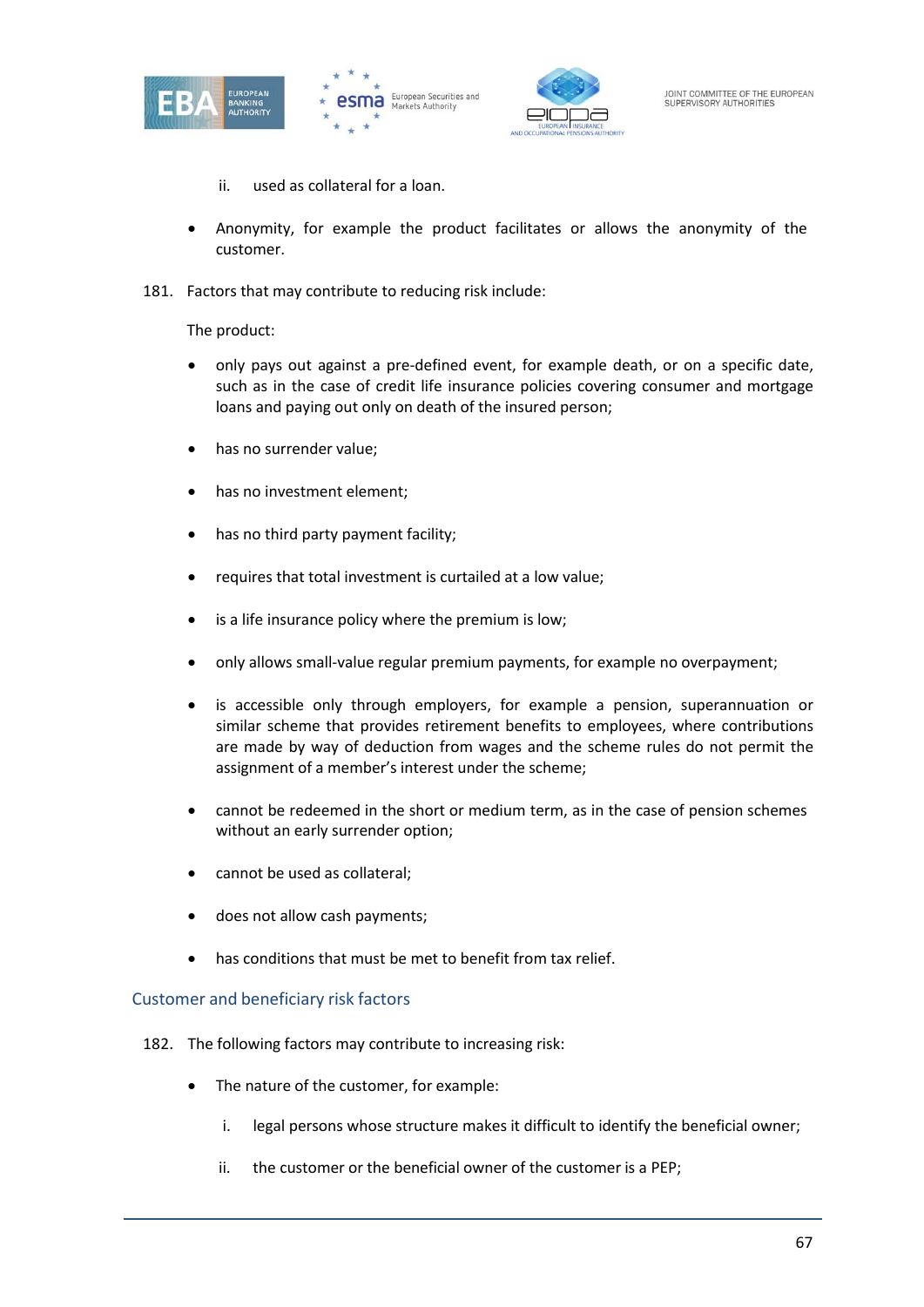





- iii. the beneficiary of the policy or the beneficial owner of this beneficiary is a PEP;
- iv. the customer's age is unusual for the type of product sought (e.g. the customer is very young or very old);
- v. the contract does not match the customer's wealth situation;
- vi. the customer's profession or activities are regarded as particularly likely to be related to money laundering, for example because they are known to be very cash intensive or exposed to a high risk of corruption;
- vii. the contract is subscribed by a 'gatekeeper', such as a fiduciary company, acting on behalf of the customer;
- viii. the policy holder and/or the beneficiary of the contract are companies with nominee shareholders and/or shares in bearer form.
- The customer's behaviour:
	- i. In relation to the contract, for example:
		- a. the customer frequently transfers the contract to another insurer;
		- b. frequent and unexplained surrenders, especially when the refund is done to different bank accounts;
		- c. the customer makes frequent or unexpected use of 'free look' provisions/'cooling-off' periods, in particular where the refund is made to an apparently unrelated third party; $35$
		- d. the customer incurs a high cost by seeking early termination of a product;
		- e. the customer transfers the contract to an apparently unrelated third party;
		- f. the customer's request to change or increase the sum insured and/or the premium payment are unusual or excessive.
	- ii. In relation to the beneficiary, for example:
		- a. the insurer is made aware of a change in beneficiary only when the claim is made;
		- b. the customer changes the beneficiary clause and nominates an apparently unrelated third party;

 $35$  A 'free look' provision is a contractual provision, often mandatory under local law, which allows a policy owner or annuitant of a life insurance or annuity contract to examine a contract for a certain number of days and return it for a full refund.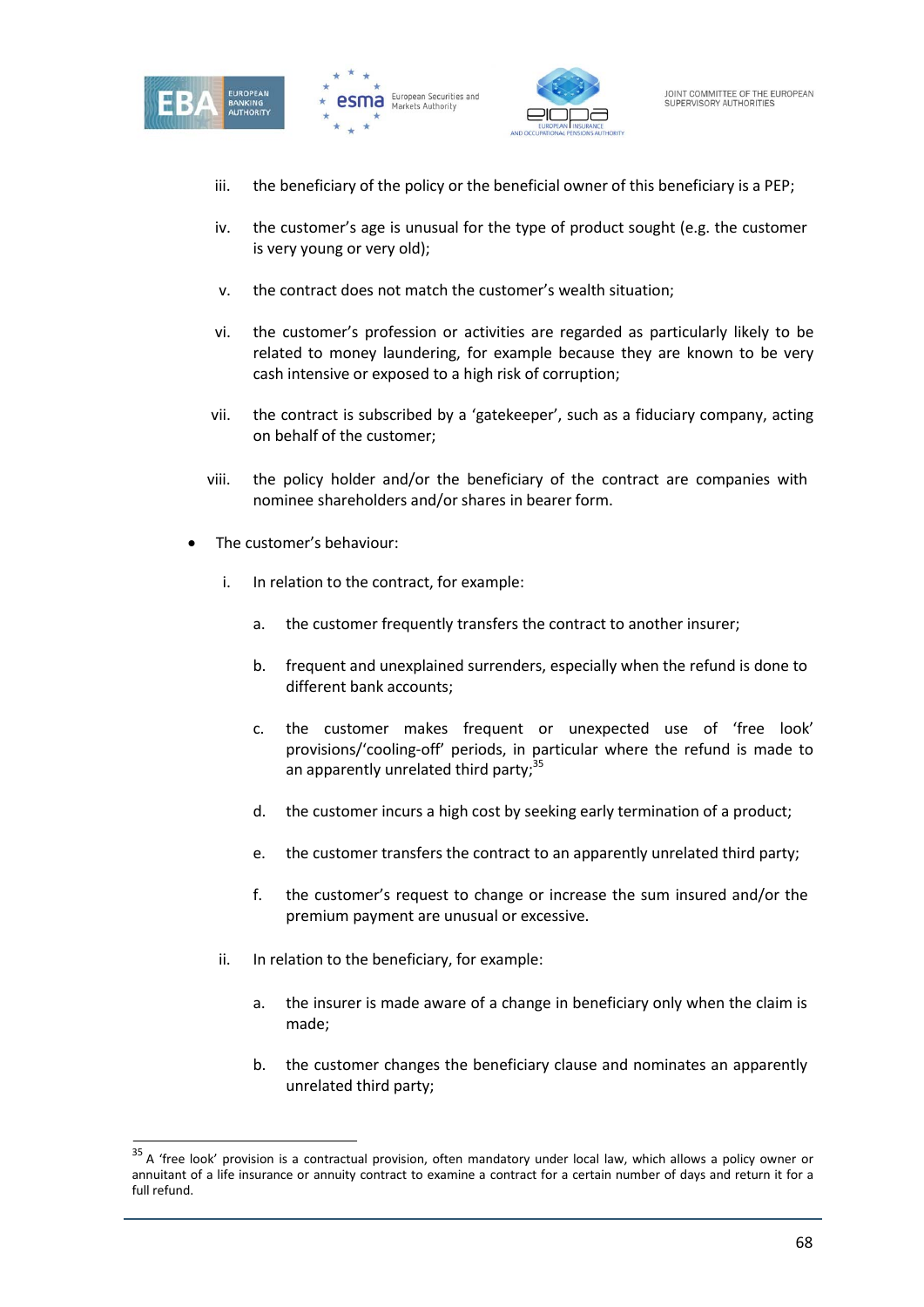





- c. the insurer, the customer, the beneficial owner, the beneficiary or the beneficial owner of the beneficiary are in different jurisdictions.
- iii. In relation to payments, for example:
	- a. the customer uses unusual payment methods, such as cash or structured monetary instruments or other forms of payment vehicles fostering anonymity;
	- b. payments from different bank accounts without explanation;
	- c. payments from banks that are not established in the customer's country of residence;
	- d. the customer makes frequent or high-value overpayments where this was not expected;
	- e. payments received from unrelated third parties;
	- f. catch-up contribution to a retirement plan close to retirement date.
- 183. The following factors may contribute to reducing risk:

In the case of corporate-owned life insurance, the customer is:

- a credit or financial institution that is subject to requirements to combat money laundering and the financing of terrorism and supervised for compliance with these requirements in a manner that is consistent with Directive (EU) 2015/849;
- a public company listed on a stock exchange and subject to regulatory disclosure requirements (either by stock exchange rules or through law or enforceable means) that impose requirements to ensure adequate transparency of beneficial ownership, or a majority-owned subsidiary of such a company;
- a public administration or a public enterprise from an EEA jurisdiction.

#### Distribution channel risk factors

- 184. The following factors may contribute to increasing risk:
	- non-face-to-face sales, such as online, postal or telephone sales, without adequate safeguards, such as electronic signatures or electronic identification documents that comply with Regulation (EU) No 910/2014;
	- long chains of intermediaries;
	- an intermediary is used in unusual circumstances (e.g. unexplained geographical distance).
- 185. The following factors may contribute to reducing risk: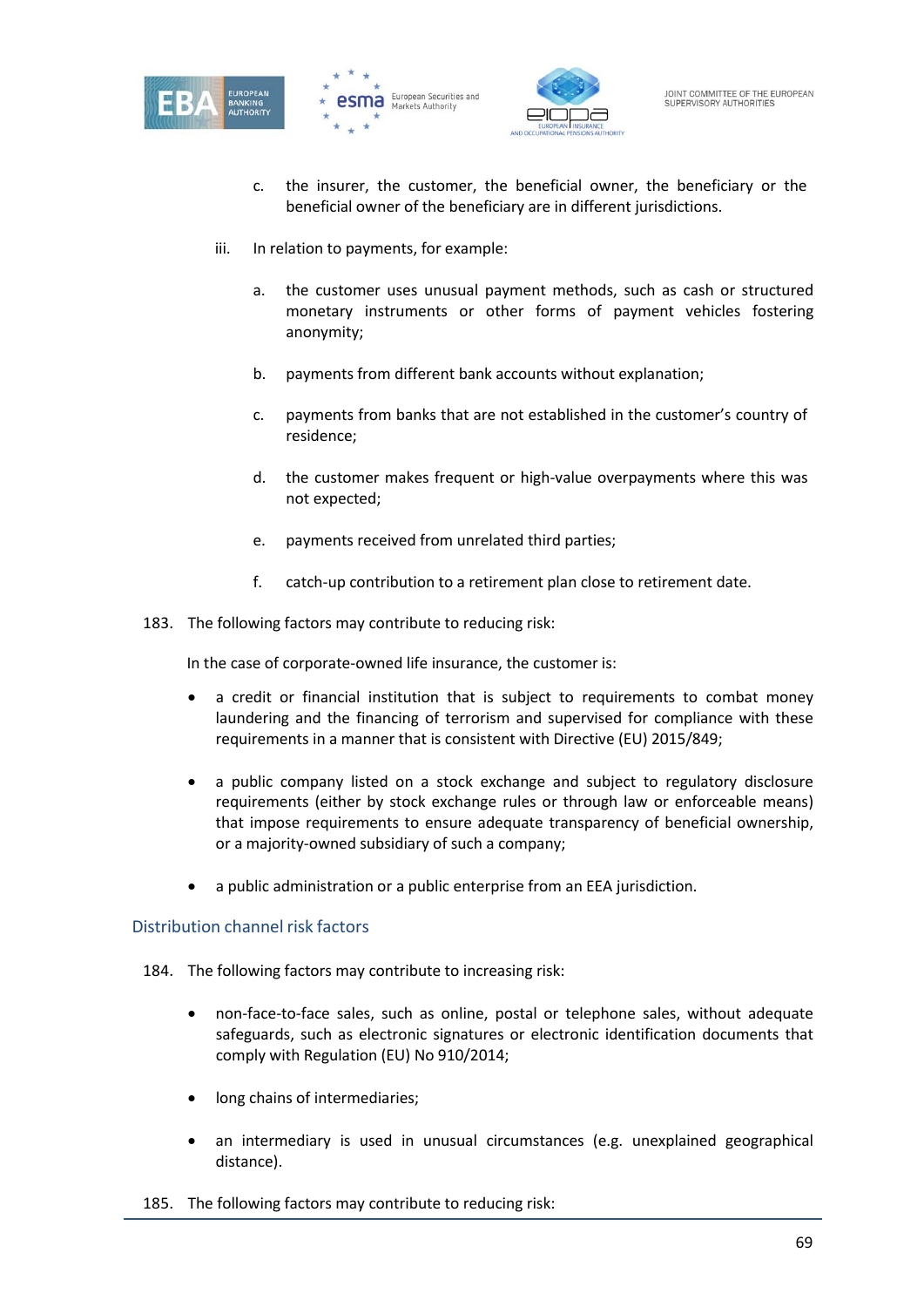





- Intermediaries are well known to the insurer, who is satisfied that the intermediary applies CDD measures commensurate to the risk associated with the relationship and in line with those required under Directive (EU) 2015/849.
- The product is only available to employees of certain companies that have a contract with the insurer to provide life insurance for their employees, for example as part of a benefits package.

# Country or geographical risk factors

- 186. The following factors may contribute to increasing risk:
	- The insurer, the customer, the beneficial owner, the beneficiary or the beneficial owner of the beneficiary are based in, or associated with, jurisdictions associated with higher ML/TF risk. Firms should pay particular attention to jurisdictions without effective AML/CFT supervision.
	- Premiums are paid through accounts held with financial institutions established in jurisdictions associated with higher ML/TF risk. Firms should pay particular attention to jurisdictions without effective AML/CFT supervision.
	- The intermediary is based in, or associated with, jurisdictions associated with higher ML/TF risk. Firms should pay particular attention to jurisdictions without effective AML/CFT supervision.
- 187. The following factors may contribute to reducing risk:
	- Countries are identified by credible sources, such as mutual evaluations or detailed assessment reports, as having effective AML/CFT systems.
	- Countries are identified by credible sources as having a low level of corruption and other criminal activity.

# **Measures**

- 188. Article 13(5) of Directive (EU) 2015/849 provides that, for life insurance business, firms must apply CDD measures not only to the customer and beneficial owner but also to the beneficiaries as soon as they are identified or designated. This means that firms must:
	- obtain the name of the beneficiary where either a natural or legal person or an arrangement is identified as the beneficiary; or
	- obtain sufficient information to be satisfied that the identities of the beneficiaries can be established at the time of payout where the beneficiaries are a class of persons or designated by certain characteristics. For example, where the beneficiary is 'my future grandchildren', the insurer could obtain information about the policy holder's children.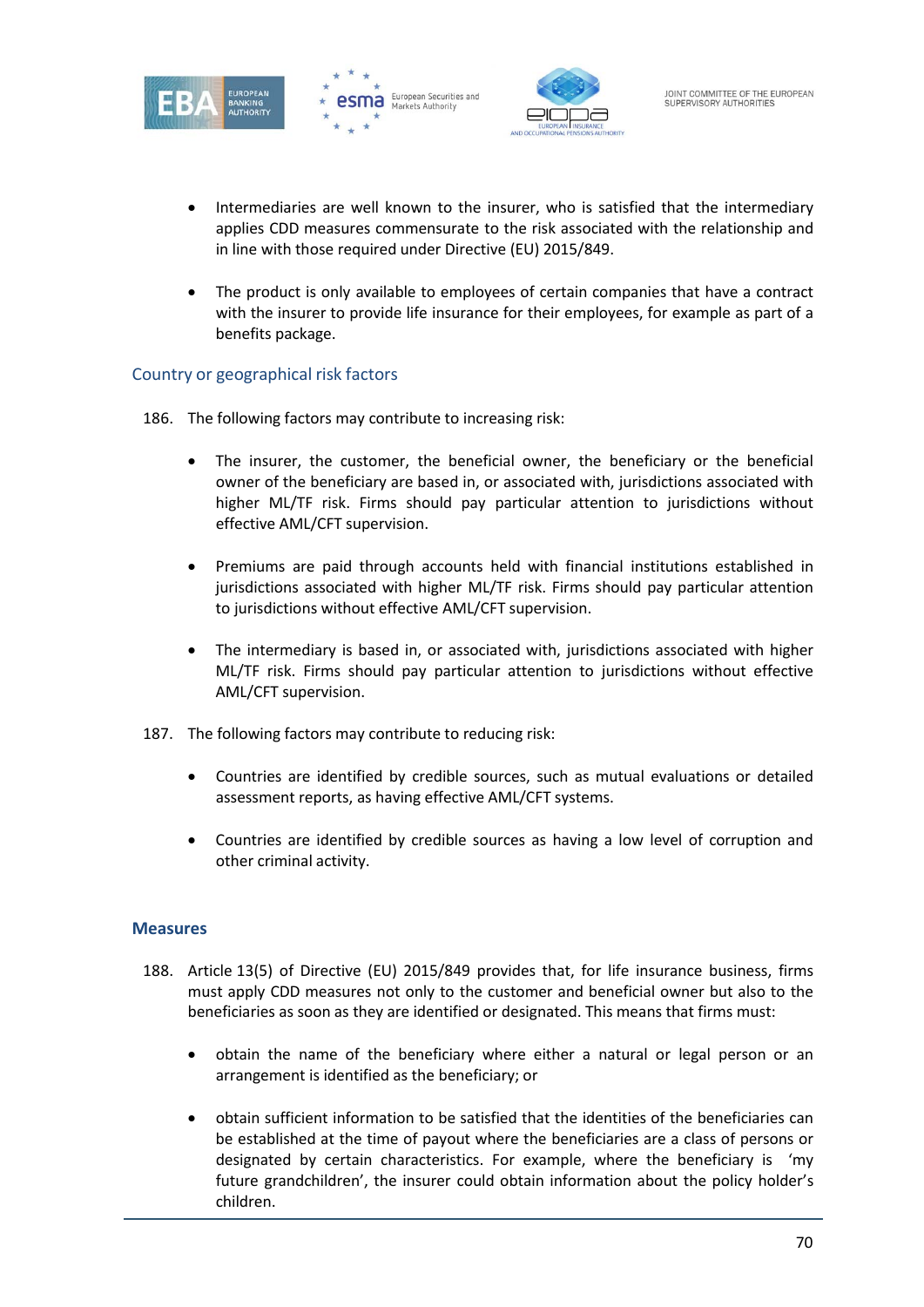





- 189. Firms must verify the beneficiaries' identities at the latest at the time of payout.
- 190. Where the firm knows that the life insurance has been assigned to a third party who will receive the value of the policy, they must identify the beneficial owner at the time of the assignment.

# Enhanced customer due diligence

- 191. The following EDD measures may be appropriate in a high-risk situation:
	- Where the customer makes use of the 'free look'/'cooling-off' period, the premium should be refunded to the customer's bank account from which the funds were paid. Firms should ensure that they have verified the customer's identity in line with Article 13 of Directive (EU) 2015/849 before making a refund, in particular where the premium is large or the circumstances appear otherwise unusual. Firms should also consider whether the cancellation gives rise to suspicion about the transaction and whether submitting a suspicious activity report would be appropriate.
	- Additional steps may be taken to strengthen the firm's knowledge about the customer, the beneficial owner, the beneficiary or the beneficiary's beneficial owner, the third party payers and payees. Examples include:
		- i. not using the derogation in Article 14(2) of Directive (EU) 2015/849, which provides for an exemption from upfront CDD;
		- ii. verifying the identity of other relevant parties, including third party payers and payees, before the beginning of the business relationship;
		- iii. obtaining additional information to establish the intended nature of the business relationship;
		- iv. obtaining additional information on the customer and updating more regularly the identification data of the customer and beneficial owner;
		- v. if the payer is different from the customer, establishing the reason why;
		- vi. verifying identities on the basis of more than one reliable and independent source;
		- vii. establishing the customer's source of wealth and source of funds, for example employment and salary details, inheritance or divorce settlements;
		- viii. where possible, identifying the beneficiary at the beginning of the business relationship, rather than waiting until they are identified or designated, bearing in mind that the beneficiary can change over the term of the policy;
		- ix. identifying and verifying the identity of the beneficiary's beneficial owner;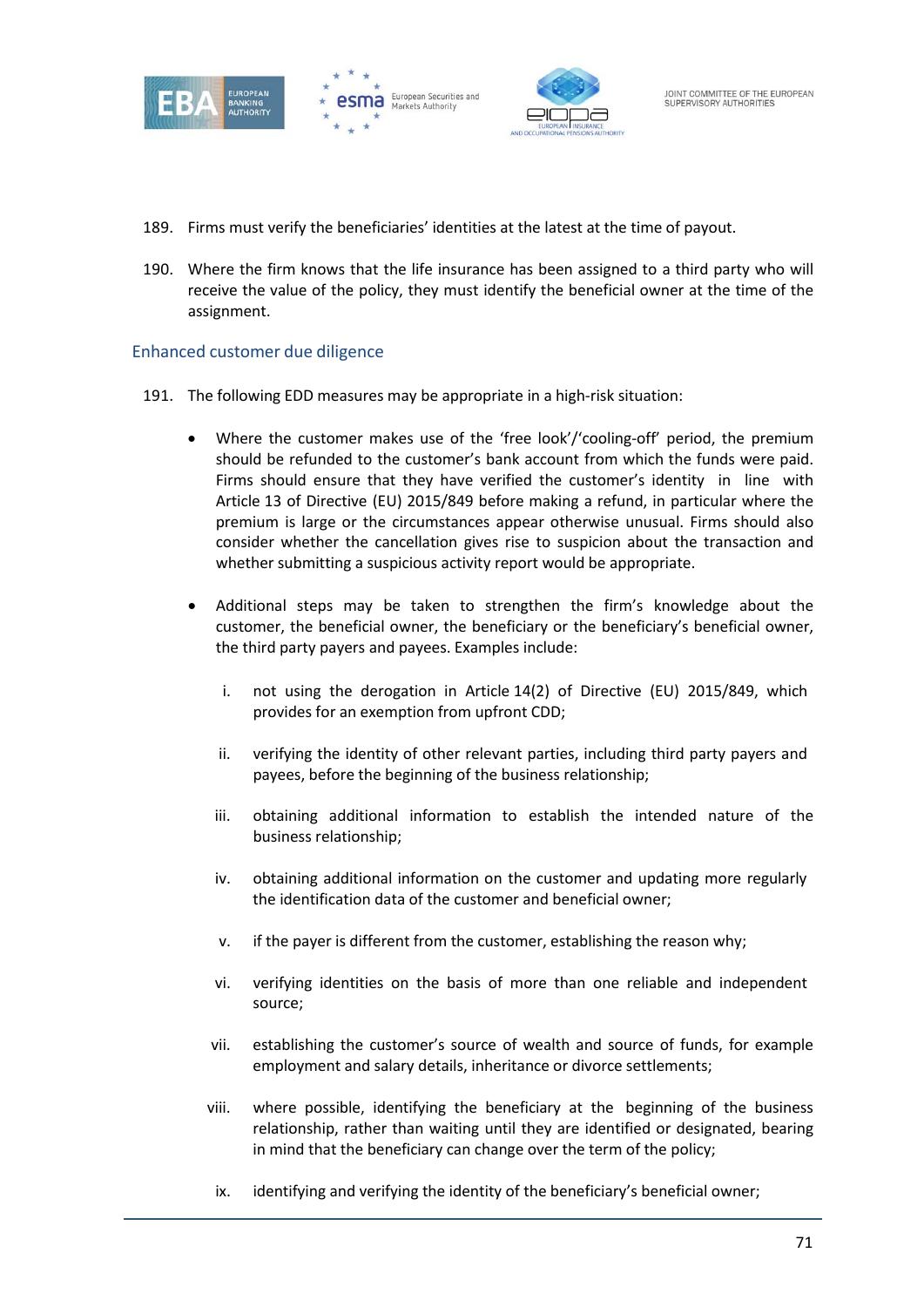





- x. in line with Articles 20 and 21 of Directive (EU) 2015/849, taking measures to determine whether the customer is a PEP and taking reasonable measures to determine whether the beneficiary or the beneficiary's beneficial owner is a PEP at the time of assignment, in whole or in part, of the policy or, at the latest, at the time of payout;
- xi. requiring the first payment to be carried out through an account in the customer's name with a bank subject to CDD standards that are not less robust than those required under Directive (EU) 2015/849.
- 192. Article 20 of Directive (EU) 2015/849 requires that, where the risk associated with a PEP relationship is high, firms must not only apply CDD measures in line with Article 13 of the Directive but also inform senior management before the payout of the policy so that senior management can take an informed view of the ML/TF risk associated with the situation and decide on the most appropriate measures to mitigate that risk; in addition, firms must conduct EDD on the entire business relationship.
- 193. More frequent and more in-depth monitoring of transactions may be required (including where necessary, establishing the source of funds).

# Simplified customer due diligence

- 194. The following measures may satisfy some of the CDD requirements in low-risk situations (to the extent permitted by national legislation):
	- Firms may be able to assume that the verification of the identity of the customer is fulfilled on the basis of a payment drawn on an account that the firm is satisfied is in the sole or joint name of the customer with an EEA-regulated credit institution.
	- Firms may be able to assume that the verification of the identity of the beneficiary of the contract is fulfilled on the basis of a payment made to an account in the beneficiary's name at a regulated EEA credit institution.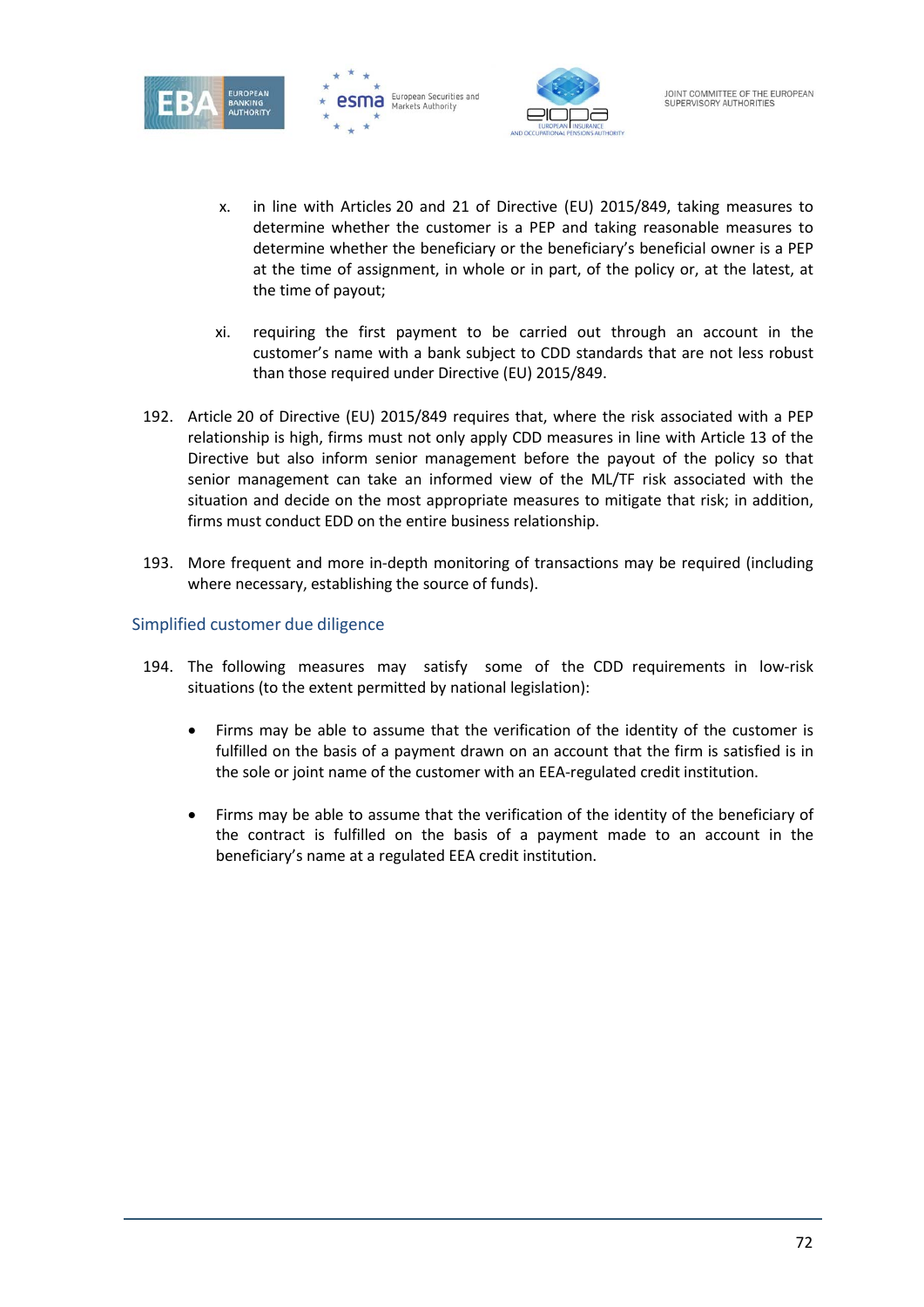





## **Chapter 8: Sectoral guidelines for investment firms**

- 195. Investment management is the management of an investor's assets to achieve specific investment goals. It includes both discretionary investment management, where investment managers take investment decisions on their customers' behalf, and advisory investment management, where investment managers advise their customers on which investments to make but do not execute transactions on their customers' behalf.
- 196. Investment managers usually have a limited number of private or institutional customers many of which are wealthy, for example high-net-worth individuals, trusts, companies, government agencies and other investment vehicles. The customers' funds are often handled by a local custodian, rather than the investment manager. The ML/TF risk associated with investment management is therefore driven primarily by the risk associated with the type of customers investment managers serve.
- 197. Firms in this sector should consider the following risk factors and measures alongside those set out in Title II of these guidelines. The sectoral guidelines in Title III, Chapter 5, may also be relevant in this context.

#### **Risk factors**

#### Product, service or transaction risk factors

- 198. The following factors may contribute to increasing risk:
	- transactions are unusually large;
	- third party payments are possible;
	- the product or service is used for subscriptions that are quickly followed by redemption possibilities, with limited intervention by the investment manager.

#### Customer risk factors

- 199. The following factors may contribute to increasing risk:
	- The customer's behaviour, for example:
		- i. the rationale for the investment lacks an obvious economic purpose;
		- ii. the customer asks to repurchase or redeem a long-term investment within a short period after the initial investment or before the payout date without a clear rationale, in particular where this results in financial loss or payment of high transaction fees;
		- iii. the customer requests the repeated purchase and sale of shares within a short period of time without an obvious strategy or economic rationale;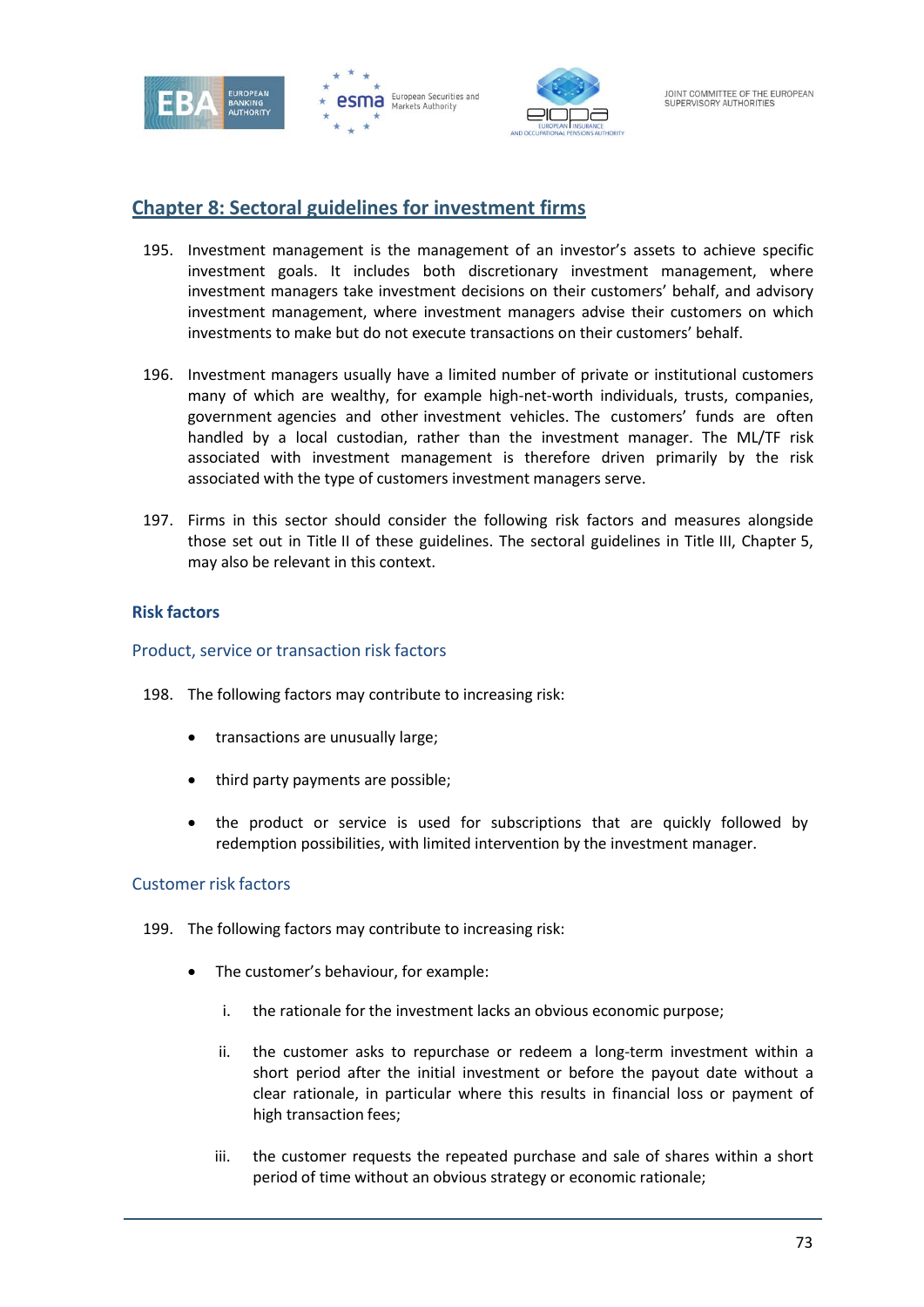





- iv. unwillingness to provide CDD information on the customer and the beneficial owner;
- v. frequent changes to CDD information or payment details;
- vi. the customer transfers funds in excess of those required for the investment and asks for surplus amounts to be reimbursed;
- vii. the circumstances in which the customer makes use of the 'cooling-off' period give rise to suspicion;
- viii. using multiple accounts without previous notification, especially when these accounts are held in multiple or high-risk jurisdictions;
- ix. the customer wishes to structure the relationship in such a way that multiple parties, for example nominee companies, are used in different jurisdictions, particularly where these jurisdictions are associated with higher ML/TF risk.
- The customer's nature, for example:
	- i. the customer is a company or trust established in a jurisdiction associated with higher ML/TF risk (firms should pay particular attention to those jurisdictions that do not comply effectively with international tax transparency standards);
	- ii. the customer is an investment vehicle that carries out little or no due diligence on its own clients;
	- iii. the customer is an unregulated third party investment vehicle;
	- iv. the customer's ownership and control structure is opaque;
	- v. the customer or the beneficial owner is a PEP or holds another prominent position that might enable them to abuse their position for private gain;
	- vi. the customer is a non-regulated nominee company with unknown shareholders.
- The customer's business, for example the customer's funds are derived from business in sectors that are associated with a high risk of financial crime.
- 200. The following factors may contribute to reducing risk:
	- The customer is an institutional investor whose status has been verified by an EEA government agency, for example a government-approved pensions scheme.
	- The customer is a government body from an EEA jurisdiction.
	- The customer is a financial institution established in an EEA jurisdiction.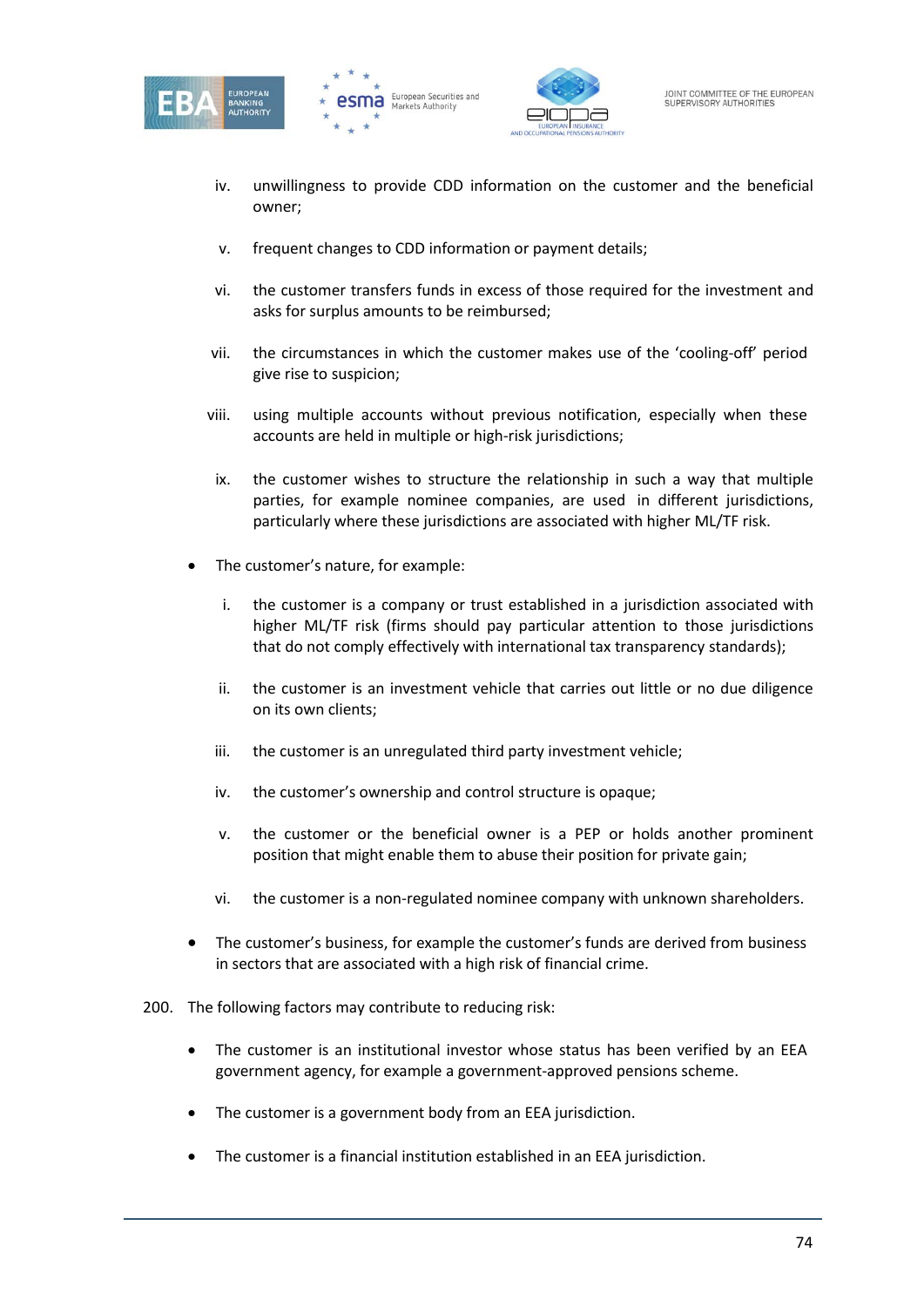





#### Country or geographical risk factors

- 201. The following factors may contribute to increasing risk:
	- The investor or their custodian is based in a jurisdiction associated with higher ML/TF risk.
	- The funds come from a jurisdiction associated with higher ML/TF risk.

#### **Measures**

- 202. Investment managers typically need to develop a good understanding of their customers to help them identify suitable investment portfolios. The information gathered will be similar to that which firms obtain for AML/CFT purposes.
- 203. Firms should follow the EDD guidelines set out in Title II in higher risk situations. In addition, where the risk associated with a business relationship is high, firms should:
	- identify and, where necessary, verify the identity of the underlying investors of the firm's customer where the customer is an unregulated third party investment vehicle;
	- understand the reason for any payment or transfer to or from an unverified third party.
- 204. To the extent permitted by national legislation, investment managers may apply the SDD guidelines set out in Title II in low-risk situations.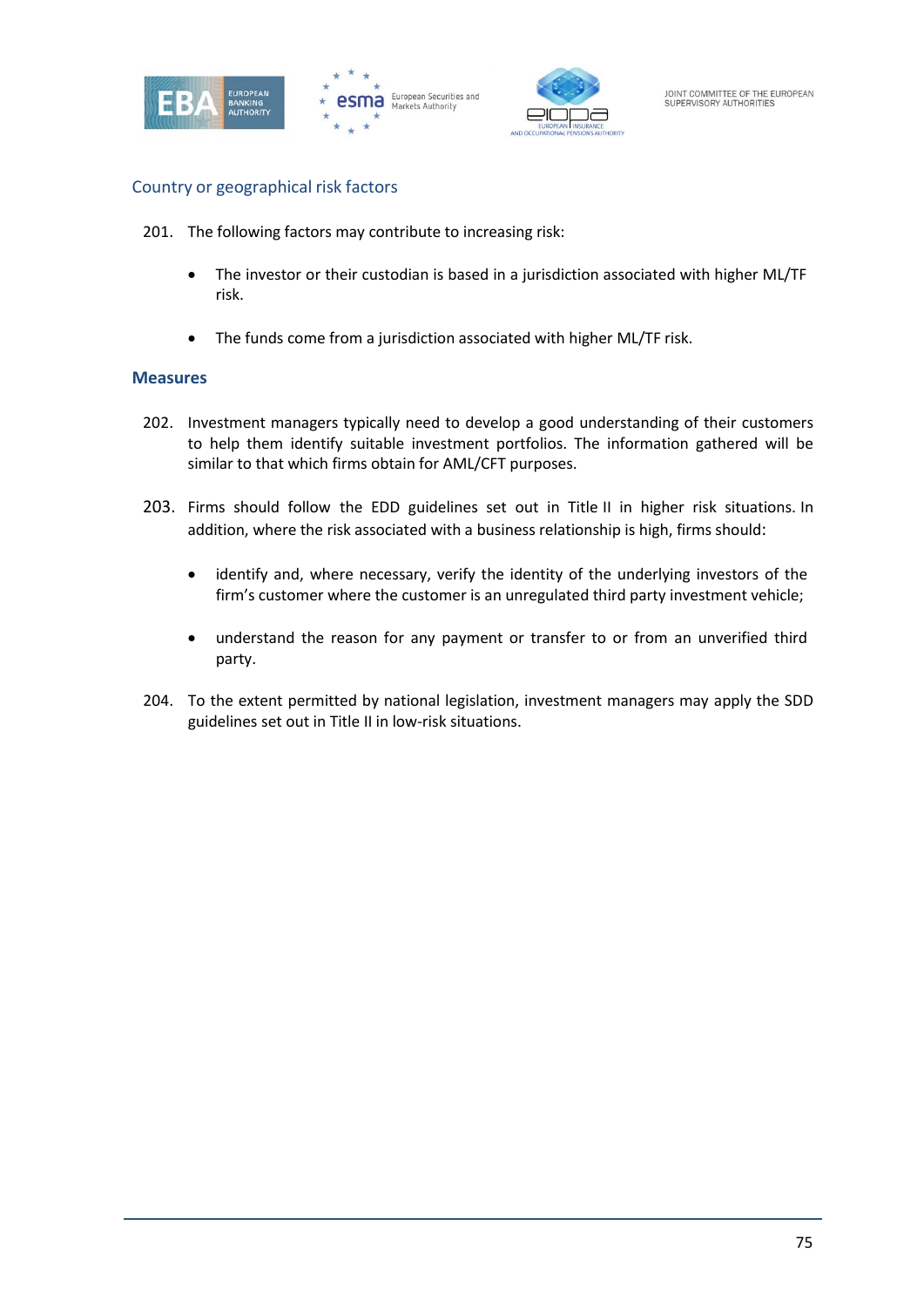





## **Chapter 9: Sectoral guidelines for providers of investment funds**

- 205. The provision of investment funds can involve multiple parties: the fund manager, appointed advisers, the depositary and sub-custodians, registrars and, in some cases, prime brokers. Similarly, the distribution of these funds can involve parties such as tied agents, advisory and discretionary wealth managers, platform service providers and independent financial advisers.
- 206. The type and number of parties involved in the funds distribution process depends on the nature of the fund and may affect how much the fund knows about its customer and investors. The fund or, where the fund is not itself an obliged entity, the fund manager will retain responsibility for compliance with AML/CFT obligations, although aspects of the fund's CDD obligations may be carried out by one or more of these other parties subject to certain conditions.
- 207. Investment funds may be used by persons or entities for ML/TF purposes:
	- Retail funds are often distributed on a non-face-to-face basis; access to such funds is often easy and relatively quick to achieve, and holdings in such funds can be transferred between different parties.
	- Alternative investment funds, such as hedge funds, real estate and private equity funds, tend to have a smaller number of investors, which can be private individuals as well as institutional investors (pension funds, funds of funds). Funds that are designed for a limited number of high-net-worth individuals, or for family offices, can have an inherently higher risk of abuse for ML/TF purposes than retail funds, since investors are more likely to be in a position to exercise control over the fund assets. If investors exercise control over the assets, such funds are personal asset-holding vehicles, which are mentioned as a factor indicating potentially higher risk in Annex III to Directive (EU) 2015/849.
	- Notwithstanding the often medium- to long-term nature of the investment, which can contribute to limiting the attractiveness of these products for money laundering purposes, they may still appeal to money launderers on the basis of their ability to generate growth and income.
- 208. This chapter is directed at:
	- a) investment fund managers performing activities under Article 3(2)(a) of Directive (EU) 2015/849; and
	- b) investment funds marketing their own shares or units, under Article 3(2)(d) of Directive (EU) 2015/849.

Other parties involved in the provision or distribution of the fund, for example intermediaries, may have to comply with their own CDD obligations and should refer to relevant chapters in these guidelines as appropriate.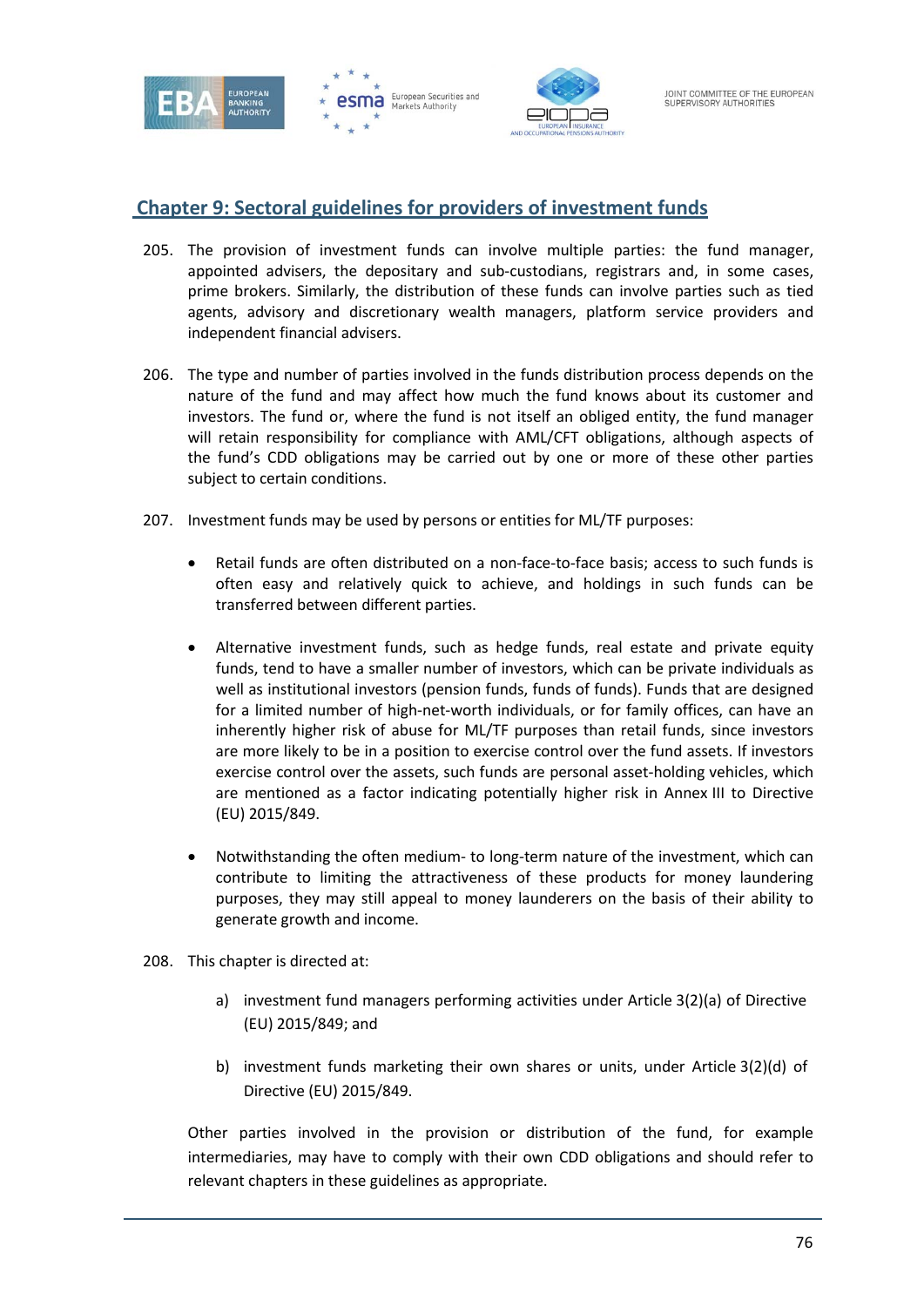





209. For funds and fund managers, the sectoral guidelines in Title III, Chapters 1, 7 and 8, may also be relevant.

#### **Risk factors**

#### Product, service or transaction risk factors

- 210. The following factors may contribute to increasing the risk associated with the fund:
	- The fund is designed for a limited number of individuals or family offices, for example a private fund or single investor fund.
	- It is possible to subscribe to the fund and then quickly redeem the investment without the investor incurring significant administrative costs.
	- Units of or shares in the fund can be traded without the fund or fund manager being notified at the time of the trade and, as a result, information about the investor is divided among several subjects (as is the case with closed-ended funds traded on secondary markets).
- 211. The following factors may contribute to increasing the risk associated with the subscription:
	- The subscription involves accounts or third parties in multiple jurisdictions, in particular where these jurisdictions are associated with a high ML/TF risk as defined in paragraphs 22-27 of Title II of the guidelines.
	- The subscription involves third party subscribers or payees, in particular where this is unexpected.
- 212. The following factors may contribute to reducing the risk associated with the fund:
	- Third party payments are not allowed.
	- The fund is open to small-scale investors only, with investments capped.

#### Customer risk factors

- 213. The following factors may contribute to increasing risk:
	- The customer's behaviour is unusual, for example:
		- i. The rationale for the investment lacks an obvious strategy or economic purpose or the customer makes investments that are inconsistent with the customer's overall financial situation, where this is known to the fund or fund manager.
		- ii. The customer asks to repurchase or redeem an investment within a short period after the initial investment or before the payout date without a clear rationale,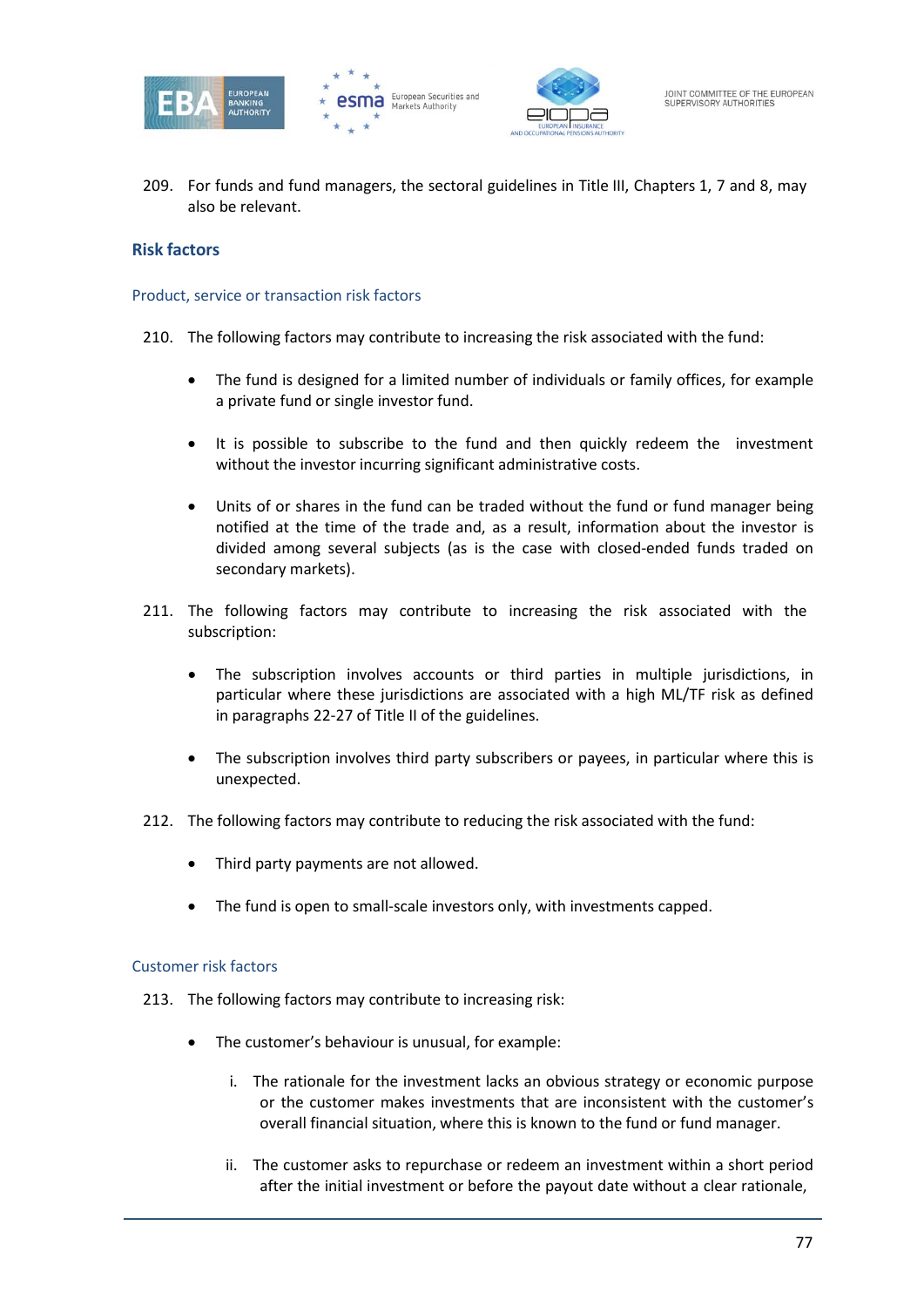





in particular where this results in financial loss or payment of high transaction fees.

- iii. The customer requests the repeated purchase and sale of shares within a short period of time without an obvious strategy or economic rationale.
- iv. The customer transfers funds in excess of those required for the investment and asks for surplus amounts to be reimbursed.
- v. The customer uses multiple accounts without previous notification, especially when these accounts are held in multiple jurisdictions or jurisdictions associated with higher ML/TF risk.
- vi. The customer wishes to structure the relationship in such a way that multiple parties, for example non-regulated nominee companies, are used in different jurisdictions, particularly where these jurisdictions are associated with higher ML/TF risk.
- vii. The customer suddenly changes the settlement location without rationale, for example by changing the customer's country of residence.
- viii. The customer and the beneficial owner are located in different jurisdictions and at least one of these jurisdictions is associated with higher ML/TF risk as defined in the general part of the guidelines.
- ix. The beneficial owner's funds have been generated in a jurisdiction associated with higher ML/TF risk, in particular where the jurisdiction is associated with higher levels of predicate offences to ML/TF.
- 214. The following factors may contribute to reducing risk:
	- the customer is an institutional investor whose status has been verified by an EEA government agency, for example a government-approved pensions scheme;
	- the customer is a firm in an EEA country or a third country that has AML/CFT requirements that are not less robust than those required by Directive (EU) 2015/849.

#### Distribution channel risk factors

- 215. The following factors may contribute to increasing risk:
	- unclear or complex distribution channels that limit the fund's oversight of its business relationships and restrict its ability to monitor transactions, for example the fund uses a large number of sub-distributors for distribution in third countries;
	- the distributor is located in a jurisdiction associated with higher ML/TF risk as defined in the general part of these guidelines.
- 216. The following factors may indicate lower risk: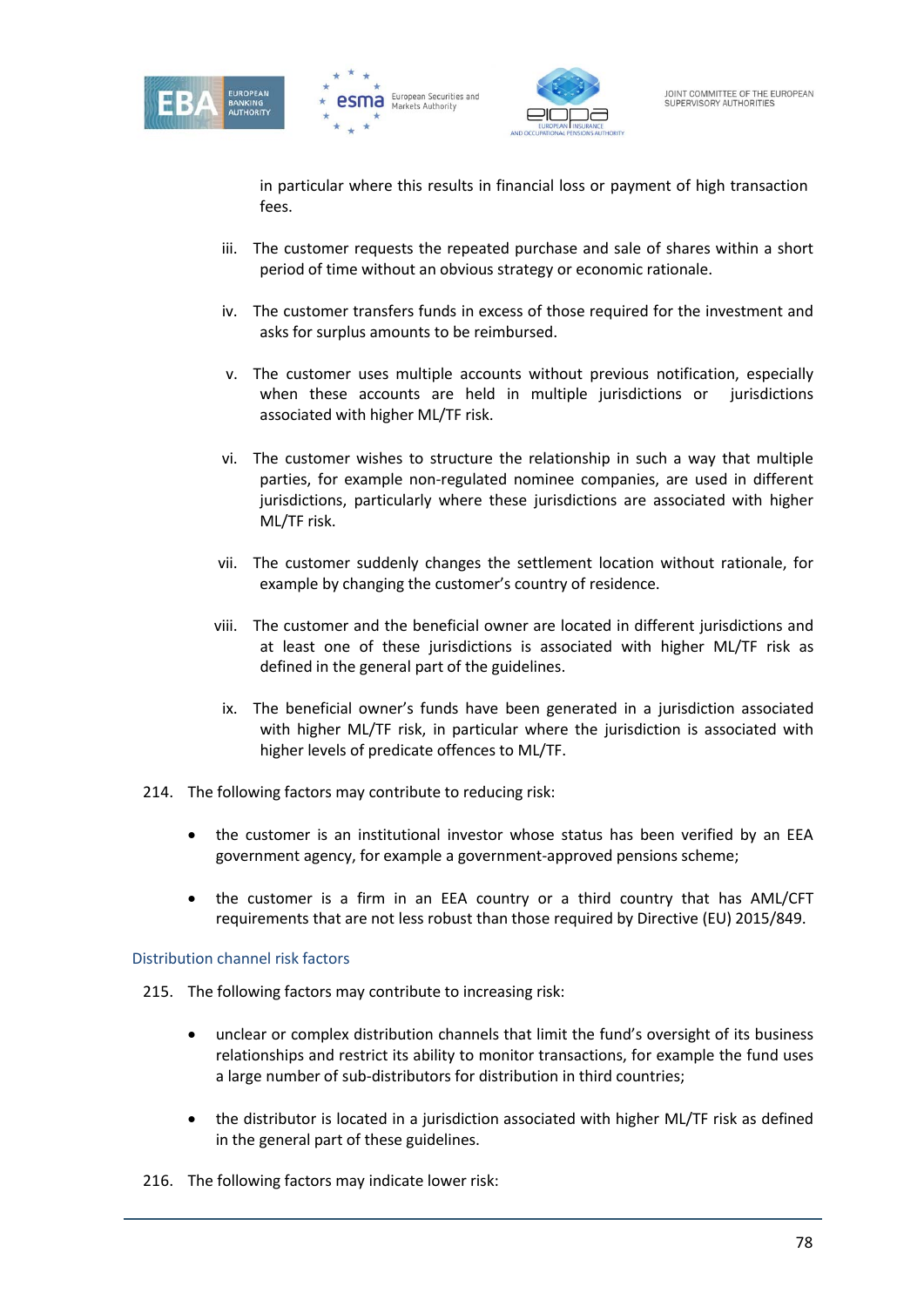





- The fund admits only a designated type of low-risk investor, such as regulated firms investing as a principal (e.g. life companies) or corporate pension schemes.
- The fund can be purchased and redeemed only through a firm, for example a financial intermediary, in an EEA country or a third country that has AML/CFT requirements that are not less robust than those required by Directive (EU) 2015/849.

#### Country or geographical risk factors

- 217. The following factors may contribute to increasing risk:
	- Investors' monies have been generated in jurisdictions associated with higher ML/TF risk, in particular those associated with higher levels of predicate offences to money laundering.
	- The fund or fund manager invests in sectors with higher corruption risk (e.g. the extractive industries or the arms trade) in jurisdictions identified by credible sources as having significant levels of corruption or other predicate offences to ML/TF, in particular where the fund is a single investor fund or has a limited number of investors.

#### **Measures**

- 218. The measures funds or fund managers should take to comply with their CDD obligations will depend on how the customer or the investor (where the investor is not the customer) comes to the fund. The fund or fund manager should also take risk-sensitive measures to identify and verify the identity of the natural persons, if any, who ultimately own or control the customer (or on whose behalf the transaction is being conducted), for example by asking the prospective investor to declare, when they first apply to join the fund, whether they are investing on their own behalf or whether they are an intermediary investing on someone else's behalf.
- 219. The customer is:
	- a) a natural or legal person who directly purchases units of or shares in a fund on their own account, and not on behalf of other, underlying investors; or
	- b) a firm that, as part of its economic activity, directly purchases units of or shares in its own name and exercises control over the investment for the ultimate benefit of one or more third parties who do not control the investment or investment decisions; or
	- c) a firm, for example a financial intermediary, that acts in its own name and is the registered owner of the shares or units but acts on the account of, and pursuant to specific instructions from, one or more third parties (e.g. because the financial intermediary is a nominee, broker, multi-client pooled account/omnibus type account operator or operator of a similar passive-type arrangement); or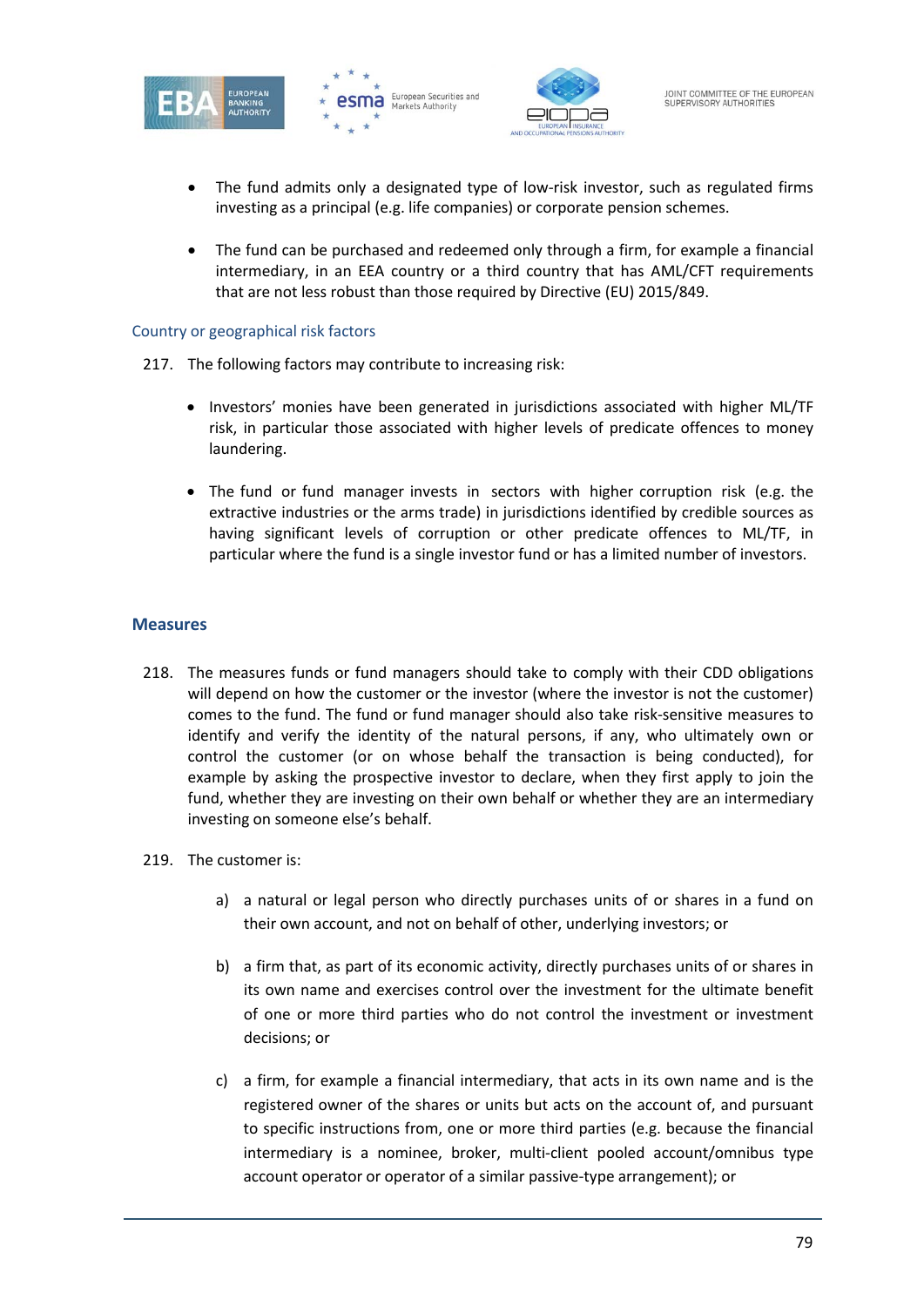





d) a firm's customer, for example a financial intermediary's customer, where the firm is not the registered owner of the shares or units (e.g. because the investment fund uses a financial intermediary to distribute fund shares or units, and the investor purchases units or shares through the firm and the firm does not become the legal owner of the units or shares).

#### SDD and EDD measures to be taken in the situations described in paragraphs 219a and 219b

- 220. In the situations described in paragraphs 219a and 219b, examples of EDD measures a fund or fund manager should apply in high-risk situations include:
	- obtaining additional customer information, such as the customer's reputation and background, before the establishment of the business relationship;
	- taking additional steps to further verify the documents, data or information obtained;
	- obtaining information on the source of funds and/or the source wealth of the customer and of the customer's beneficial owner;
	- requiring that the redemption payment is made through the initial account used for investment or an account in the sole or joint name of the customer;
	- increasing the frequency and intensity of transaction monitoring;
	- requiring that the first payment is made through a payment account held in the sole or joint name of the customer with an EEA-regulated credit or financial institution or a regulated credit or financial institution in a third country that has AML/CFT requirements that are not less robust than those required by Directive (EU) 2015/849;
	- obtaining approval from senior management at the time of the transaction when a customer uses a product or service for the first time;
	- enhanced monitoring of the customer relationship and individual transactions.
- 221. In lower risk situations, to the extent permitted by national legislation, and provided that the funds are verifiably being transferred to or from a payment account held in the customer's sole or joint name with an EEA-regulated credit or financial institution, an example of the SDD measures the fund or fund manager may apply is using the source of funds to meet some of the CDD requirements.

#### SDD and EDD measures to be taken in situations described in paragraph 219c

222. In the situations described in paragraph 219c, where the financial intermediary is the fund or fund manager's customer, the fund or fund manager should apply risk-sensitive CDD measures to the financial intermediary. The fund or fund manager should also take risksensitive measures to identify, and verify the identity of, the investors underlying the financial intermediary, as these investors are beneficial owners of the funds invested through the intermediary. To the extent permitted by national law, in low-risk situations, funds or fund managers may apply SDD measures similar to those described in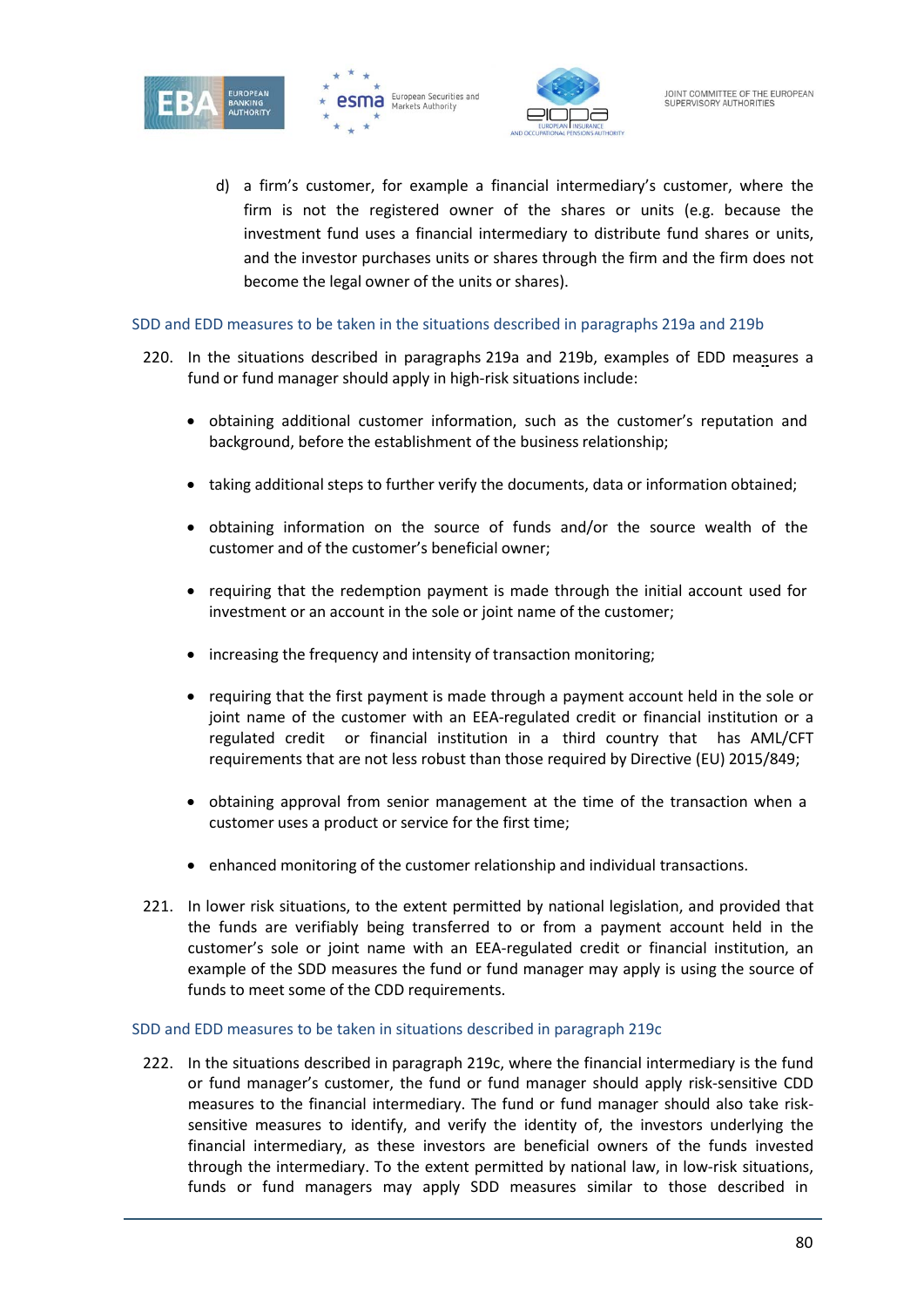







paragraph 112 of these guidelines, subject to the following conditions:

- The financial intermediary is subject to AML/CFT obligations in an EEA jurisdiction or in a third country that has AML/CFT requirements that are not less robust than those required by Directive (EU) 2015/849.
- The financial intermediary is effectively supervised for compliance with these requirements.
- The fund or fund manager has taken risk-sensitive steps to be satisfied that the ML/TF risk associated with the business relationship is low, based on, inter alia, the fund or fund manager's assessment of the financial intermediary's business, the types of clients the intermediary's business serves and the jurisdictions the intermediary's business is exposed to.
- The fund or fund manager has taken risk-sensitive steps to be satisfied that the intermediary applies robust and risk-sensitive CDD measures to its own customers and its customers' beneficial owners. As part of this, the fund or fund manager should take risk-sensitive measures to assess the adequacy of the intermediary's CDD policies and procedures, for example by referring to publicly available information about the intermediary's compliance record or liaising directly with the intermediary.
- The fund or fund manager has taken risk-sensitive steps to be satisfied that the intermediary will provide CDD information and documents on the underlying investors immediately upon request, for example by including relevant provisions in a contract with the intermediary or by sample-testing the intermediary's ability to provide CDD information upon request.
- 223. Where the risk is increased, in particular where the fund is designated for a limited number of investors, EDD measures must apply and may include those set out in paragraph 220 above.

SDD and EDD measures to be taken in situations described in paragraph 219d

- 224. In the situations described in paragraph 219d, the fund or fund manager should apply risk-sensitive CDD measures to the ultimate investor as the fund or fund manager's customer. To meet its CDD obligations, the fund or fund manager may rely upon the intermediary in line with, and subject to, the conditions set out in Chapter II, Section 4, of Directive (EU) 2015/849.
- 225. To the extent permitted by national law, in low-risk situations, funds or fund managers may apply SDD measures. Provided that the conditions listed in paragraph 222 are met, SDD measures may consist of the fund or fund manager obtaining identification data from the fund's share register, together with the information specified in Article 27(1) of Directive (EU) 2015/849, which the fund or fund manager must obtain from the intermediary within a reasonable timeframe. The fund or fund manager should set that timeframe in line with the risk-based approach.
- 226. Where the risk is increased, in particular where the fund is designated for a limited number of investors, EDD measures must apply and may include those set out in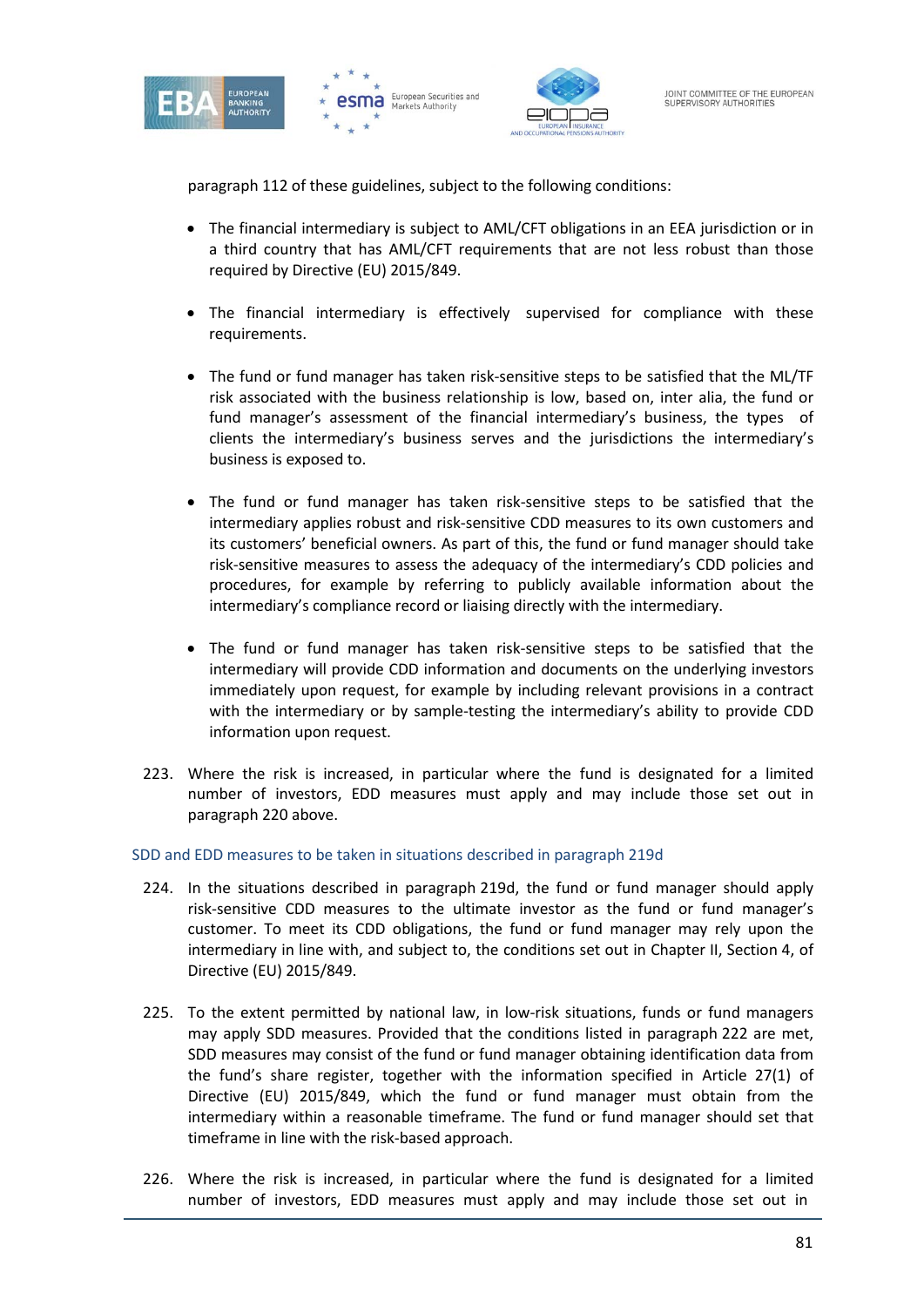





paragraph 220 above.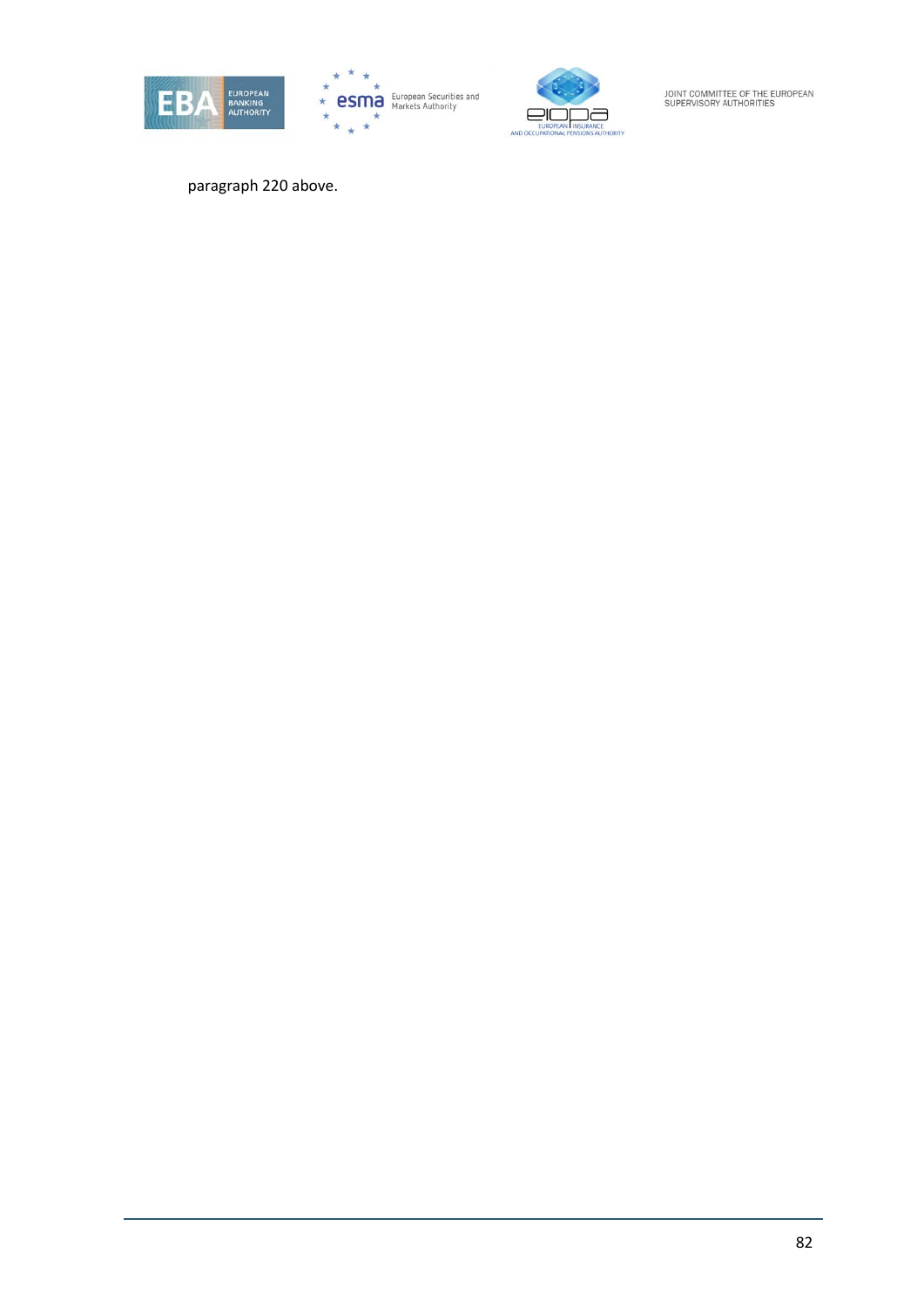





# Title IV – Implementation

## Implementation

227. Competent authorities and firms should comply with these guidelines by 26 June 2018.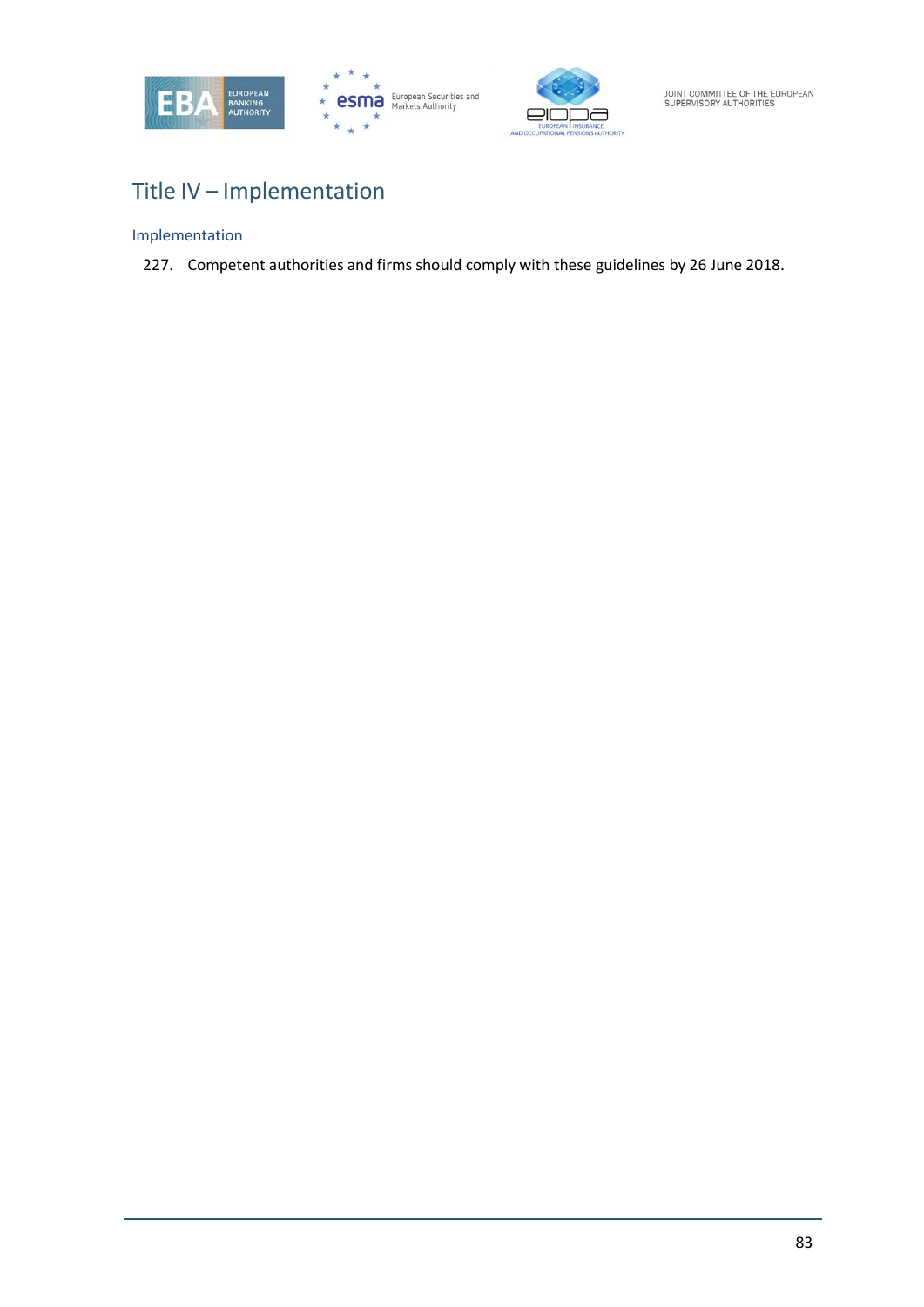





# Accompanying documents

## 4.1. Impact assessment

#### **Introduction**

- 1. Directive (EU) 2015/849 places the risk-based approach at the centre of the Union's AML/CFT regime. It makes clear that the risk of ML/TF can vary and states that a riskbased approach helps effectively to manage that risk. What credit and financial institutions ('firms') do to understand who their customers are is central to this process.
- 2. Directive (EU) 2015/849 requires the ESAs to issue guidelines to competent authorities and firms on the risk factors firms should take into consideration and the measures they should take in situations where simplified or enhanced CDD would be appropriate. The aim is to promote a common understanding, by firms and competent authorities, of what the risk-based approach to AML/CFT entails and how it should be applied.

#### **Scope and objectives**

- 3. This impact assessment describes the policy options the ESAs considered when drafting these guidelines and sets out how these options might affect their stakeholders.
- 4. The ESAs considered the views of AML/CFT competent authorities, existing cost-benefit analyses and the Commission Staff's impact assessment of its proposal for a fourth Anti-Money Laundering Directive. They found that the application of these guidelines would not give rise to significant costs over and above those that firms and competent authorities would incur as a result of the underlying legal obligations set out in Directive (EU) 2015/849.
- 5. The ESAs therefore considered that it would not be proportionate to carry out a full, quantitative assessment of the costs and benefits arising from the application of the proposed guidelines by competent authorities and firms. Instead, this impact assessment examines, in qualitative terms, the impact that these guidelines would have if all firms and competent authorities fully complied with them. This means that the estimated net impact of the preferred options should be interpreted as the maximum impact of the full implementation of the proposed guidelines; the impact of the actual implementation of these guidelines could be less.

#### **Baseline**

- 6. Article 17 of Directive (EU) 2015/849 requires the ESAs to issue guidelines on the risk factors to be taken into consideration and the measures to be taken in situations where SDD measures are appropriate.
- 7. Article 18(4) of Directive (EU) 2015/849 requires the ESAs to issue guidelines on the risk factors to be taken into consideration and the measures to be taken in situations where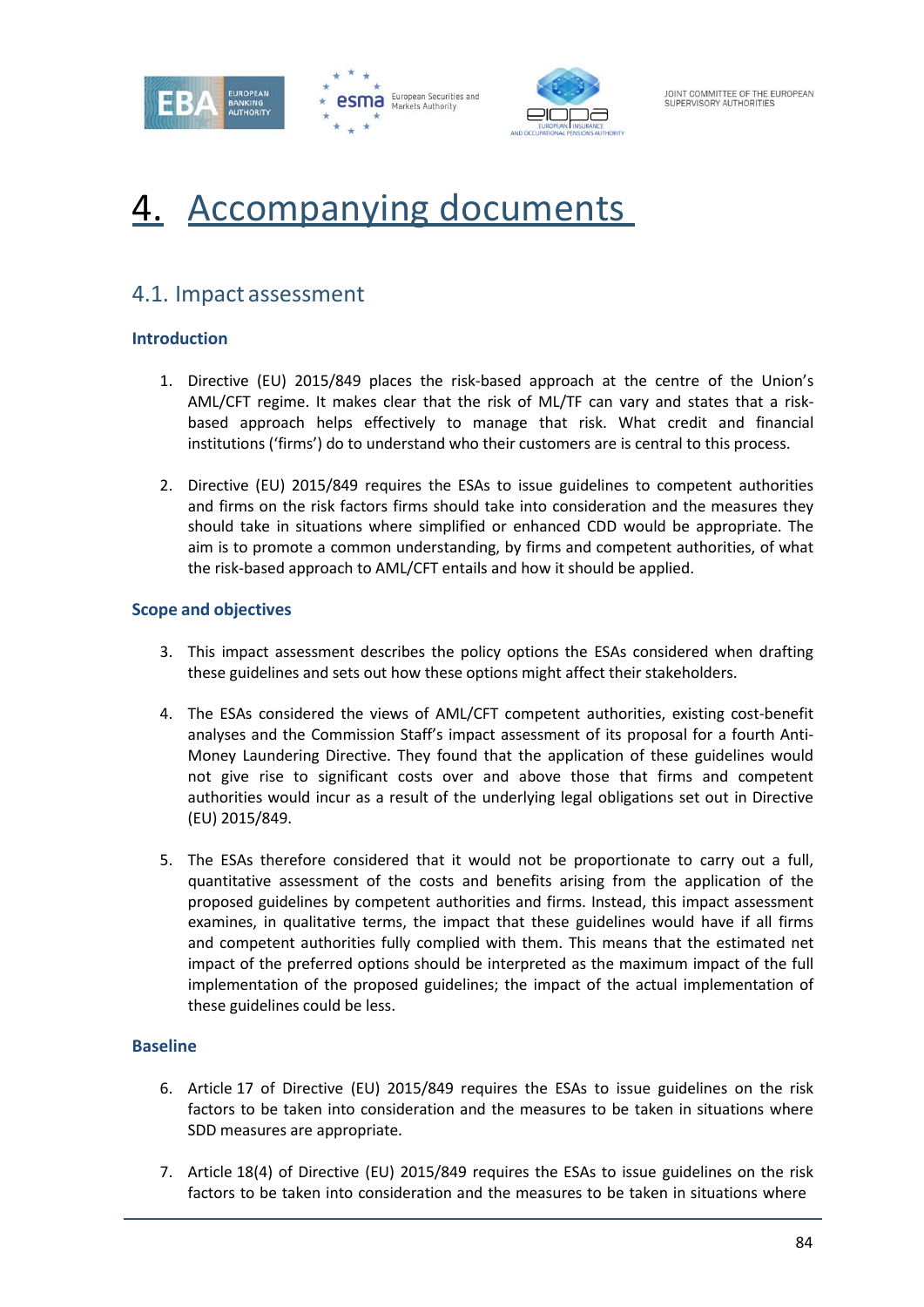





EDD measures are appropriate.

- 8. In both cases, the ESAs have to take specific account of the nature and size of firms' business.
- 9. The ESAs considered options in relation to
	- the consistency of these guidelines with international AML/CFT standards;
	- the structure of these guidelines;
	- the guidelines' addressees; and
	- the level of prescription.

#### **Consistency with international AML/CFT standards**

10. The ESAs have not issued guidelines on ML/TF risk factors or simplified and enhanced CDD so far. However, relevant guidance has been published by international standard setters, including the FATF and the Basel Committee on Banking Supervision.

#### Option 1

- 11. The ESAs' guidelines could reproduce, or simply refer to, international standards and guidance on ML/TF risk factors and simplified and enhanced CDD.
- 12. The advantage of this approach is that it consolidates existing guidance and makes compliance easier for firms with an international footprint.
- 13. The disadvantage is that existing international guidance is insufficient, by itself, to meet the requirements of Articles 17 and 18(4) of Directive (EU) 2015/849. This is because international guidance does not:
	- take into account specific measures set out in Directive (EU) 2015/849, for example in relation to certain electronic money products or high-risk third countries that have been identified by the Commission as posing significant risks to the Union's financial system;
	- cover all the financial sectors included in Directive (EU) 2015/849's scope; or
	- contain sufficient detail to ensure the consistent application of Directive (EU) 2015/849's risk-based approach.

- 14. The ESAs' guidelines could be drafted in a way that is consistent with existing international standards and guidance.
- 15. The advantage of this approach is that it allows the ESAs to address provisions that are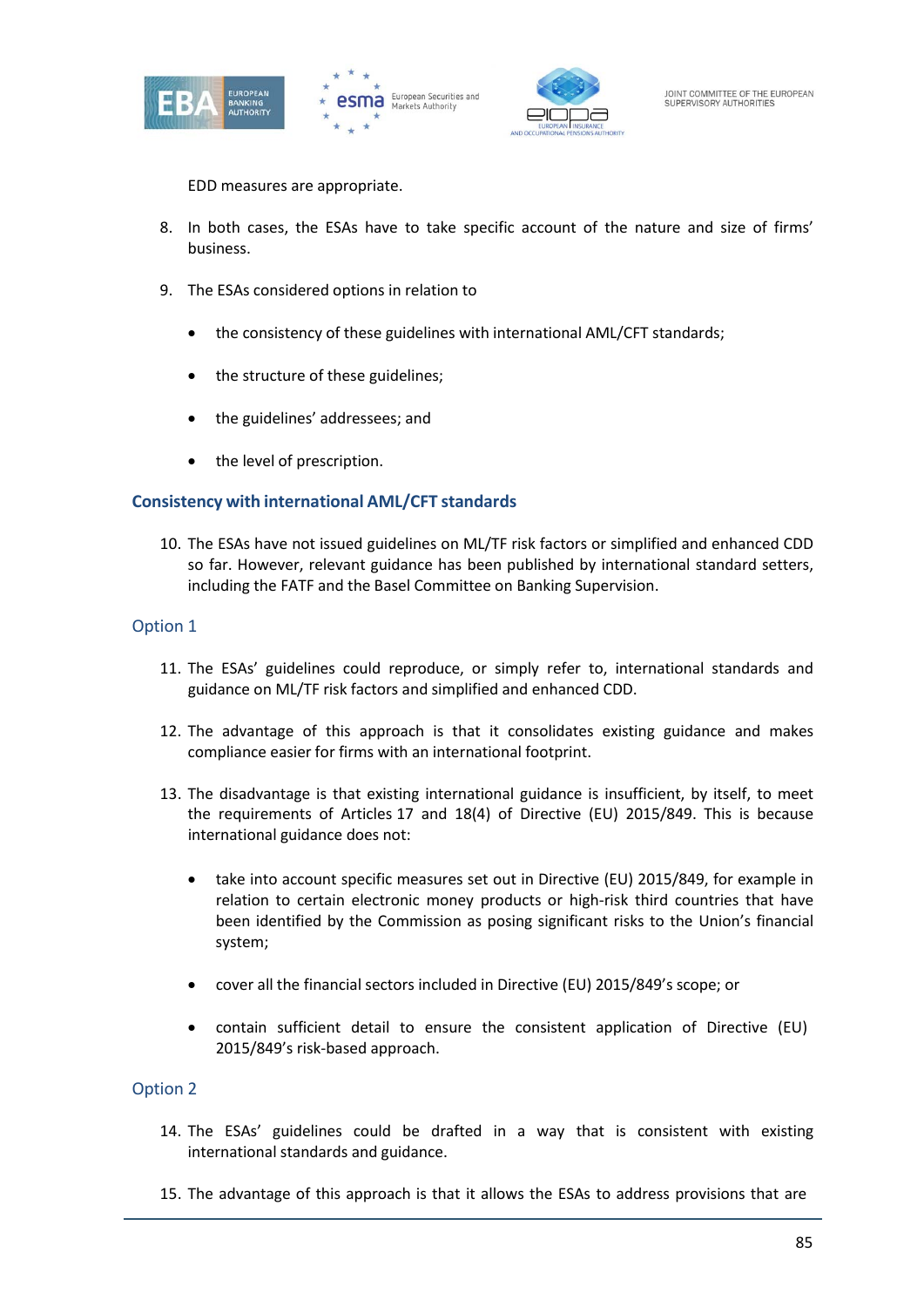





specific to Directive (EU) 2015/849 and tailor their approach to those financial sectors within Directive (EU) 2015/849's scope. It also allows the drafting of the guidelines in a way that is conducive to the consistent and coherent application of the risk-based approach by firms and competent authorities across the EU.

16. The disadvantage is that there is a risk that amendments to, or new, international guidelines may not be consistent with the ESAs' guidelines. This approach would therefore mean reviewing and, where necessary, updating the guidelines periodically and whenever international standard setters reconsider their guidance and standards.

#### Option 3

- 17. The ESAs' guidelines could be drafted without regard to international standards and guidance.
- 18. The advantage of this approach is that it allows the ESAs to issue guidelines specific to the European context.
- 19. The disadvantage of this approach is that it risks exposing Member States to international censure should their approach be in breach of international standards.

#### Preferred option

20. Option 2 is the ESAs' preferred option because it allows firms and competent authorities to comply with international standards and guidelines while fostering the consistent and coherent application of the risk-based approach across the EU.

#### **Structure of the guidelines**

21. The ESAs have two mandates to issue guidelines on risk factors and CDD, one in relation to high-risk situations and one in relation to low-risk situations.

#### Option 1

- 22. The ESAs could issue two sets of guidelines.
- 23. The advantage of this approach is that this might result in two sets of short guidelines.
- 24. The disadvantage is that separate guidelines risk being duplicative, as it is not enough, under a risk-based approach, to consider either high-risk or low-risk factors only: firms should always consider all relevant risk factors in order to obtain a holistic view of the risk to which they are exposed and manage that risk appropriately.

- 25. The ESAs could issue a single set of guidelines on both simplified and enhanced CDD.
- 26. The advantage of this approach is that a single set of guidelines is more conducive to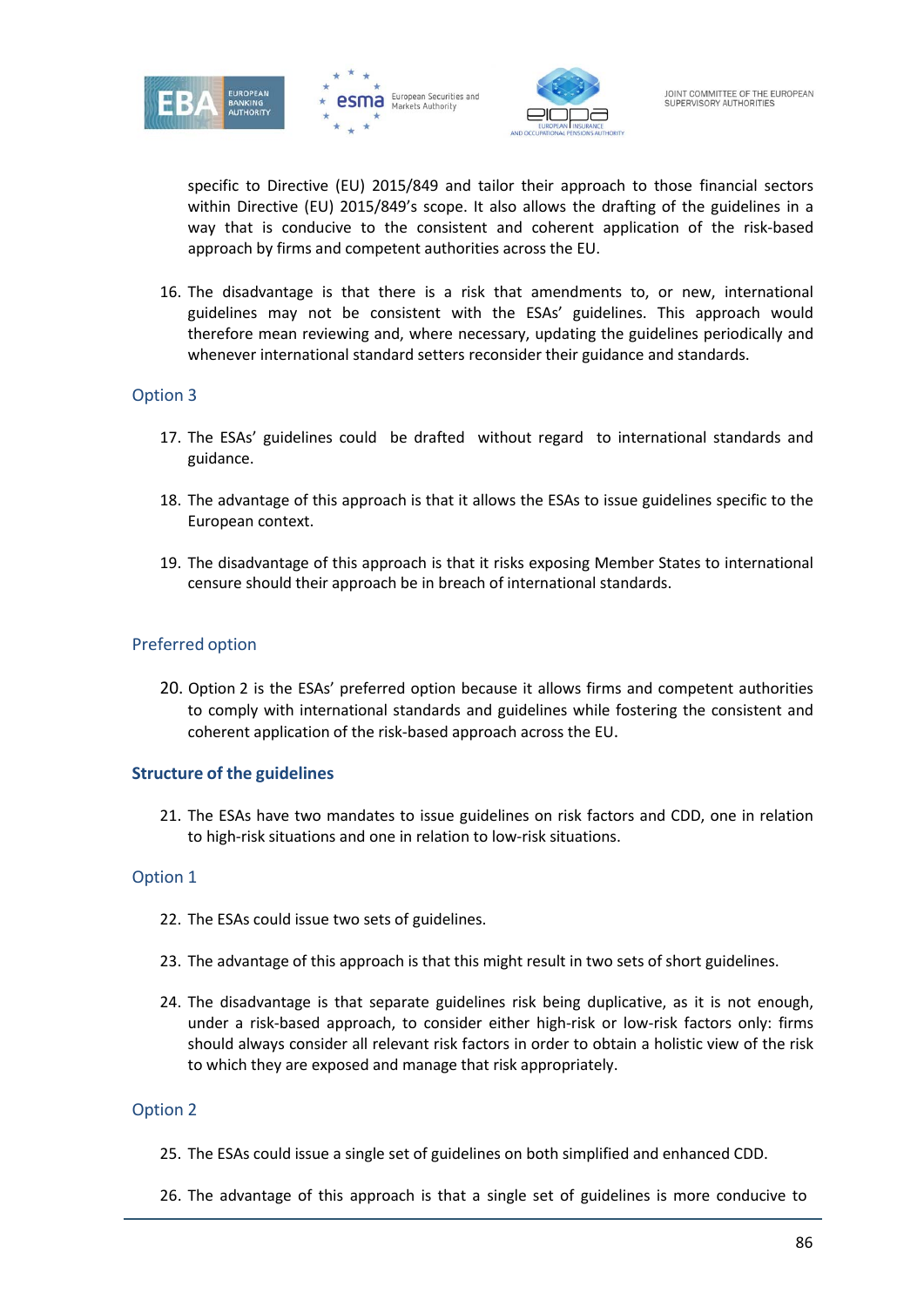





firms and competent authorities obtaining a holistic view of the risk associated with individual business relationships and occasional transactions than are separate guidelines on high and low risk.

27. The disadvantage is that these more complex guidelines may be more difficult to navigate for firms with less previous exposure to AML/CFT issues and the risk-based approach.

#### Preferred option

28. Option 2 is the ESAs' preferred approach as it better reflects how firms and competent authorities should implement the risk-based approach.

#### **Addressees**

29. Directive (EU) 2015/849 requires that the ESAs take account of the nature and size of firms' business.

#### Option 1

- 30. The ESAs could issue one set of guidelines for all firms.
- 31. The advantage of this approach is that it ensures the development of a consistent approach to the application of the risk-based approach across the entire financial services industry.
- 32. The disadvantage is that this approach does not take into account the diversity of Europe's financial sector and risks being unduly prescriptive, ineffective or onerous for at least some firms.

#### Option 2

- 33. The ESAs could draft guidelines for each sector.
- 34. The advantage of this approach is that it allows the development of guidelines in a targeted, proportionate and effective way, which takes into account the nature and size of different types of firms.
- 35. The disadvantage is that it does not lend itself to the development of a consistent European approach to AML/CFT.

- 36. The ESAs could draft guidelines that apply to all firms and supplement these with sectorspecific guidelines.
- 37. The advantage of this option is that it facilitates both the development of a common understanding of the risk-based approach and the drafting of targeted guidelines that take account of the specificities of firms in key sectors. This should be conducive to more consistent practices and supervisory expectations.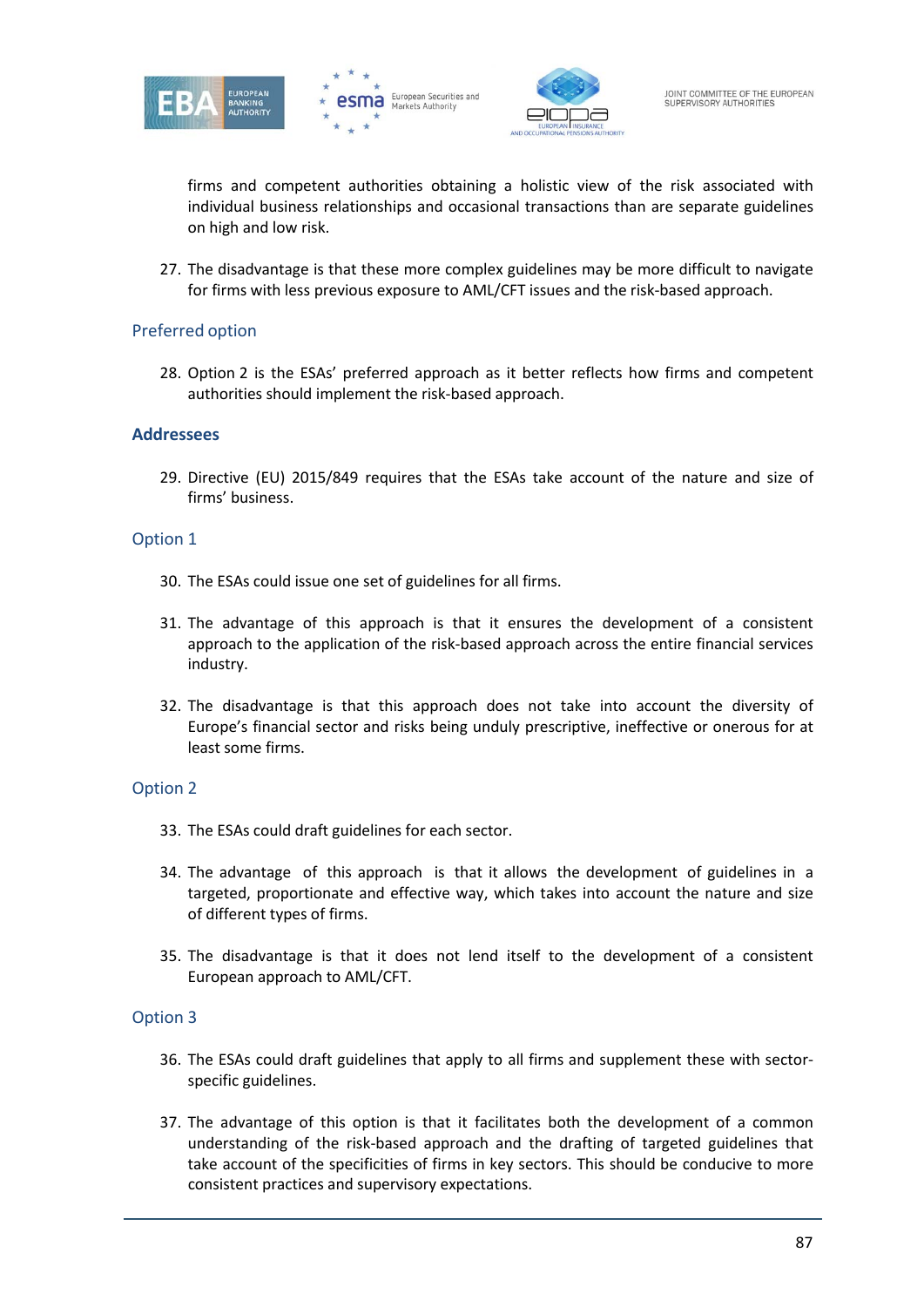





38. The disadvantage is that there is a risk that some firms will only have regard to the sector-specific guidelines, which are incomplete on their own. This would mean that these firms' AML/CFT systems and controls would be unlikely to be effective.

#### Preferred option

39. Option 3 is the ESAs' preferred option, as it benefits from the advantages associated with Options 1 and 2 while effectively mitigating their disadvantages.

#### **Level of prescription**

40. Directive (EU) 2015/849 identifies a number of situations that firms must always treat as high risk. In some cases, Directive (EU) 2015/849 prescribes what firms must do to mitigate that risk. However, most of Directive (EU) 2015/849 contains only high-level principles and obligations.

#### Option 1

- 41. The guidelines could set out exactly what constitutes high and low risk and what firms should do in each of these situations.
- 42. The advantage of this approach is that a high level of prescription could reduce regulatory uncertainty and harmonise approaches across the EU. In some cases, it could also reduce the cost of compliance, as firms would not have to risk-assess individual business relationships or occasional transactions.
- 43. The disadvantage is that this approach is unlikely to be proportionate or effective, as firms and competent authorities will focus on compliance rather than the successful identification, assessment and management of ML/TF risk.
- 44. This approach also fails to take account of contextual factors that could move a business relationship or occasional transaction into a higher or lower risk category. For example, setting monetary thresholds below which a relationship should be considered low risk at European level may lead to the application of inadequate risk mitigation measures in jurisdictions where this threshold does not reflect average incomes. There is also a risk that prescribing high- and low-risk situations will lead to firms failing to identify and manage high-risk situations that are not set out in the guidelines.
- 45. Finally, this approach is not compatible with international AML/CFT standards and guidance.

- 46. The guidelines could provide firms with information on what they need to consider when determining whether a situation presents a high or a low ML/TF risk, and which type of CDD might be appropriate to manage that risk.
- 47. The advantage of this approach is that it allows firms to develop a good understanding of the ML/TF risk to which they are exposed. It also enables them to focus their resources on areas of high risk, which is conducive to the adoption of proportionate and effective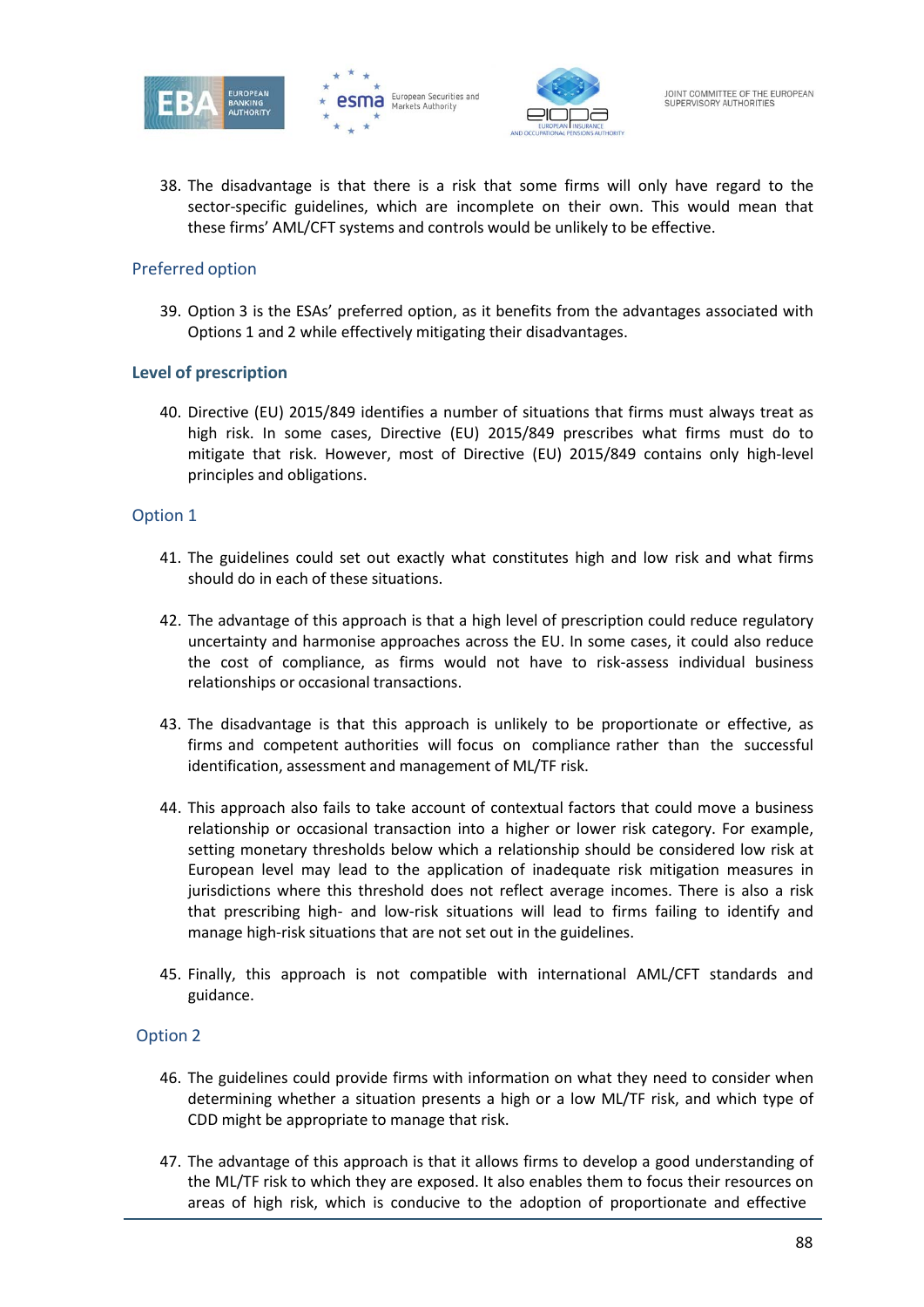





AML/CFT controls.

48. The disadvantage of this approach is that it requires firms and competent authorities to have sufficient AML/CFT expertise to identify, assess and manage ML/TF risk effectively.

#### Preferred option

49. Option 2 is the ESAs' preferred approach, as it is conducive to the adoption, by firms, of a proportionate and effective risk-based approach.

#### **Costs and benefits**

- 50. The ESAs' preferred options are guidelines that:
	- are consistent with relevant international standards and guidance;
	- address both high and low risk factors;
	- combine general guidelines for all firms with sector-specific guidelines; and
	- provide firms with the tools they need to identify, assess and manage ML/TF risk in a proportionate and effective manner.
- 51. The ESAs expect firms and competent authorities to incur at times significant costs as they review and make changes to their approaches to comply with new national legal frameworks resulting from the transposition of Directive (EU) 2015/849 by Member States. The cost associated with the application of these guidelines will therefore be largely absorbed by the cost associated with compliance with the underlying legal change.
- 52. This means that these guidelines should not create significant costs for firms or competent authorities above those associated with a move to the new legal AML/CFT regime under Directive (EU) 2015/849. The benefits will follow largely from risk-sensitive guidelines, clear regulatory expectations and the harmonisation of approaches across the EU.

#### Firms

- 53. The benefits of this approach for firms are that these guidelines allow firms to adopt policies and procedures that are proportionate to the nature, scale and complexity of their activities. This means that more complex, higher risk, firms will be able to tailor their risk management to their risk profile, and firms that are exposed to low levels of ML/TF risk will be able to adjust their compliance costs accordingly.
- 54. All firms will face some one-off costs as a result of reviewing their internal policies and controls, making necessary adjustments to reflect these guidelines and training staff accordingly. These one-off costs will be higher for more complex firms and firms that do not already apply a risk-based approach.
- 55. However, these one-off costs are likely to be offset by all firms in the medium to long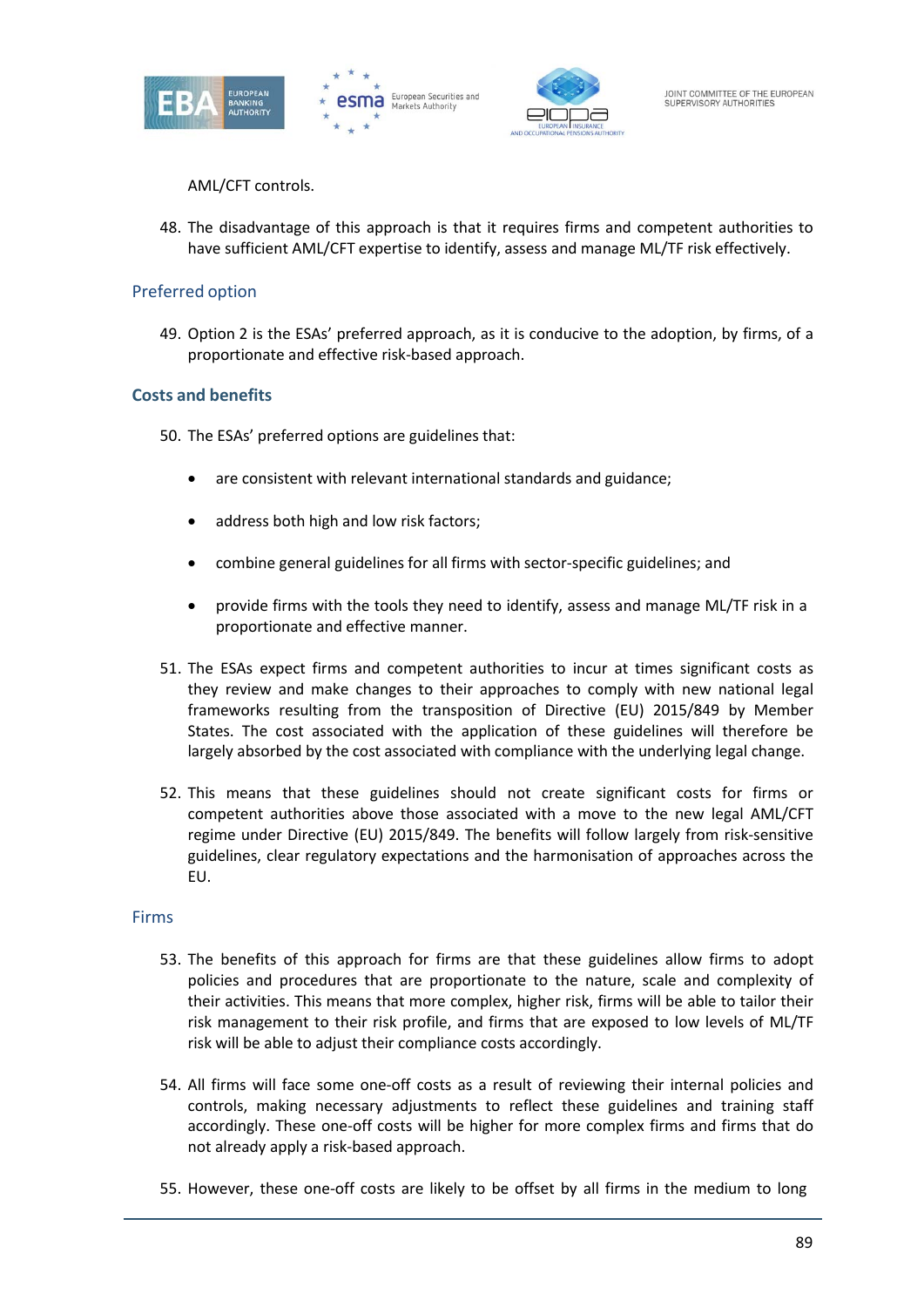





term through ongoing cost reductions once the necessary adjustments have been made; furthermore, since these adjustments are likely to take place at the same time as new legislation transposing Directive (EU) 2015/849 come into effect, firms should be able to absorb the one-off costs associated with these guidelines as part of the changes they have to make to comply with their new legal and regulatory obligations. This means that the costs attributable to these guidelines will not in the end be significant.

56. In light of the considerations regarding costs and benefits set out above, the net impact of these guidelines for firms is likely to be close to zero.

#### Competent authorities

- 57. The benefits of this approach for competent authorities are that the guidelines will help supervisors set clear expectations of the factors firms should consider when identifying and assessing ML/TF risk and deciding on the appropriate level of CDD.
- 58. The costs to competent authorities will arise mainly from reviewing existing regulatory guidance to firms and supervisory manuals to ensure consistency with these guidelines. Competent authorities will also incur some costs from retraining staff. However, all of these costs are likely to be one-off costs that are likely to be absorbed as part of their normal work by those competent authorities that already enforce a risk-based approach. The one-off costs will be higher for competent authorities that are unfamiliar with the risk-based approach, but they are unlikely to exceed the costs arising from the implementation of national legislation transposing Directive (EU) 2015/849.
- 59. In light of the considerations regarding costs and benefits set out above, the net impact of these guidelines for competent authorities is expected to be close to zero, but positive.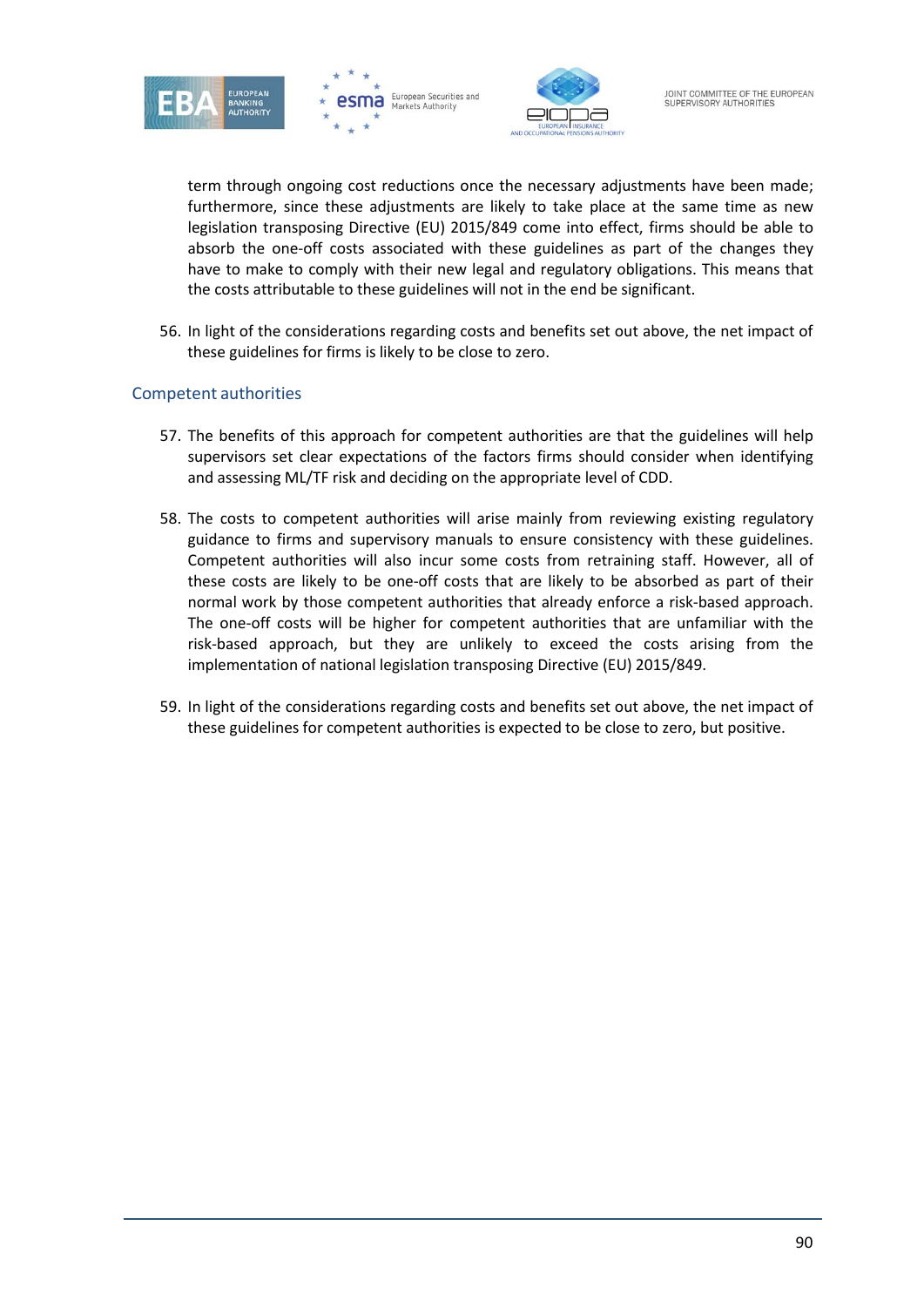

# 4.2. Overview of questions for consultation

- a) Do you consider that these guidelines are conducive to firms adopting risk-based, proportionate and effective AML/CFT policies and procedures in line with the requirements set out in Directive (EU) 2015/849?
- b) Do you consider that these guidelines are conducive to competent authorities effectively monitoring firms' compliance with applicable AML/CFT requirements in relation to individual risk assessments and the application of both simplified and enhanced customer due diligence measures?
- c) The guidelines in Title III of this consultation paper are organised by types of business. Respondents to this consultation paper are invited to express their views on whether such an approach gives sufficient clarity on the scope of application of the AMLD to the various entities subject to its requirements or whether it would be preferable to follow a legally-driven classification of the various sectors; for example, for the asset management sector, this would mean referring to entities covered by Directive 2009/65/EC and Directive 2011/61/EU and for the individual portfolio management or investment advice activities, or entities providing other investment services or activities, to entities covered by Directive 2014/65/EU.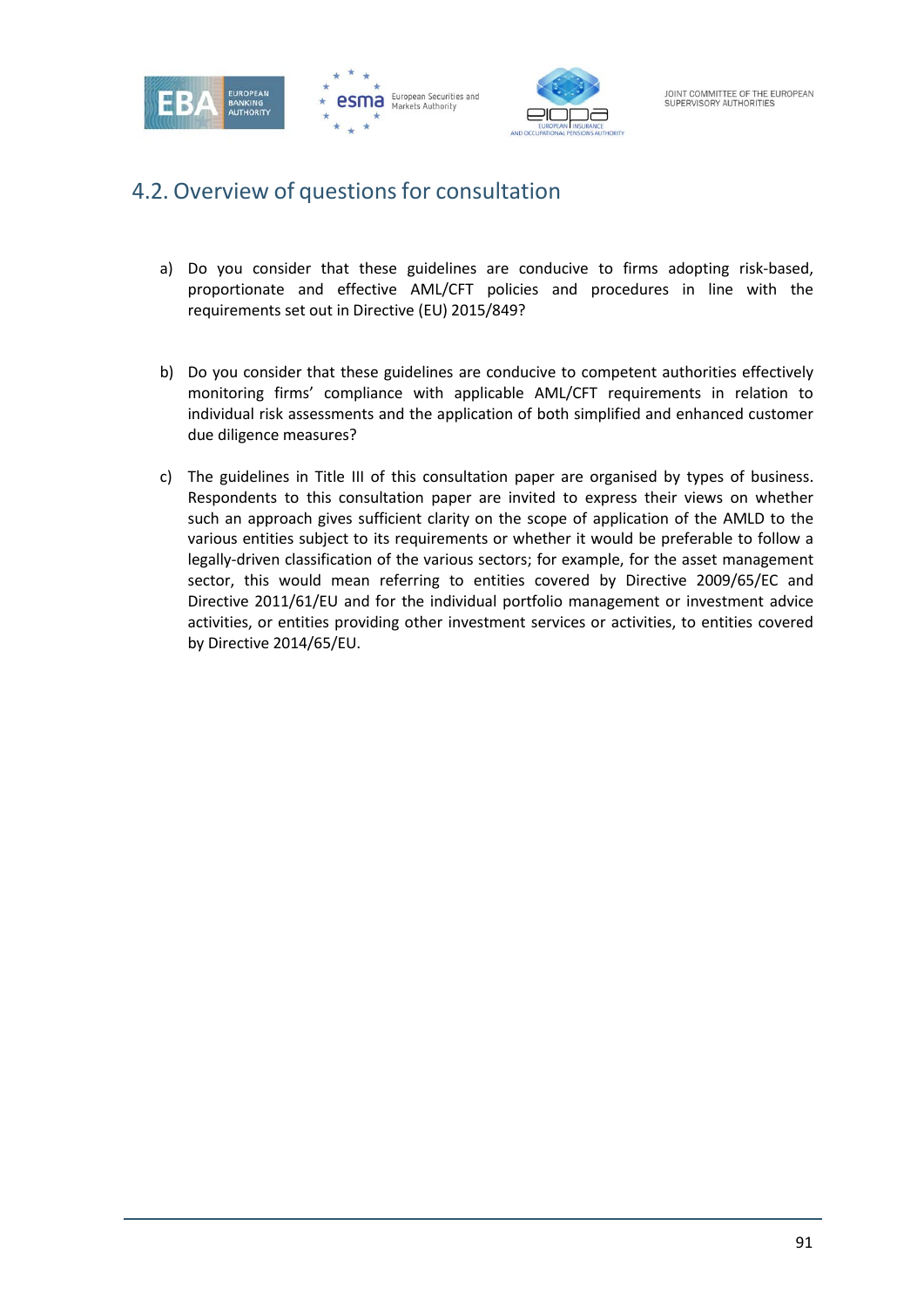

# 4.3. Views of the stakeholder groups

- 60. The EBA's Banking Stakeholder Group (BSG) responded to this consultation.
- 61. The BSG considered that the draft guidelines were conducive to firms adopting risk-based AML/CFT policies and procedures. However, in some cases, greater detail was warranted to reduce the risk of national competent authorities enforcing divergent expectations of firms' assessment and management of AML/CFT risk, for example in relation to establishing a beneficial owner's source of funds, the application of CDD measures to non-face-to-face relationships and the appropriate management of lower risk correspondent banking relationships.
- 62. The BSG also asked for greater clarity on the relationship between these guidelines and similar international or national AML/CFT guidance.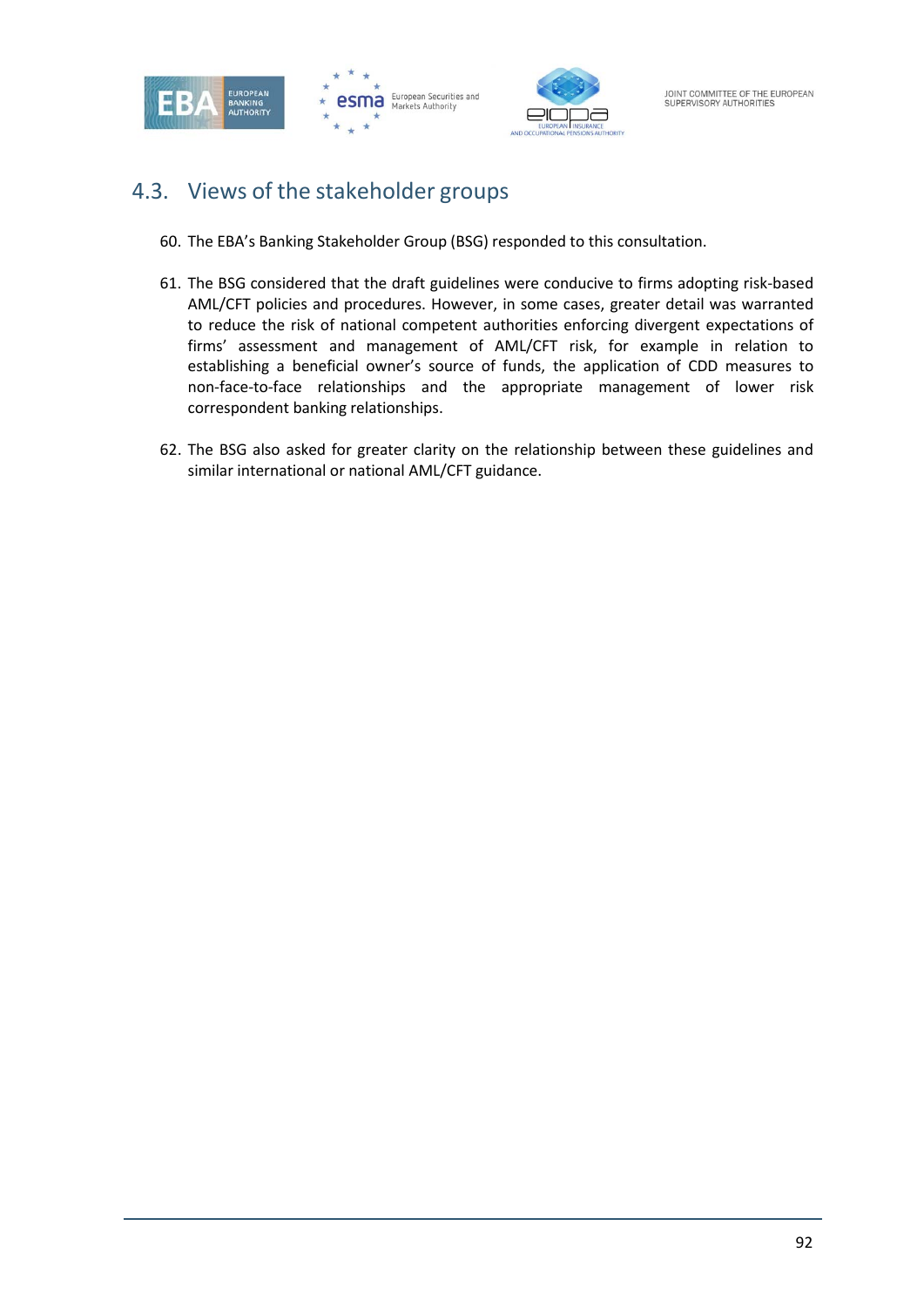



# 4.4. Feedback on the public consultation

- 63. The ESAs publicly consulted on the draft proposal.
- 64. The consultation period lasted for three months and ended on 22 January 2016. Fiftyseven responses were received from representatives of or associations from the private sector, of which forty-five were published on the ESAs' websites. The EBA's Banking Stakeholder Group was among those who expressed a view.
- 65. This paper summarises the key points and other comments received during the public consultation, the ESAs' response and the action taken to address these comments.
- 66. Where several respondents made similar comments or the same respondent repeated their comments in response to different questions, these comments, and the ESAs' analysis, are included in the section of this paper where the ESAs considered them most appropriate.
- 67. Several changes to the draft joint guidelines have been made as a result of the responses received during the public consultation.

#### **Summary of key issues and the ESAs' response**

- 68. Most respondents welcomed the draft guidelines. They considered that the draft guidelines would foster a common understanding of the risk-based approach to AML/CFT and support the implementation, by firms, of an effective and proportionate risk-based approach to AML/CFT at the national level. Respondents were particularly supportive of the draft guidelines' emphasis on firms taking a holistic view of all relevant risk factors when determining the level of risk associated with a business relationship or occasional transaction, and generally found the level of detail the draft guidelines contained to be adequate.
- 69. Where respondents raised concerns, these broadly fell into four categories:
	- the ability or preparedness of national competent authorities to apply these draft guidelines in a consistent manner;
	- the status of these draft guidelines, in particular their relationship with existing national and international guidelines;
	- the distinction between money laundering and terrorist financing risk factors; and
	- a perceived conflict between the draft guidelines' provisions and a customer's right to a basic payment account on the one hand and the Union's data protection framework on the other.
- 70. The ESAs thank all respondents for taking the time to reply and for the constructive and positive feedback they received. The ESAs have carefully considered all responses and revised the guidelines where appropriate.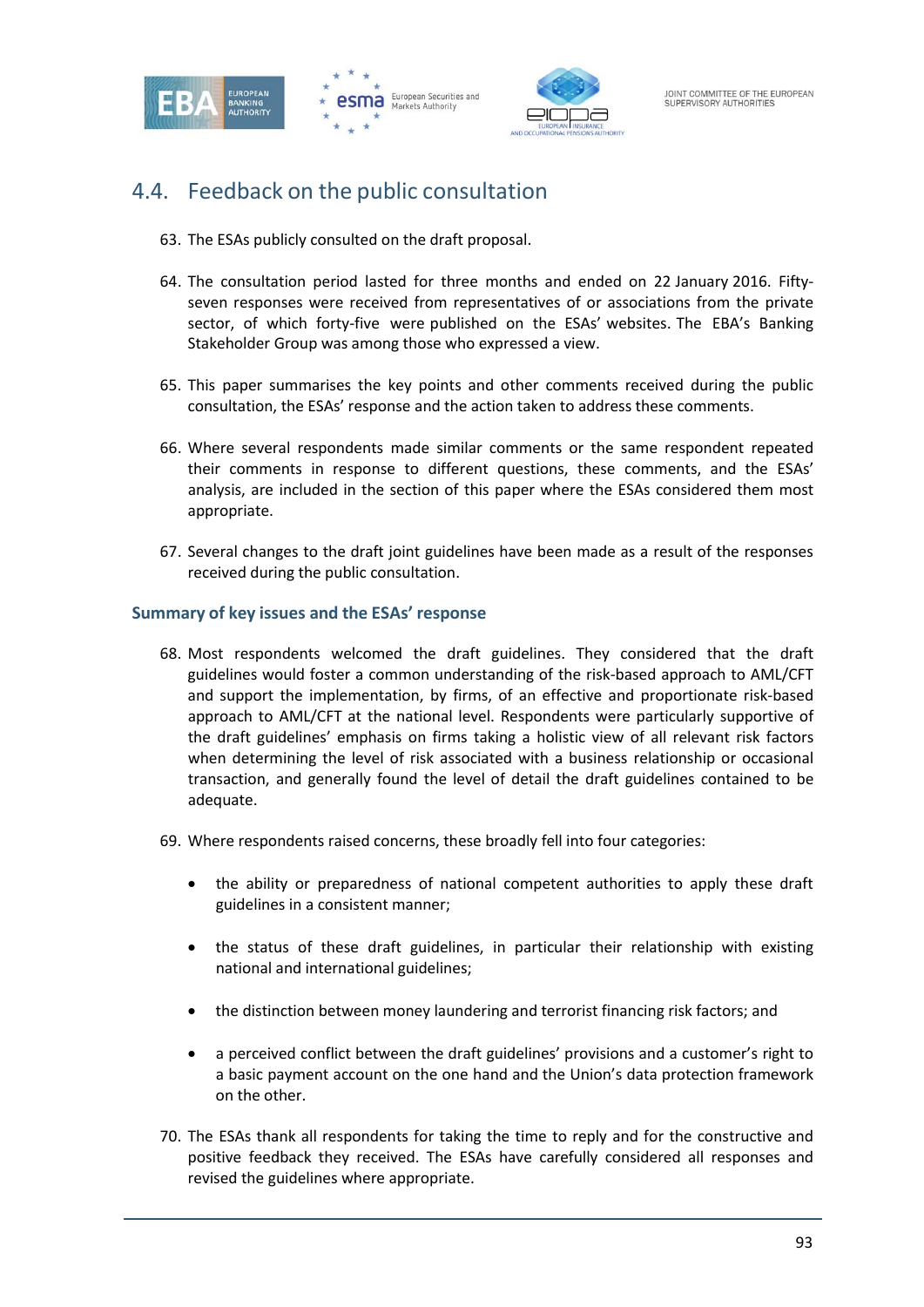

*Ensuring the consistent application of these guidelines by national competent authorities*

- 71. A number of respondents were concerned that these guidelines, of themselves, might not be enough to ensure the consistent supervision, by national competent authorities, of the risk-based approach to AML/CFT. Several respondents thought that the ESAs should take further action to achieve greater harmonisation of supervisory approaches across Member States and one respondent called on the ESAs to act as arbiters should firms disagree with their competent authorities' assessments.
- 72. These guidelines form part of the ESAs' wider work on fostering consistent supervisory practices and a common approach to AML/CFT, and need to be considered in that context. The Risk Factors Guidelines equip firms with the tools they need to make informed decisions on the effective identification, assessment and management of ML/TF risk, and set common, regulatory expectations to which national competent authorities will refer when assessing the adequacy of firms' AML/CFT systems and controls. Other ESA instruments, including the Joint Risk-Based Supervision Guidelines,36 complement the Risk Factors Guidelines by specifying how competent authorities should organise AML/CFT supervision. Together, they provide a solid foundation for promoting a coherent and more harmonised supervisory response to AML/CFT challenges.
- 73. As in other areas of their work, the ESAs are providing training to competent authorities on the application of their AML/CFT standards, monitoring their implementation and keeping them under review to ensure that they remain relevant and conducive to a more robust European approach to AML/CFT. Should the ESAs become aware of competent authorities failing to apply these standards, or applying them in a way that appears to be in breach of Union law, they will take action to address this where appropriate and necessary.

*The status of these draft guidelines, in particular their relationship with existing national and international guidelines*

- 74. Several respondents sought clarity on how these guidelines sit alongside national or international AML/CFT standards such as the FATF's Recommendations and the Wolfsberg Group's AML/CFT guidance. Some thought that a number of provisions in these guidelines went beyond what international best practice suggested and called on the ESAs to reconsider their approach; consistency was important to make AML/CFT compliance easier for firms with an international footprint. One respondent wrote that they preferred national industry guidance and would be following that instead.
- 75. The ESAs drafted these guidelines in a way that is consistent with existing international standards and guidance. This is in line with the co-legislators' approach to Directive (EU) 2015/849, which provides a common European legal basis for the implementation of the FATF's Recommendations.

<sup>&</sup>lt;sup>36</sup> Joint Guidelines on the characteristics of a risk-based approach to anti-money laundering and terrorist financing supervision, and the steps to be taken when conducting supervision on a risk-sensitive basis (2016): https://esas-jointcommittee.europa.eu/Pages/Guidelines/Joint-Guidelines-on-the-Characteristics-of-a-Risk-based-Approach-to-Antimoney-Laundering-and-Terrorist-Financing-Supervisi.aspx.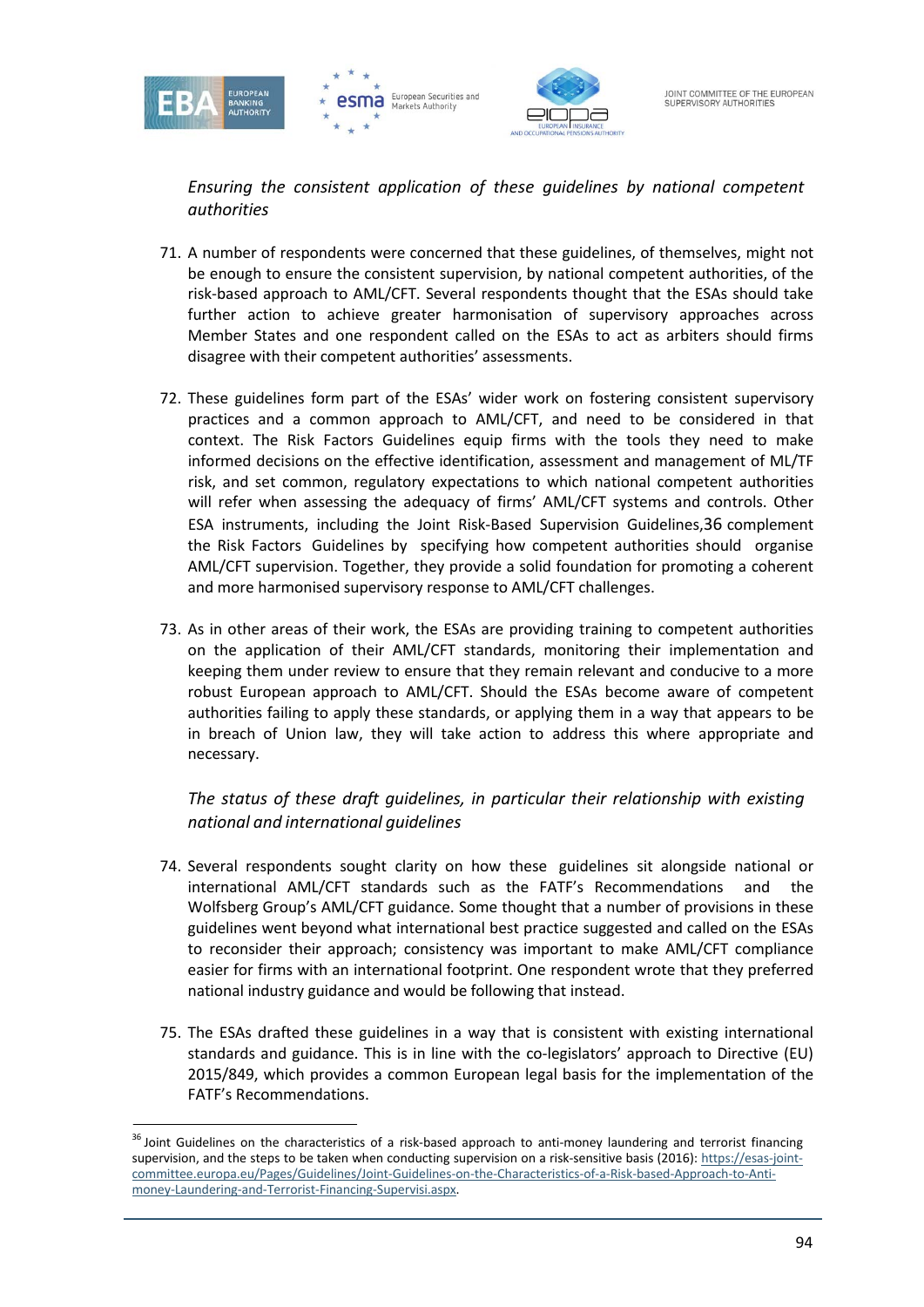





- 76. There are, however, a number of differences between international guidance and the EU's legal framework, for example in situations where EU law creates specific obligations on firms. Regulatory guidance cannot over-ride legal provisions and, in those cases, these guidelines necessarily differ from international standards.
- 77. Article 16(3) of the ESAs Regulations requires competent authorities to 'make every effort to comply' with these guidelines. In practice, this means that competent authorities will incorporate these guidelines into their national framework by, for example, amending relevant legal provisions or adjusting supervisory guidance. Firms that do not adapt their approach accordingly risk being in breach of their AML/CFT obligations.

#### *Consistency with legal provisions in Union law*

- 78. Some respondents were concerned that compliance with these guidelines' provisions would result in a breach of a person's right to a basic payment account under Directive 2014/92/EU or the European data protection framework. One respondent in particular was concerned that expecting firms to consider a customer's reputation was against data protection rules.
- 79. Directive (EU) 2015/849 makes the identification and assessment of ML/TF risk and the successful application of risk-sensitive CDD controls to all customers and their beneficial owners a condition for the establishment of a business relationship. Where firms cannot comply with these obligations, they cannot enter into, or maintain, a business relationship.
- 80. Consequently,
	- Directive 2014/92/EU provides that the right to open and use a basic payment account applies only to the extent that credit institutions can comply with their AML/CFT obligations; and
	- Article 43 of Directive (EU) 2015/849 is clear that the processing of personal data for AML/CFT purposes is a matter of public interest under Directive 95/46/EC. This means that firms that collect, analyse, record or otherwise handle personal data to, for example, assess the ML/TF risk associated with a particular customer but do not use that personal data for purposes other than AML/CFT compliance, are not in breach of the Union's data protection framework.
- 81. These guidelines therefore comply with Union law and do not conflict with provisions in Directive 2014/92/EU or data protection rules.

#### *Distinguishing money laundering and terrorist financing risk factors*

82. A number of respondents asked for further guidance on the risks of terrorist financing, and how CFT controls are different from AML controls.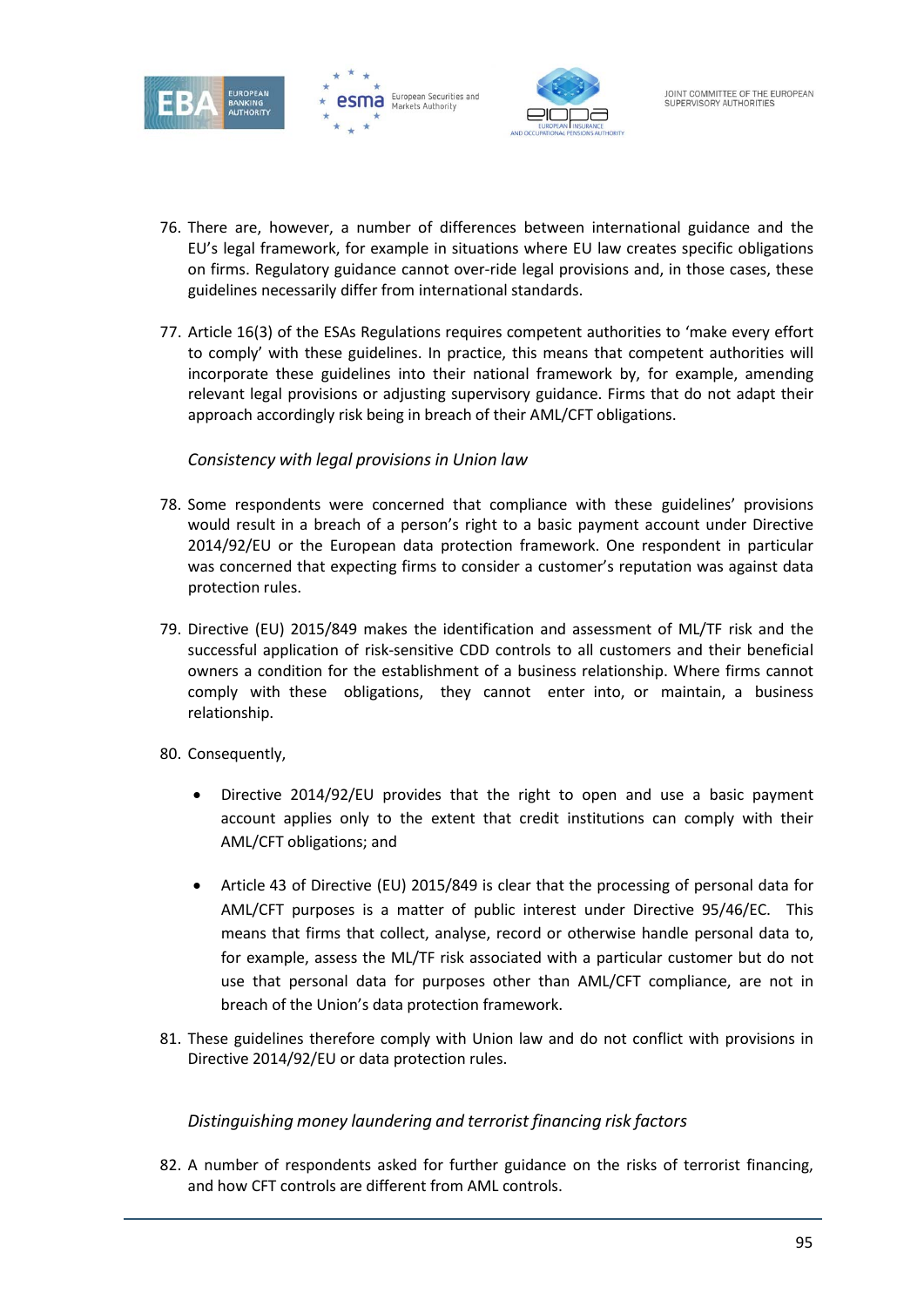

- 83. These guidelines do not systematically distinguish between the systems and controls firms should put in place to identify, assess and manage ML risk and those they should put in place to identify, assess and manage TF risk; guidance related to one will be relevant for the other, unless specified. This is because terrorist funds can appear legitimate and inoffensive, and, in the absence of specific intelligence from law enforcement, will be difficult to identify. The value in CFT controls therefore lies mainly in the post facto identification of terrorist networks, and, consequently, the CFT systems and controls firms will put in place, such as monitoring and other CDD measures, overlap with their AML systems and controls.
- 84. Attempts are now being made at the international, supranational and national levels to better understand TF risk and identify risk factors that may be conducive to a more preventative approach. These risk factors will be incorporated into these guidelines as appropriate.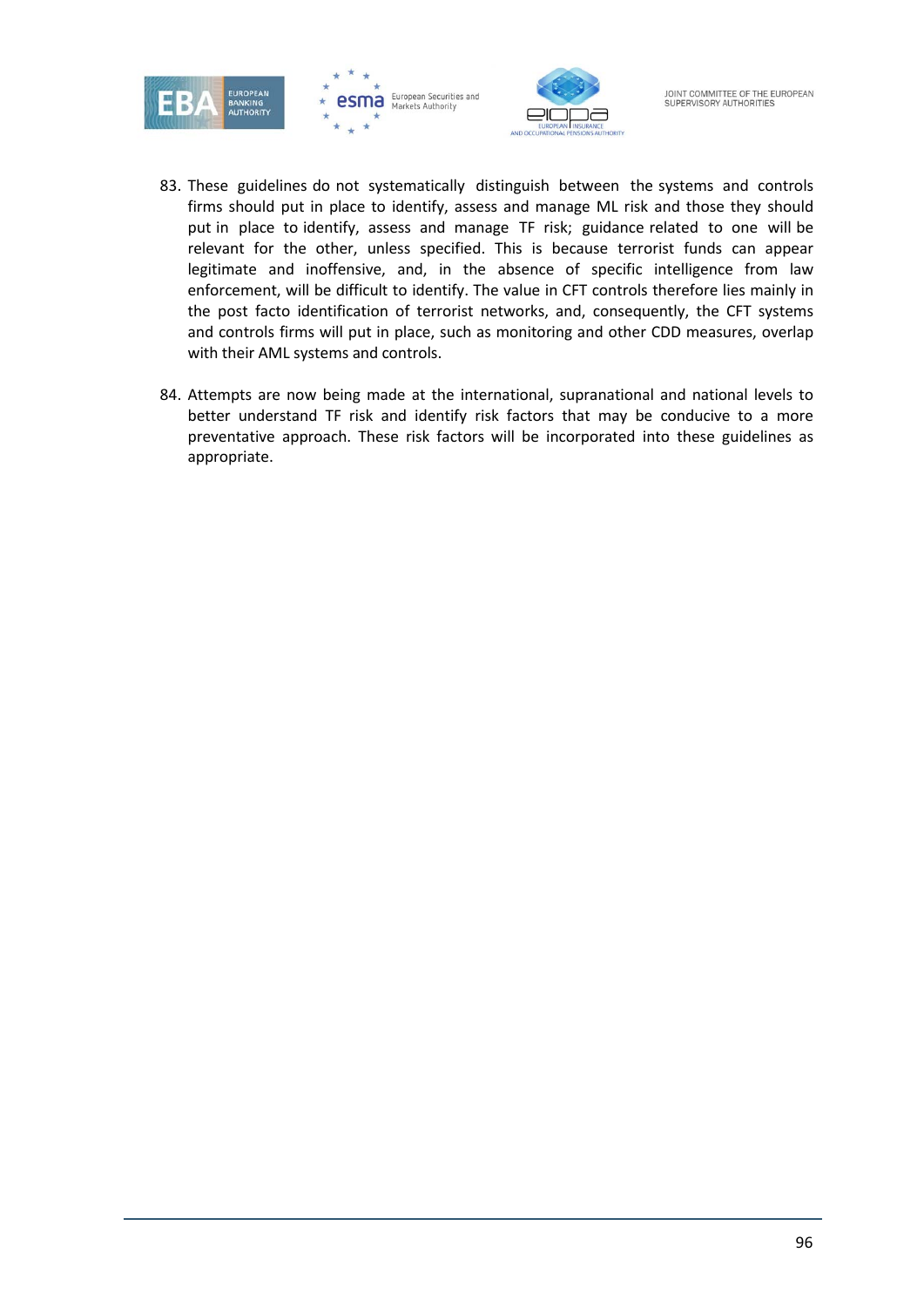

 $\star$ **esma** European Securities and  $\rightarrow$  $\star$ 

AND OCCUPATIONAL PENSIONS AL



## **Summary of responses to the consultation and the ESAs' analysis**

 $\star$  $\rightarrow$ 

| <b>Comments</b>                             | <b>Summary of responses received</b>                                                                                                               | <b>ESAs' analysis</b>                                                                                                                                                                                                                                                                                                                                                                                                                                                                                                                                                                                                                                              | <b>Amendments to</b><br>the proposals                                                     |
|---------------------------------------------|----------------------------------------------------------------------------------------------------------------------------------------------------|--------------------------------------------------------------------------------------------------------------------------------------------------------------------------------------------------------------------------------------------------------------------------------------------------------------------------------------------------------------------------------------------------------------------------------------------------------------------------------------------------------------------------------------------------------------------------------------------------------------------------------------------------------------------|-------------------------------------------------------------------------------------------|
| <b>Comments on Title I</b>                  |                                                                                                                                                    |                                                                                                                                                                                                                                                                                                                                                                                                                                                                                                                                                                                                                                                                    |                                                                                           |
| Subject matter,<br>scope and<br>definitions | One respondent was concerned that the definition<br>of 'occasional transaction' was not in line with the<br>definition in Directive (EU) 2015/849. | Transactions can be carried out as part of a business<br>relationship, or on a one-off, 'occasional' basis<br>where a business relationship has not been<br>established. As Directive (EU) 2015/849 makes clear,<br>a business relationship 'is expected, at the time<br>when the contact is established, to have an element<br>of duration'. There is no expectation of an ongoing,<br>durable relationship in the case of occasional<br>transactions and the guidelines' definition of<br>occasional transactions - that is, a transaction that is<br>not carried out as part of a business relationship - is<br>therefore in line with Directive (EU) 2015/849. | No change.                                                                                |
|                                             | One respondent wanted to replace 'firms' with<br>'obliged entities'.                                                                               | 'Obliged entities', for the purpose of Directive (EU)<br>2015/849, include some entities that are not credit<br>or financial institutions. These guidelines apply to<br>credit and financial institutions only.                                                                                                                                                                                                                                                                                                                                                                                                                                                    | No change.                                                                                |
|                                             | One respondent asked that the guidelines define<br>'must', 'may' and 'should'.                                                                     | In line with other ESA guidelines, the Risk Factors<br>Guidelines use 'must', 'should' and 'may' to describe<br>different degrees of obligations on firms. 'Must' is<br>used to describe a legal obligation, 'should'<br>introduces a strong expectation and 'may' describes<br>examples of possible measures firms could take to<br>meet their legal and regulatory obligations.                                                                                                                                                                                                                                                                                  | Several, to<br>identify<br>legal<br>the<br>source<br>whenever the word<br>'must' is used. |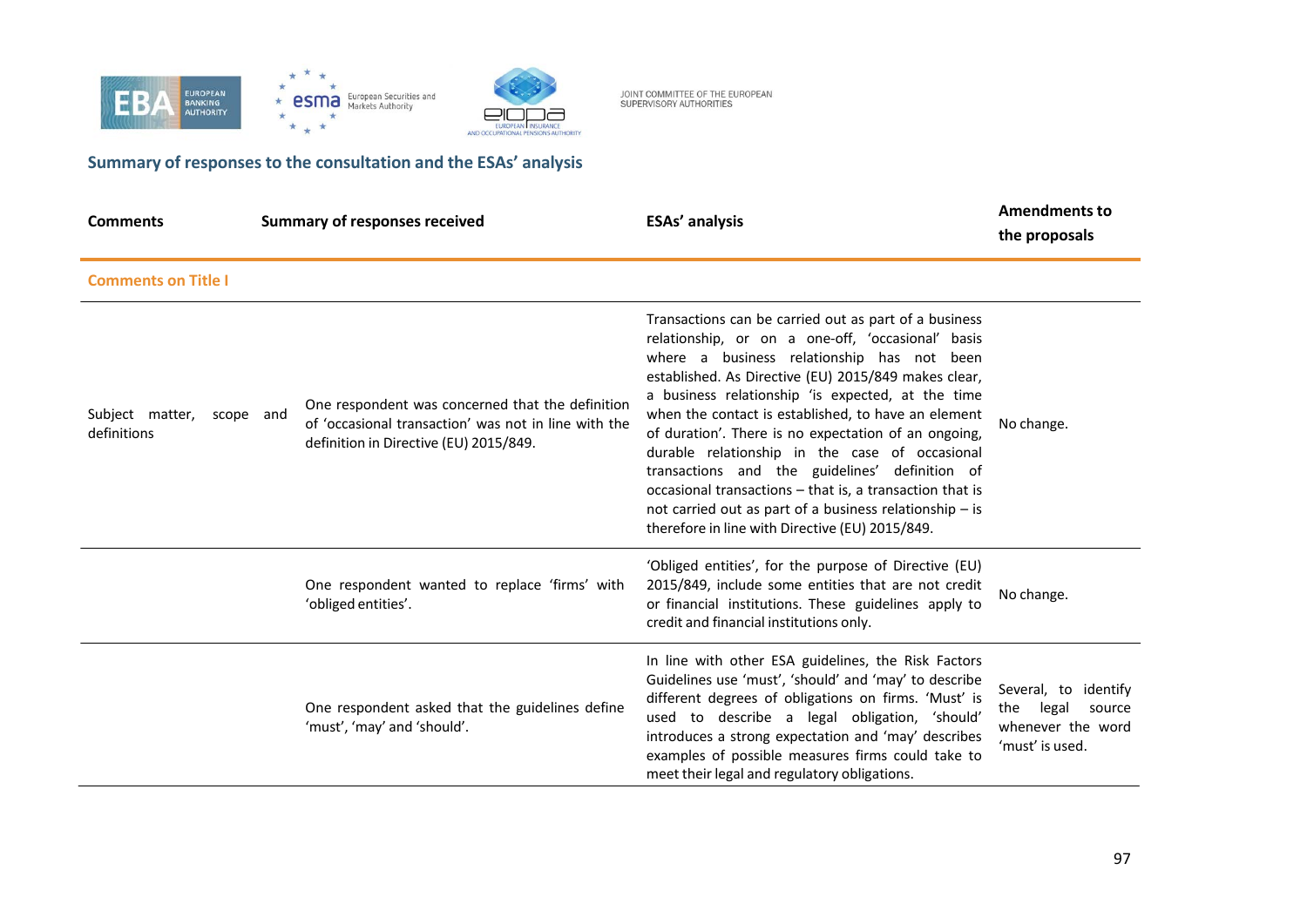





| <b>Comments</b>                                   | <b>Summary of responses received</b>                                                                                                                                                              | <b>ESAs' analysis</b>                                                                                                                                                                                                                                                                                                                                                                                                                                                                                                                                                                                             | <b>Amendments to</b><br>the proposals |
|---------------------------------------------------|---------------------------------------------------------------------------------------------------------------------------------------------------------------------------------------------------|-------------------------------------------------------------------------------------------------------------------------------------------------------------------------------------------------------------------------------------------------------------------------------------------------------------------------------------------------------------------------------------------------------------------------------------------------------------------------------------------------------------------------------------------------------------------------------------------------------------------|---------------------------------------|
| <b>Comments on Title II</b>                       |                                                                                                                                                                                                   |                                                                                                                                                                                                                                                                                                                                                                                                                                                                                                                                                                                                                   |                                       |
| Assessing and managing risk -<br>general comments | One respondent thought that firms should not be<br>expected to do their own risk assessment. This was<br>something national authorities should do.                                                | Article 8 of Directive (EU) 2015/849 requires firms to<br>identify and assess the ML/TF risk to which they are No change.<br>exposed.                                                                                                                                                                                                                                                                                                                                                                                                                                                                             |                                       |
|                                                   | A number of respondents disagreed with individual<br>risk factors, e.g. 'large transactions'. They did not<br>believe they were indicators of higher risk.                                        | The risk factors listed in Title II of these guidelines<br>are not absolute and will not necessarily, of<br>themselves, move a relationship into a higher risk<br>category. The guidelines are clear that the overall<br>context is important and that firms should take a<br>holistic view of all relevant risk factors.                                                                                                                                                                                                                                                                                         | No change.                            |
|                                                   | One respondent considered that the guidelines'<br>expectation that documents be kept up to date<br>was excessive, and that firms should merely do this<br>on a best-efforts basis                 | Article 13(1)(d) of Directive (EU) 2015/849 requires<br>firms to keep documents, data or information held<br>up to date.                                                                                                                                                                                                                                                                                                                                                                                                                                                                                          | No change.                            |
|                                                   | A number of respondents questioned the rationale<br>for requiring firms to establish the nature and<br>purpose of the business relationship, with some<br>suggesting that this was not essential. | Establishing the nature and purpose of the business<br>relationship is not only a requirement under<br>Directive (EU) 2015/849, it is also central to<br>understanding the ML/TF risk associated with the<br>business relationship and will help firms determine<br>what constitutes an unusual or<br>suspicious<br>transaction in the context of the individual business<br>relationship. What firms do to establish the nature<br>and purpose of the business relationship can be<br>adjusted on a risk-sensitive basis, and Title II of these<br>guidelines contains information on what this could<br>entail. | No change.                            |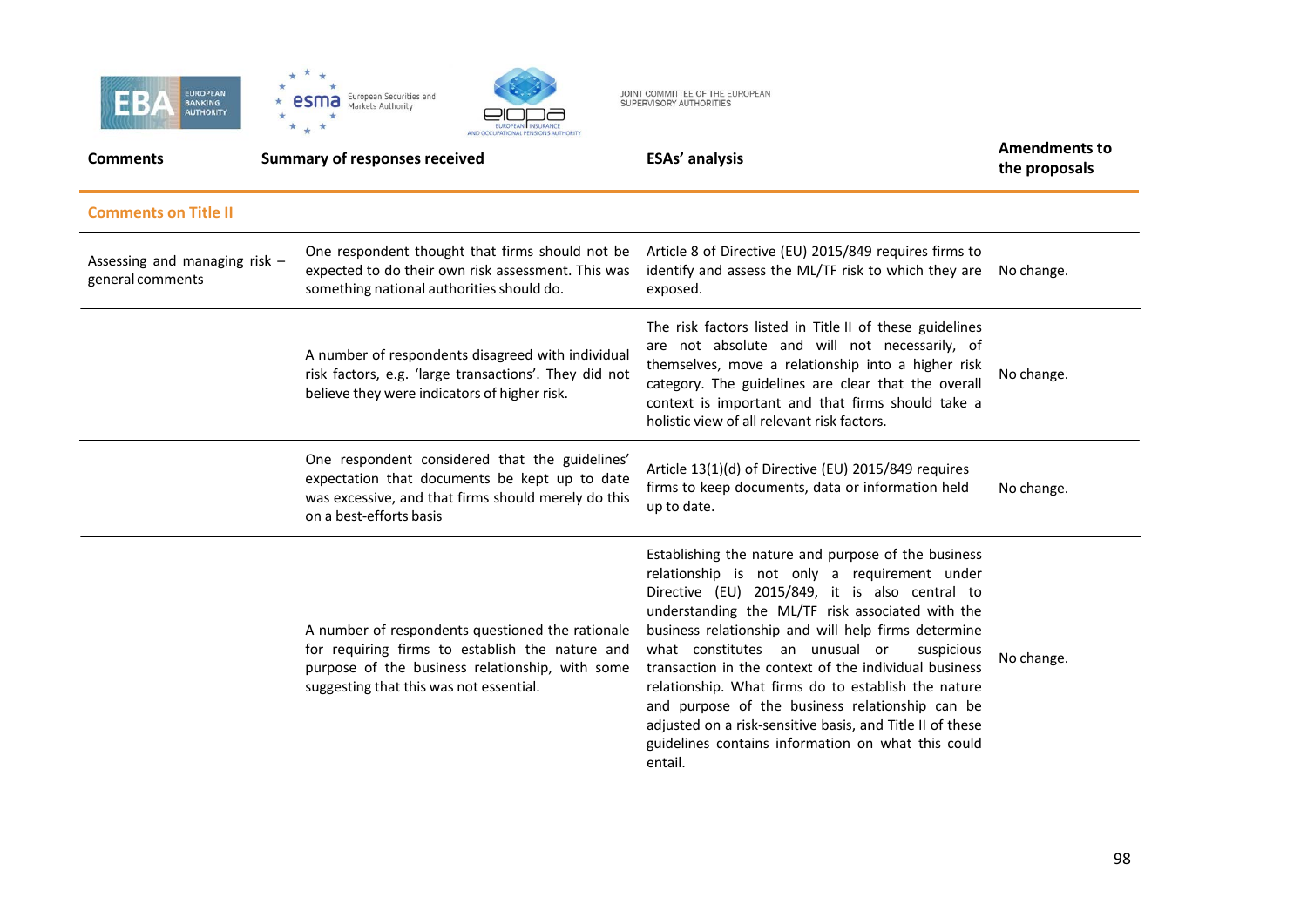





| <b>Comments</b>       | <b>Summary of responses received</b>                                                                                                                                                                                                                                                                                                                           | <b>ESAs' analysis</b>                                                                                                                                                                                                                                                                                                                                                                                    | <b>Amendments to</b><br>the proposals |
|-----------------------|----------------------------------------------------------------------------------------------------------------------------------------------------------------------------------------------------------------------------------------------------------------------------------------------------------------------------------------------------------------|----------------------------------------------------------------------------------------------------------------------------------------------------------------------------------------------------------------------------------------------------------------------------------------------------------------------------------------------------------------------------------------------------------|---------------------------------------|
|                       | Some respondents were uncomfortable with<br>references to media searches<br>as possible<br>information sources and<br>asked<br>that these<br>references be deleted.                                                                                                                                                                                            | The guidelines suggest a number of information<br>sources firms can refer to when identifying the risk<br>associated with a business relationship or occasional<br>transaction. These include media sources, as<br>information in the public domain can be helpful in<br>furthering a firm's understanding of who their<br>customers are, and in determining where further<br>questions should be asked. | No change.                            |
|                       |                                                                                                                                                                                                                                                                                                                                                                | The guidelines are clear that such sources should<br>only be relied upon to the extent that they are<br>credible and reliable. Paragraph 20 explains how<br>firms can determine the credibility of allegations<br>they become aware of in this way.                                                                                                                                                      |                                       |
|                       | Many respondents expressed strong support for<br>the statement in paragraph 17 that firms should<br>take a holistic view of relevant risk factors, and<br>that isolated risk factors may not move a<br>relationship into a higher risk or lower risk<br>category. Some asked that this paragraph be<br>highlighted in bold or repeated throughout the<br>text. | This paragraph is key to the correct interpretation of<br>these guidelines and similar statements are found<br>throughout the text.                                                                                                                                                                                                                                                                      | No change.                            |
| Customer risk factors | Several respondents commented on the beneficial<br>ownership risk factors. They were concerned that<br>information on beneficial owners was hard to<br>obtain, and thought that the lesser CDD<br>requirements in Article 13(1)(b) of Directive (EU)<br>2015/849 meant that fewer factors had to be<br>considered when identifying the ML/TF risk              | The guidelines do not prescribe how many risk<br>factors firms should consider; however, firms should<br>in any case obtain enough information on the<br>beneficial owner to understand the risk associated<br>with the business relationship resulting from who<br>the beneficial owner is.                                                                                                             | No change.                            |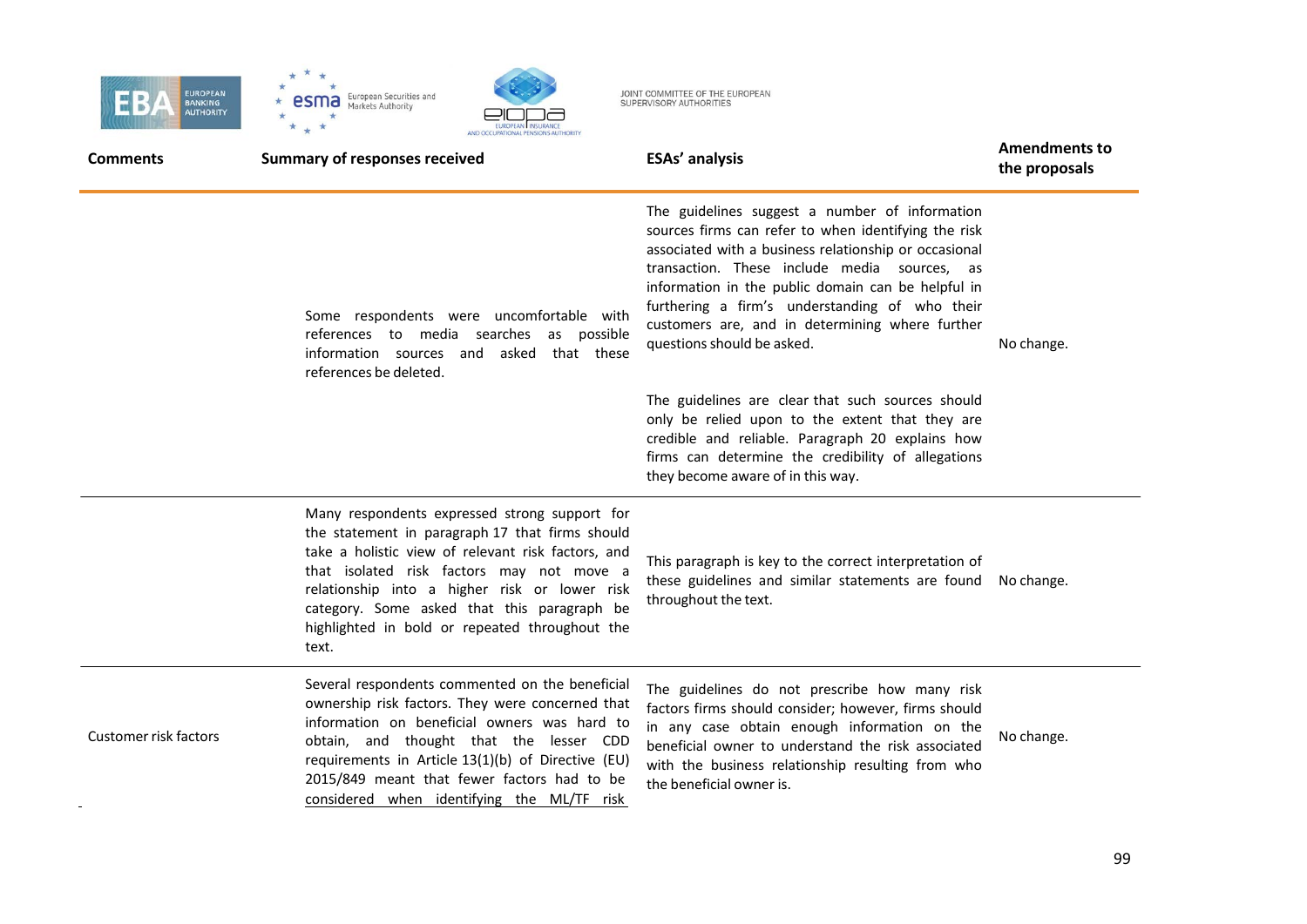



| <b>Comments</b>           |              | <b>Summary of responses received</b>                                                                                                                                                                                                                                                                                               | <b>ESAs' analysis</b>                                                                                                                                                                                                                                                                                                                | <b>Amendments to</b><br>the proposals                                                                                          |
|---------------------------|--------------|------------------------------------------------------------------------------------------------------------------------------------------------------------------------------------------------------------------------------------------------------------------------------------------------------------------------------------|--------------------------------------------------------------------------------------------------------------------------------------------------------------------------------------------------------------------------------------------------------------------------------------------------------------------------------------|--------------------------------------------------------------------------------------------------------------------------------|
|                           |              | associated with the relationship because of who<br>the beneficial owner was. One respondent was of<br>the view that firms should not consider the ML/TF<br>risk associated with the beneficial owner.                                                                                                                              |                                                                                                                                                                                                                                                                                                                                      |                                                                                                                                |
|                           |              | Several respondents disagreed with suggestions<br>that firms should consider the ML/TF risk<br>associated with a customer's or beneficial owner's<br>business activity.                                                                                                                                                            | The source of funds is an important indicator of<br>ML/TF risk.                                                                                                                                                                                                                                                                      | No change.                                                                                                                     |
|                           |              | Some respondents argued against the guidelines'<br>suggestion that firms consider a customer's or a<br>customer's beneficial owner's reputation as part of<br>their risk assessment efforts. Poor reputation was<br>not evidence of wrongdoing and customers should<br>always be presumed innocent unless convicted by<br>a court. | Understanding the reputation of those involved in<br>the business relationship is important to assess the<br>risk that the business relationship might be used for<br>financial crime purposes. There is no suggestion in<br>these guidelines that allegations of wrongdoing are<br>evidence of criminal conduct.                    | No change.                                                                                                                     |
|                           |              | Several respondents asked that the ESAs provide<br>guidelines on the risk associated with customers<br>who are refugees.                                                                                                                                                                                                           | The EBA issued its Opinion on the application of CDD<br>measures to customers who are asylum seekers<br>from higher-risk third countries or territories in<br>April 2016, which sets out how firms can apply<br>robust AML/CFT controls while at the same time<br>facilitating the financial inclusion of vulnerable<br>customers.   | Explanatory<br>detail<br>has been added to<br>the customer risk<br>factors section.                                            |
| Countries<br>and<br>areas | geographical | claimed that it was<br>respondents<br>Several<br>unreasonable to expect firms to assess the ML/TF<br>risk associated with a jurisdiction; some suggested<br>that all FATF/FSRB members should instead be<br>deemed 'equivalent', or that the ESAs should<br>publish a list of equivalent jurisdictions.                            | Directive (EU) 2015/849 requires firms to identify<br>and assess ML/TF risk. Country risk is one of the<br>factors firms have to consider as part of this. These<br>guidelines set out a number of risk factors firms<br>should consider when making that assessment.<br><b>FATF</b><br>evaluations<br>demonstrate<br>mutual<br>that | Explanatory<br>detail<br>has been added to<br>facilitate<br>the<br>assessment of<br>the<br>ML/TF<br>risk<br>associated<br>with |

EUROPEAN INSURANCE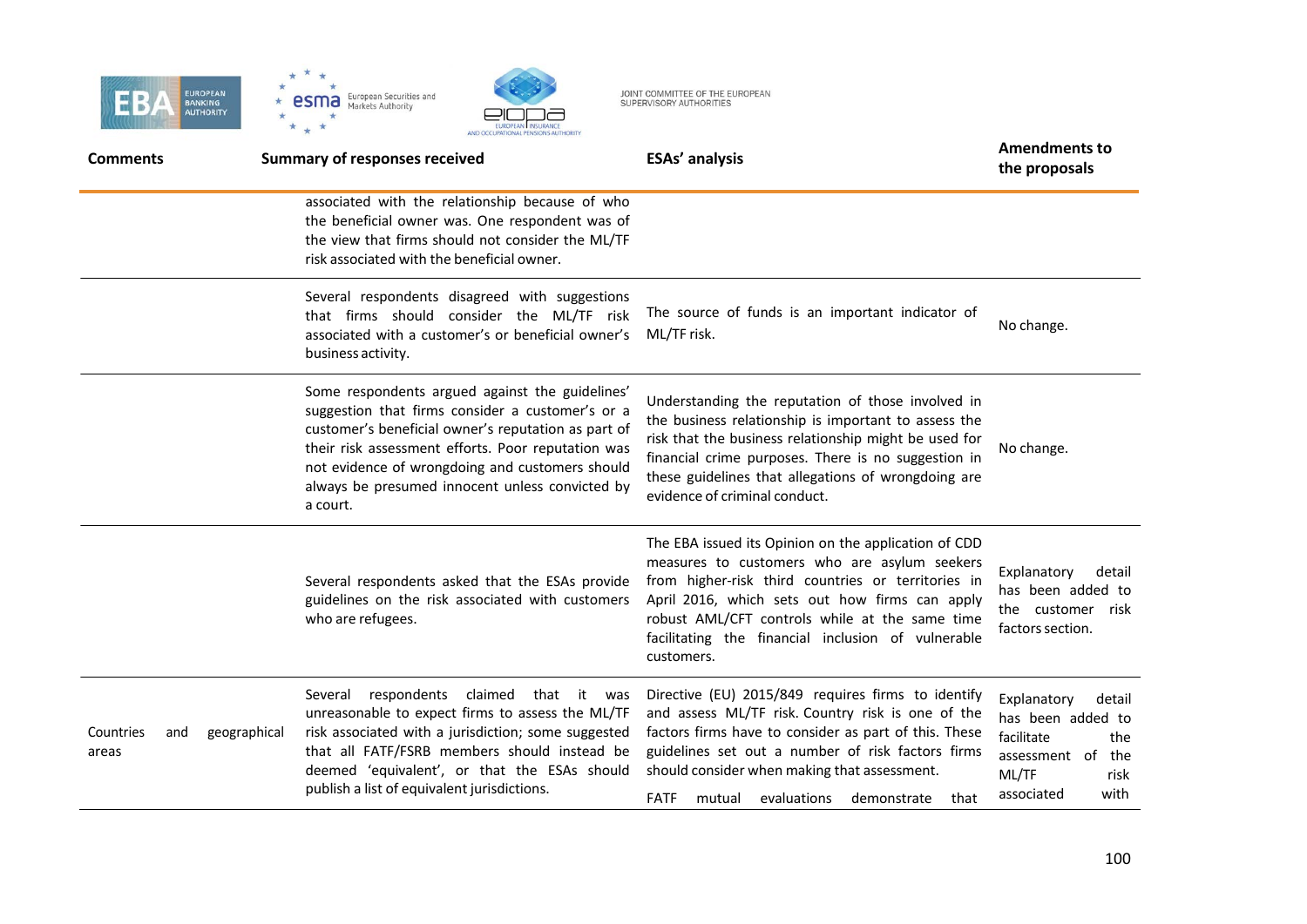





| <b>Comments</b>                                    |     | <b>Summary of responses received</b>                                                                                                                                                                                                                                | <b>ESAs' analysis</b>                                                                                                                                                                                                                                                                                                                                                          | <b>Amendments to</b><br>the proposals                                                                                                                                                                                                           |
|----------------------------------------------------|-----|---------------------------------------------------------------------------------------------------------------------------------------------------------------------------------------------------------------------------------------------------------------------|--------------------------------------------------------------------------------------------------------------------------------------------------------------------------------------------------------------------------------------------------------------------------------------------------------------------------------------------------------------------------------|-------------------------------------------------------------------------------------------------------------------------------------------------------------------------------------------------------------------------------------------------|
|                                                    |     |                                                                                                                                                                                                                                                                     | FATF/FSRB membership does not, of itself, mean<br>that a country's AML/CFT defences are adequate.                                                                                                                                                                                                                                                                              | different<br>jurisdictions,<br>and<br>consequential<br>changes have been<br>made<br>throughout<br>the guidelines.                                                                                                                               |
|                                                    |     | Some respondents were concerned<br>about<br>references to offshore jurisdictions and tax havens.<br>They thought these terms had unhelpful pejorative<br>connotations and suggested that international tax<br>cooperation was now much greater than in the<br>past. | ML/TF risk is determined, inter alia, by a<br>jurisdiction's commitment to international tax<br>transparency and information sharing standards.                                                                                                                                                                                                                                | Explanatory<br>detail<br>has been added to<br>facilitate<br>the<br>0f<br>assessment<br>ML/TF<br>risk<br>with<br>associated<br>different<br>jurisdictions,<br>and<br>consequential<br>changes have been<br>made<br>throughout<br>the guidelines. |
| Products,<br>services<br>transactions risk factors | and | Several respondents wrote that associating non-<br>face-to-face relationships with higher ML/TF risk<br>conflicted with the EU's digital agenda.                                                                                                                    | Annex III to Directive (EU) 2015/849 lists non-face-<br>to-face business relationships or transactions as<br>potentially higher risk. In the same way, the<br>guidelines do not suggest that non-face-to-face<br>relationships are always high risk but instead ask<br>firms to consider how the customer comes to the<br>firm, which may or may not give rise to higher risk. | No change.                                                                                                                                                                                                                                      |
| Weighting risk factors                             |     | Several respondents explicitly supported the<br>statement that firms should take a holistic view of<br>the ML/TF risk factors they have identified that,<br>together, will determine the level of ML/TF risk<br>associated with a business relationship or          | This section is key to the correct interpretation of<br>these guidelines and similar statements are found<br>throughout the text.                                                                                                                                                                                                                                              | No change.                                                                                                                                                                                                                                      |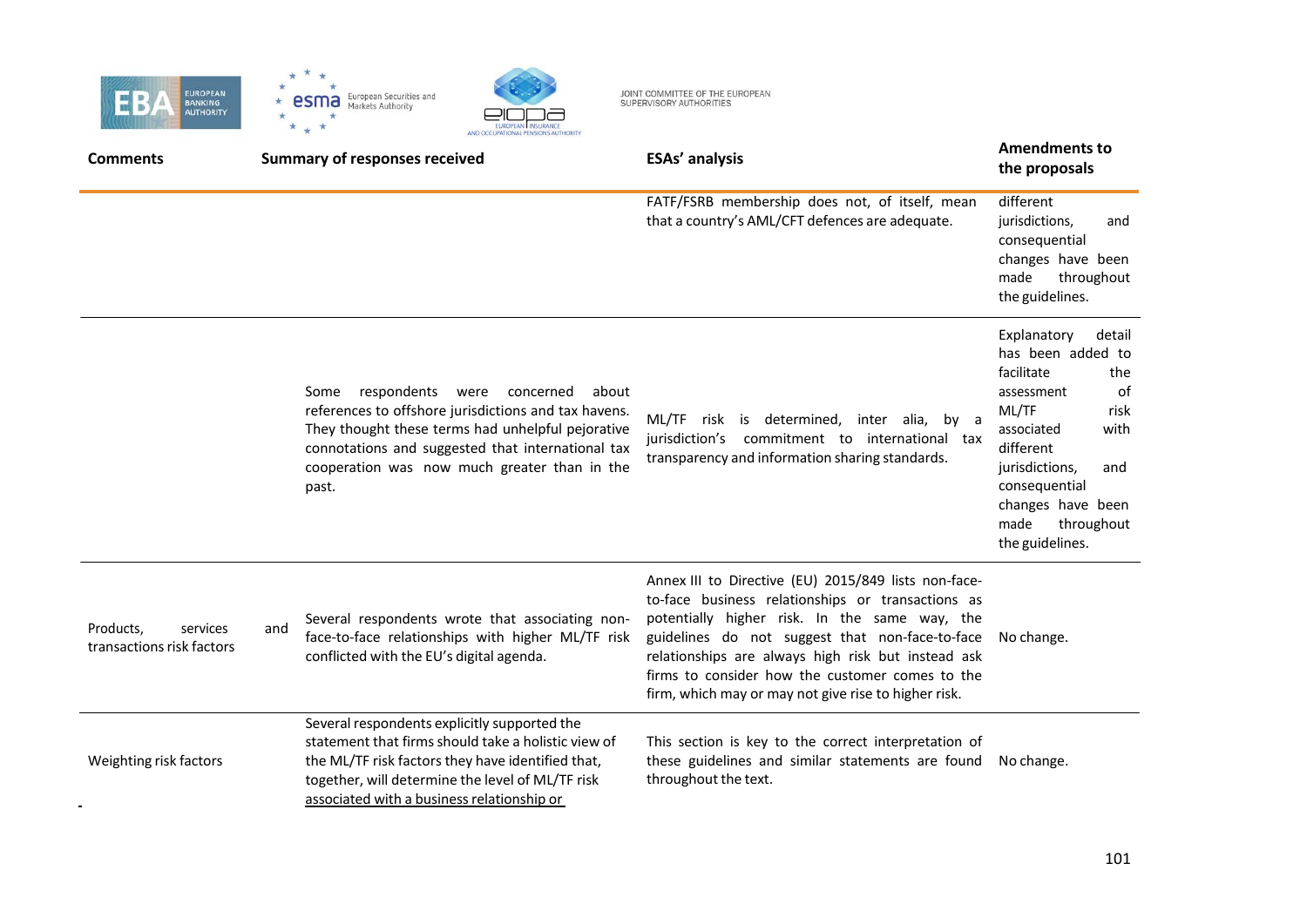



| <b>Comments</b>                        | <b>Summary of responses received</b>                                                                                                                                                                                                                  | <b>ESAs' analysis</b>                                                                                                                                                                                                                                                                                                                                                                                                                                        | <b>Amendments to</b><br>the proposals                                                                                              |
|----------------------------------------|-------------------------------------------------------------------------------------------------------------------------------------------------------------------------------------------------------------------------------------------------------|--------------------------------------------------------------------------------------------------------------------------------------------------------------------------------------------------------------------------------------------------------------------------------------------------------------------------------------------------------------------------------------------------------------------------------------------------------------|------------------------------------------------------------------------------------------------------------------------------------|
|                                        | occasional transaction. This was central to a<br>proportionate, risk-based approach and should be<br>highlighted.                                                                                                                                     |                                                                                                                                                                                                                                                                                                                                                                                                                                                              |                                                                                                                                    |
|                                        | Several respondents explicitly welcomed the<br>guidelines on weighting, but asked that the<br>guidelines make clear that automated systems are<br>not warranted in all cases.                                                                         | The guidelines do not prescribe the use of<br>automated systems, but the exclusive use of manual<br>systems should not stand in the way of effective<br>AML/CFT systems and controls.                                                                                                                                                                                                                                                                        | section<br><b>This</b><br>has<br>amended to<br>been<br>make clear that it<br>only applies where<br>firms use automated<br>systems. |
| Categorising business<br>relationships | One respondent argued that only high-risk<br>customers needed to be categorised.                                                                                                                                                                      | The guidelines do not prescribe how firms should<br>categorise customers, but are clear that, in line with<br>good risk management practices, all business<br>relationships and occasional transactions should be<br>categorised based on the level of ML/TF risk. Correct<br>categorisation of business relationships is key to the<br>application of adequate CDD and risk management<br>measures.                                                         | No change.                                                                                                                         |
| SDD                                    | Several respondents argued that the guidelines did<br>not provide for exemptions from CDD in low-risk<br>situations; furthermore,<br>some<br>respondents<br>claimed that, in low-risk situations, beneficial<br>owners did not need to be identified. | Directive 2005/60/EC provided for exemptions from<br>CDD obligations in low-risk situations, subject to<br>certain conditions. It was possible, in some cases,<br>not to identify the beneficial owner. However,<br>Directive (EU) 2015/849 does not provide for such<br>exemptions. This means that firms always have to<br>apply all CDD measures in all cases, even though the<br>extent of these measures can be adjusted on a risk-<br>sensitive basis. | No change.                                                                                                                         |
|                                        | respondents<br>complained<br>that the<br>Several<br>guidelines' SDD section was too similar to standard<br>CDD. There was concern, in particular, about one                                                                                           | In line with the FATF's Recommendations, Directive<br>(EU) 2015/849 requires firms to apply all CDD<br>measures in all cases. As a result, SDD measures now                                                                                                                                                                                                                                                                                                  | No change.                                                                                                                         |

EUROPEAN INSURANCE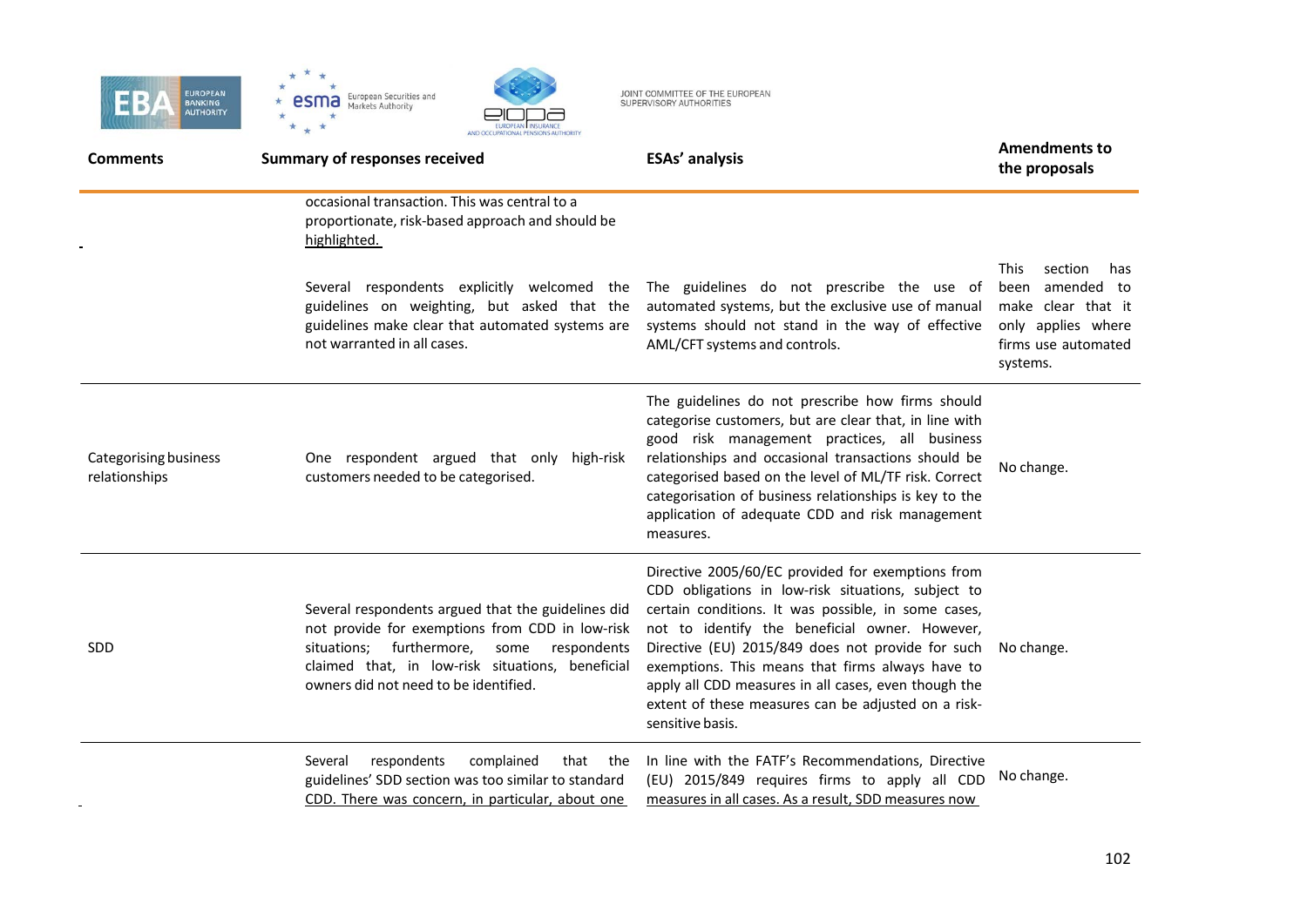

 $\sim 10^{-1}$ 



| <b>Comments</b>                                          |     | AND OCCUPATIONAL PENSIONS AUTHORITY<br><b>Summary of responses received</b>                                                                                                                                                                                                                                                                                                                                                                                                                                                                                                                                                                                                                            | <b>ESAs' analysis</b>                                                                                                                                                                                                                                                                                                                                                                                                                                                                                                                                                                                                                                       | <b>Amendments to</b><br>the proposals |
|----------------------------------------------------------|-----|--------------------------------------------------------------------------------------------------------------------------------------------------------------------------------------------------------------------------------------------------------------------------------------------------------------------------------------------------------------------------------------------------------------------------------------------------------------------------------------------------------------------------------------------------------------------------------------------------------------------------------------------------------------------------------------------------------|-------------------------------------------------------------------------------------------------------------------------------------------------------------------------------------------------------------------------------------------------------------------------------------------------------------------------------------------------------------------------------------------------------------------------------------------------------------------------------------------------------------------------------------------------------------------------------------------------------------------------------------------------------------|---------------------------------------|
|                                                          |     | provision suggesting that verifying identity on the<br>basis of a single document qualified as SDD.                                                                                                                                                                                                                                                                                                                                                                                                                                                                                                                                                                                                    | closely resemble CDD measures, whereas they could<br>have resulted in exemptions under the previous<br>regime.                                                                                                                                                                                                                                                                                                                                                                                                                                                                                                                                              |                                       |
| PEPs                                                     |     | A number of respondents felt that the guidelines'<br><b>PEPS</b><br>provisions<br>unduly<br>were<br>onerous.<br>Respondents took issue with the need to establish<br>a PEP's source of wealth and source of funds,<br>which they considered disproportionate, and<br>several thought that requiring senior management<br>sign-off would lead to firms avoiding business<br>relationships with PEPs. There were suggestions<br>that the guidelines should establish a monetary<br>threshold below which PEP relationships were not<br>high risk, and that the ESAs should publish PEP<br>lists.<br>Some respondents took issue with the guidelines'<br>suggestion that PEP relationships did not always | Article 20 of Directive (EU) 2015/849 requires firms<br>to apply specific EDD measures to business<br>relationships or transactions with PEPs. These EDD<br>measures have to be applied in all cases and include<br>the establishment of the PEP's source of wealth and<br>source of funds, and the need for senior<br>management approval for establishing or continuing<br>a business relationship with a PEP. There is no<br>exemption, in the Directive, for business<br>relationships with PEPs that remain below a certain<br>threshold.<br>The Directive does, however, permit the adjustment<br>of the extent of obligatory EDD measures on a risk- | No change.                            |
|                                                          |     | present the same degree of high risk, while others<br>explicitly welcomed this as sensible and<br>proportionate.                                                                                                                                                                                                                                                                                                                                                                                                                                                                                                                                                                                       | sensitive basis and the guidelines set out how this<br>can be done.                                                                                                                                                                                                                                                                                                                                                                                                                                                                                                                                                                                         |                                       |
| High-risk<br>jurisdictions<br>other high-risk situations | and | Most respondents agreed with this section but<br>some respondents argued that information on a<br>customer's family members or business associates<br>should not influence the risk assessment.<br>Others asked that the EDD measures in this section<br>be ranked according to their importance.                                                                                                                                                                                                                                                                                                                                                                                                      | In higher risk situations, information about a<br>customer's family or close business partners can<br>provide firms with important insights into the ML/TF<br>risk associated with the business relationship, for<br>example where allegations of corruption or other<br>serious crimes exist that could increase the risk of<br>the firm handling the proceeds of crime.                                                                                                                                                                                                                                                                                   | No change.                            |
|                                                          |     |                                                                                                                                                                                                                                                                                                                                                                                                                                                                                                                                                                                                                                                                                                        | It is not possible to rank EDD measures by                                                                                                                                                                                                                                                                                                                                                                                                                                                                                                                                                                                                                  |                                       |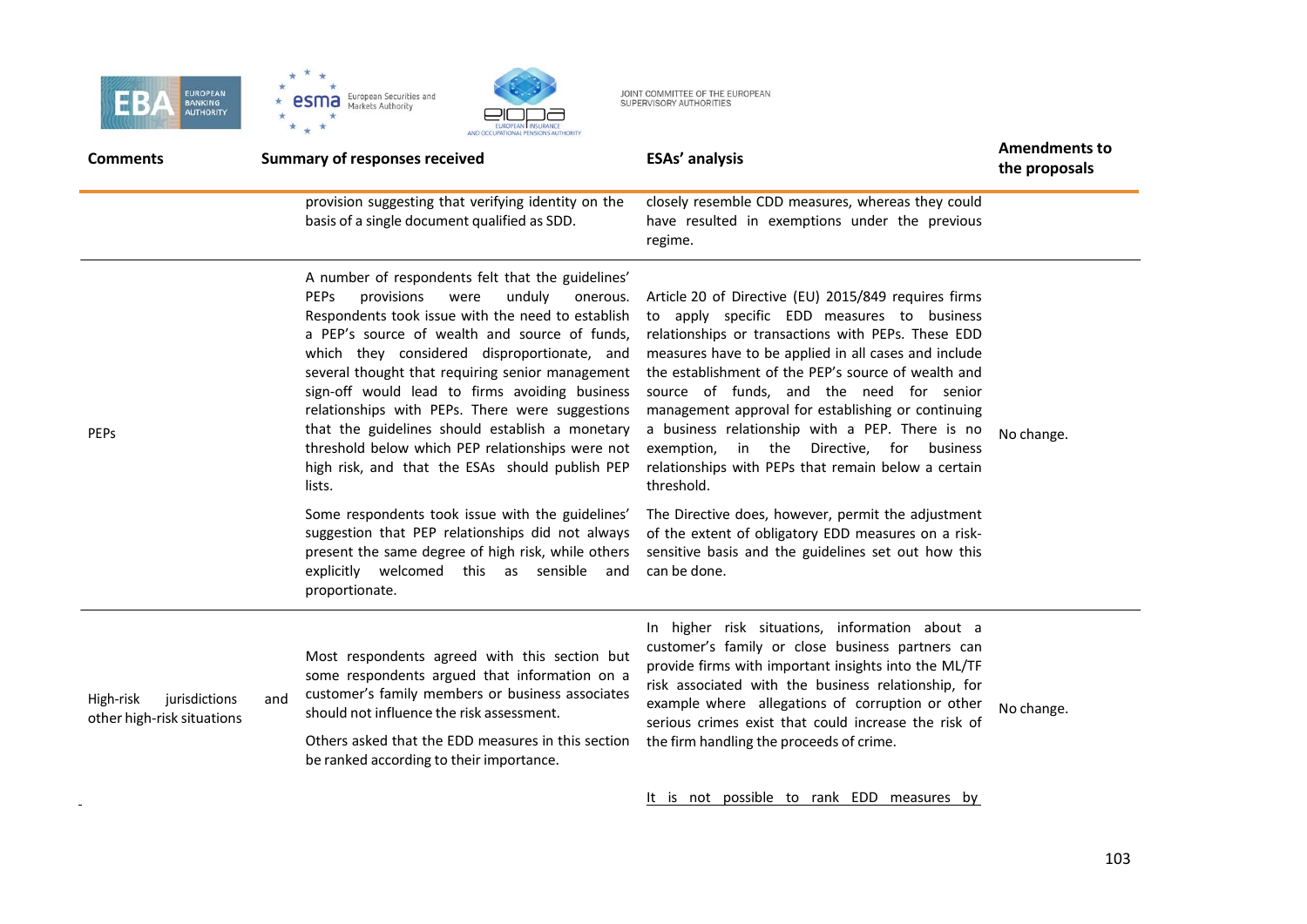



| <b>Comments</b>              | AND OCCUPATIONAL PENSIONS AUTHORITY<br><b>Summary of responses received</b>                                                                                                                                                                                                                              | <b>ESAs' analysis</b>                                                                                                                                                                                                                                                                                                                                                                                                                                                                         | <b>Amendments to</b><br>the proposals                                                                                      |
|------------------------------|----------------------------------------------------------------------------------------------------------------------------------------------------------------------------------------------------------------------------------------------------------------------------------------------------------|-----------------------------------------------------------------------------------------------------------------------------------------------------------------------------------------------------------------------------------------------------------------------------------------------------------------------------------------------------------------------------------------------------------------------------------------------------------------------------------------------|----------------------------------------------------------------------------------------------------------------------------|
|                              |                                                                                                                                                                                                                                                                                                          | importance as the relevance or relative importance<br>of each measure will depend on the reason why a<br>relationship is classed as higher risk.                                                                                                                                                                                                                                                                                                                                              |                                                                                                                            |
| Other considerations         | One respondent suggested that guidelines asking<br>firms to terminate a business relationship where<br>they are not satisfied that the purpose and nature<br>of the business relationship are legitimate were<br>not in line with Directive (EU) 2015/849. Others<br>explicitly welcomed this provision. | The guidelines are clear that firms should enter into<br>business relationships only where they are satisfied<br>that they can manage the ML/TF risk. Where firms<br>have reasonable grounds to suspect ML/TF, they<br>must report their suspicion to the FIU.                                                                                                                                                                                                                                | No change.                                                                                                                 |
| Derisking                    | Several respondents welcomed guidance on<br>derisking, although some asked that the guidelines<br>make clear that the risk-based approach, of itself,<br>does not require the termination of higher risk<br>relationships and provided drafting suggestions.                                             | This clarification is in line with the FATF's derisking<br>statements.                                                                                                                                                                                                                                                                                                                                                                                                                        | This paragraph has<br>been amended<br>in<br>line<br>with<br>respondents'<br>drafting suggestions.                          |
| <b>Comments on Title III</b> |                                                                                                                                                                                                                                                                                                          |                                                                                                                                                                                                                                                                                                                                                                                                                                                                                               |                                                                                                                            |
| Correspondent banking        | Some respondents considered that EDD measures<br>should not apply to correspondent relationships<br>where banks acted in a principal-to-principal<br>capacity.                                                                                                                                           | guidelines<br>acknowledge that not all<br><b>The</b><br>correspondent relationships present the same level<br>of risk and provide guidance to firms on how to<br>adjust their EDD measures accordingly; however, the<br>definition of correspondent relationships in Directive<br>(EU) 2015/849 is broad and it is not possible for<br>these guidelines to exclude specific correspondent<br>relationships, even if firms consider these to be<br>associated with lower levels of ML/TF risk. | Minor amendments<br>reflect<br>better<br>to<br>different levels of<br>high risk in line with<br>international<br>guidance. |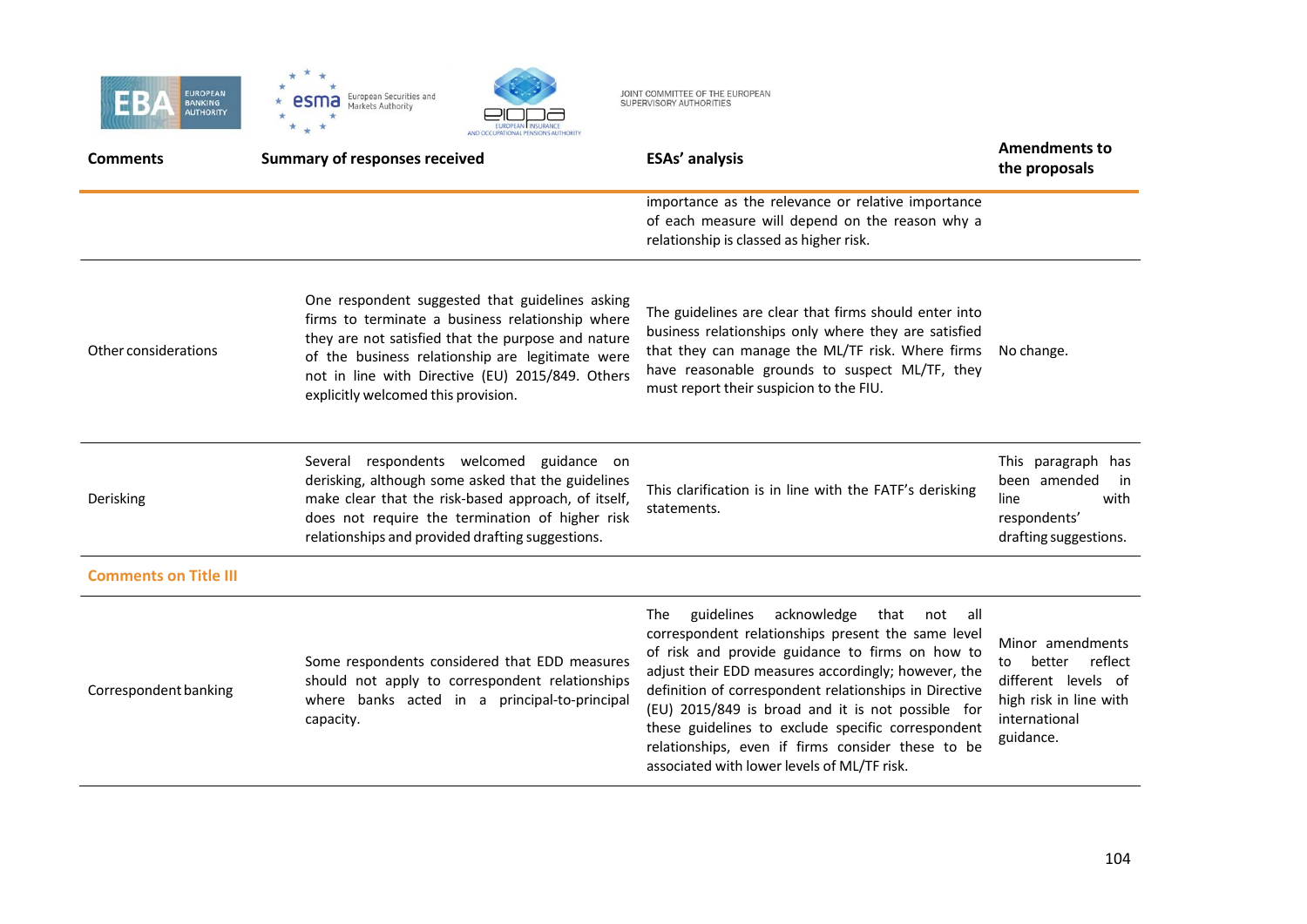





| <b>Comments</b> | <b>Summary of responses received</b>                                                                                                                                                            | <b>ESAs' analysis</b>                                                                                                                                                                                                                                                                                                                                                                  | <b>Amendments to</b><br>the proposals                               |
|-----------------|-------------------------------------------------------------------------------------------------------------------------------------------------------------------------------------------------|----------------------------------------------------------------------------------------------------------------------------------------------------------------------------------------------------------------------------------------------------------------------------------------------------------------------------------------------------------------------------------------|---------------------------------------------------------------------|
|                 | Several respondents argued that reliance on the<br>Wolfsberg questionnaire should, of itself, be<br>enough to meet the Directive's correspondent<br>banking requirements.                       | Questionnaires are a good starting point but may not<br>be enough to allow firms to comply with their<br>obligations under Directive (EU) 2015/849 as<br>transposed by Member States.                                                                                                                                                                                                  | Minor amendments<br>to clarify regulatory<br>expectations.          |
| Retail banking  | Several respondents pointed to a perceived<br>incompatibility between this chapter's reference to<br>non-resident customers as potential indicators of<br>higher risk and Directive 2014/92/EU. | Directive 2014/92/EU does not prevent the<br>assessment of the ML/TF risk associated with a<br>business relationship or occasional transaction and is<br>clear that the right to open and use a basic payment<br>account applies only to the extent that credit<br>institutions can comply with their AML/CFT<br>obligations.                                                          | No change.                                                          |
|                 | A clarification was requested on which CDD<br>obligations could be met in lower risk situations by<br>referring to a payment drawn on an account in the<br>customer's name in an EEA country.   | In lower risk situations, a payment drawn on an<br>account in the customer's name in an EEA country<br>may be enough to satisfy the requirements of<br>Article $13(1)(a)$ and (b).                                                                                                                                                                                                     | Minor amendments<br>to clarify regulatory<br>expectations.          |
|                 | Most respondents welcomed the provisions on<br>pooled accounts, but several asked that they be<br>extended to apply to equivalent jurisdictions as<br>well.                                     | The guidelines have been amended to allow the<br>application of SDD measures in situations where the<br>account holder is a firm in a non-EEA jurisdiction,<br>provided that this jurisdiction's AML/CFT regime is<br>not less robust than the regime envisaged in<br>Directive (EU) 2015/849 and that the firm is<br>supervised effectively for compliance with these<br>obligations. | Extended<br>to<br>equivalent<br>countries, but only<br>for 'firms'. |
|                 |                                                                                                                                                                                                 | This provision has not been extended to other<br>obliged entities in third countries on account of the<br>ML/TF risk associated with obliged entities that are                                                                                                                                                                                                                         |                                                                     |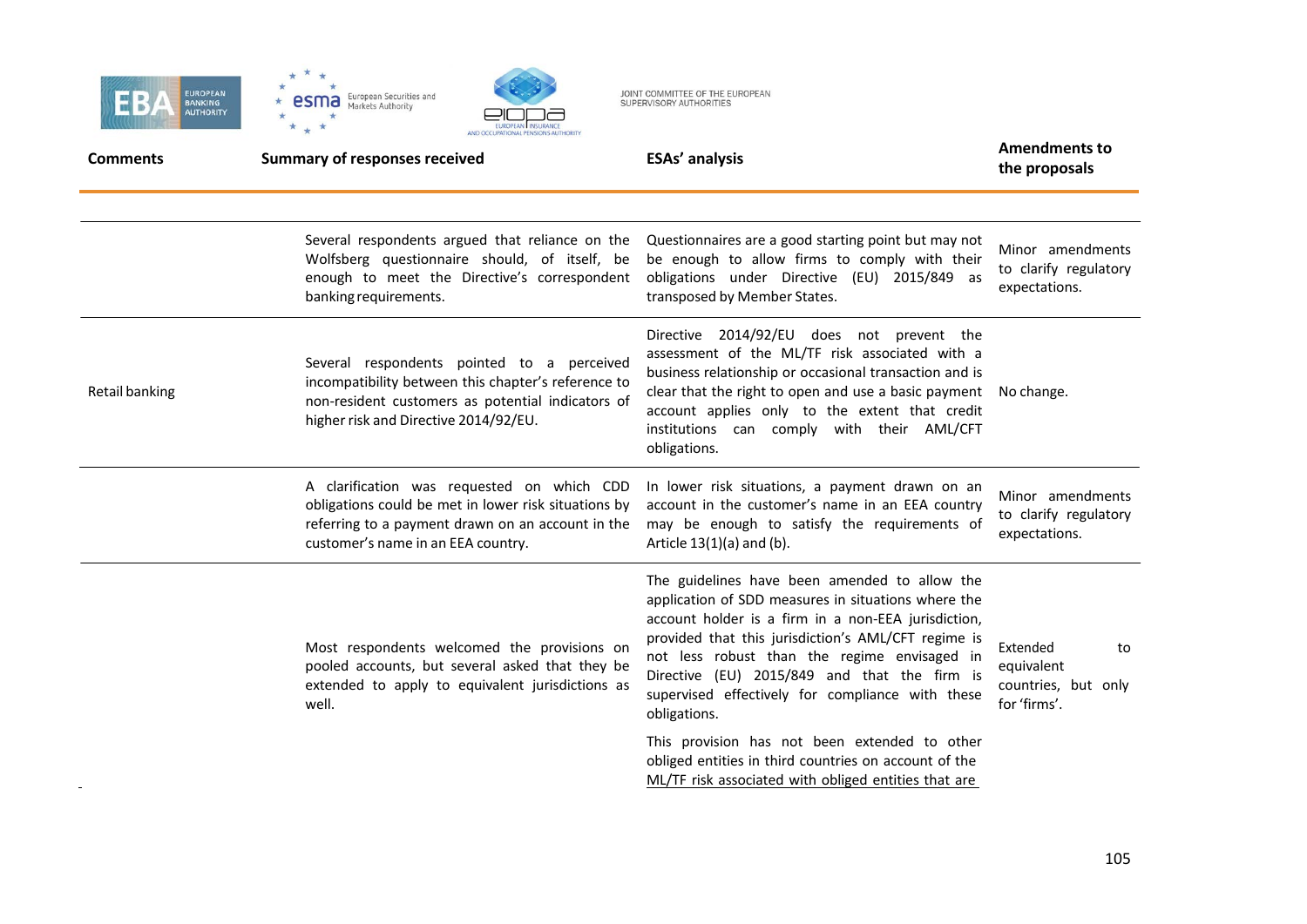





| <b>Comments</b> | <b>Summary of responses received</b>                                                                                                                                                                                                                      | <b>ESAs' analysis</b>                                                                                                                                                                                                                                                                                                                                | <b>Amendments to</b><br>the proposals                         |
|-----------------|-----------------------------------------------------------------------------------------------------------------------------------------------------------------------------------------------------------------------------------------------------------|------------------------------------------------------------------------------------------------------------------------------------------------------------------------------------------------------------------------------------------------------------------------------------------------------------------------------------------------------|---------------------------------------------------------------|
|                 |                                                                                                                                                                                                                                                           | not firms as defined in these guidelines.                                                                                                                                                                                                                                                                                                            |                                                               |
| E-money issuers | Several respondents suggested that low thresholds<br>alone were sufficient to put an e-money product<br>into a lower risk category.                                                                                                                       | The guidelines describe low thresholds as a factor<br>indicating lower risk but are clear that a low<br>threshold may not be enough to reduce terrorist<br>financing risk. Firms have to take a holistic view of all<br>the relevant risk factors, which, together, determine<br>the level of ML/TF risk associated with a business<br>relationship. | changes to<br>Minor<br>clarify<br>regulatory<br>expectations. |
|                 | One respondent was concerned that scheme-<br>enabled cards were described as higher risk.                                                                                                                                                                 | The ability to use an e-money product widely can<br>give rise to higher ML/TF risk, but the guidelines are<br>clear that firms have to take a holistic view of all the<br>relevant risk factors that, together, determine the<br>level of ML/TF risk associated with a business<br>relationship.                                                     | No change.                                                    |
|                 | One respondent suggested that distributors will be<br>unable to spot unusual multiple purchases or e-<br>money product usage. They said that such<br>behaviour was visible to issuers only.                                                               | There is no expectation that distributors will monitor<br>customer behaviour after e-money has been issued.<br>However, where a distributor who is themselves an<br>obliged entity observes unusual behaviour at point<br>of sale, this could indicate higher risk.                                                                                  | Minor changes to<br>clarify<br>regulatory<br>expectations.    |
|                 | One respondent asked for examples of adequate<br>safeguards that might reduce the risk associated<br>with non-face-to-face relationships.                                                                                                                 | Examples of adequate safeguards include electronic<br>identification in line with<br>Regulation<br>(EU)<br>No 910/2014 and anti-impersonation fraud checks.                                                                                                                                                                                          | Minor changes to<br>clarify<br>regulatory<br>expectations.    |
|                 | One respondent thought that issuers could not<br>check whether a payment had been drawn on an<br>account in the sole or joint name of the customer,<br>and suggested that issuers should look to establish<br>whether the customer could be shown to have | Establishing control over<br>an account without<br>establishing who the holder is does not meet the<br>CDD requirements set out in Article 13(1) of<br>Directive (EU) 2015/849.                                                                                                                                                                      | No change.                                                    |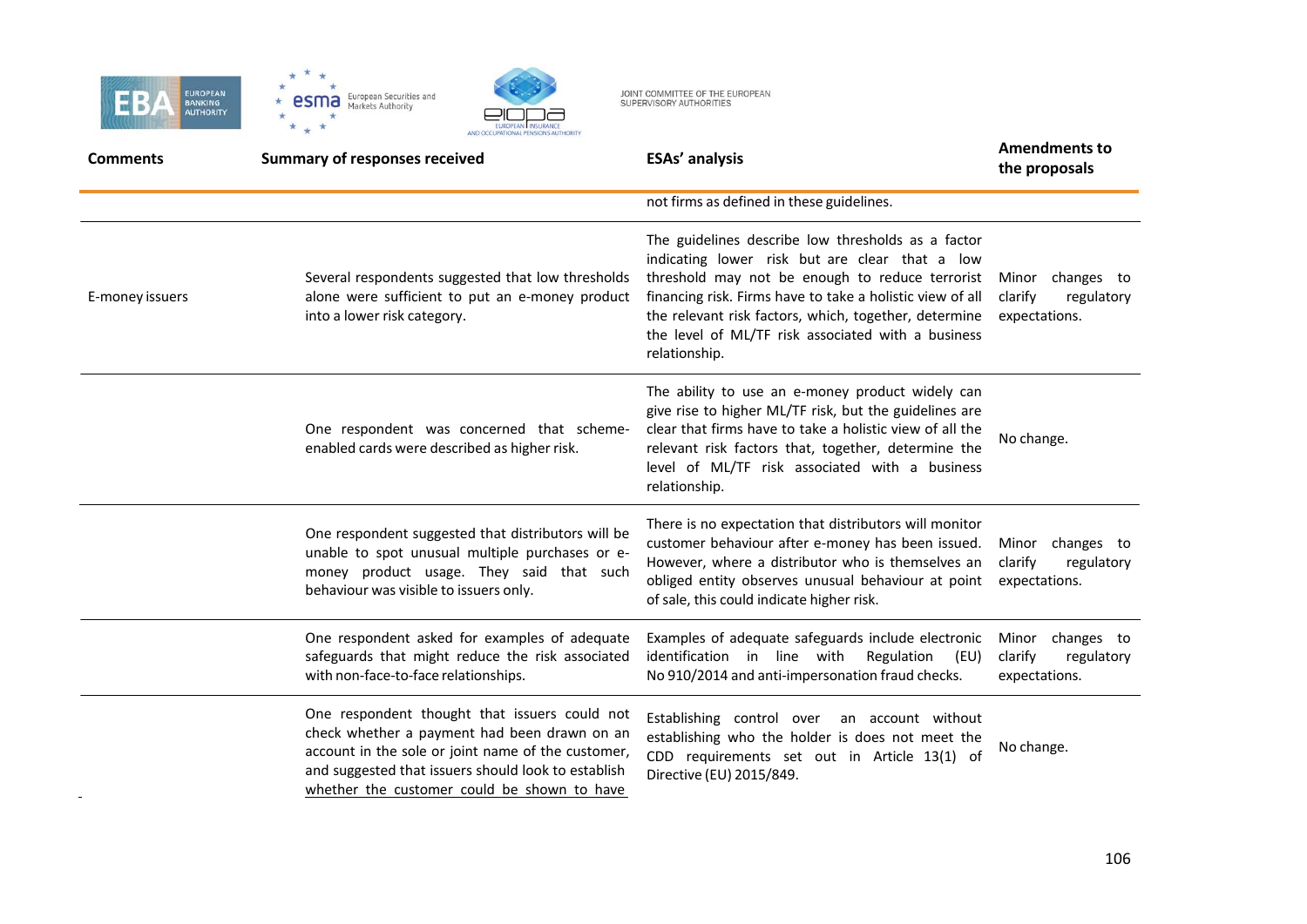



| <b>Comments</b>   | <b>Summary of responses received</b>                                                                                                                                                                            | <b>ESAs' analysis</b>                                                                                                                                                                                                                                                                                                                                                                                                                                                                                              | <b>Amendments to</b><br>the proposals                      |
|-------------------|-----------------------------------------------------------------------------------------------------------------------------------------------------------------------------------------------------------------|--------------------------------------------------------------------------------------------------------------------------------------------------------------------------------------------------------------------------------------------------------------------------------------------------------------------------------------------------------------------------------------------------------------------------------------------------------------------------------------------------------------------|------------------------------------------------------------|
|                   | control over the account instead.                                                                                                                                                                               |                                                                                                                                                                                                                                                                                                                                                                                                                                                                                                                    |                                                            |
|                   | Several respondents considered that restricting the<br>ability to reduce the intensity of ongoing<br>monitoring to e-money products that do not<br>exceed EUR 250 over a 12-month period was not<br>risk-based. | Ongoing monitoring is important to understand<br>ML/TF risk and any reduction in the intensity of<br>ongoing monitoring has to be considered in that<br>context. However, firms will be able to ascertain at<br>what point transaction volumes and values cease to<br>be low risk.                                                                                                                                                                                                                                 | <b>The</b><br>monetary<br>threshold has been<br>removed.   |
| Money remitters   | A number of respondents disagreed with some<br>higher risk indicators. These were not, of<br>themselves, suggestive of higher ML/TF risk.<br>Others suggested additional risk factors.                          | The guidelines are clear that firms should take a<br>holistic view of relevant risk factors, and that<br>isolated risk factors may not move a relationship into<br>a higher risk or lower risk category.                                                                                                                                                                                                                                                                                                           | Minor changes to<br>clarify<br>regulatory<br>expectations. |
|                   | One respondent was unclear about whether the<br>guidelines sanctioned the establishment of a<br>business relationship or occasional transactions<br>where CDD information was missing.                          | Directive (EU) 2015/849 and Regulation (EU)<br>2015/847 set out which information on the payer or<br>the payee must always be obtained and verified.<br>The guidelines recognise that many money<br>remitters' business is primarily transaction based,<br>and no business relationships are established. This<br>limits what the money remitter knows about the<br>payer or the payee, which is why this chapter sets<br>out what a money remitter's systems should be<br>capable of to ensure ML/TF is detected. | Minor changes to<br>clarify<br>regulatory<br>expectations. |
| Wealth management | Several respondents suggested that it was<br>unreasonable for wealth managers to visit the<br>clients' location in high-risk cases.                                                                             | The guidelines provide examples of EDD measures<br>wealth managers could take in high-risk situations,<br>but do not prescribe EDD measures. Title II of these<br>guidelines is clear that what is appropriate will<br>depend on the reason why a relationship was<br>classified as high risk.                                                                                                                                                                                                                     | No change.                                                 |